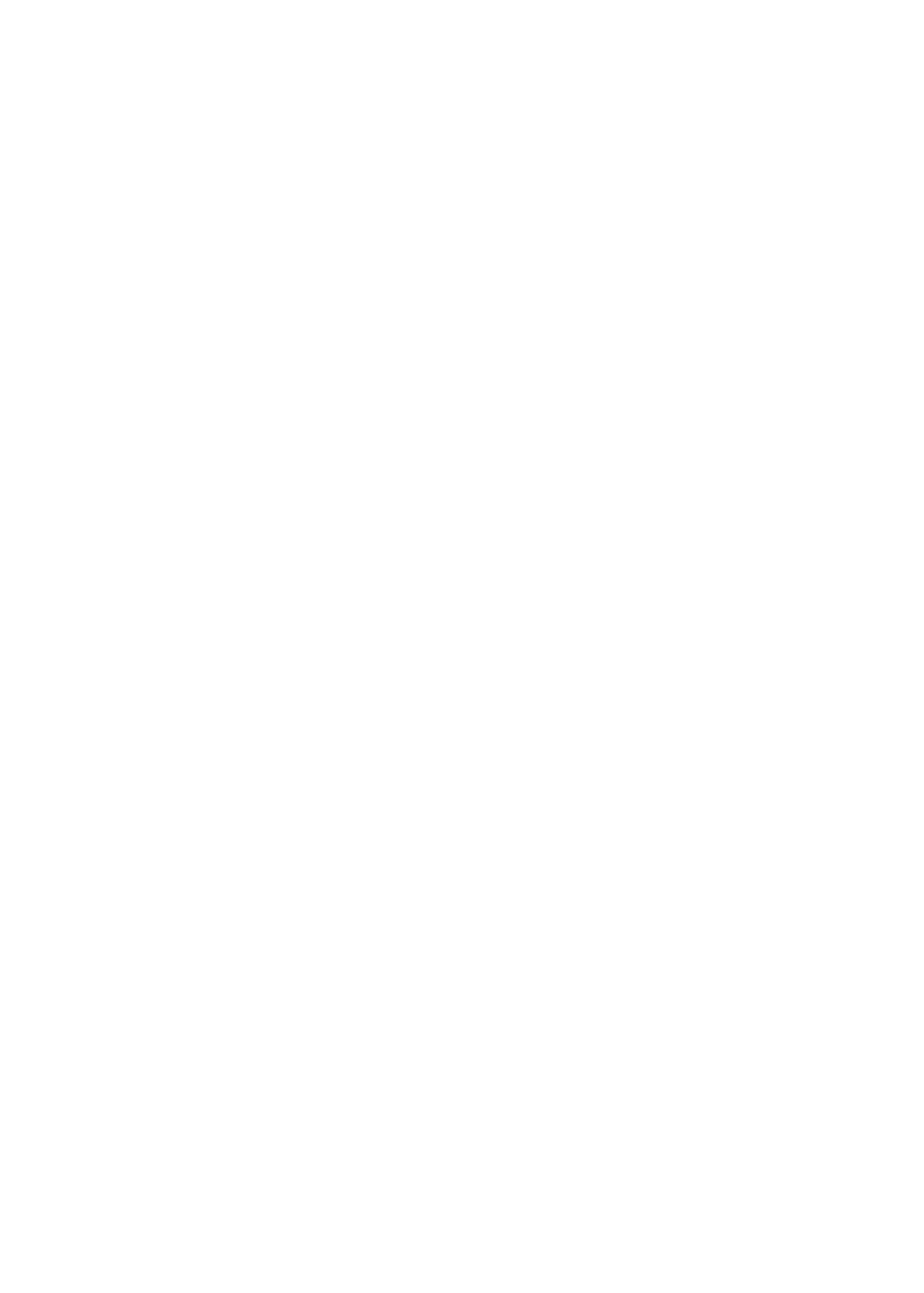# **WHITER THAN SNOW AND** *LITTLE DOT*



"Wash me, and I shall be whiter than snow."



*BY MRS. O. F. WALTON*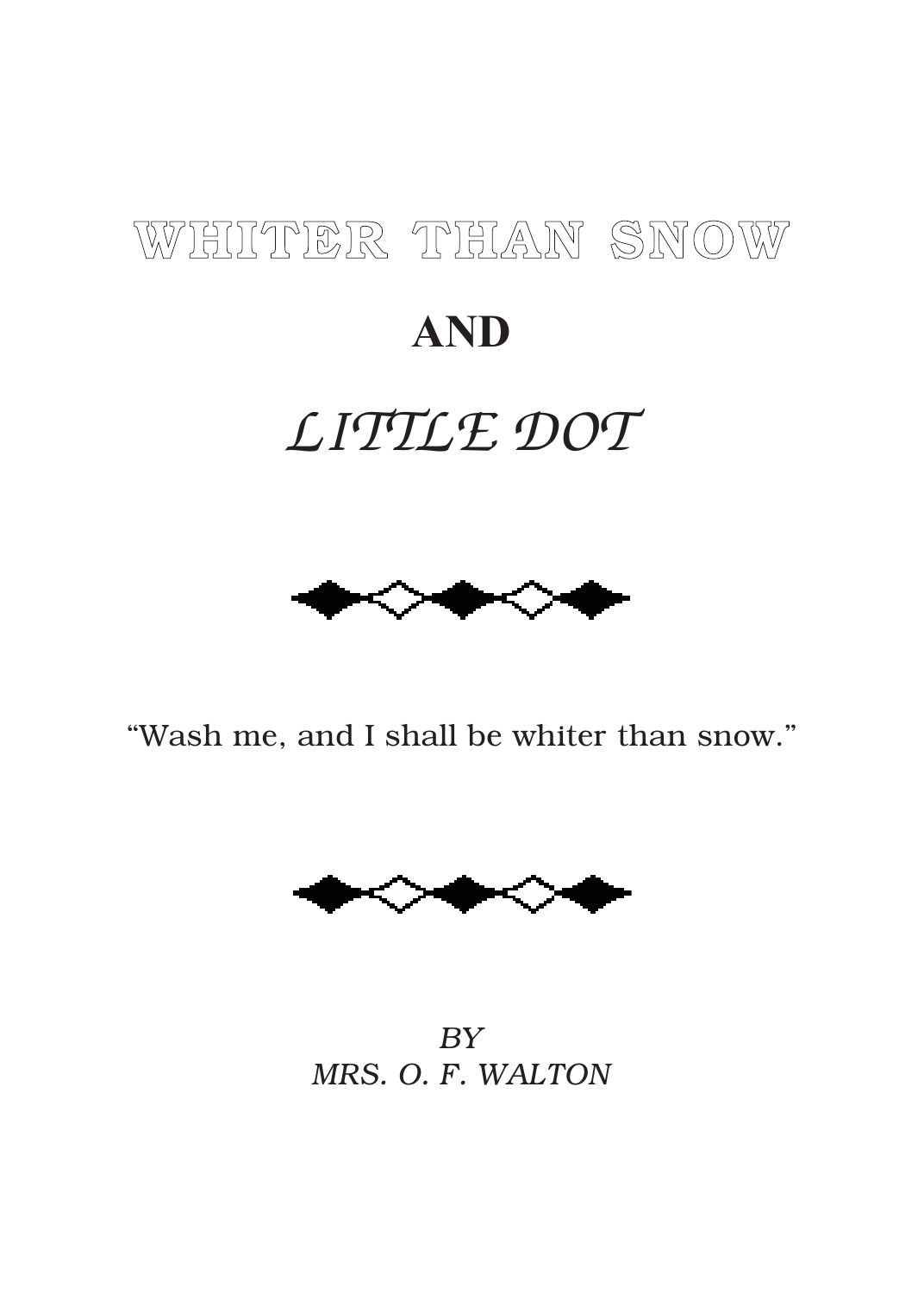FF**AITH PUBLISHING HOUSE**

*Digitally Published by* **THE GOSPEL TRUTH <www.churchofgodeveninglight.com>**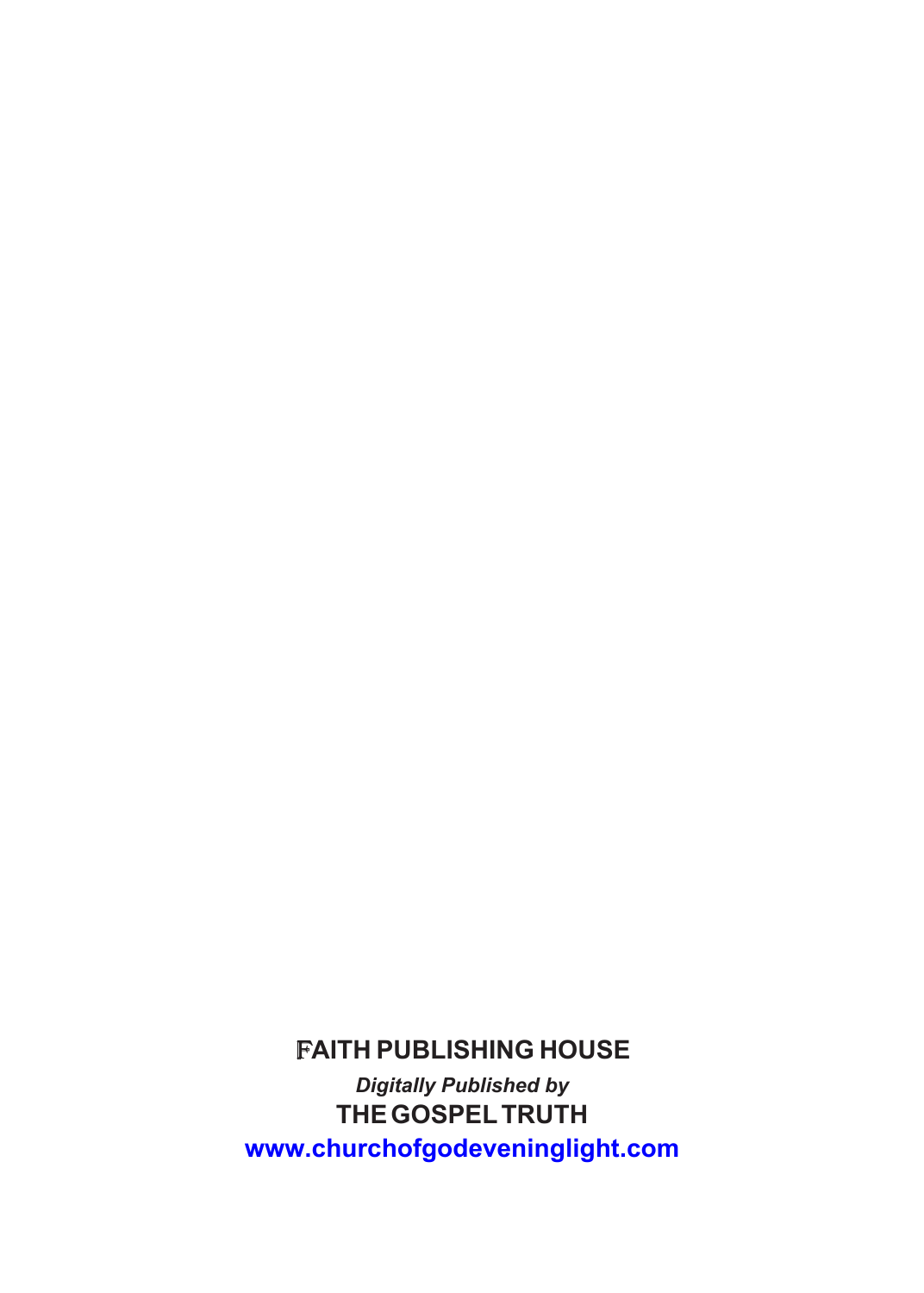#### **Other digitally published children's books:**

**Bible Chain of Truth** by A. Marie Miles **Harry the Newsboy** by Isabel Byrum **How John Became a Man** by Isabel Byrum **Our Darlings' Bible ABC Book** by Isabel Byrum **Paula the Waldensian** by Eva Lecomte **The Hero of Hill House** by Mabel Hale **The Pilot's Voice** by Isabel Byrum **The Poorhouse Waif** by Isabel Byrum **Tim and His Lamp** re-written by Fern Stubblefield **Touching Incidents** compiled by S. B. Shaw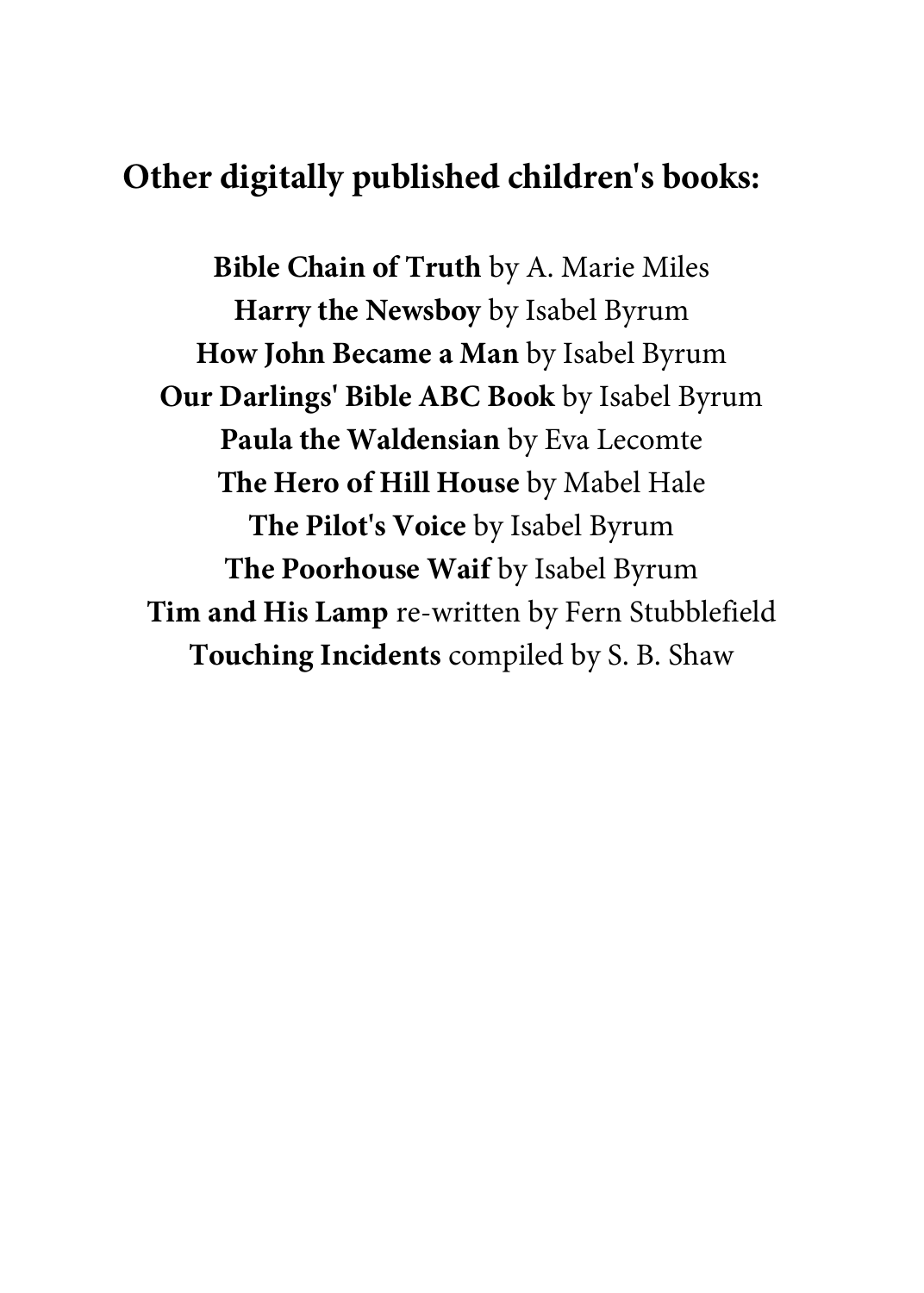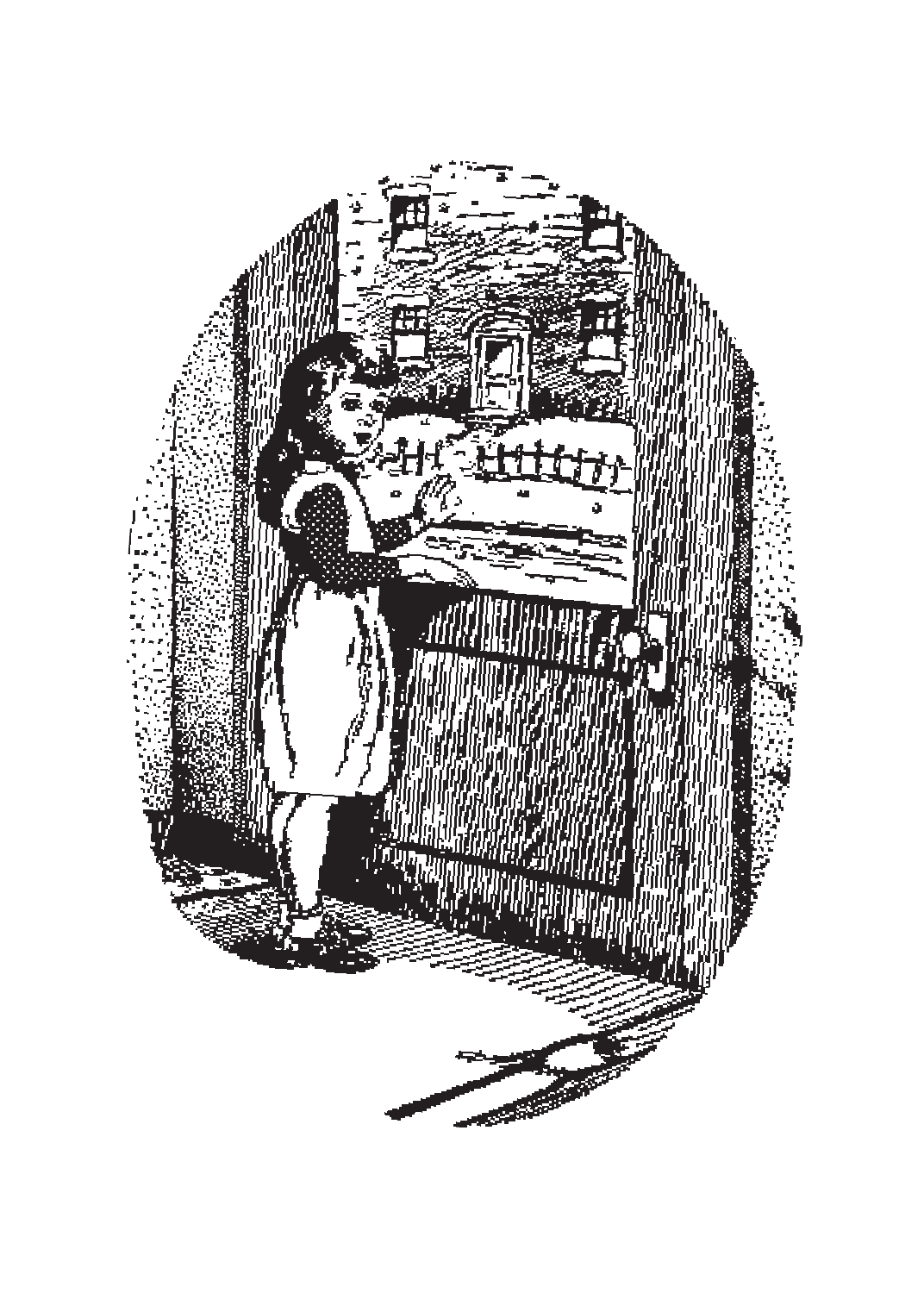# **WHITER THAN SNOW**

## **CHAPTER 1**

Do you love to see the snow fall? I am sure all children who live in the country do. It looks so pretty, whitening the branches of the trees, and covering all the ground with a vast white sheet.

But it was not on fields and trees that little Nelly Rogers watched the snow descend; it was in a dark, dull, narrow street of a big manufacturing town. Still Nelly thought the snow very pretty. The soft white flakes looked so different from everything else in that smoky, dirty place. It seemed a wonder that anything so pure should come down there and rest on the blackened windowsills of the old tumble-down houses, and make a nice white road of the usually dirty alleys and streets.

Nelly stood at the door for a long time. Her little face looked very pinched and blue, but she seemed unmindful of the cold, in the enjoyment of watching the fast-falling snow. It was very seldom she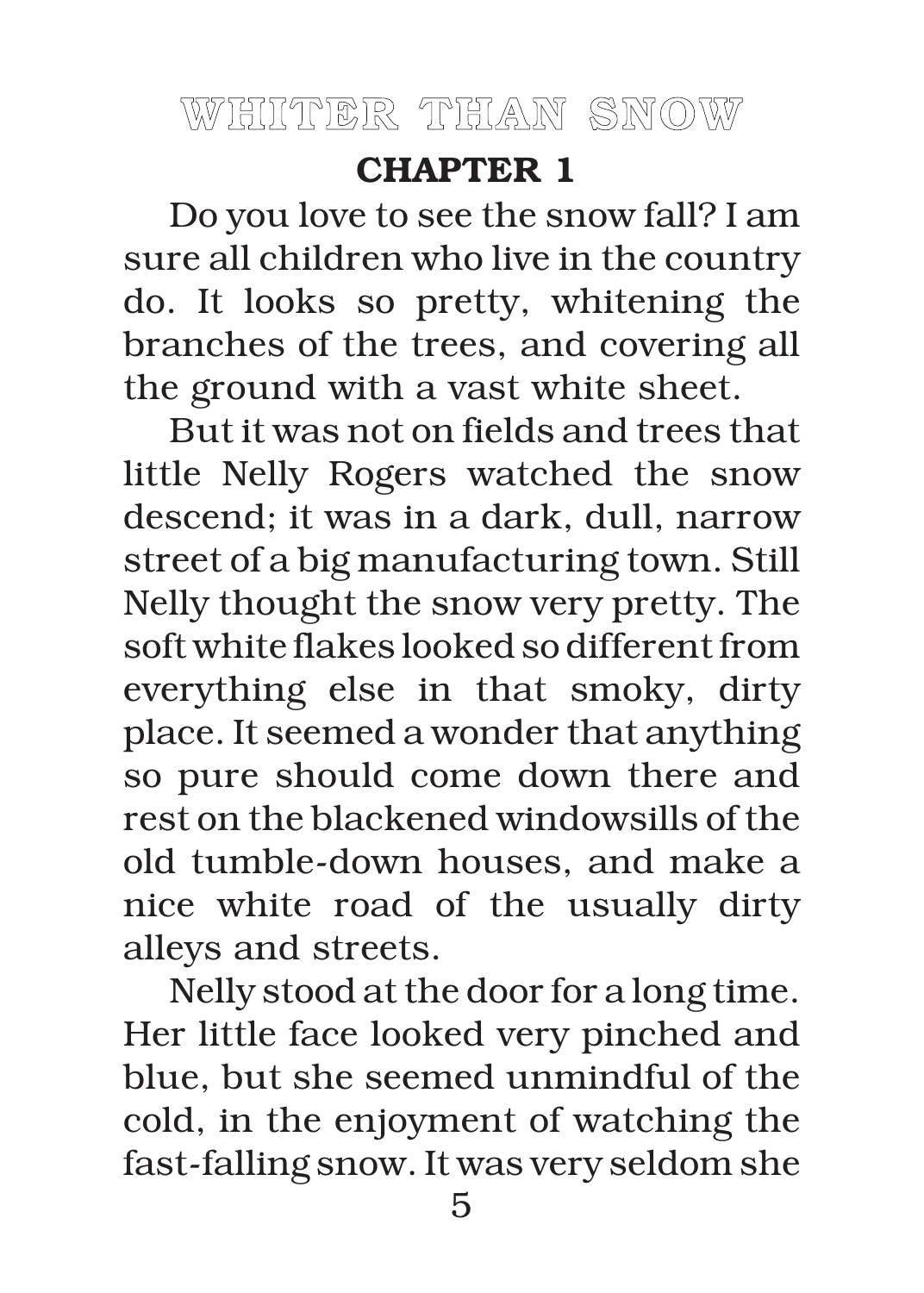saw anything so pure and beautiful in that district of the city.

While she looked, three little words floated into her mind—"whiter than snow.'' She knew she had heard them somewhere; where was it? She thought a long time, then she remembered they were Bible words. Yes, she had learned them a long time ago, and there was more that came after that; but though Nelly tried hard to remember the rest of the verse, it would not come back to her, only those three little words—"whiter than snow."

Again and again she repeated them to herself, wondering what could be whiter than snow. It was certainly something she had never seen, still she felt sure that there was something whiter even than the pure white snow that was falling thick and fast around her, for the Bible said so, and though poor Nelly's knowledge was very small, she knew the Bible was God's Word, and therefore it must be true.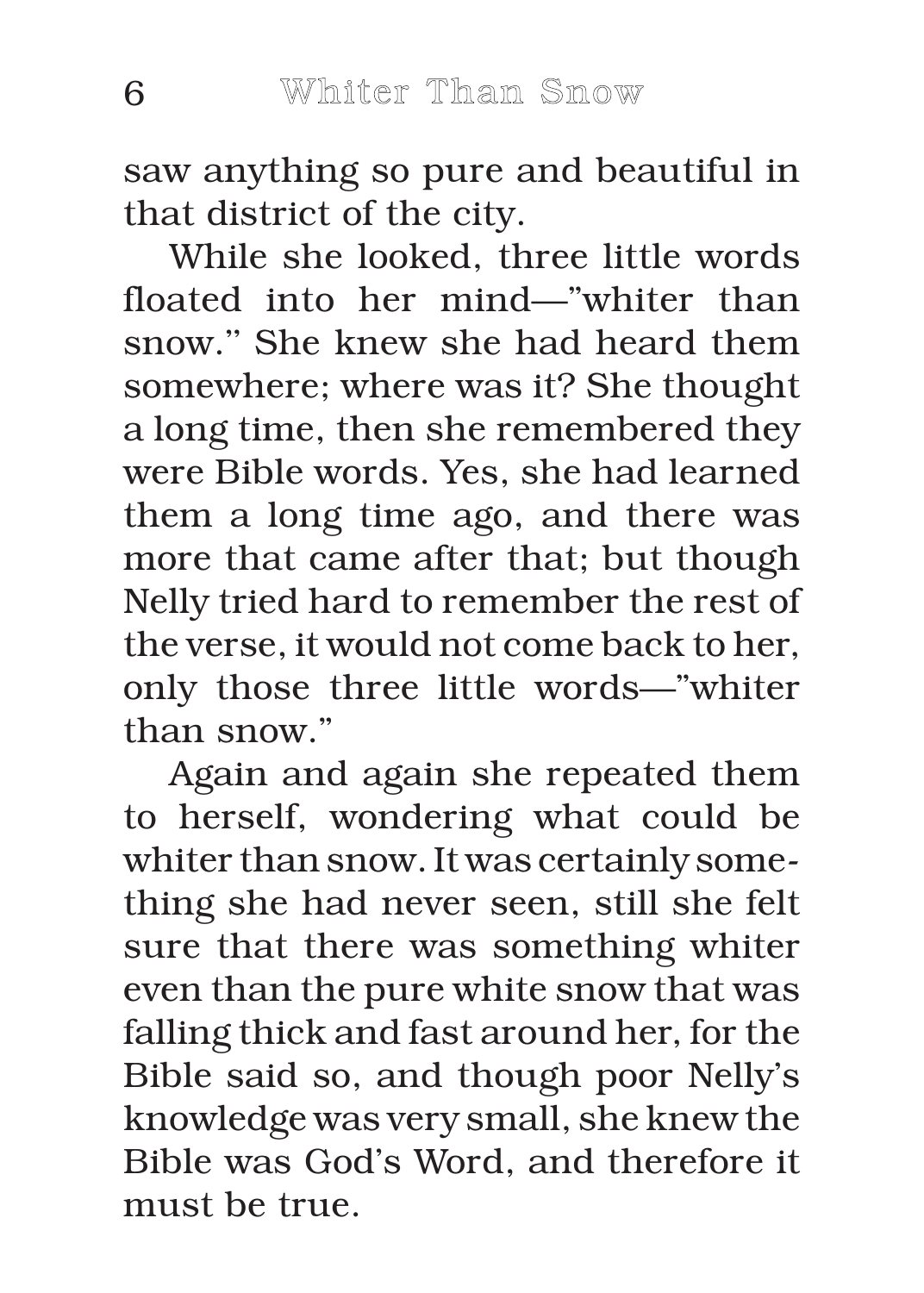But now the snow had ceased falling, and Nelly turned regretfully from the door, and went in. Oh, what a contrast it was to the snow outside! How black and dirty everything looked in the dark, comfortless room!

Nelly sat down close to the fire, and tried to warm herself; for now that she no longer had anything pleasant to look at she realized how cold she was.

Life was lonely for poor little Nelly, for she had no brothers and sisters. Her mother died soon after Nelly was born, leaving the baby in charge of her grandmother, who took very good care of the little motherless infant. As soon as Nelly was old enough to understand, she began to teach her the first lessons from the Bible every child should learn. But when Nelly was only five years old, the pious old woman, too, was called to the heavenly home. Since then the child had had no one to teach her.

That is where our story begins. Three years after her grandmother's death,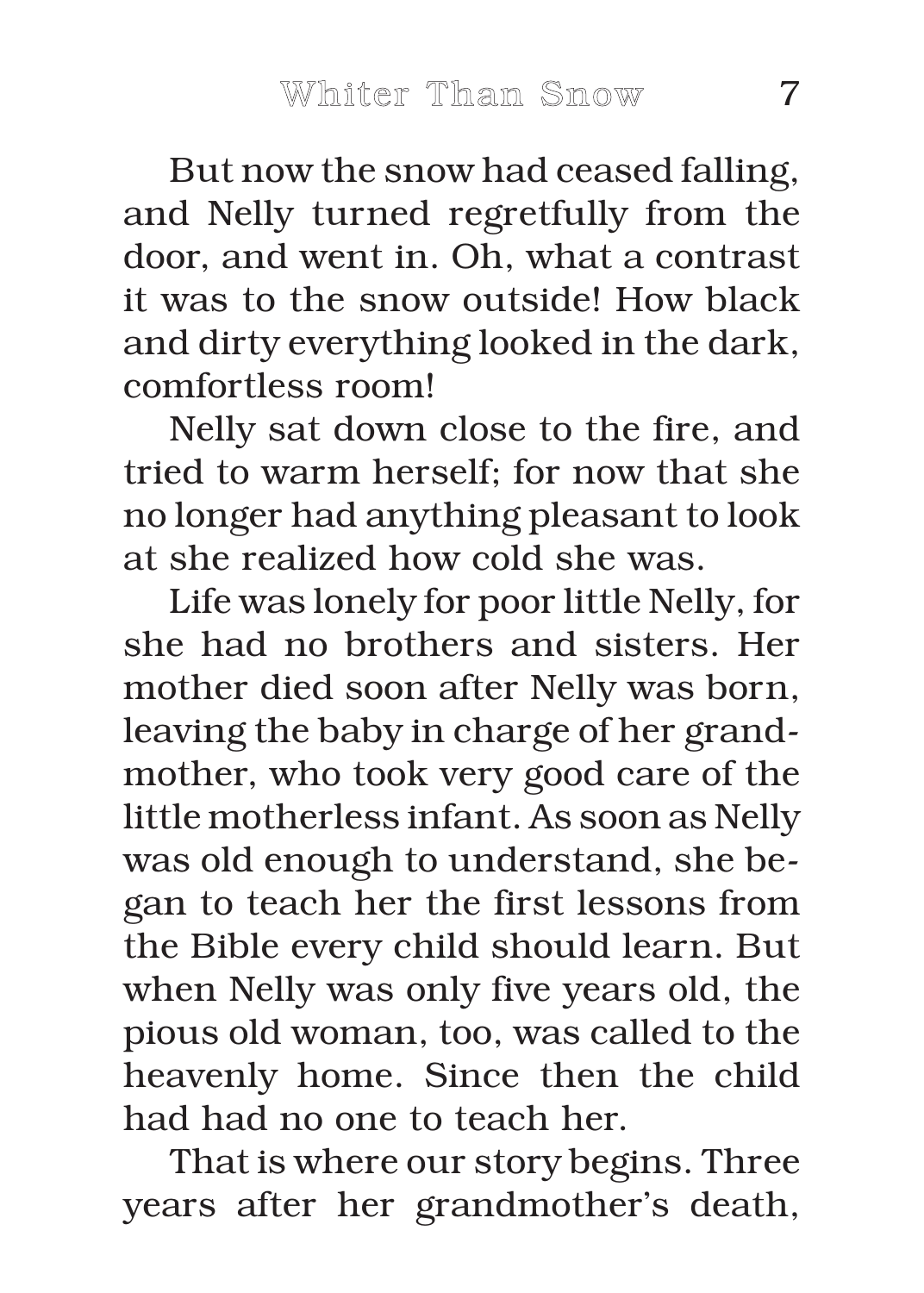Nelly had almost forgotten all she had ever learned. Yet those early lessons were not altogether lost. It was the result of one of them that made Nelly think of these three Bible words while watching the falling snow. The seed had taken root, and, though long buried, was going to spring up and bear fruit.

James Rogers was not an unkind man, but he did not understand children. It never occurred to him that while he was at work all day long in the iron foundry, his little girl must be very lonely! He supposed she went into the neighbor's houses, or amused herself playing with the children in the street. But the neighbors were all too much occupied with their own business and cares to trouble themselves about the quiet little child who never troubled them, and she did not like playing with the children in the street, they were so rude and quarrelsome.

Nelly, however, had one friend. In the lower room of one of the houses across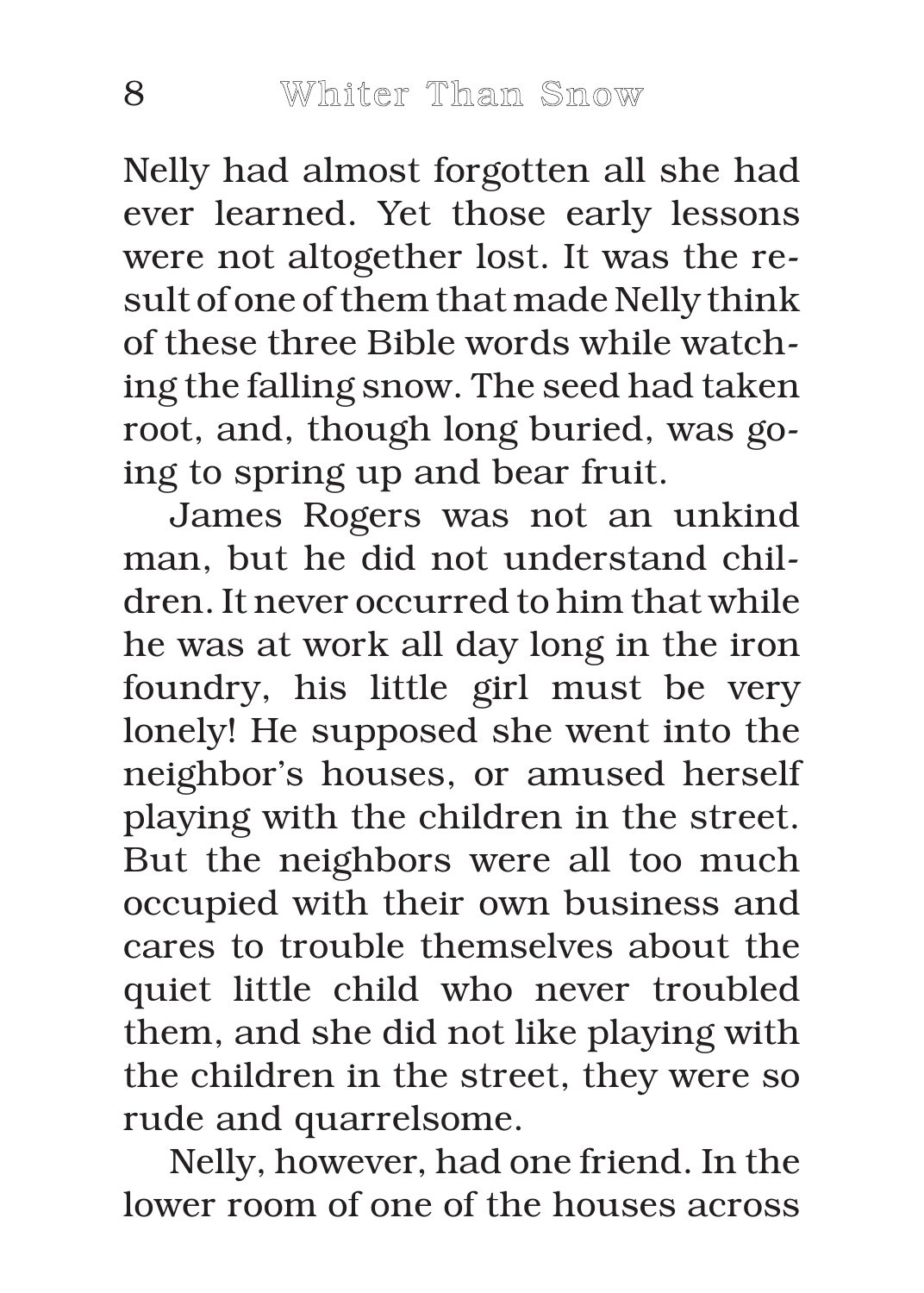the street there lived an old Irishman. Micky M'Guinness was a strange old man. The walls of his little room were lined with small cages, for he sold birds. There were canaries, goldfinches, bullfinches, and many other kinds of birds. Nelly used to go and spend hours in Micky's room, listening to the sweet singing, and helping the old man care for the little songsters.

She was naturally silent, and from living alone, the old man hardly ever talked to anyone but himself and his birds: nevertheless he was very fond of Nelly, her quiet ways just suited him. Mutual love for the birds had first drawn them together, and now a strong friendship existed between the two. But to go back to the beginning of our story, Nelly sat a long time by the fire, trying to remember what it was that was whiter than snow.

Suddenly a bright thought came to her— perhaps her old friend knew. She went again to the door, and looked out.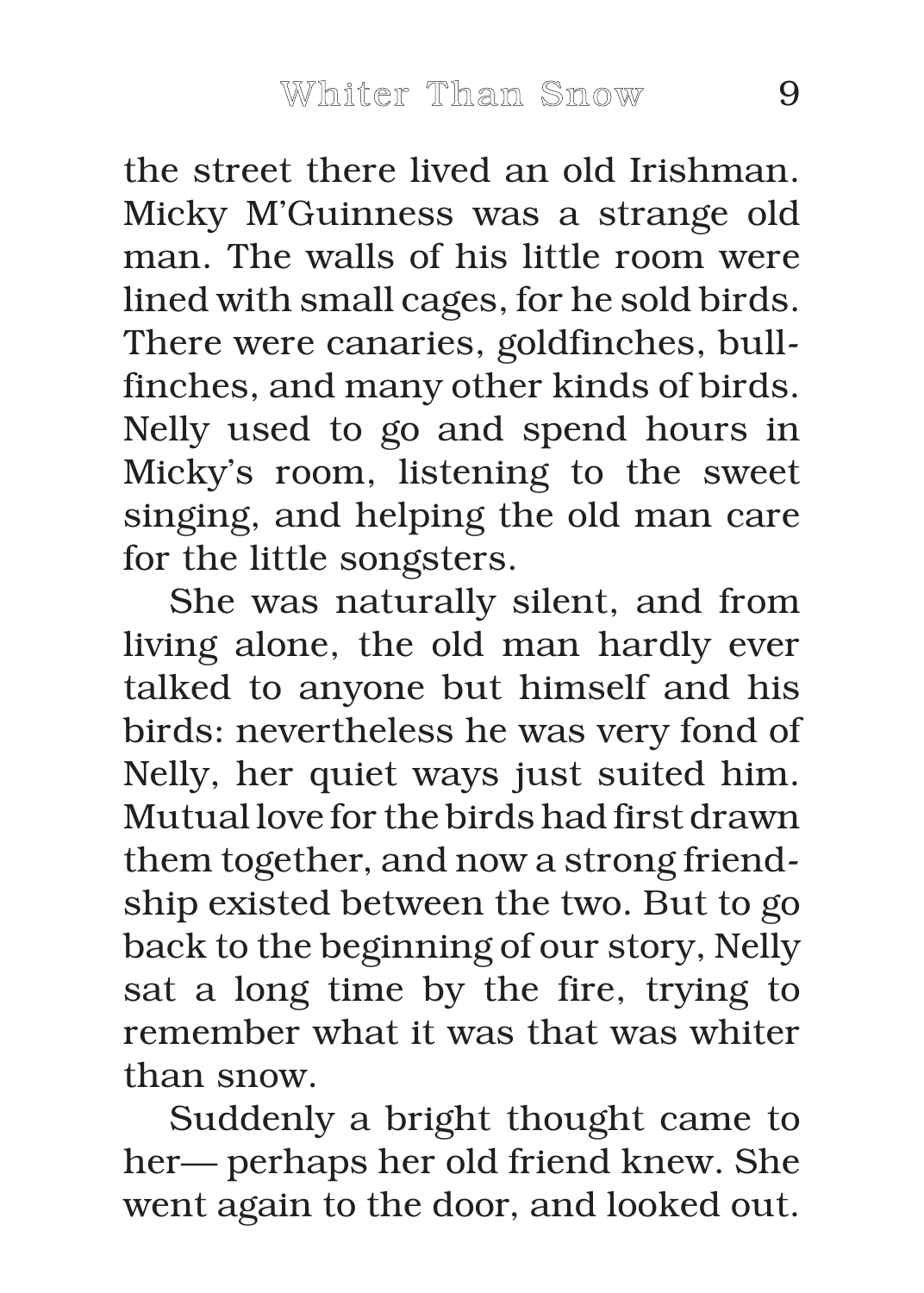It was getting dark, and the air was intensely cold. It was snowing heavily again. The light of the bright fire in old Micky's room was lighting up his window. Nelly could see the ruddy glow and was sure he was home. So, her little feet sinking deep in snow at every step, she made her way across the street.

The old man was sitting before the fire in a large wooden armchair. The birds had all gone to sleep, so that the room was silent. Nelly drew up a little three-legged stool, as the old man signified to her, and nestled into her favorite snug position by his knee.

"Micky,'' she asked, after silently watching him for some time, ''do you know the Bible?"

Micky's head turned as he sat upright. He stared at the child in wonderment.

"Do you, Micky?" Nelly repeated.

"Well, I can't say I do, rightly."

The child looked disappointed.

"Why, what did you want to know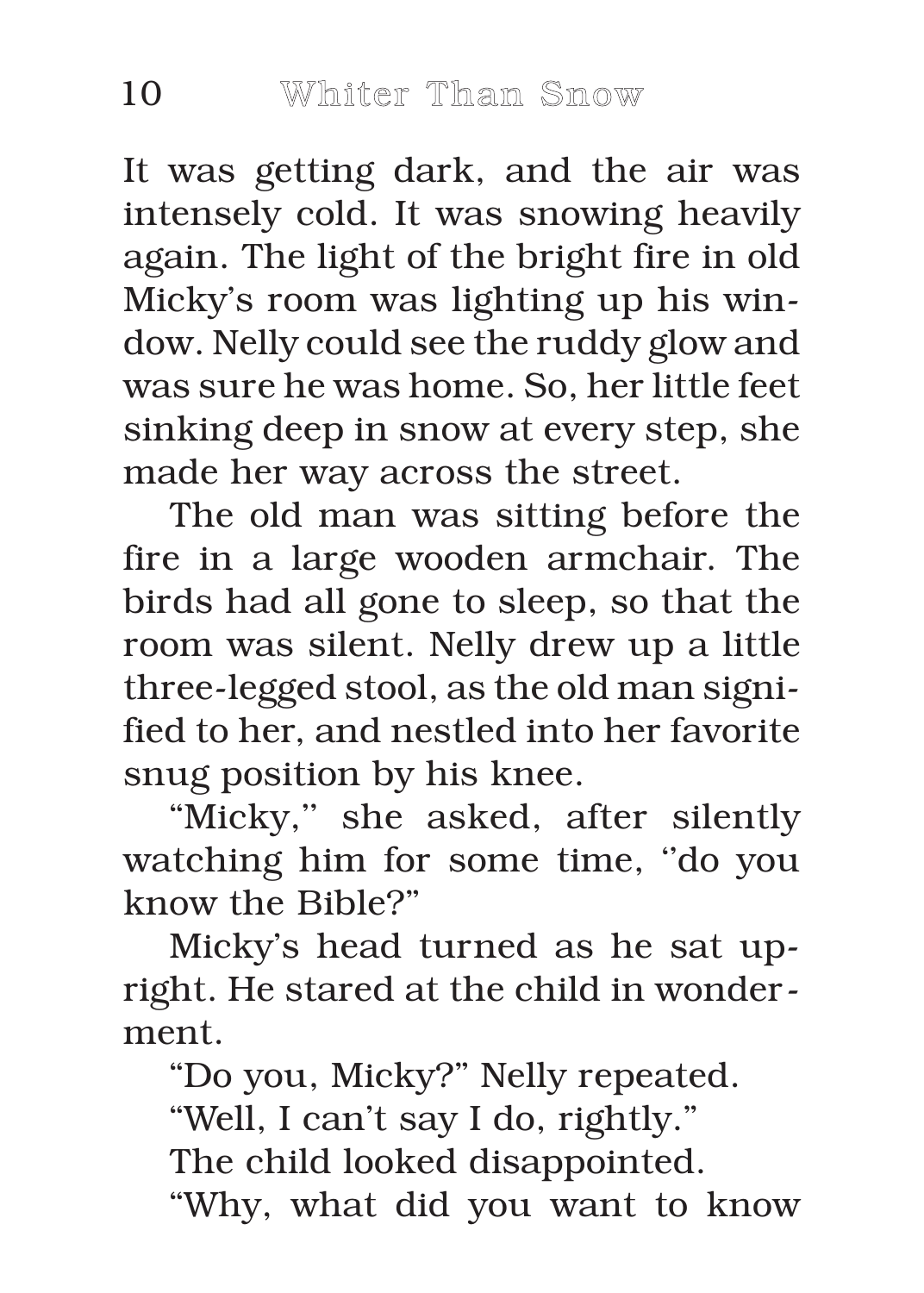for?" said the old man, seeing the troubled look on her face.

''Oh, I thought you could tell me something! Did you never learn any Bible verses, Micky?''

"Well no, dear. You see where I lived when I was a lad, there was no school within three miles, and so I never learned to read. To be sure, I've heard bits of the Bible now and then, but it's a long time since; it's little I remember now."

Having thus explained himself, Micky resumed his comfortable position, and for some minutes neither spoke. Nelly's face looked very grave.

"Micky," she said at last, in a low frightened tone, ''do you think we'll ever get to heaven if we don't know the Bible?"

"Well, dear, I hope to get there before long. I'm an old man now, and it's near time I was there. You'll get there anyway, for you're a good little thing, and never did harm to anyone.''

"Oh Micky, I wish I knew the Bible; I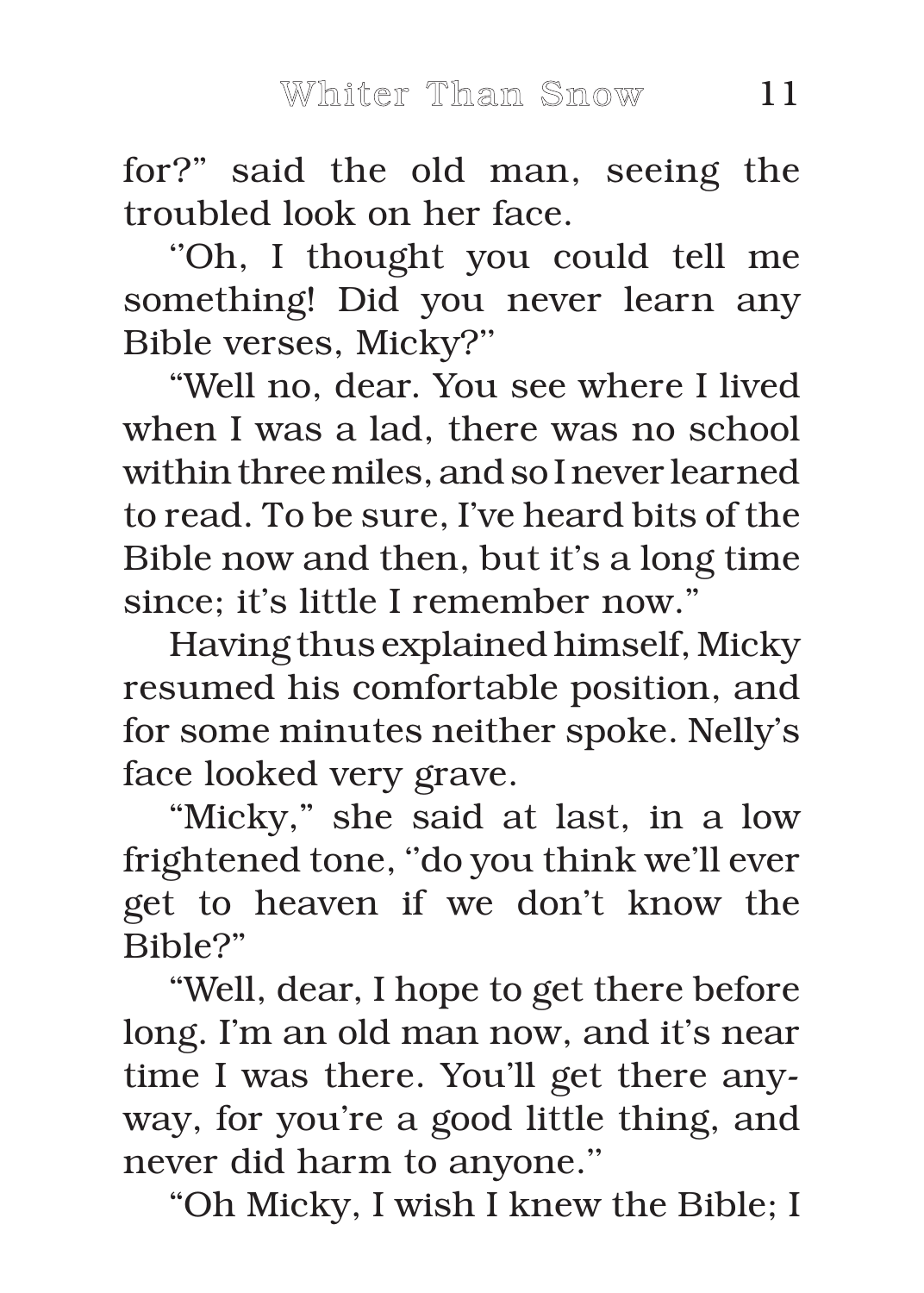don't think I'll get there if I don't!"

As the child spoke she pressed closer to the old man's side, looking anxiously in his face. Again he turned towards the girl, and regarded in astonishment the little pale face before him, so anxious and earnest. Then laying his hand on Nelly's head, he replied, "Why you look almost as if you were going now. What ails you child?"

"I don't know, only I'm tired." Nelly laid her head down wearily upon the old man's knee and presently fell fast asleep. Micky's comfort was not so complete as before, and every now and then his eye would rest uneasily upon the pale cheek half covered by the thin little hands. A noise in the street woke Nelly with a start. She looked around in a bewildered way, then remembering where she was, got up to leave.

''And must you go, dear?'' said the old man. "Stay and have a cup of tea."

Nelly looked wistfully back at the snug place she had just left, but father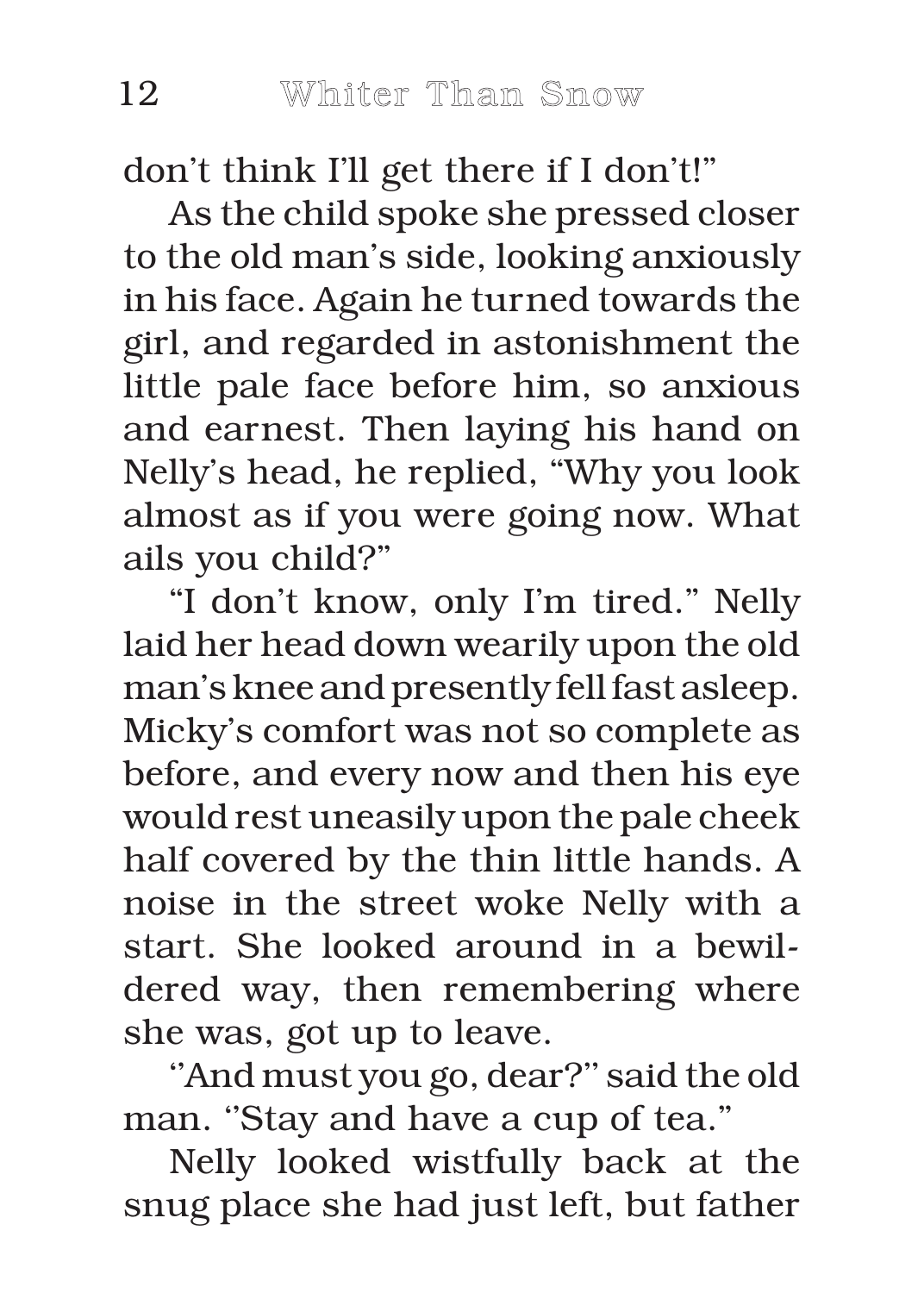would be coming home, she remembered, and she must get his supper ready. So, shivering, she crossed the cold, dark street and entered her desolate home.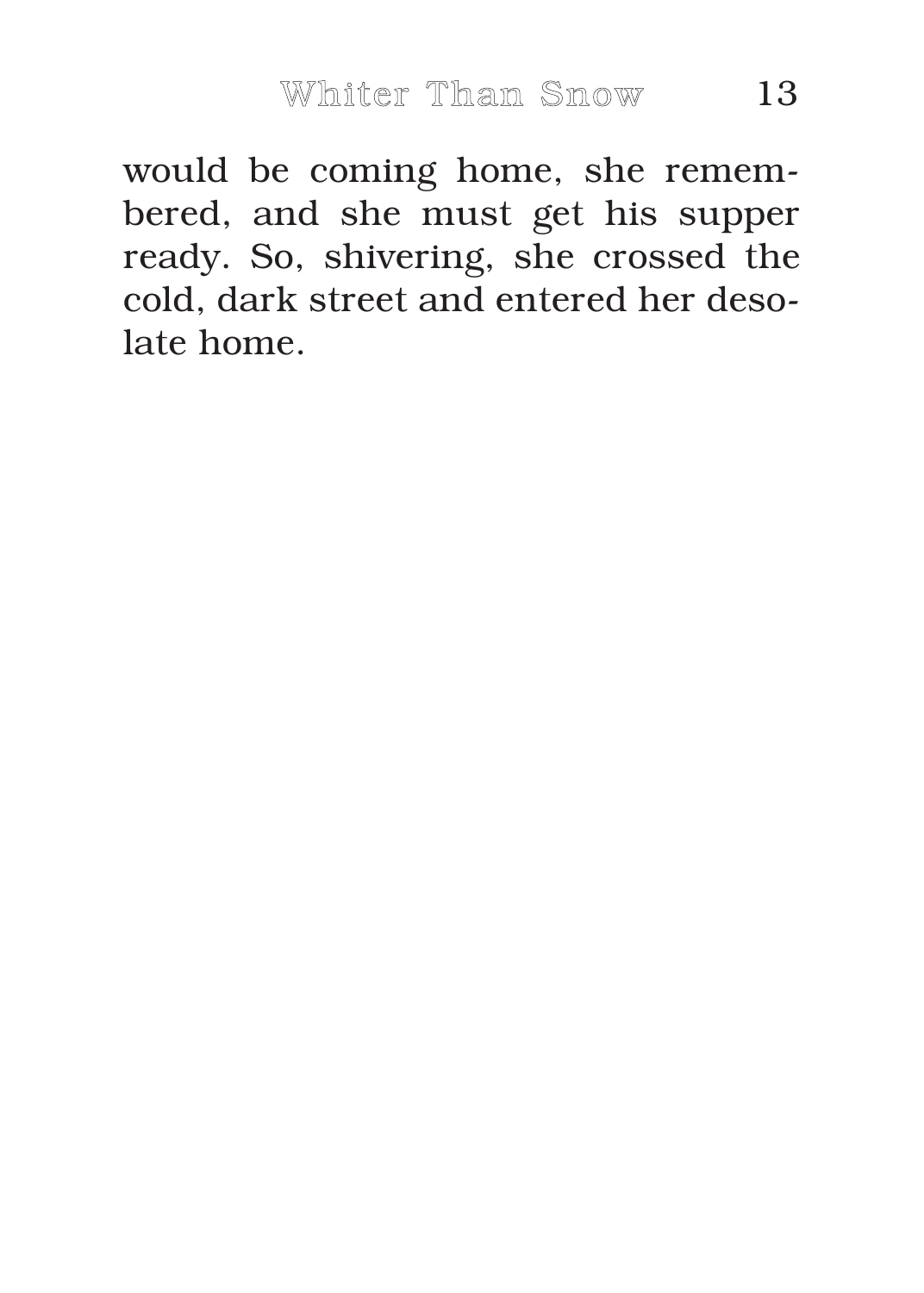Nell, is that you?'' cried a loud harsh voice, and a cross-looking woman appeared at the head of the stairs. "Where have you been all this time? I had to relight the fire you let go out, troublesome child. And a pretty thing, too, after a hard day's work, to have to go to the pump because you forgot to get the water." Nelly looked frightened; but before she could make any reply the woman turned away, telling her not to stand there any longer, but to be quick and get her father's supper ready.

Mrs. Millar was poor Nelly's great dread. She was always scolding her for something or other; so it was a great relief to Nelly when the woman's work kept her out all day, as it generally did. She occupied the room over the kitchen, paying Mr. Rogers for her lodging by taking care of the house and doing all the work Nelly was not equal to.

Poor woman! Hers was a hard life,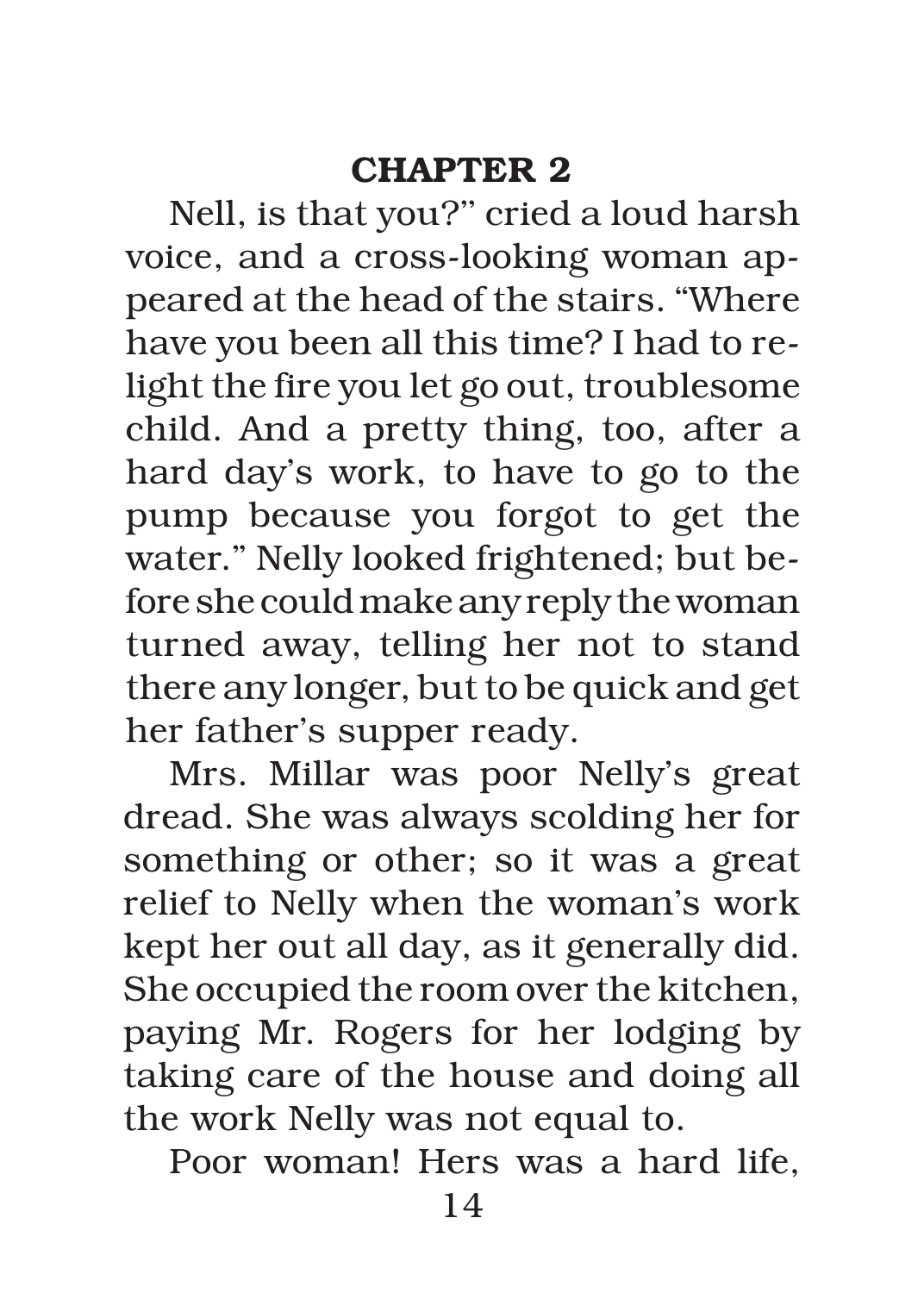too. This had done much to harden her heart and embitter her spirit. She had no children, and her husband was at sea. Sometimes, however, Joe Millar would come to the town, spend all his earnings in drink; and then his wife would have to support him. After loud complaints and a good deal of quarreling she would give him more money to squander away. And so, when Joe went back to his ship, all his wife's hardearned savings were gone too, and she was left to toil on and scrape together a little more, to be swept off in the same manner at his next visit. It was no wonder she was unhappy.

Very different was she as the brightlooking Jane Ellwood, the pride of her village home, a little hot-tempered, certainly, but so lively and warmhearted. Her mother warned her when first the fine, careless, sunburnt sailor came and appeared to be more than casually interested in her attractive daughter. But Jane tossed her head and said, "He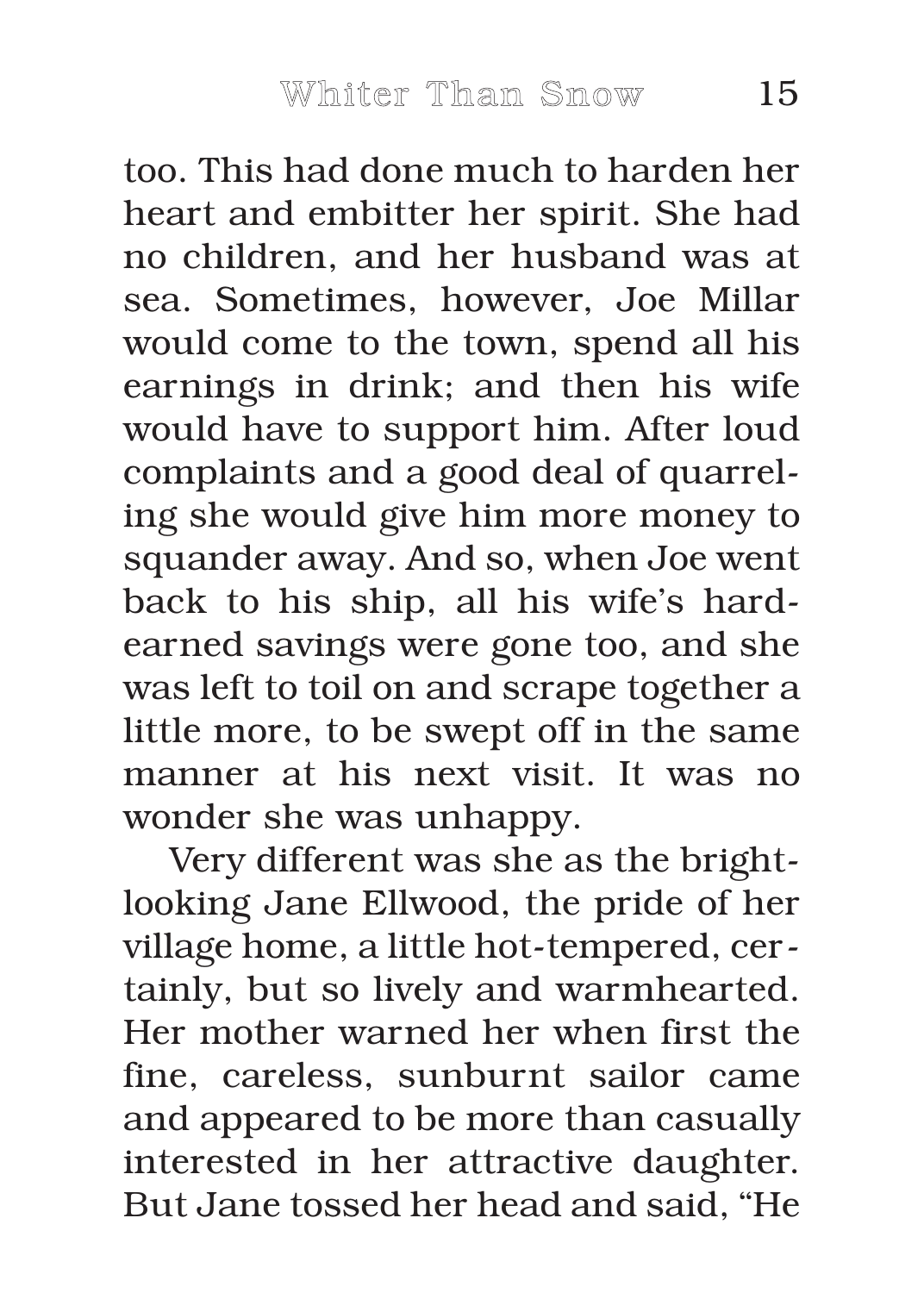meant nothing." She liked to listen while Joe talked to her of foreign ports and great cities he had seen. Finally she longed to know more of the world, of which then she knew so little. Then when Joe Millar said he wanted to marry her, Mark Ellwood declared he would never give his daughter to a sailor of whom he knew nothing, he must first know more of his character. Jane's temper was up. Why should they think Joe bad? It was unjust; she did not think him so, and marry him she would. So off she went, leaving a father in anger and a mother in tears.

Soon after their marriage Joe went away to sea and Jane was obliged to look for work. For years she never saw him. Then Joe wrote to say he was coming home, and with both their earnings they would live comfortably, and he would go no more to sea. So Jane left her position, and thought they would be happy.

But Joe had got into idle drinking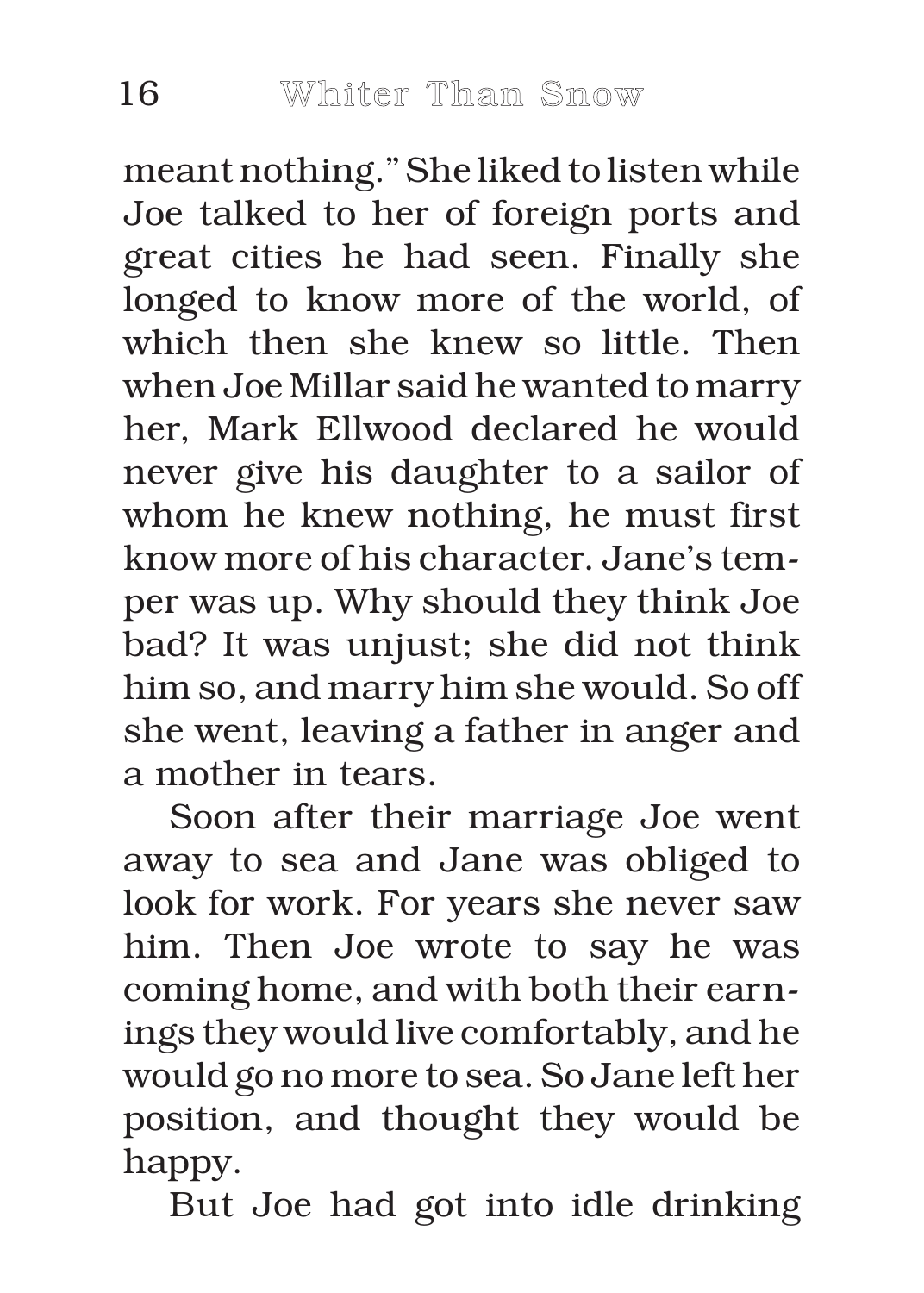habits, and before very long all their money was gone. Still his wife struggled hard to earn enough to support them both. It was no use. Bitterly she reproached her husband, till, weary of her complaints, he took to his sailor life again. Jane did not have the courage to go back to her former position, so she lived as already told, working hard and saving up what she could. After all, Joe was still her husband, and she would do what she could for him.

Tired after her hard day's work, Mrs. Millar sat down to brood over her misfortunes; while downstairs, Nelly wearily moved about, getting supper ready. A heavy step announced her father's approach. Presently the door opened, and a hardened working man entered.

"Bitter cold night; supper ready? That's a good girl.'' So saying, Mr. Rogers sat down to the table and devoted all his energies to making a hearty meal of what was set before him. Indeed, so entirely engrossed was he, that he never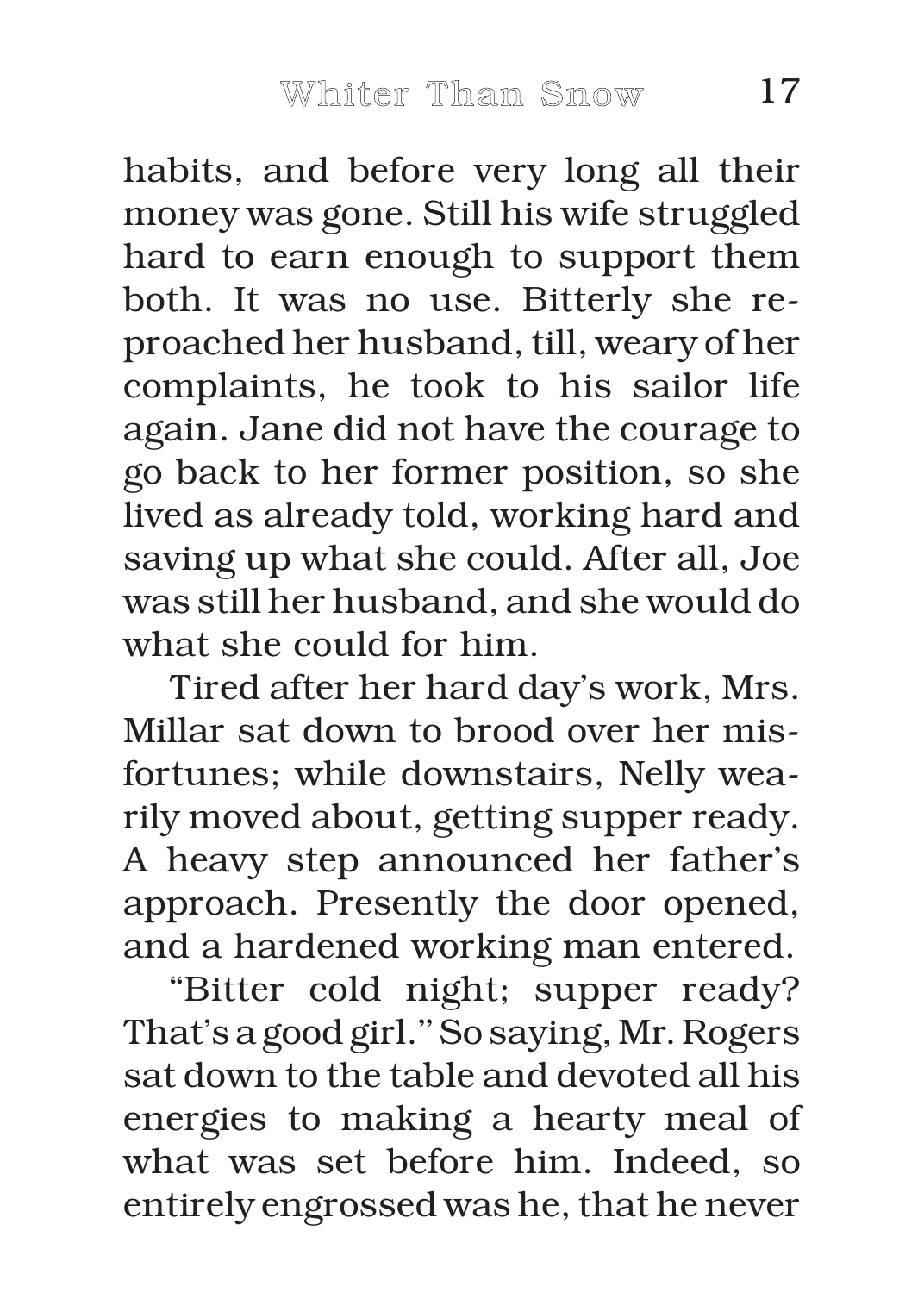noticed Nelly's tired, worn look, or that she ate nothing. His appetite satisfied at last, he drew a newspaper out of his pocket, at the same time asking Nelly to put a log on the fire. Poor Nelly went to the corner of the room where there was a pile of firewood and lifted one of the logs—it was very heavy. Nelly felt so weak she could hardly move it, and yet there was no smaller one. She looked at her father—wouldn't he help her? He was busy with his newspaper, so Nelly thought she would make one brave effort. It was as much as the child could do; but she succeeded at length in carrying the heavy log across the room and placing it on the fire. Her whole body ached with the exertion.

Having scanned the contents of his paper, Mr. Rogers went out to spend the rest of his evening drinking and carousing, as had become his custom of late.

Nelly cleared away the things, and then sat down by the fire. She felt very miserable and unhappy, she hardly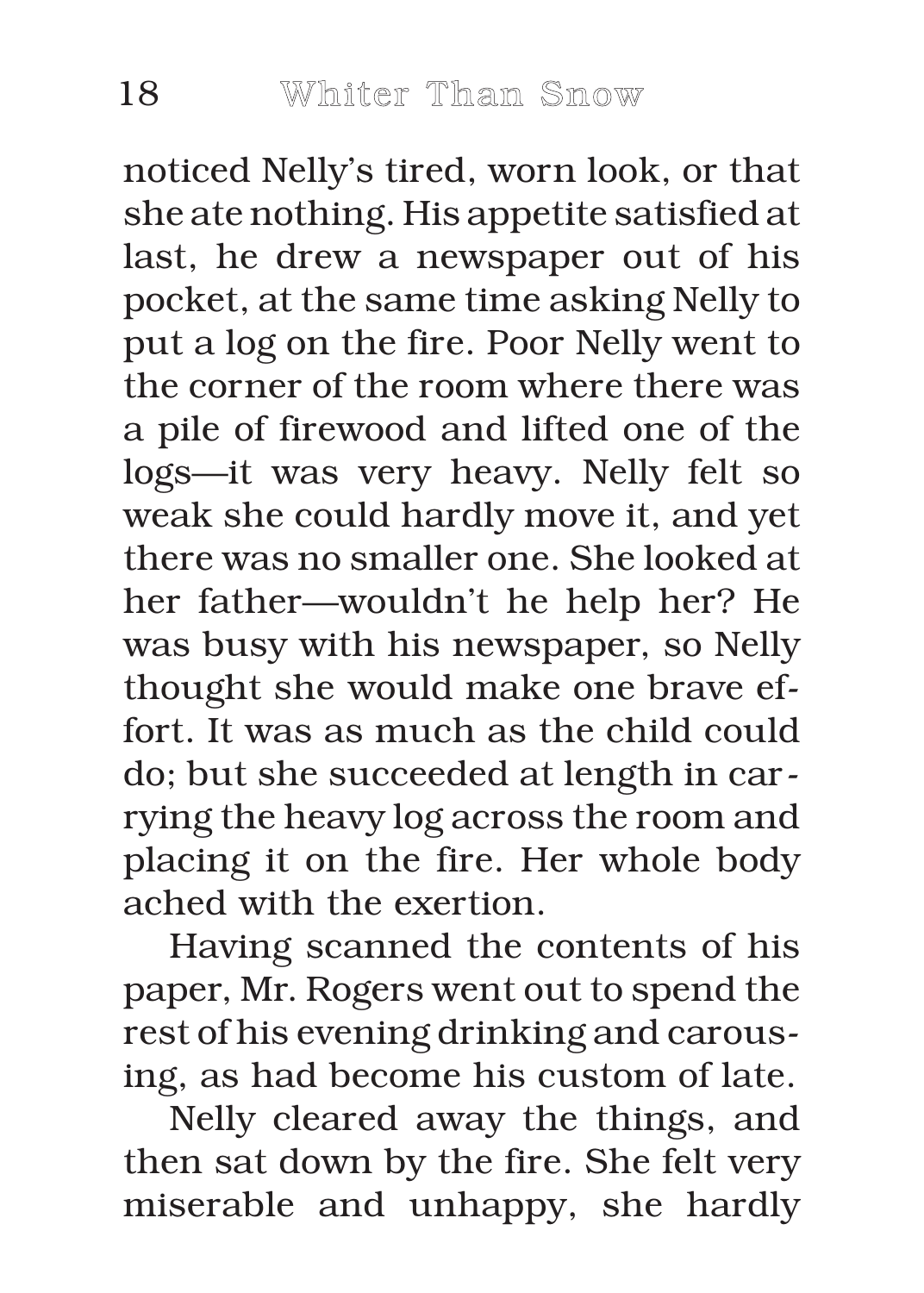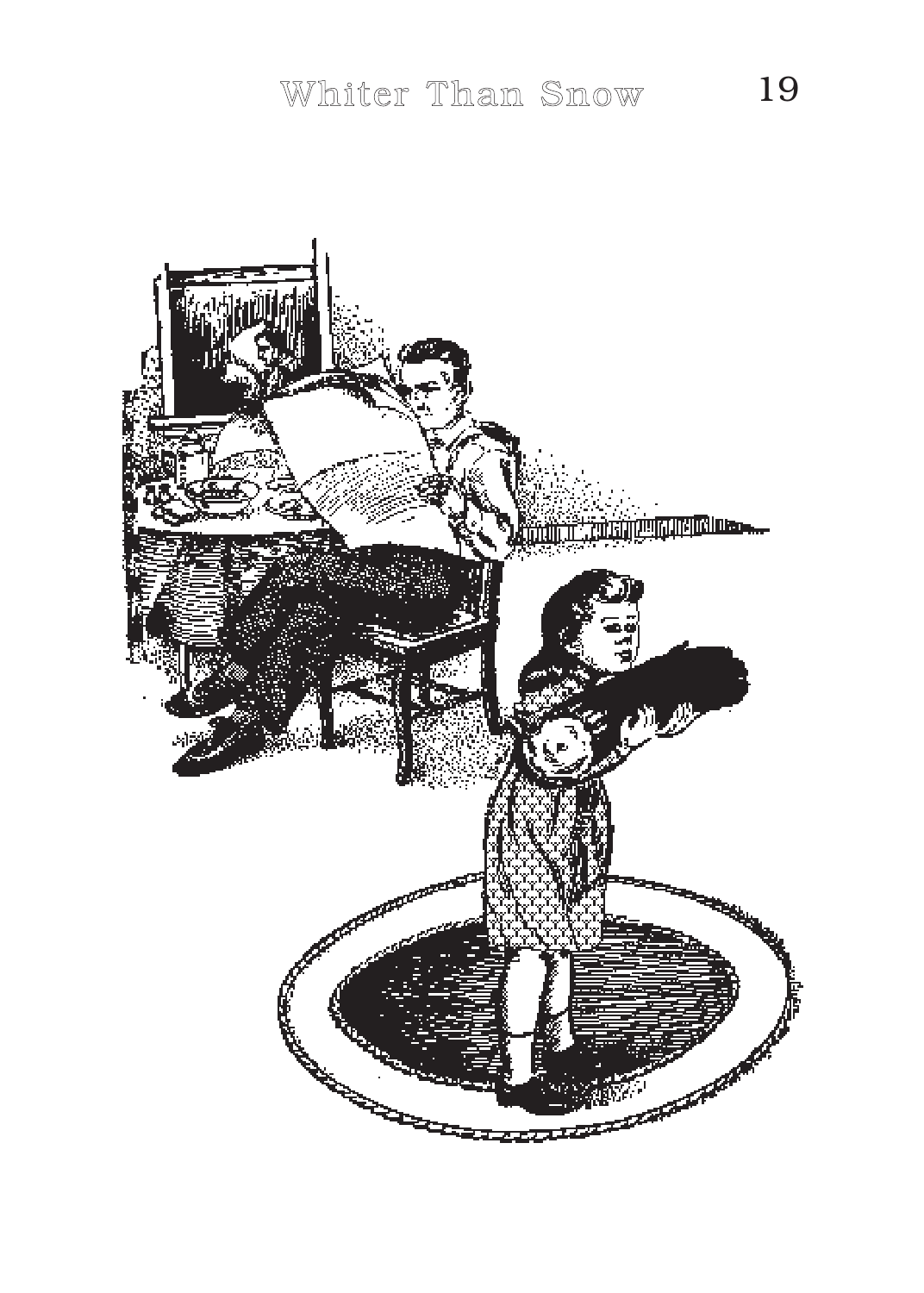knew why—poor child! Little did she know how ill she was. She had no one to talk to, nothing to amuse her but watching the little blue and red flames that seemed to play with one another around the log. Then she crept up to her little lonely garret, and lay down all alone in the dark, without the blessed knowledge that she was in a heavenly Father's keeping, and that His holy angels were watching around her bed.

Mr. Rogers came home at a late hour, and as he was climbing the stairs with unsteady step, the sound of Nelly's distressed coughing, now and then mingled with low sobs, caught his ear. He stopped and listened.

Mrs. Millar was still up. She had recently become aware that he frequently came home under the influence of liquor and was watching for his return. Hearing him coming up the steps, she looked out of her room, then burst out in a complaining tone—"And is that what you're coming to, Rogers? It's well your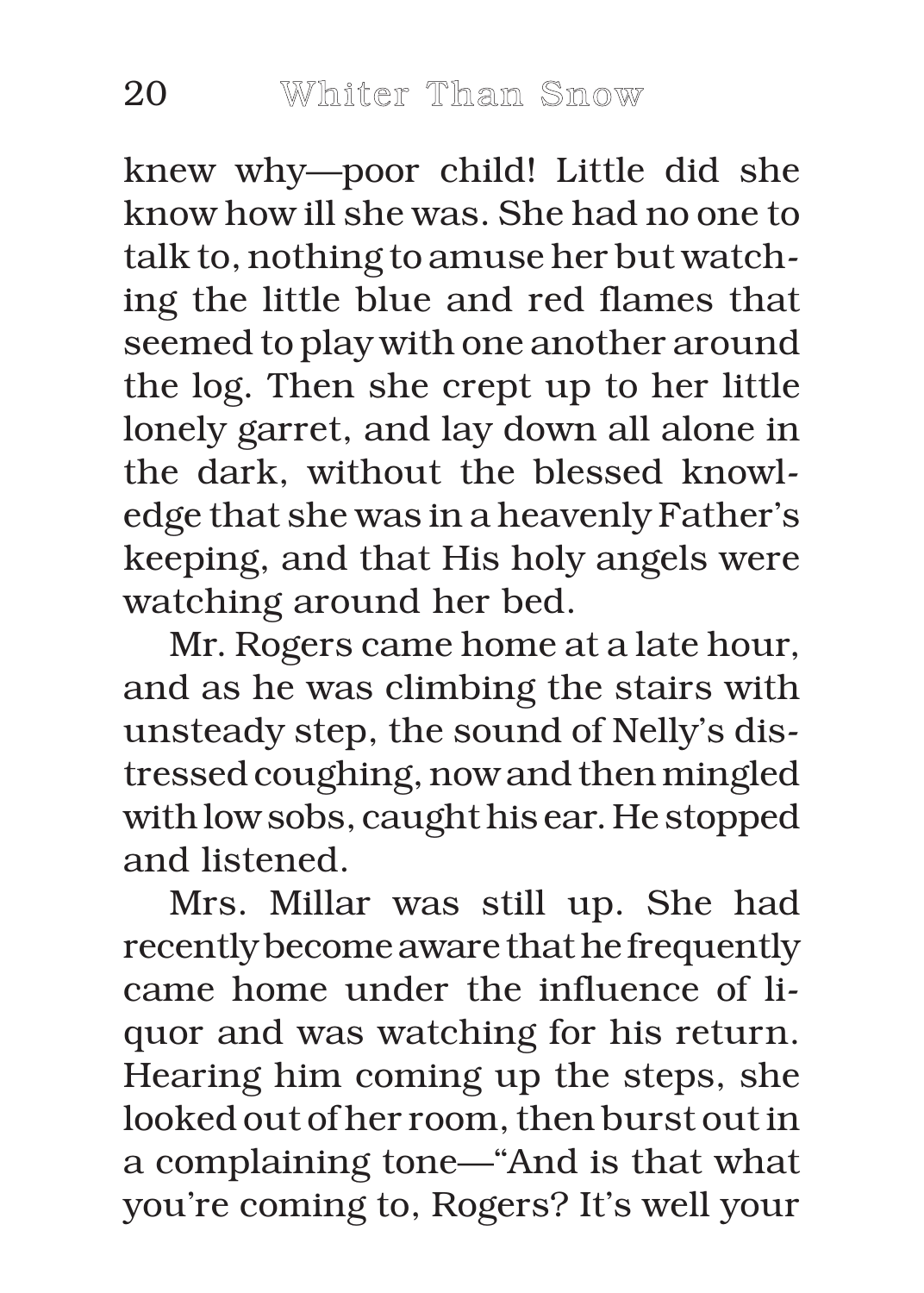poor wife's spared seeing her trouble.''

Had he been perfectly sober, Mr. Rogers would have angrily resented the woman's remarks.

"I say, missis,'' he stammered out, "does anything ail the child?"

"Ail her! that cough's killing her, that's what ails her."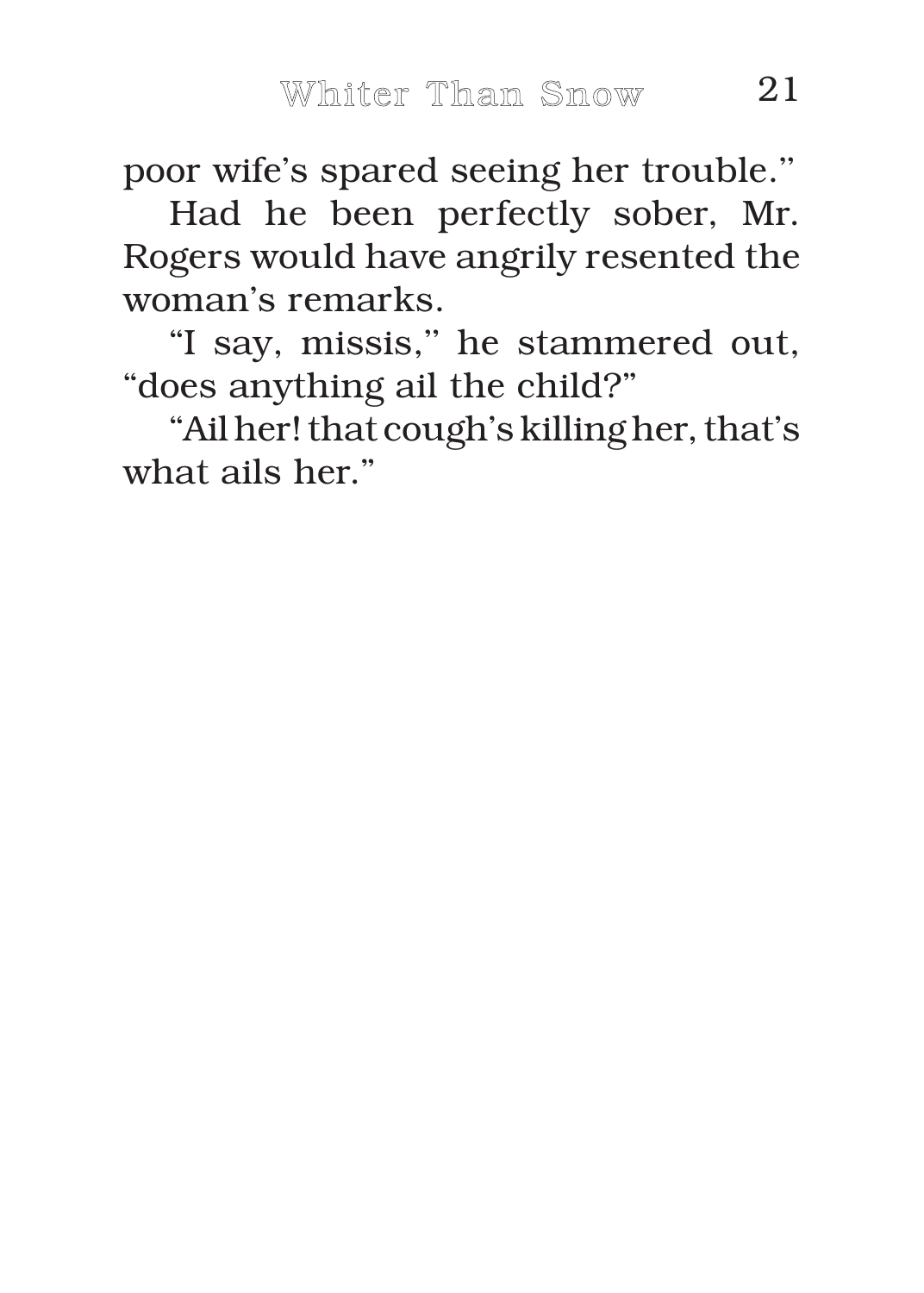### **CHAPTER 3**

Was it an unpleasant dream he had had, that something was the matter with his child? But one look at Nelly the next morning convinced James Rogers it was reality.

"Nell, what were you crying for last night?'' he asked her.

Nelly looked ashamed. "I couldn't help it,'' she said; "it was so cold, and the cough hurt me.''

The father was startled. The child's face looked just as her mother's had when she was ill. He always knew the little girl was not very strong, but then she never complained. For the first time, when he went away to his work that day, he was troubled at the thought of the lonely little one at home. James Rogers felt ashamed to think how the increasing love for drink was making him even neglect his child, and yet it was very hard to give it up. All that day there was a fierce battle going on in the man's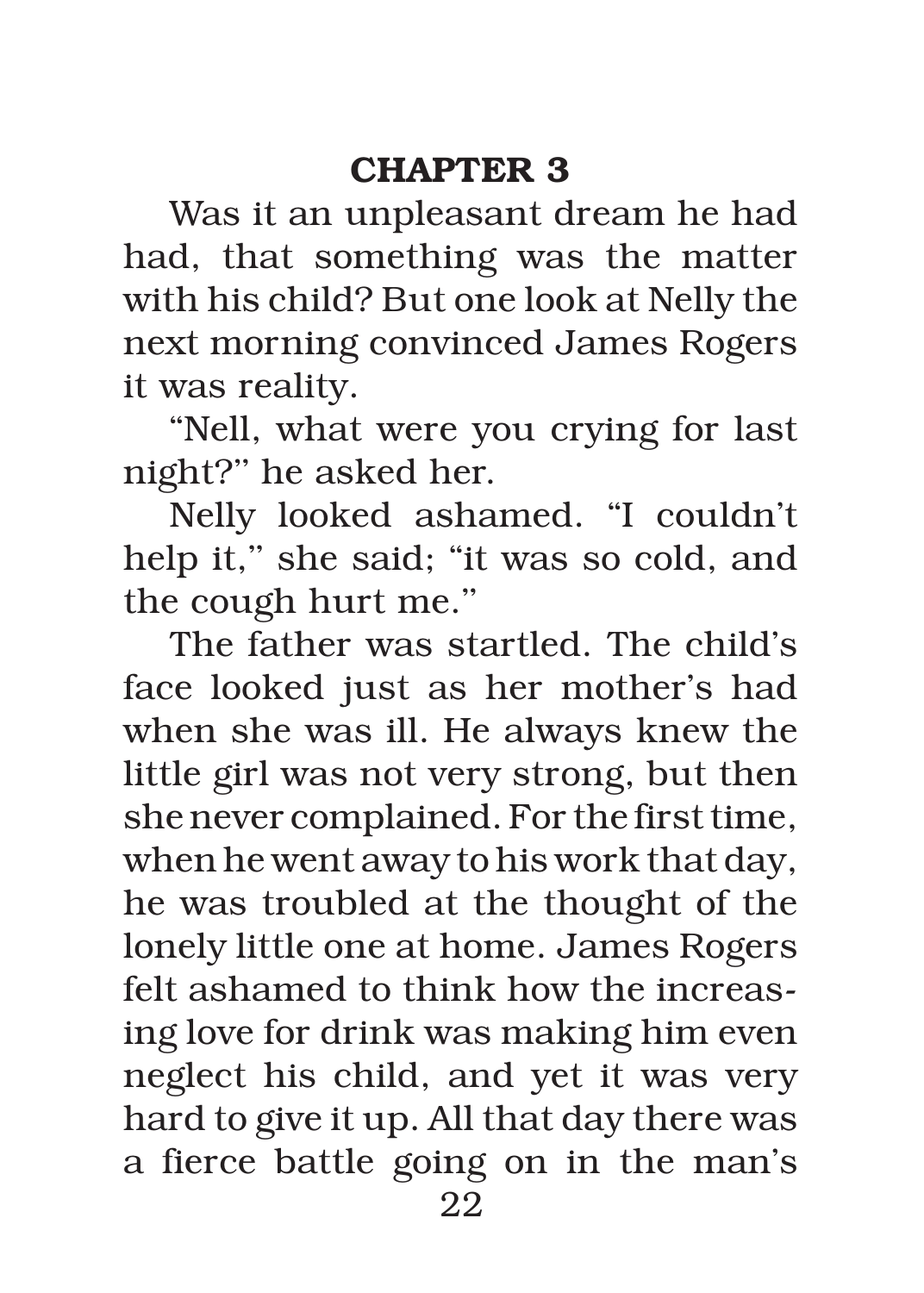mind. He finally resolved to stop drinking for awhile.

The snow fell heavily during most of the day, and Nelly found some amusement in watching it. She did so love those soft white flakes, and again and again she wondered what could be whiter.

That evening, when supper was over, the father drew his chair over to the fire, and lifted Nelly on his knee. He told her he would take her some day to the foundry, and show her all the wonderful machines. Her little face lighted up with pleasure, and she looked so eager and happy that her father reassured himself she would soon be well.

Presently the door opened.

Jim, aren't you coming out tonight?'' asked a rough voice. "Here, come on, let's drink over at Jake's.''

Alas for Rogers' halfhearted resolutions!

"I don't think I'll go with you tonight," he said, slowly.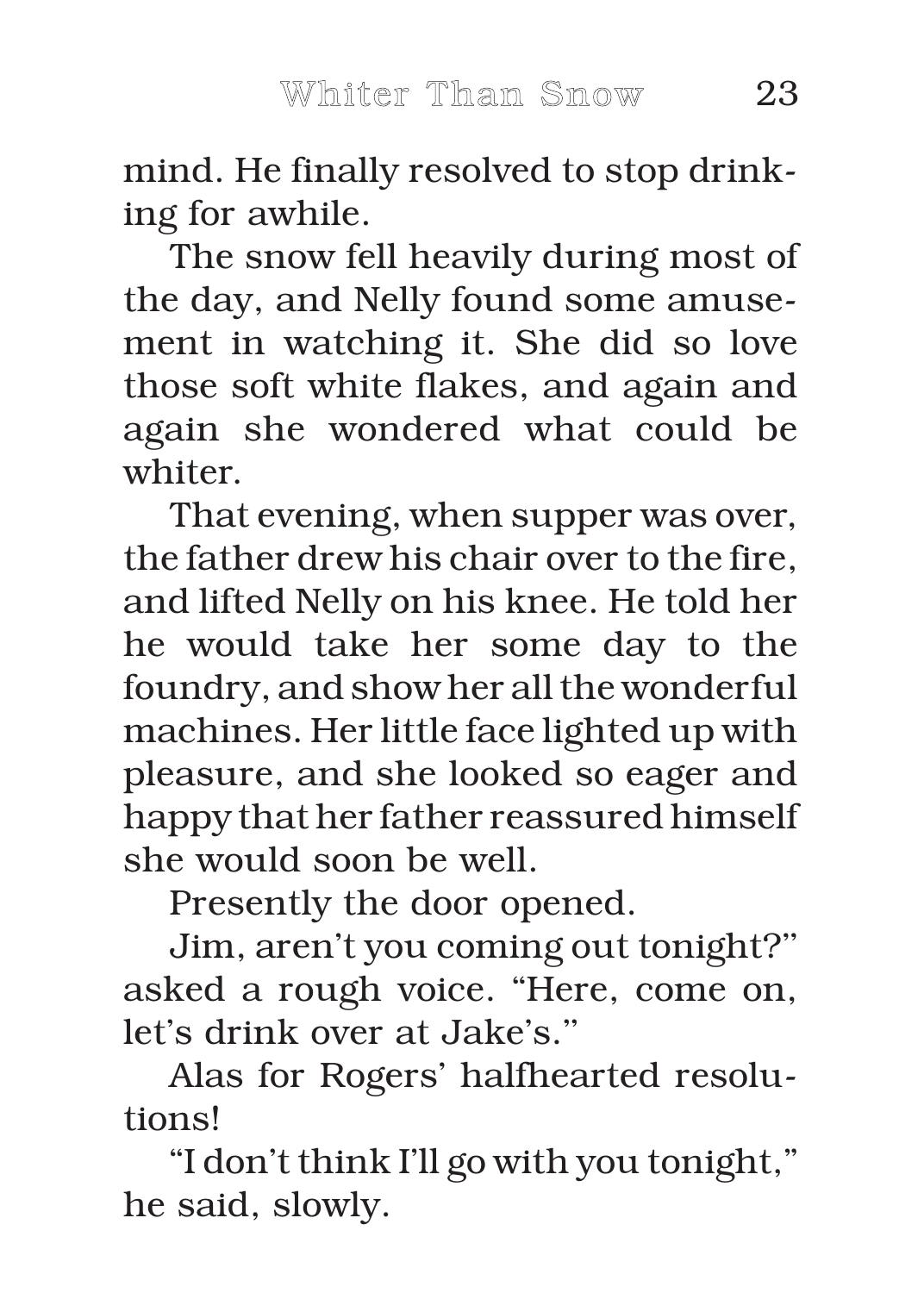Nelly's eyes were fixed wistfully upon her father's face.

"Why, what are you going to do?" asked the other.

"Nothing; but I've decided to stay at home tonight.''

"Oh, don't be so stupid! What's got into you, Jim? You're generally not so fond of staying at home."

Jim looked uncomfortable, and Nelly took his large rough hand in both hers, and held it tight, as if to keep him.

"Come on Jim, let's get going," said Ned impatiently.

Mr. Rogers felt ashamed of holding back any longer, so he put Nelly down from his knee.

"Well, then, I'll go along with you," he said, moving towards the door. Then he turned and saw the little girl standing by the fireside watching him mournfully.

"I say, Ned, the little one will be very lonesome."

"Well, bring her along to my house,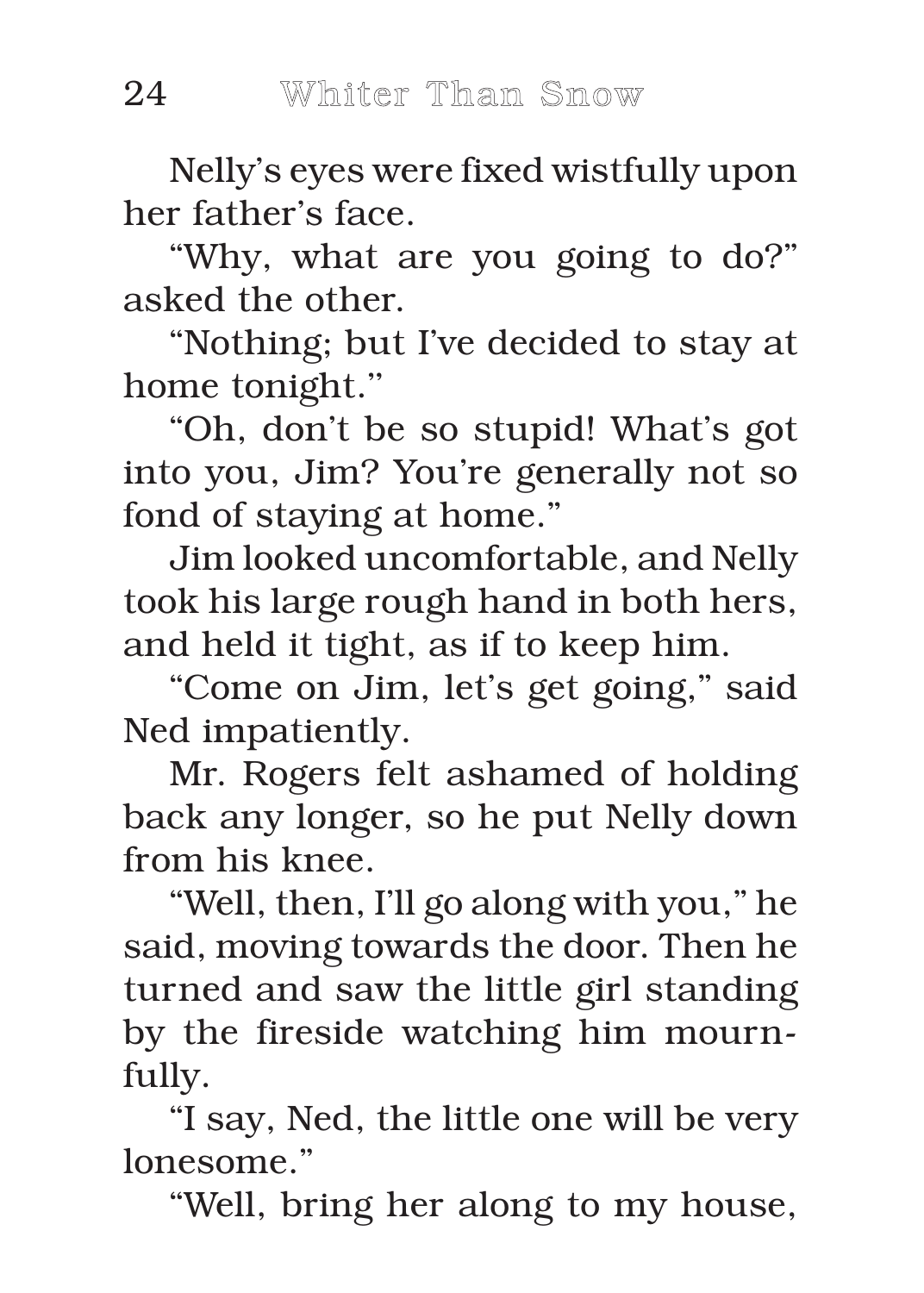she can stay with my wife and the children till we come back; but make it snappy."

"Nell, wrap yourself up warm and come," said Mr. Rogers; and Nelly put on her hat and coat and placed her little hand into her father's, quite pleased to accompany him. The night was bitterly cold. The snow which covered the ground crackled under their feet. A sharp wind pierced through Nelly's cloak and made her teeth chatter, and her whole body shiver. The men walked very fast, and her poor little aching limbs could hardly keep up with them. When her cough became distressing, she wished she had stayed at home. Then Mr. Rogers stopped, lifted her up in his arms, and carried her the rest of the way.

"Here we are," said Ned Harrison, as he opened the door. "Mary, keep this child till we come back."

A tidy-looking woman came forward and led Nelly over to the fire.

"Poor child, are you ill?" she asked,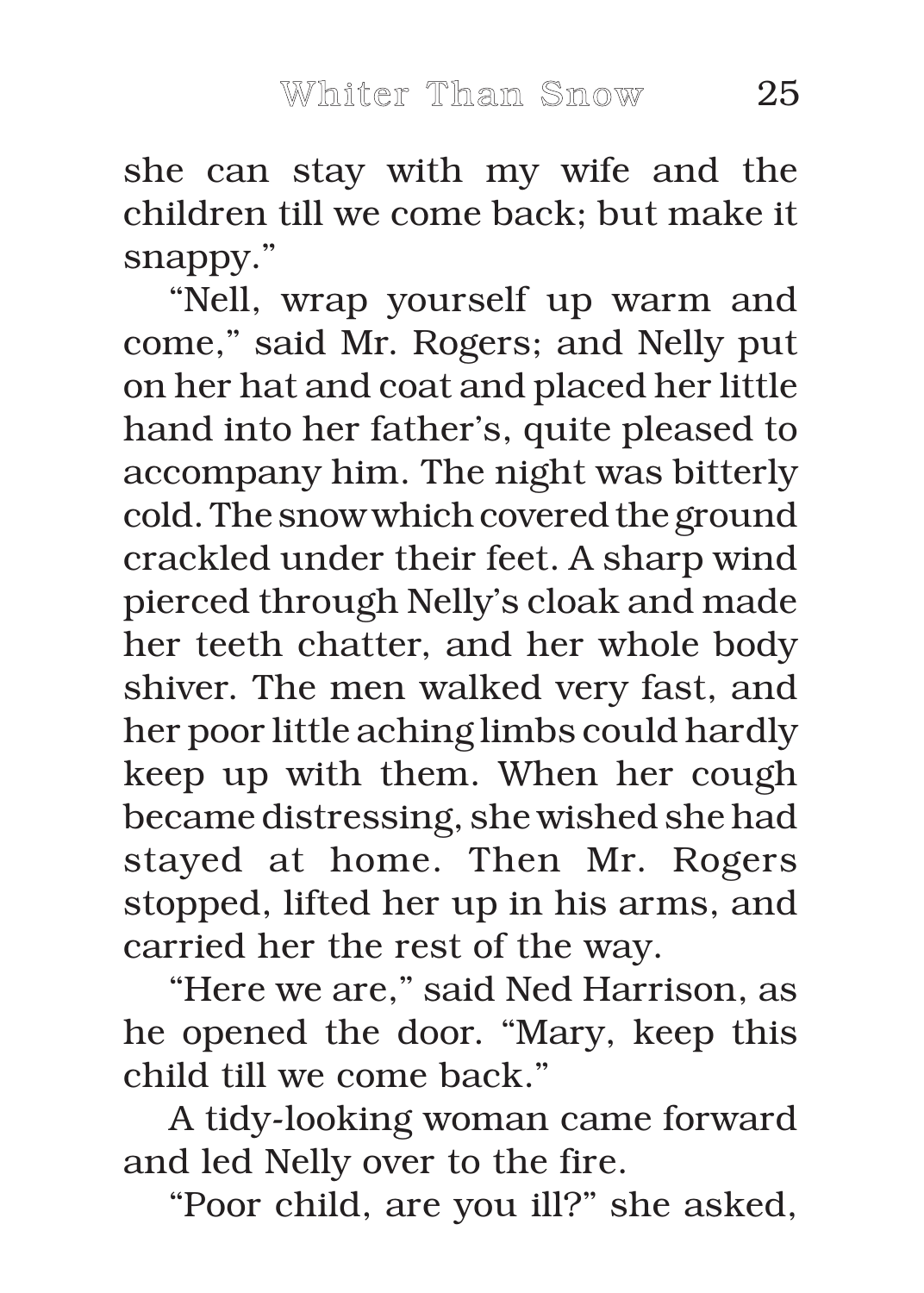as the bright flame showed Nelly's little thin white face.

A fit of coughing prevented the child from answering.

"Poor little thing, and no mother to take care of her," the kind woman said softly, and she gave the child a compassionate kiss, which made Nelly look up in her face and smile a grateful, winning smile.

"Now, maybe, you'd like to play with the children," Mrs. Harrison suggested, as several little ones gathered around her. Nelly did not join in, but sat watching the others, looking quite content. Sometimes her eyes followed the busy movements of Mrs. Harrison and her eldest daughter Ruth. It was Saturday night and they were busily making preparations for the next day. Then her eyes wandered around the tidy room where the firelight danced and flickered.

How easy it was to be happy and contented in a bright cheerful home like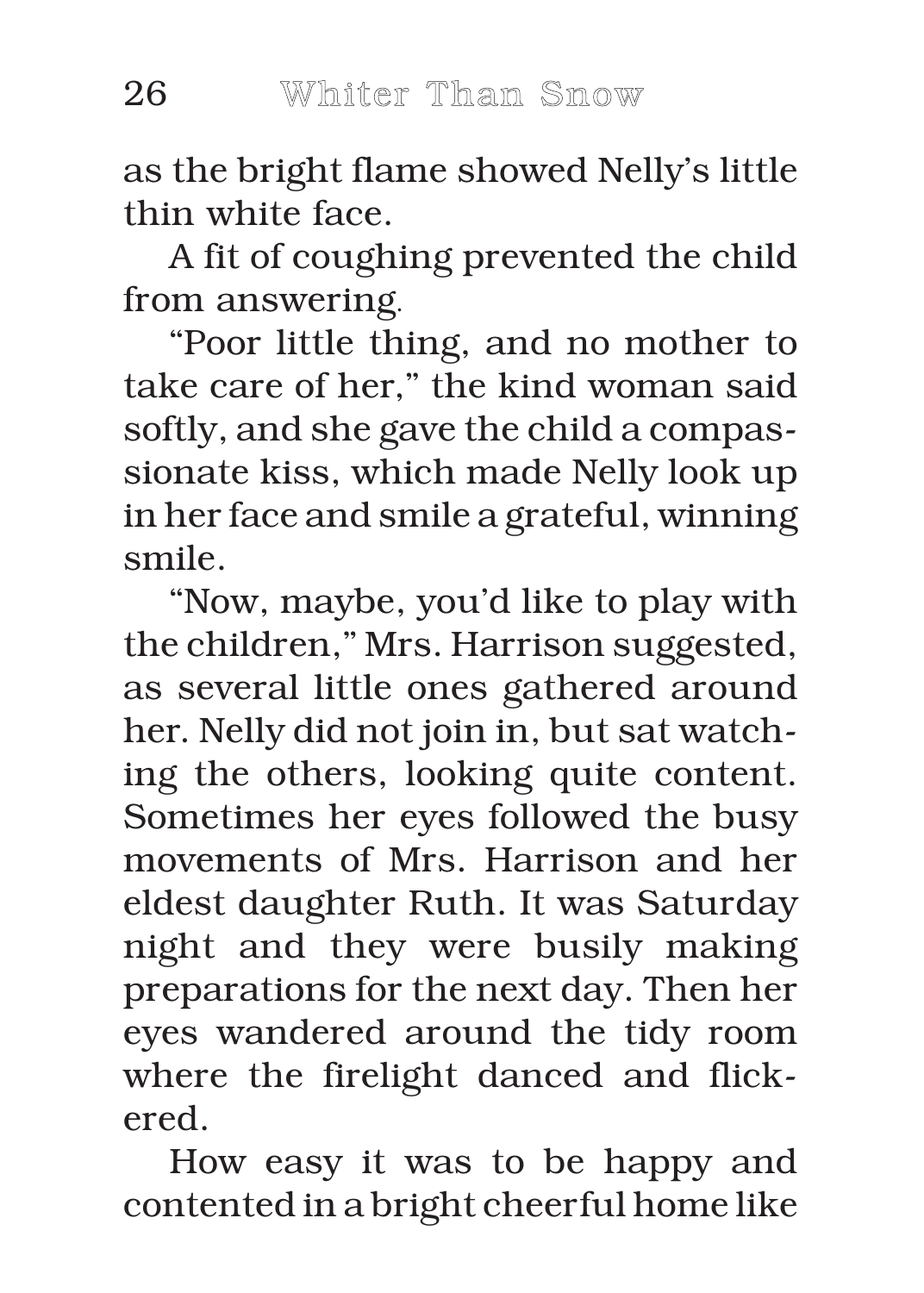this! How different from poor Nelly's! But the mother's face looked grave. She knew too well where her husband had gone.

Mrs. Harrison was a godly woman; not in name only, but in deed and in truth, and it was her one great trial that her husband was not a Christian. When she married him she was equally careless of the "one thing needful.'' When her first little baby died, and the young mother's heart was bowed down with grief, the good words of a kind lady, a church visitor in the district were the means of bringing her to the Saviour. Soon she learned to thank God for the affliction which had been so sanctified. That God would touch her husband's heart was Mrs. Harrison's constant and believing prayer, and she felt sure He would do so in His own good time.

Mr. Harrison was a kind husband and father, and an honest, industrious workman. There was little danger of his getting into intemperate habits, as he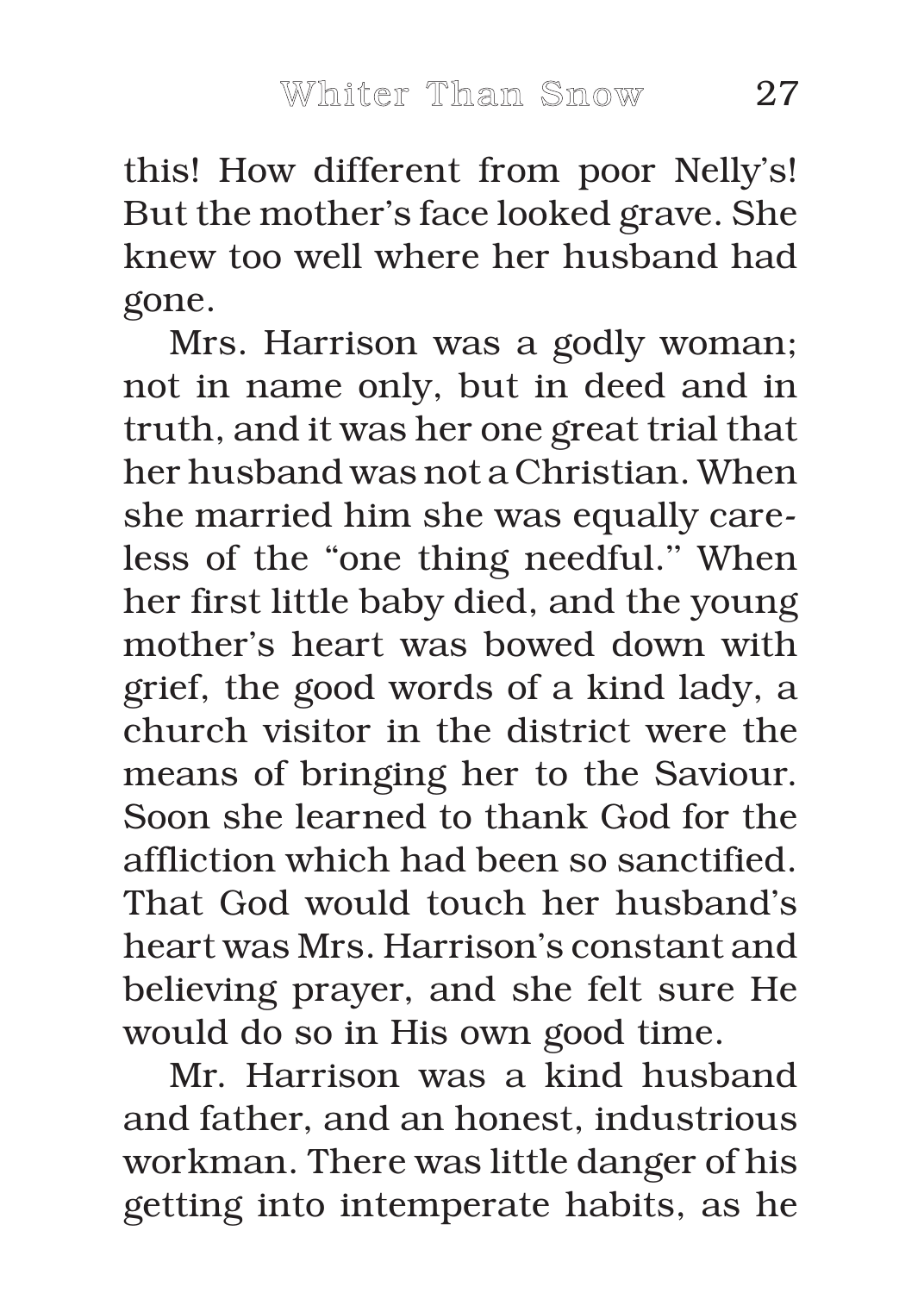naturally disliked strong drink. It was to join his friends, hear the news, discuss politics, or play cards, that led him to frequent Jake's Place.

Their work finished, the mother took the little ones off to bed, and Ruth came and sat down beside Nelly. The two children soon became friends though Ruth was a good deal older. It did not take long until the older girl was acquainted with Nelly's short history. She was sorry for the poor child who said she had no one to play with, never went to school, and was generally alone all day. Ruth thought she would never desire to change places with her.

After they had talked a little while, Ruth ran off to get her Bible. She must look over her lesson for Sunday school before bedtime. Nelly looked wistfully at the Book and into Ruth's face as the girl was repeating her verses over and over to herself. Nelly wondered in her own mind whether Ruth would be likely to know more than old Micky.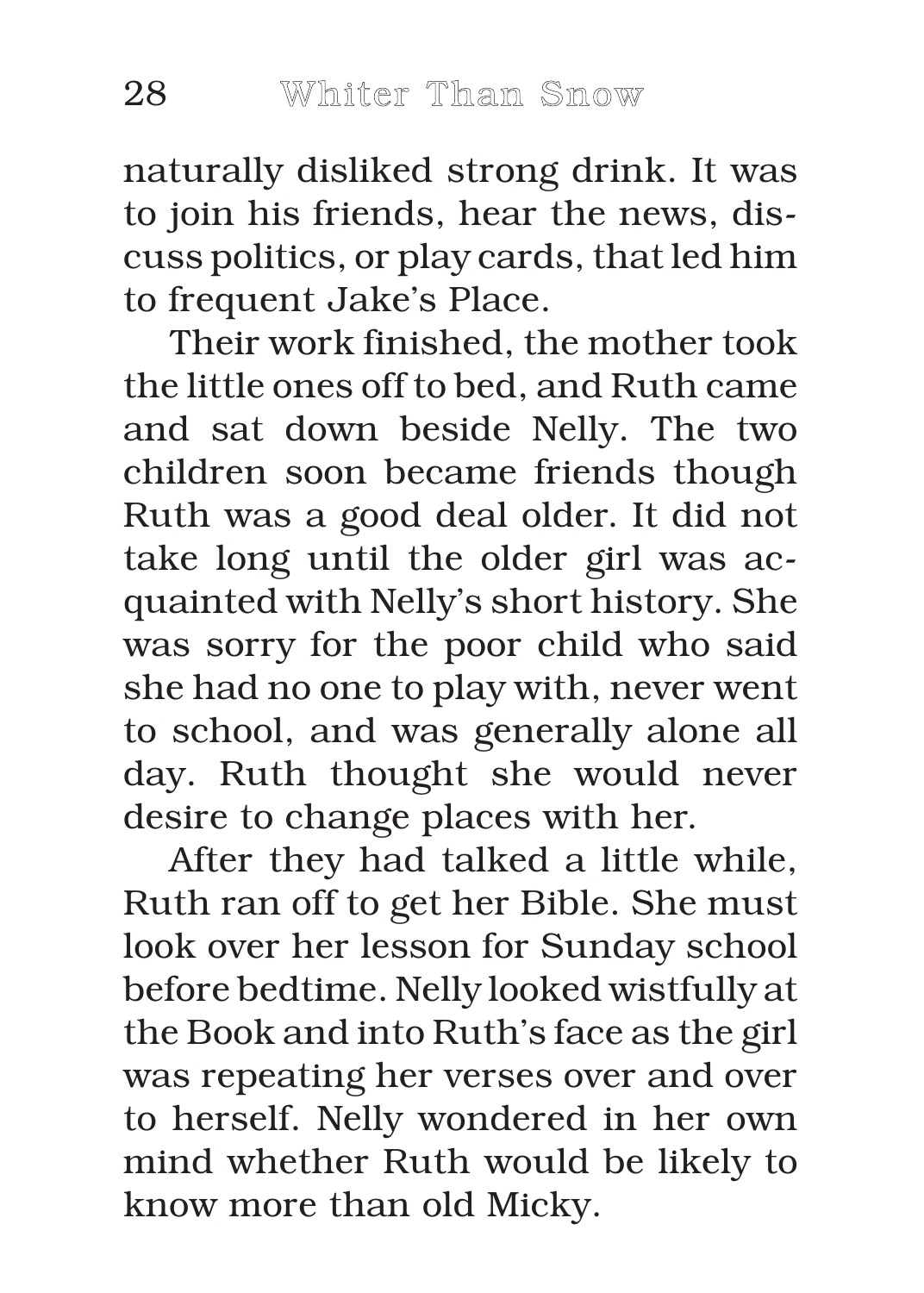"Ruth,'' she said presently.

"What, Nelly?"

"Do you know what's whiter than snow?"

"Whiter than snow? No, I think snow's the whitest thing there is.''

"Oh! but there's something whiter. I know there is. I remember the Bible says so; but I've forgotten all but that.''

"Maybe you're thinking of the angel's robes, they're white as snow—but wait— I think I know now what you mean; it's in the Psalms. I'll find it.''

Ruth turned over the leaves of her Bible unsuccessfully.

"Oh, here's mother, she'll know! Mother, where in the Bible is 'whiter than snow'? "

"The fifty-first Psalm, Ruth; don't you remember we were reading it the other night?"

"Oh yes, mother, it was a beautiful psalm! Now I have it. Here, Nelly, look!" "But I can't read it," said Nelly, sadly. "Read it to me."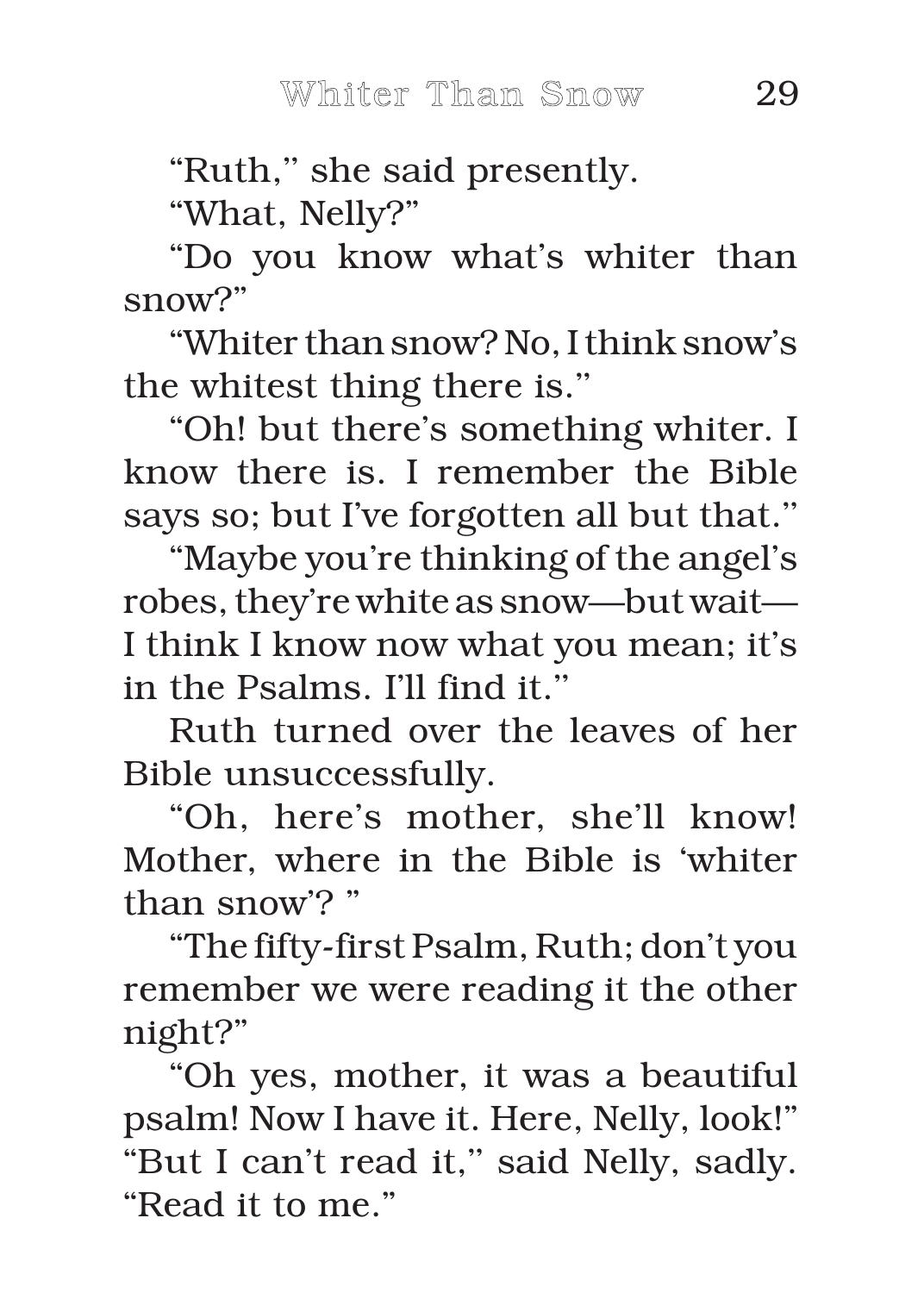Ruth read through the Psalm: " 'Have mercy upon me, O God, according to thy lovingkindness: according unto the multitude of thy tender mercies blot out my transgressions. Wash me throughly from mine iniquity, and cleanse me from my sin. For I acknowledge my transgressions: and my sin is ever before me. Against thee, thee only, have I sinned, and done this evil in thy sight: that thou mightest be justified when thou speakest, and be clear when thou judgest.

" 'Behold, I was shapen in iniquity; and in sin did my mother conceive me. Behold, thou desirest truth in the inward parts; and in the hidden part thou shalt make me to know wisdom. Purge me with hyssop, and I shall be clean: wash me, and I shall be whiter than snow. Make me to hear joy and gladness; that the bones which thou hast broken may rejoice. Hide thy face from my sins, and blot out all mine iniquities. Create in me a clean heart, O God; and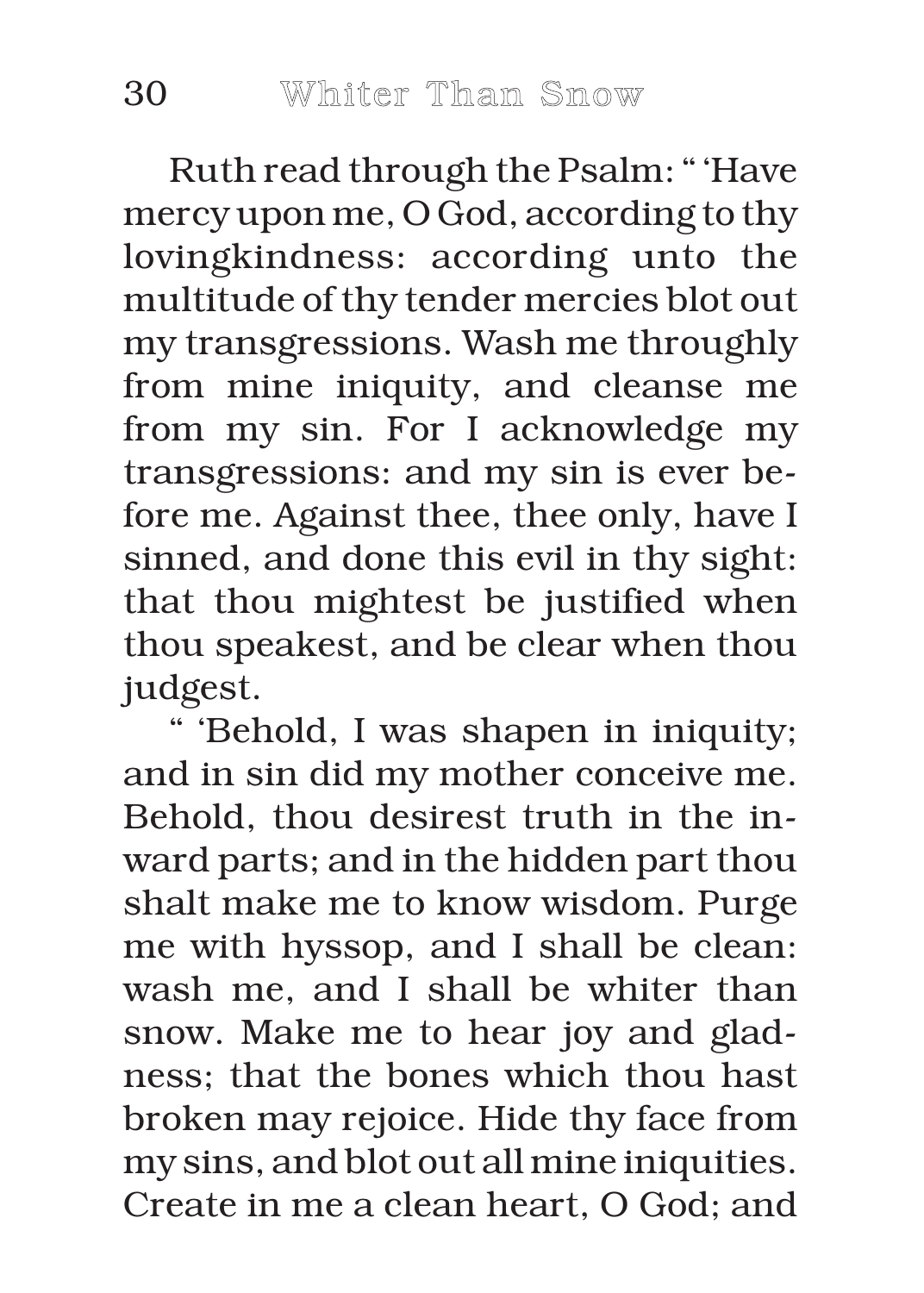renew a right spirit within me.

" 'Cast me not away from thy presence; and take not thy holy spirit from me. Restore unto me the joy of thy salvation; and uphold me with thy free spirit. Then will I teach transgressors thy ways; and sinners shall be converted unto thee. Deliver me from bloodguiltiness, O God, thou God of my salvation: and my tongue shall sing aloud of thy righteousness.

" 'O Lord, open thou my lips; and my mouth shall shew forth thy praise. For thou desirest not sacrifice; else would I give it: thou delightest not in burnt offering. The sacrifices of God are a broken spirit: a broken and a contrite heart, O God, thou wilt not despise.' "

Nelly listened with fixed attention.

"But still I don't know," she said, when Ruth had finished. "What does it mean 'wash me, and I shall be whiter than snow?'"

Ruth looked a little puzzled how to explain.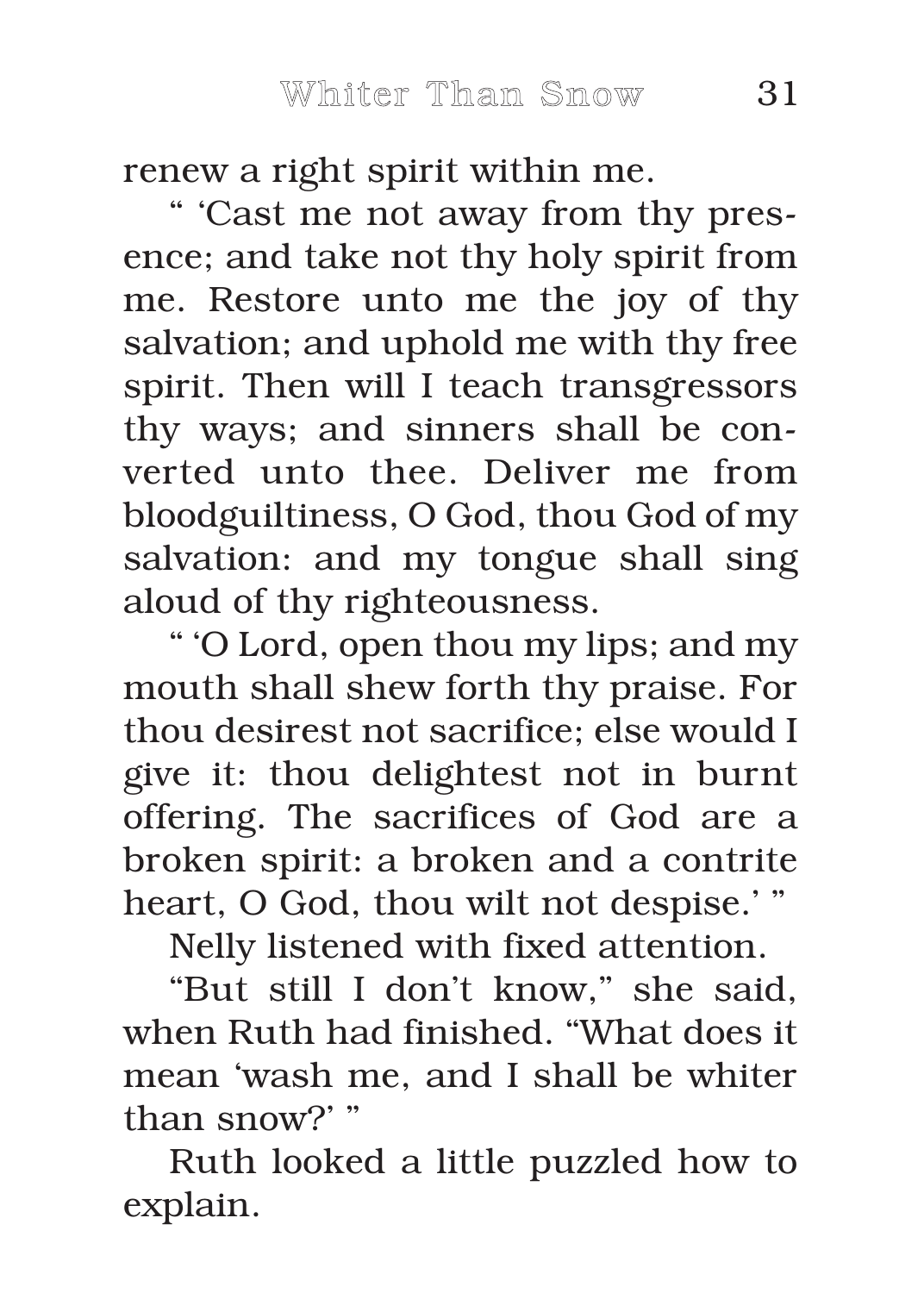"Mother," she said, "you can tell her better than I can."

"Whose words are they, Ruth?"

"David's."

"Well, tell Nelly what David wanted."

"He wanted to have his sins washed away, and then his heart would be whiter than snow. Isn't that it, Mother?"

"But how could his sins be washed away?'' Nelly asked.

Mrs. Harrison looked at her pityingly.

"Don't you know, child, who died for you, to take away your sins?''

"Jesus—Granny taught me about Him, but it's so long ago I forget it all.''

"Well, the Bible says, 'The blood of Jesus Christ cleanseth us from all sin.' He shed His blood for poor sinners like us, that we might be washed, and have our hearts made clean, and make us fit for heaven."

Nelly's anxious eyes were fixed on Mrs. Harrison. She would have liked to have heard more, but just then the door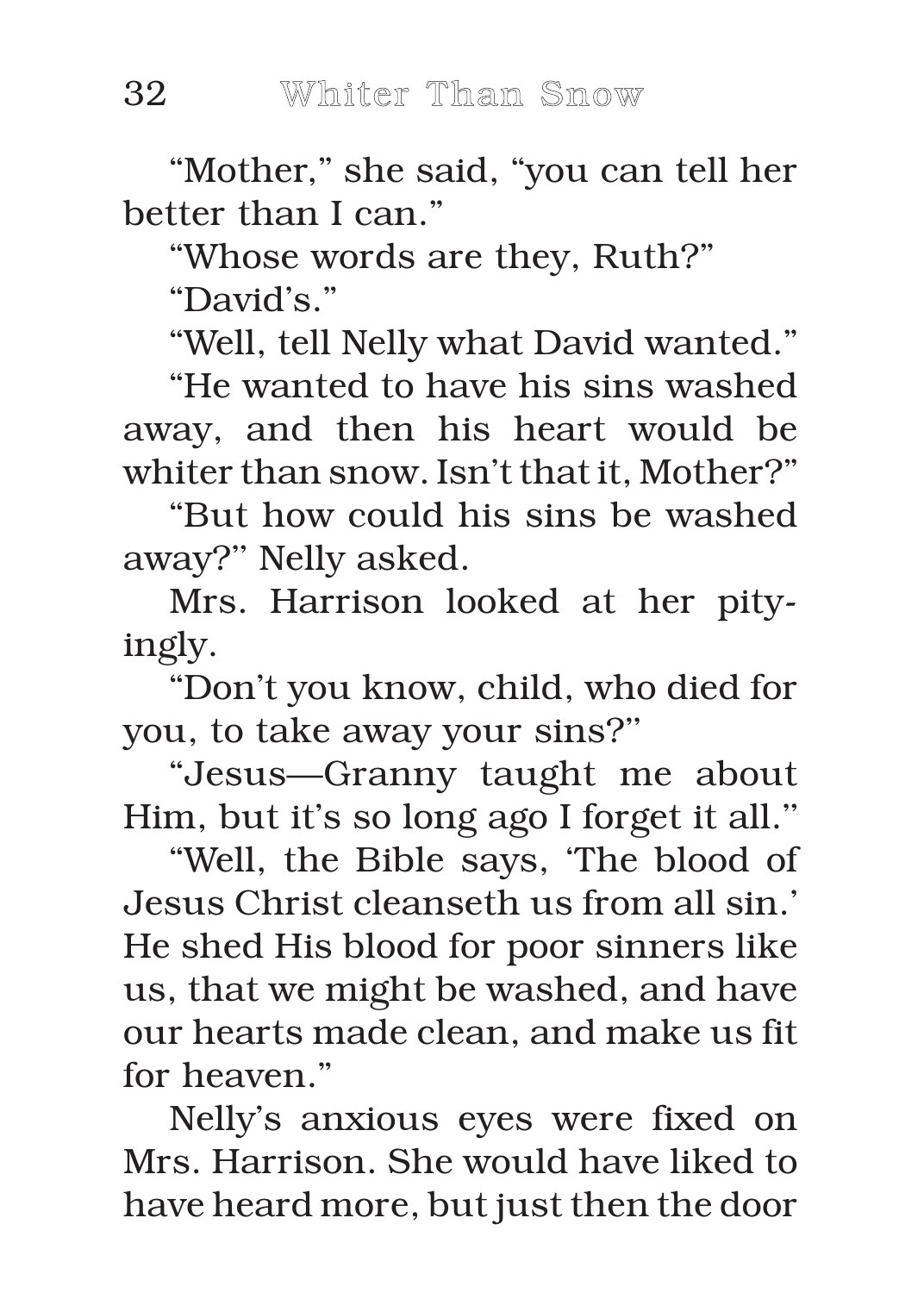opened and the two men walked in. Mr. Rogers' heated face and unsteady step were too evident proof that he had been drinking too much. Mrs. Harrison looked uneasily at him, then at Nelly.

"The child had better stay here," she said firmly. "It's too cold for her to be out with such a cough as she's got."

Incapable of reasoning, Mr. Rogers showed a dogged determination not to go home without the child.

Saying good-bye to Mrs. Harrison and Ruth, who promised to go and see her soon, Nelly confidently placed her little hand in her father's, and trusted herself without any fear to his uncertain guidance through the dark winding streets. The way seemed very long, and this time poor Nelly was not carried; but cold and fatigue were alike forgotten by her, because of one great all-absorbing idea. Every now and then the words escaped her lips—timidly, as if uncertain where they were going, "Wash me, and I shall be whiter than snow."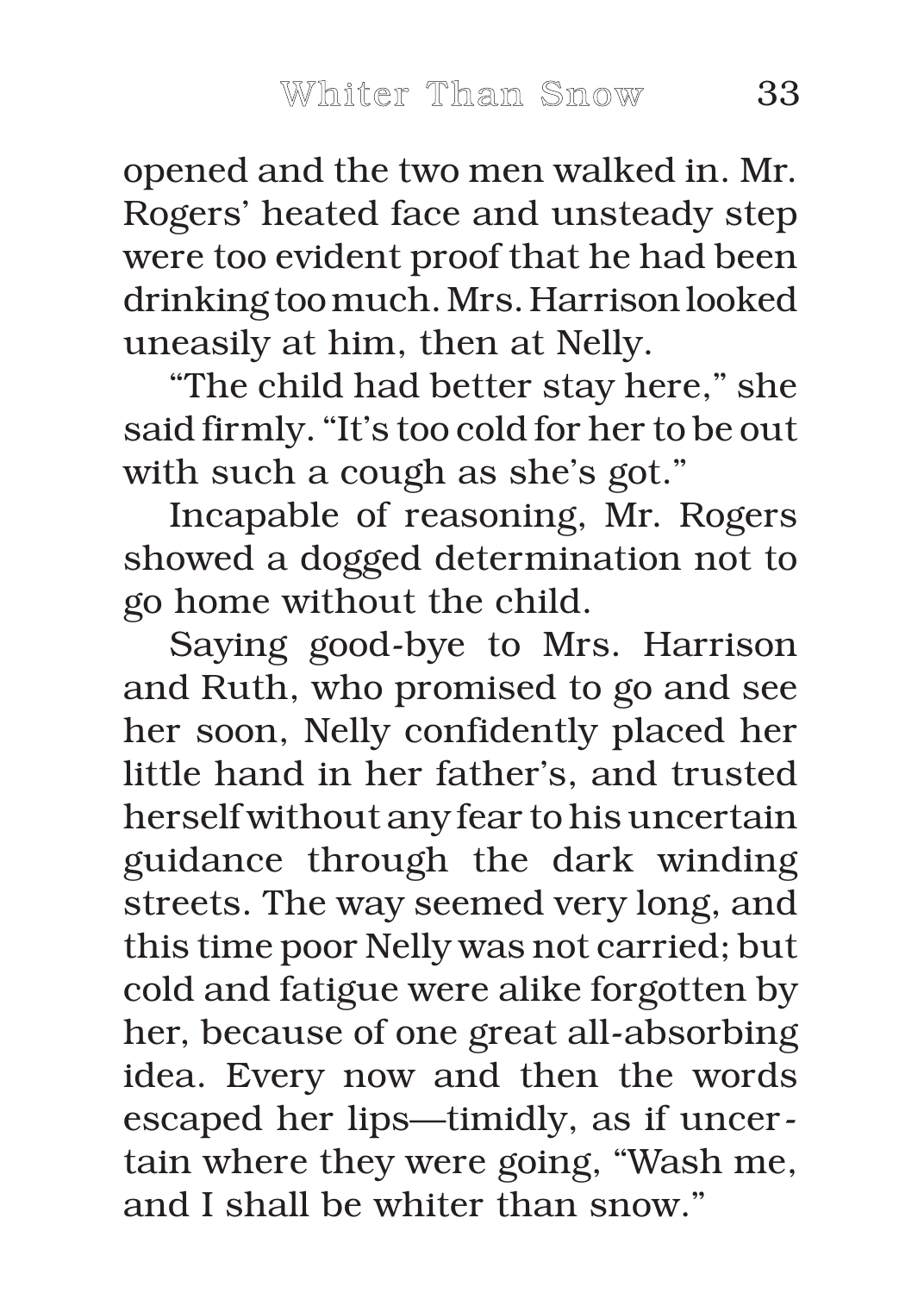Sunday came, a short cessation to the restless motion and weary toil of the busy city. To Ruth Harrison and her mother, Sunday was a very happy day. The rest was very sweet to the mother after the six days' toil, but sweeter still was the service of the house of God, the words of divine truth and heavenly consolation, which her meek heart loved so well. Ruth's face, always cheerful, seemed to wear a more than usually happy expression on Sundays.

This morning, as she looked forward to her own pleasures, she wondered what Sunday was like to poor little Nelly; was it just the same as any other day? Ruth pitied her very much. Her warm affectionate heart had been drawn towards the little stranger the night before; and now, when she knelt down to say her morning prayer, Nelly was included in the petition for a blessing on all she loved.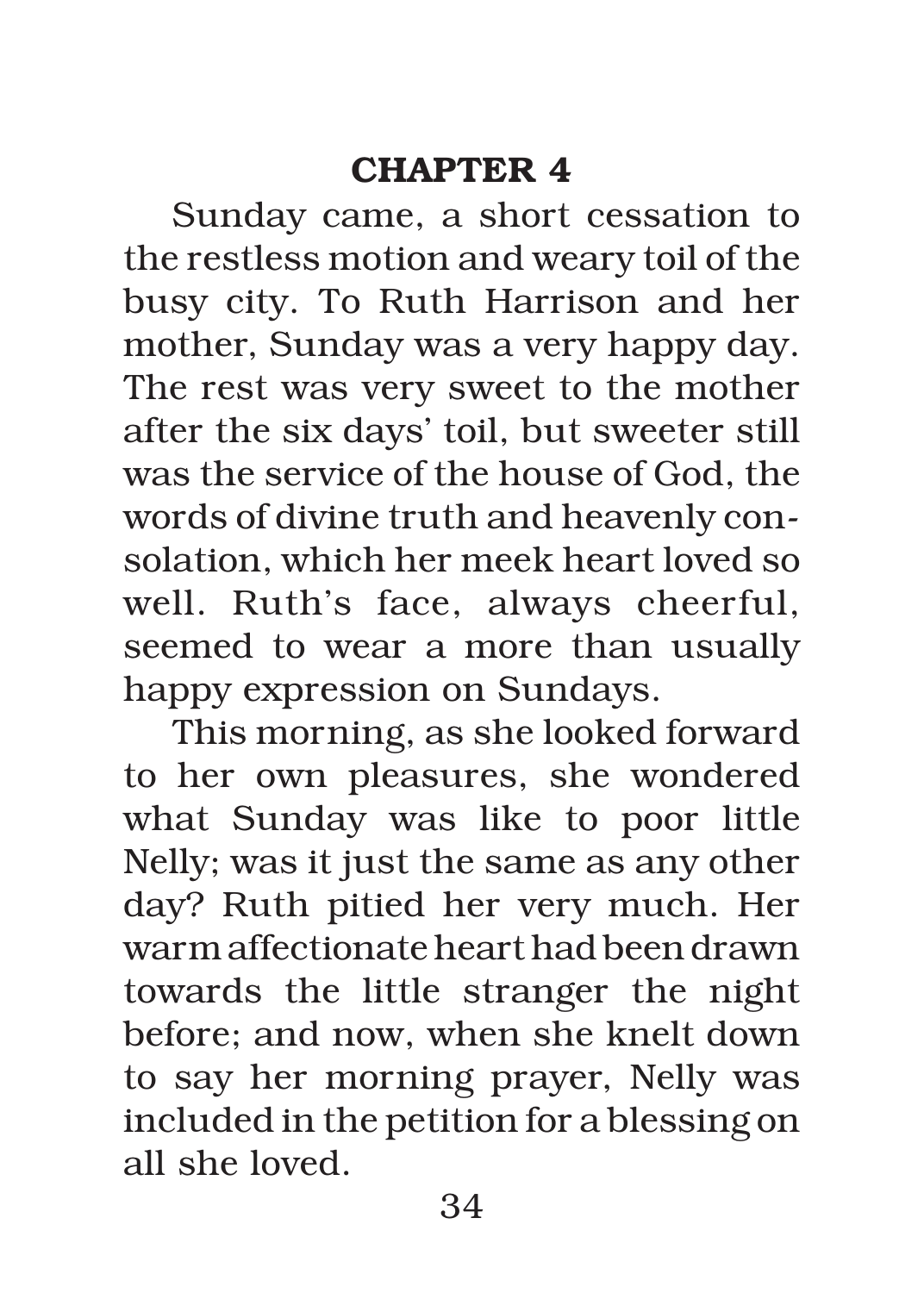At an early hour, the Harrison children started off to Sunday school, their fresh tidy appearance contrasting with that of most of the children they passed in the streets. As Ruth walked along, leading her youngest little brother by the hand, she was making an effort to drill him in learning his memory verse. It was not an easy matter to divert his attention from all the attractive sights and sounds.

Ruth's own lesson was always well prepared, for to study God's Word was her great delight. The lesson today was about the little captive maid, who was the means of recovering her master from leprosy. The teacher spoke very earnestly about opportunities of doing good, and being useful to others, especially by leading the wandering ones to the Lord Jesus Christ; none of them were too young to be employed in the service of God, and the highest work was to try and bring others to love Him.

The lesson was not lost upon Ruth.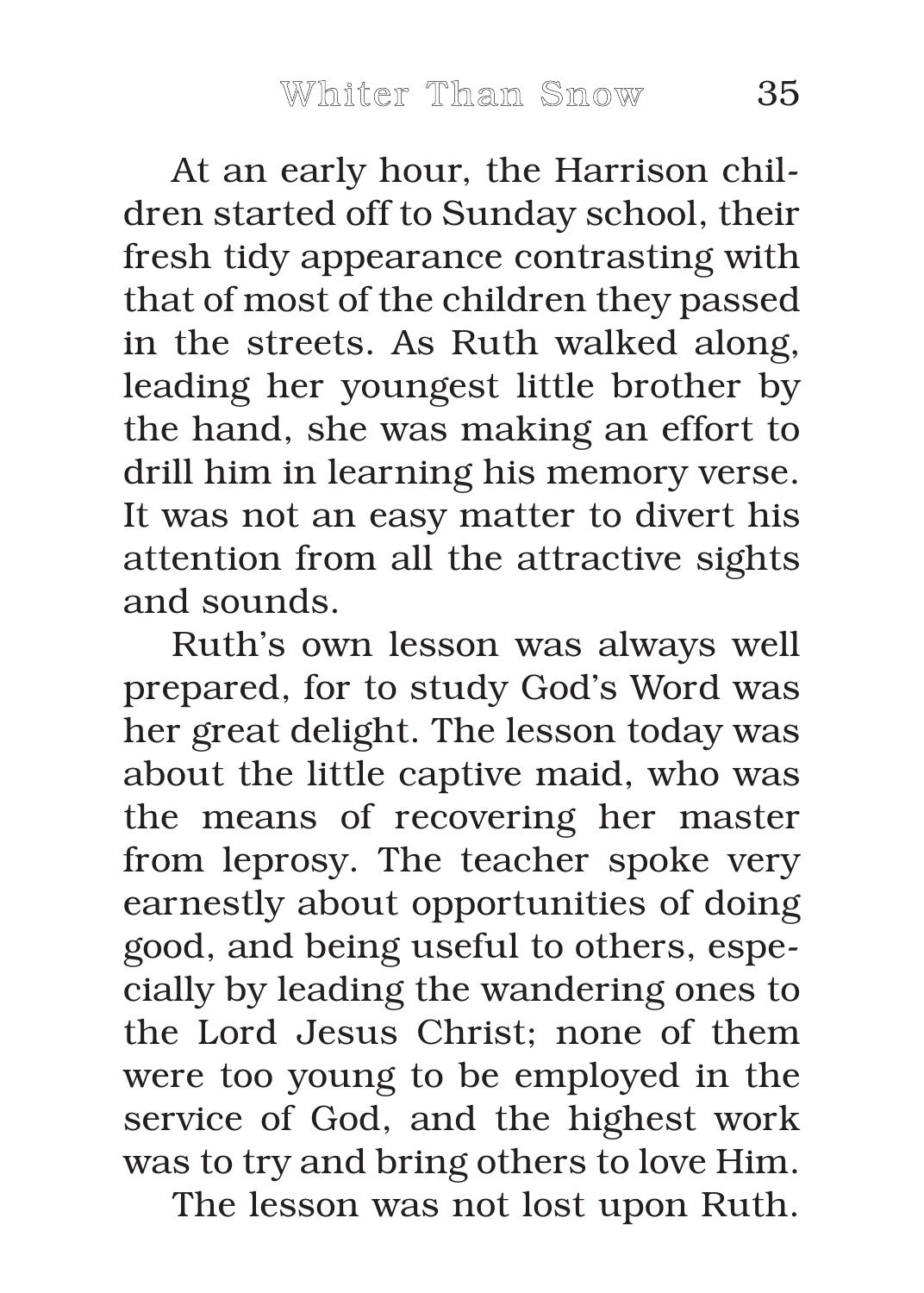She thought of the poor little girl who knew not how the blood of Jesus cleanseth from all sin; and, joyful at the opportunity offered her, she resolved to be Nelly's teacher. So that afternoon, when the other children were getting ready to go with their father for a walk into the country, Ruth told her mother she would like to go and see Nelly Rogers.

"That would be very kind and the poor little girl would enjoy it, I know," said her mother; "but if you go now, you'll lose out on the walk, Ruth." Mrs. Harrison knew, too, what a treat the Sunday walk was to Ruth, how she enjoyed her father's company, and how much she liked getting out to some of the quiet, pleasant roads beyond the smoky city. But Ruth said she wanted very much to see Nelly, she thought she could teach her something. The mother looked pleased, and silently prayed for a blessing on her child's endeavors. Ruth took her Bible, and set out. Through narrow lanes and streets the youthful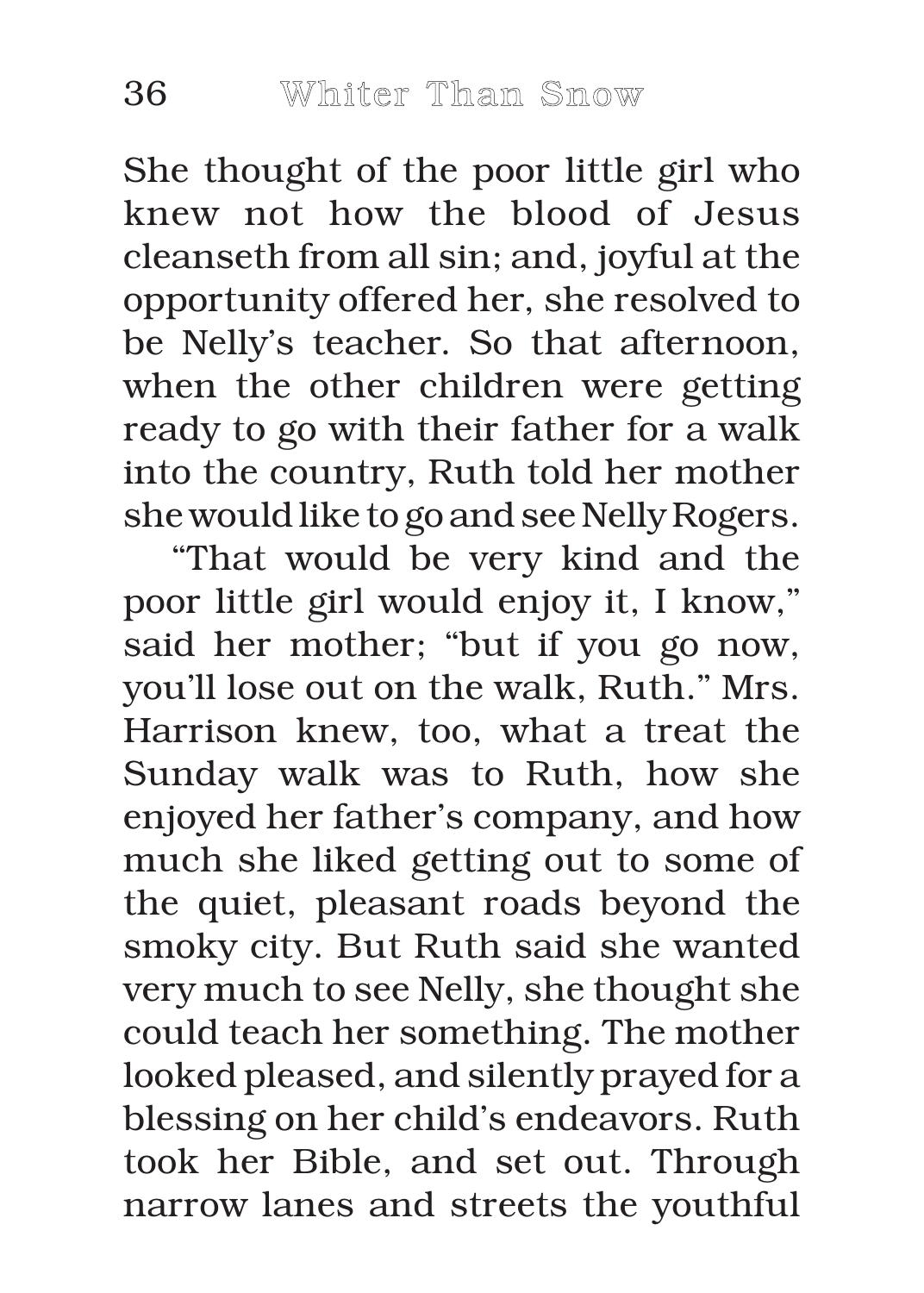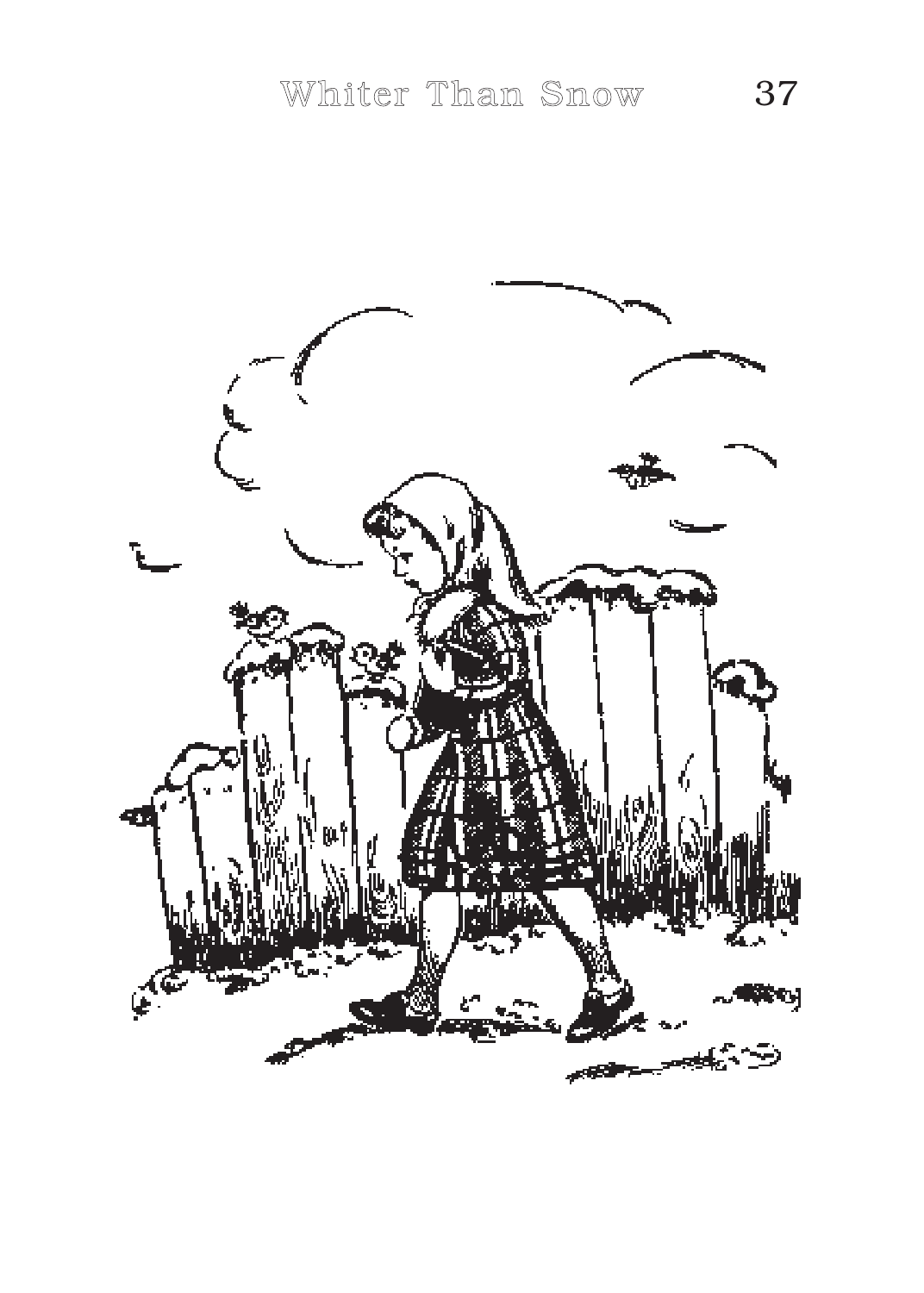missionary threaded her way, happy in her heart that she was doing something for the Lord.

Just as she was considering which house was most like the one Nelly had described as her home, a door opened, and Mr. Rogers appeared dressed in his working clothes.

"Have you come to see Nelly?'' he asked, when Ruth came up. "That's fine! She was just wondering if you'd come today, and now I'm going out, so will you stay with her a bit, like a good girl?"

Ruth said she would, and pointing to the door of the room where Nelly was to be found, Mr. Rogers walked away. Ruth went in.

"Oh, I'm so glad you've come!" exclaimed Nelly, when she saw her.

"Well now I'm going to stay a good bit, and look,'' said Ruth, holding up her Bible, "I've brought this to read to you.''

Nelly's pale face flushed with pleasure.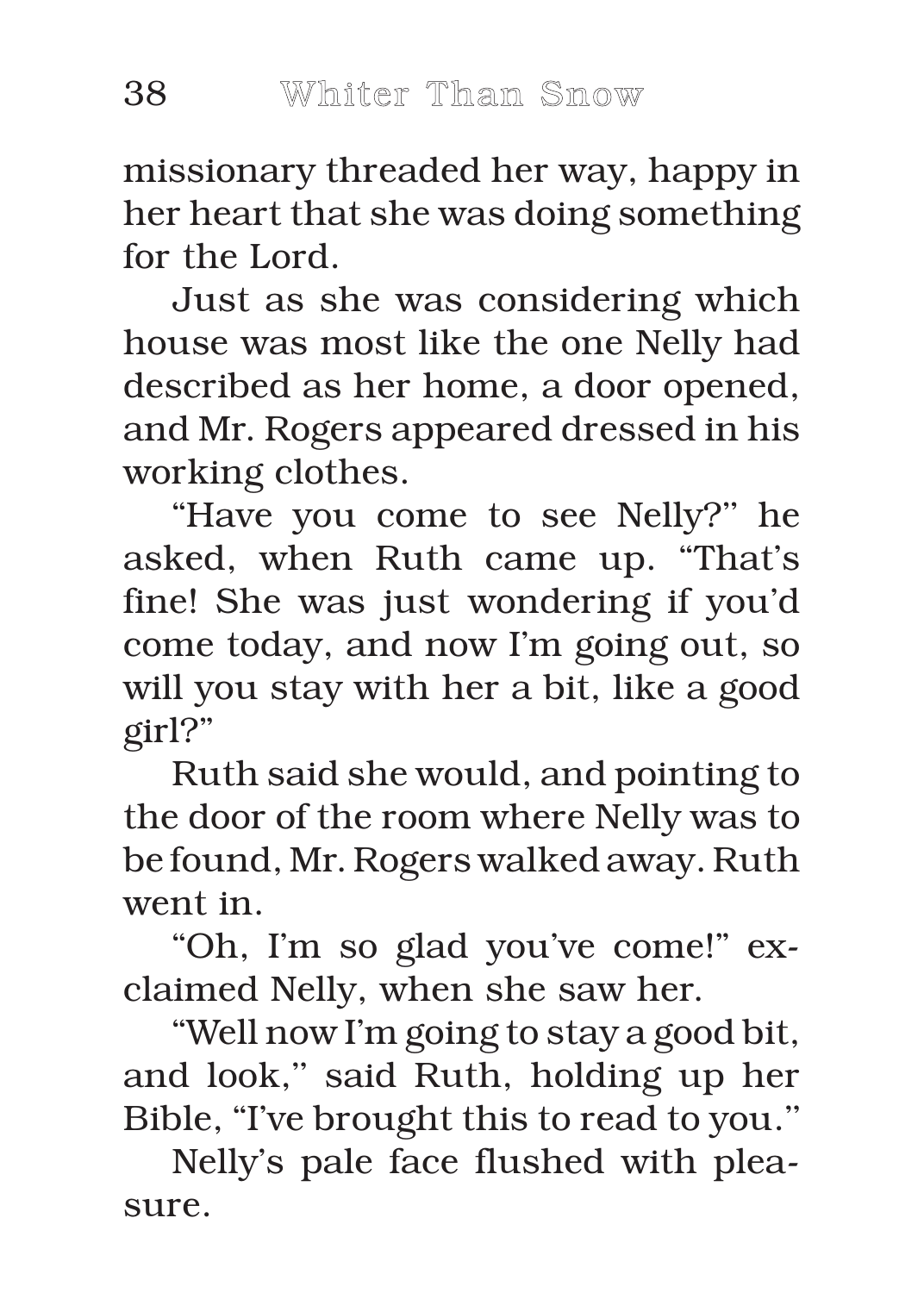Whiter Than Snow 39

"Oh, I'm so glad!" she said eagerly, "and won't you read me again what you read last night, about David praying to be washed and made whiter than snow?''

Ruth seated herself by Nelly's side, opened her Bible, and read the psalm. When she had finished, Nelly told her she had been thinking about David's prayer ever since last night, and wondered whether her heart could be made so very white; she would like it to be. Ruth told her how the blood of Jesus washes out every stain of sin.

"Then I must pray to God," said Nelly. "Tell me how, Ruth. I don't know."

"Oh Nelly, do you never say any prayers?"

"No; because I have no one to say them to.

"No one to say them to! What do you mean, Nelly?'' asked Ruth in a tone of astonishment.

"I used to say them to Granny, but when she died I had no one to say them to. Father wouldn't listen, and so I left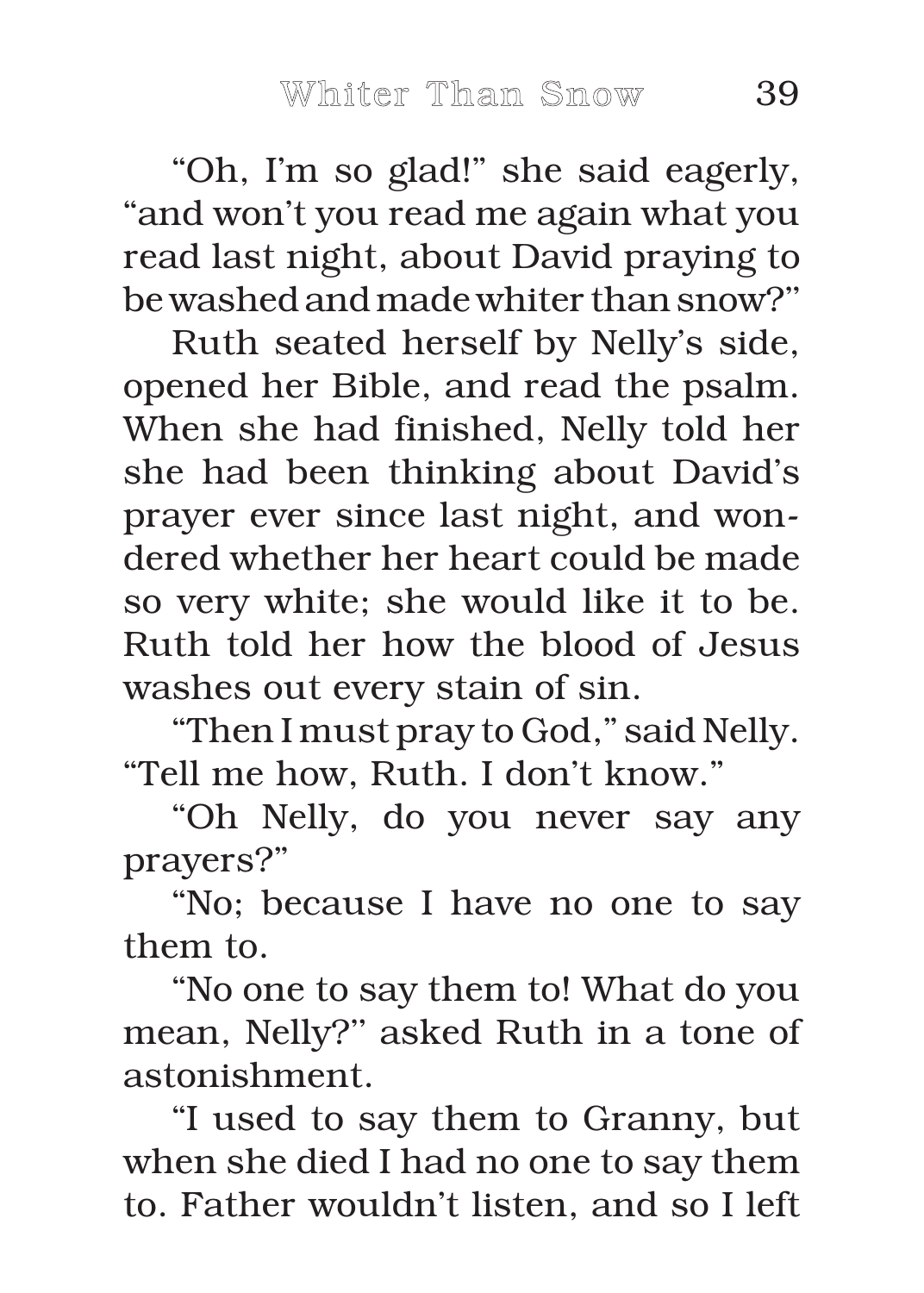off, and now I've forgotten the words.''

"Nelly, now you must say them to God; you don't need anyone else to hear.''

"But what shall I say? I'm afraid, Ruth.''

But Ruth told her she need not fear, for though God was so great and so holy, yet He was a kind Father to all who put their trust in Him; and she had only to tell Him how sorry she was for all her sins, and ask Him to forgive her for Jesus' sake.

"And may I say 'Wash me, and I shall be whiter than snow?' " Nelly asked.

"Yes, you may say that too. Nelly, shall we pray now?''

And the two children knelt down, and the elder simply, but trustingly, asked their Father in heaven to bless Nelly, to forgive her her sins, and to make her one of His faithful children for Jesus' sake.

"And God really heard us?'' said Nelly, when they rose from their knees.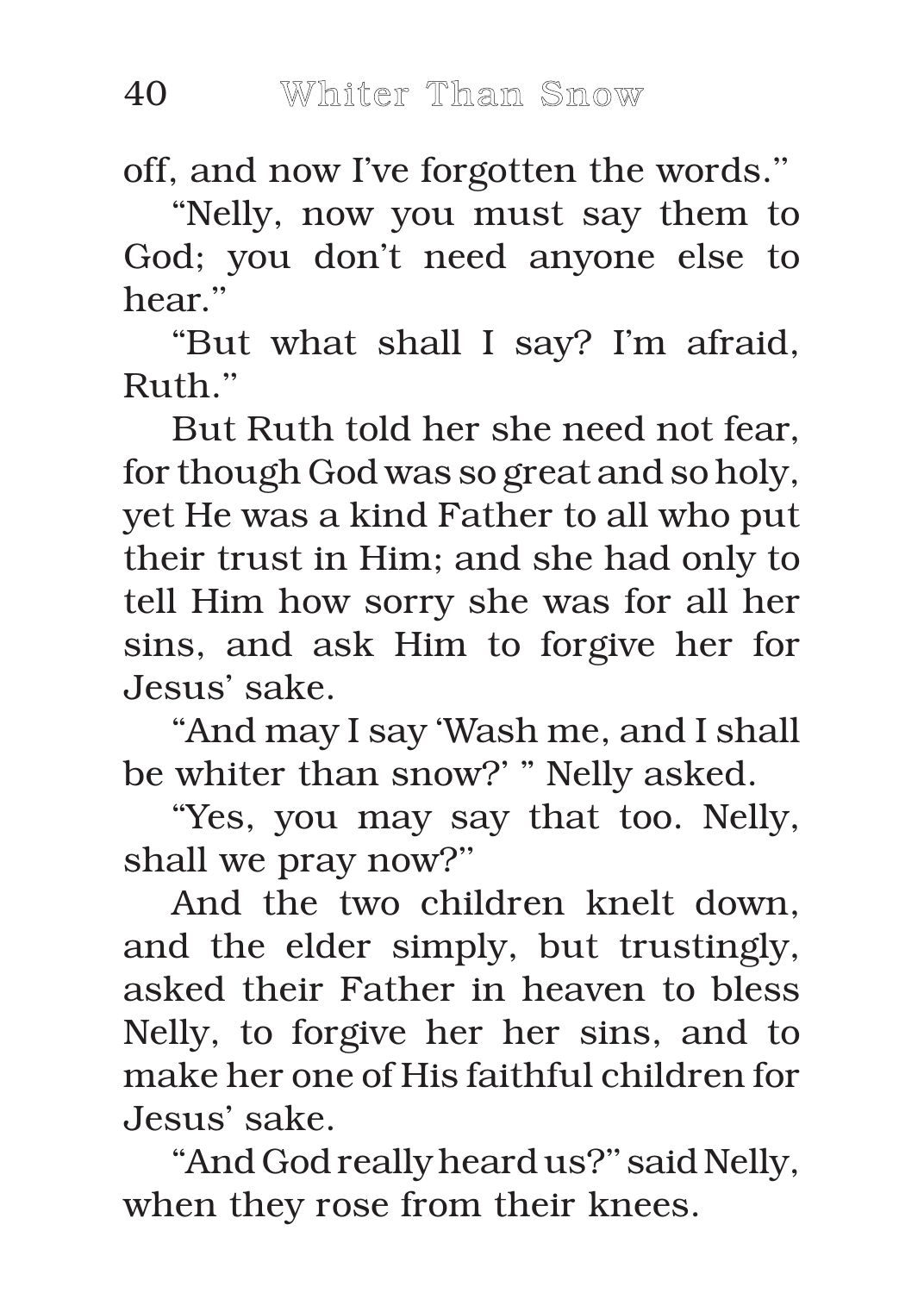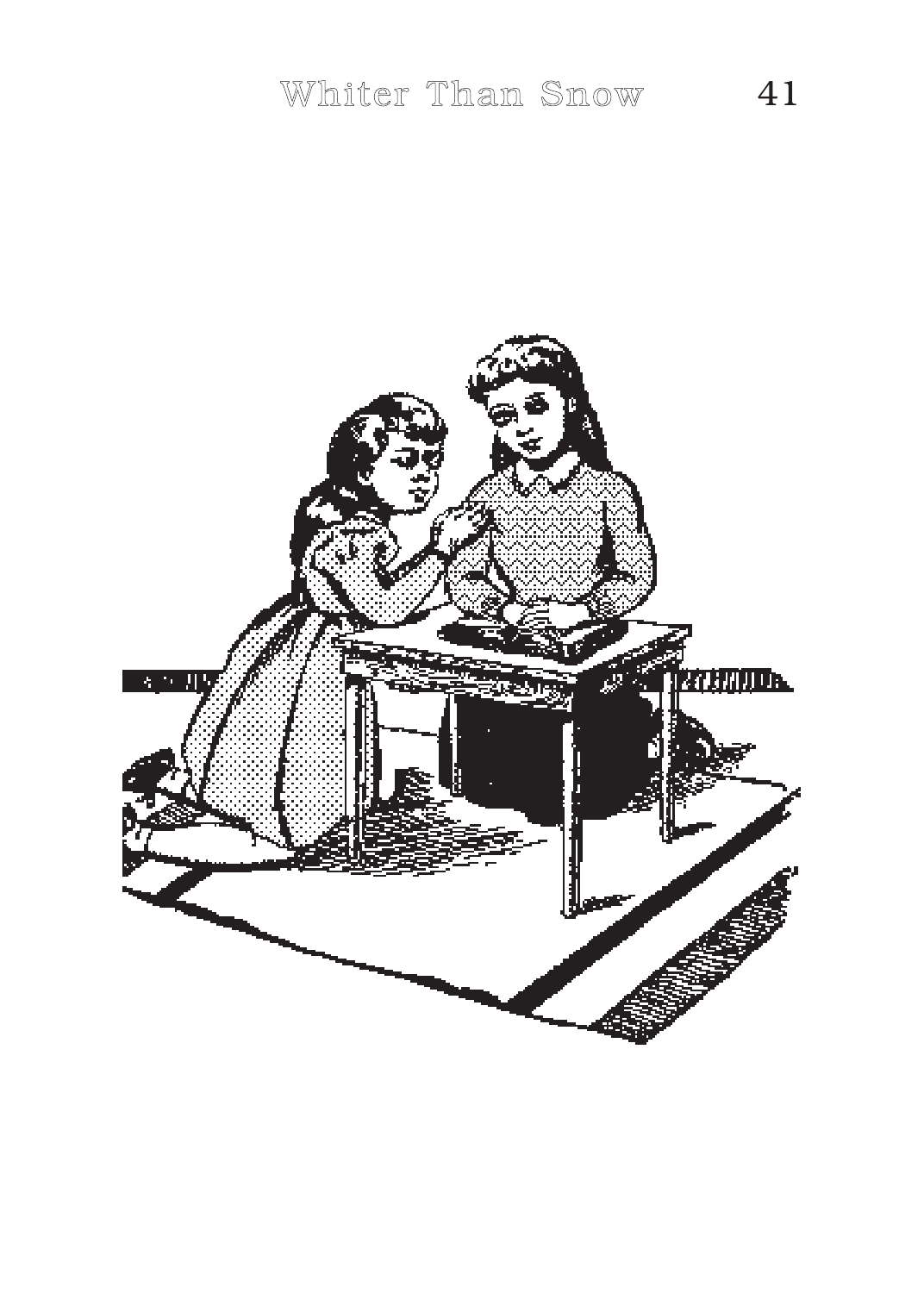"Yes, Nelly, and He'll do what we ask Him." An expression of sweet peace rested on the child's face. The good Shepherd had sought out His little wandering lamb, and was going to bring her safe into His heavenly fold.

Then Ruth read her own favorite chapters about our blessed Lord's cruel sufferings and death. The tears filled Nelly's eyes when she heard of the crown of thorns that pierced His holy brow, but when it came to their nailing Him to the dreadful cross, she fairly sobbed. But Ruth read on, of His resurrection from the dark grave, and how in a bright cloud Jesus ascended up again to His own home in heaven, and then Nelly was comforted. Every now and then Ruth stopped to make some explanation to her attentive listener, or answer Nelly's eager questions. The short winter's day was nearly gone, and Ruth felt she must be going too.

"Nelly,'' she said, "would you like me to sing you a hymn before I go?''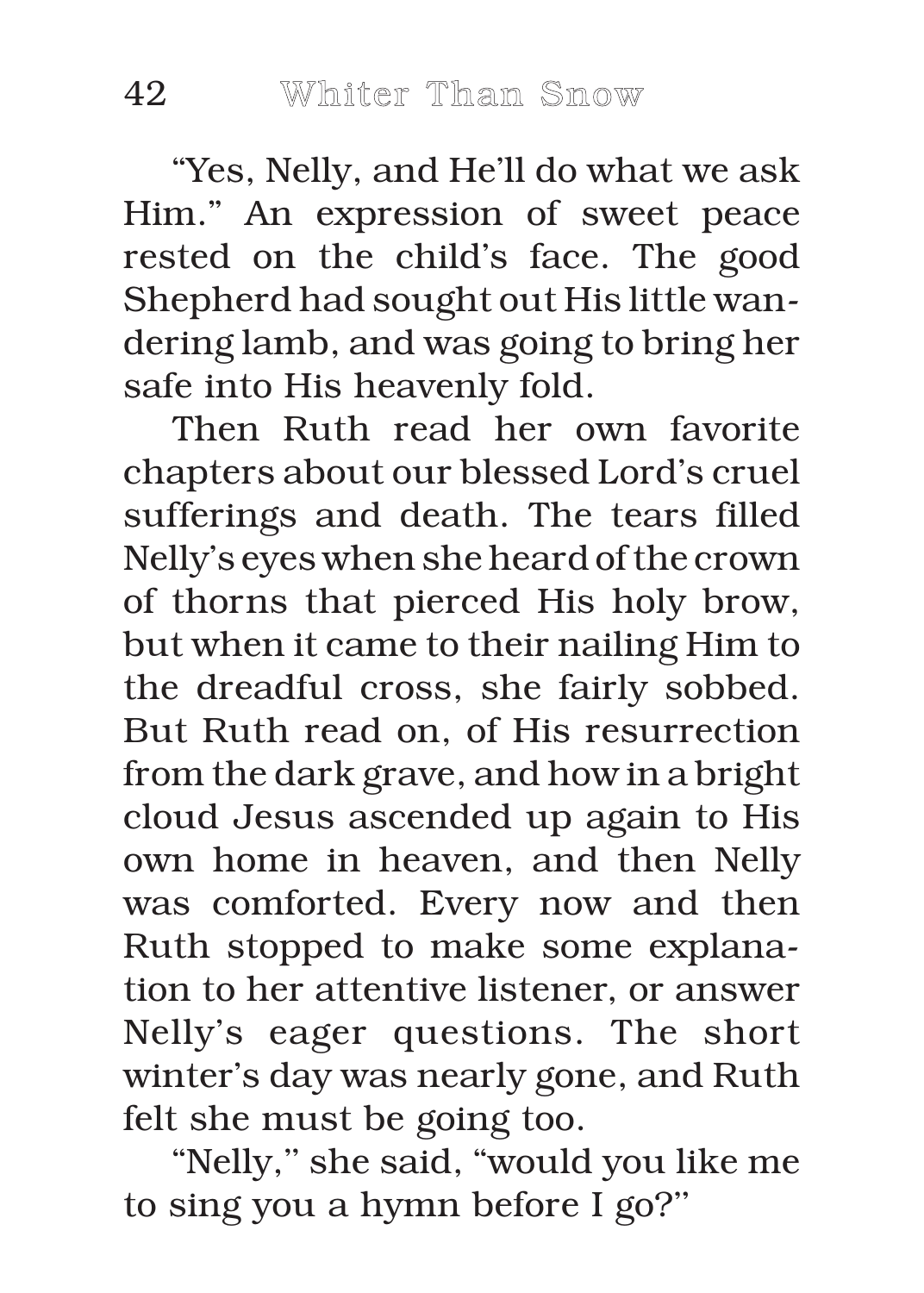"Oh yes, do!"

And Ruth began in a clear sweet voice to sing the Evening Hymn—

"Glory to thee, my God, this night, For all the blessings of the light! Keep me, oh, keep me, King of kings, Beneath the shadow of thy wings.

"Teach me to live, that I may dread The grave as little as my bed; Teach me to die that so I may

Rise glorious on the Judgment day."

Ruth was glad to see the look of pleasure on Nelly's face, and promising to come and see her very often, she bid her good-bye.

Nelly was not the only listener to Ruth's hymn; the sound had reached Jane Millar's ears and brought her to the head of the stairs to listen to the song. There was a time when her voice was as fresh and clear, and the familiar tune called to mind her younger days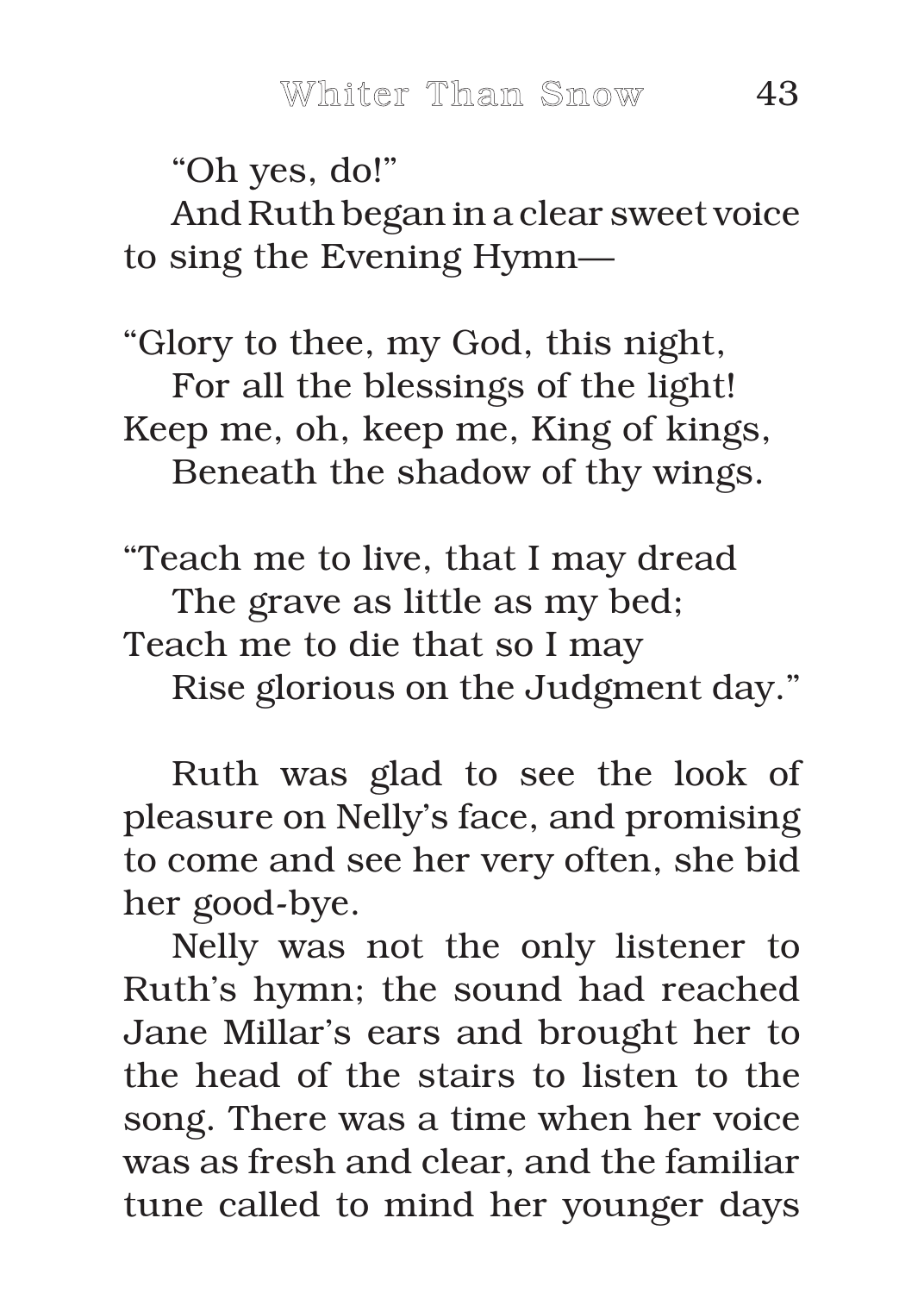when on peaceful Sunday evenings in the quiet village church, her voice used to join in singing the same beautiful hymn. It was a long time since she had heard it. It awoke many recollections of the past, and bitterly feeling the contrast of her present situation, Jane turned to her room to weep over her misfortunes.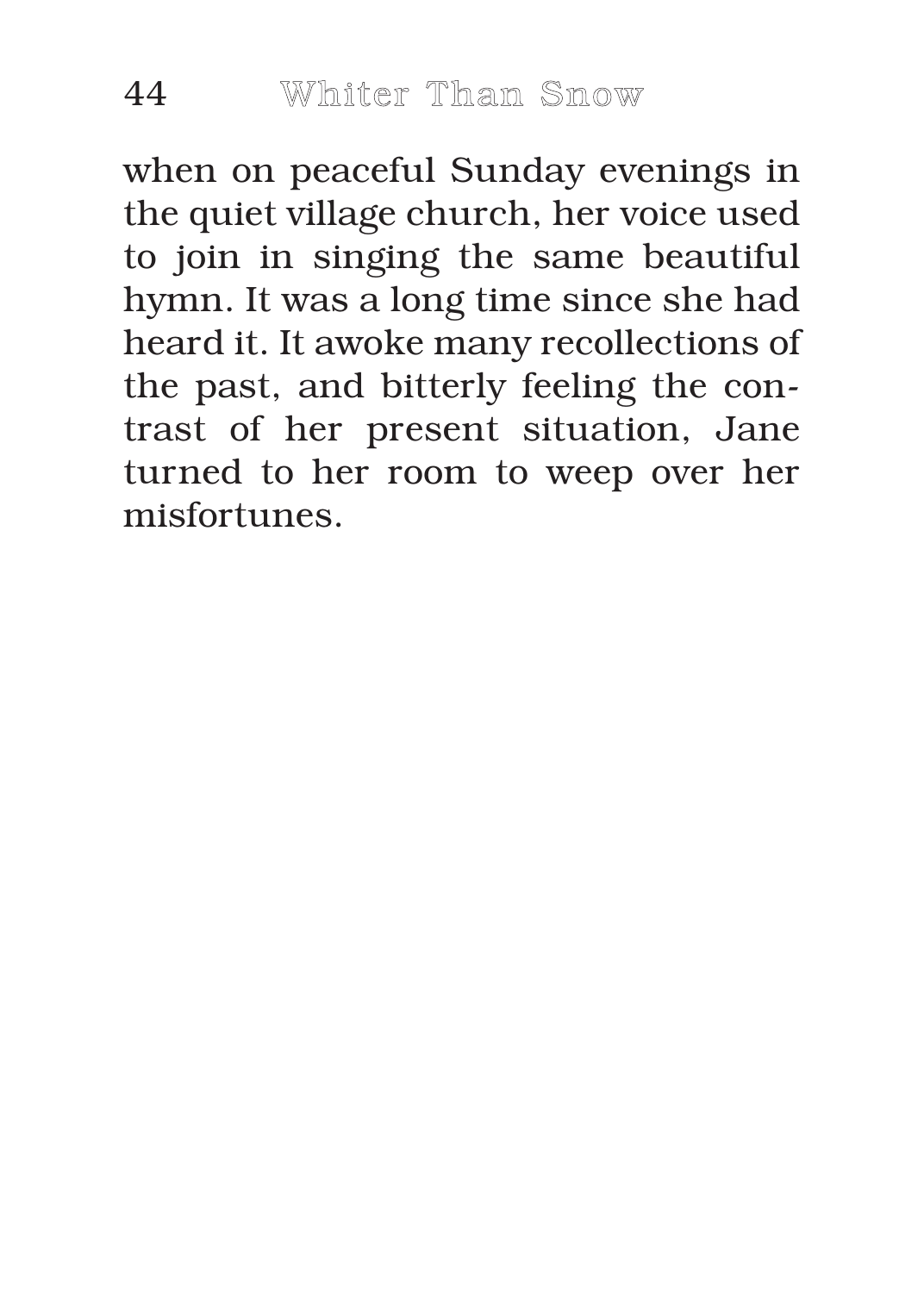## **CHAPTER 5**

We must now take a peep into the small dark room opposite, filled with little feathered inmates, and see what sort of a Sunday the old man was spending there. Old Micky M'Guinness was sitting, as usual, in his large wooden armchair before the fire, but this afternoon an uneasy, pained expression rested on his face. Well it might, for neither mind nor body was at rest. Rheumatism had attacked his aged frame with more than usual severity, owing to the extreme inclemency of the weather: and during the night, as the old man lay awake with pain, Nelly's question seemed repeated in his ears over and over again, "Micky, will we ever get to heaven if we don't know the Bible?'' All day long uneasy thoughts had filled his mind. He felt he wouldn't last much longer, and after all, perhaps he wasn't going the right way. Then the child's little worn, pale face seemed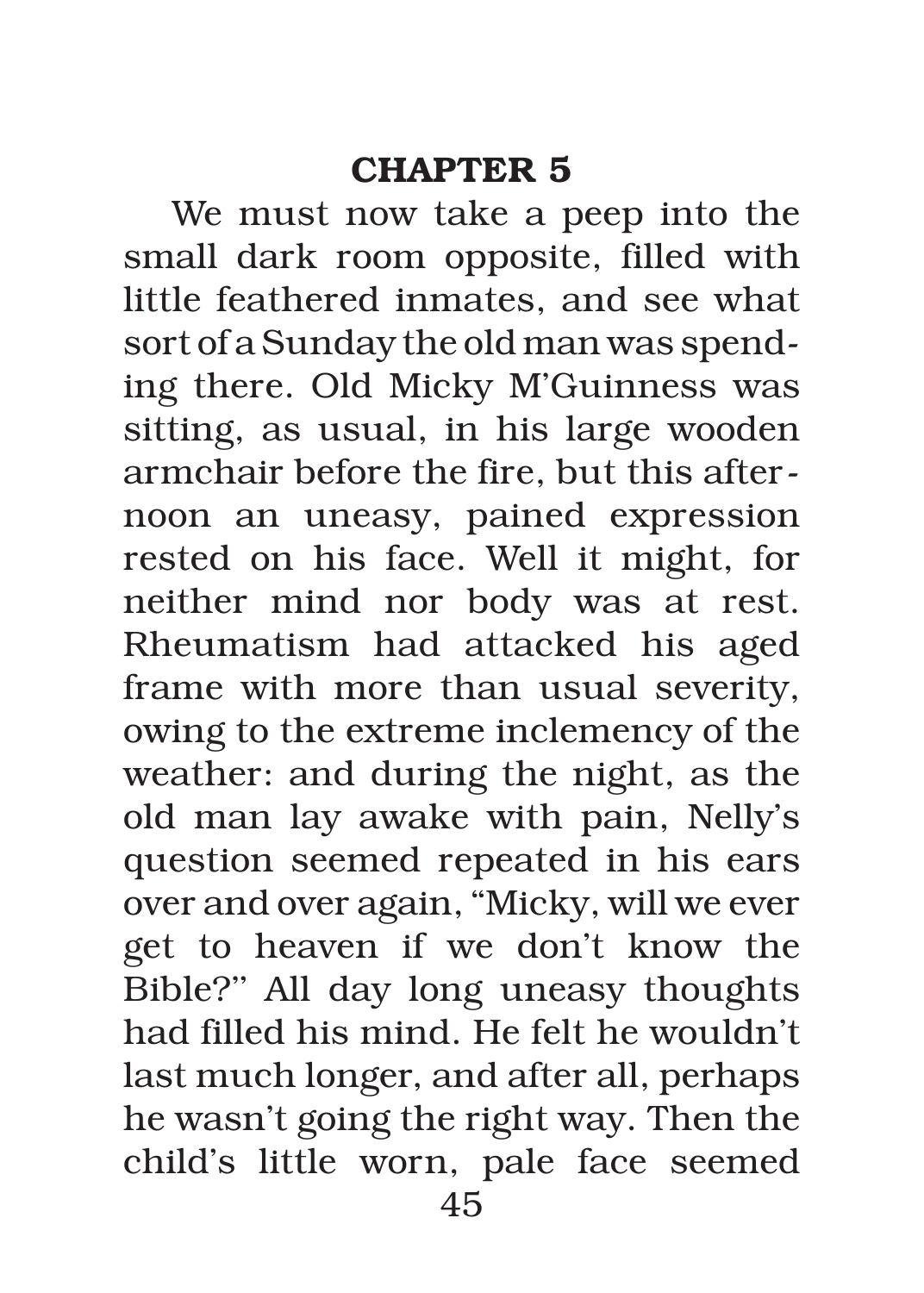constantly before him. Maybe, he thought, she wouldn't last much longer either. Where were they both going?

Like many of his sort, Micky very seldom went to church, and as little Nelly never went there either, having no one to take her, she was in the habit of spending most of Sunday in her old friend's company. This day she was not left without a companion at home, for her father had stayed with his little girl the whole morning. She was evidently the worse for last night's cold, late walk, and Mr. Rogers felt angry with himself that he had allowed Harrison to persuade him to go out of the house. Again he resolved never to drink again.

Old Micky wondered that his little friend had not paid him her accustomed visit. He feared the child was ill, and felt a strong desire to hobble across the street and see. So taking his thickknotted stick from its corner by the fireplace, he rose with difficulty; but his limbs were too stiff and crippled to allow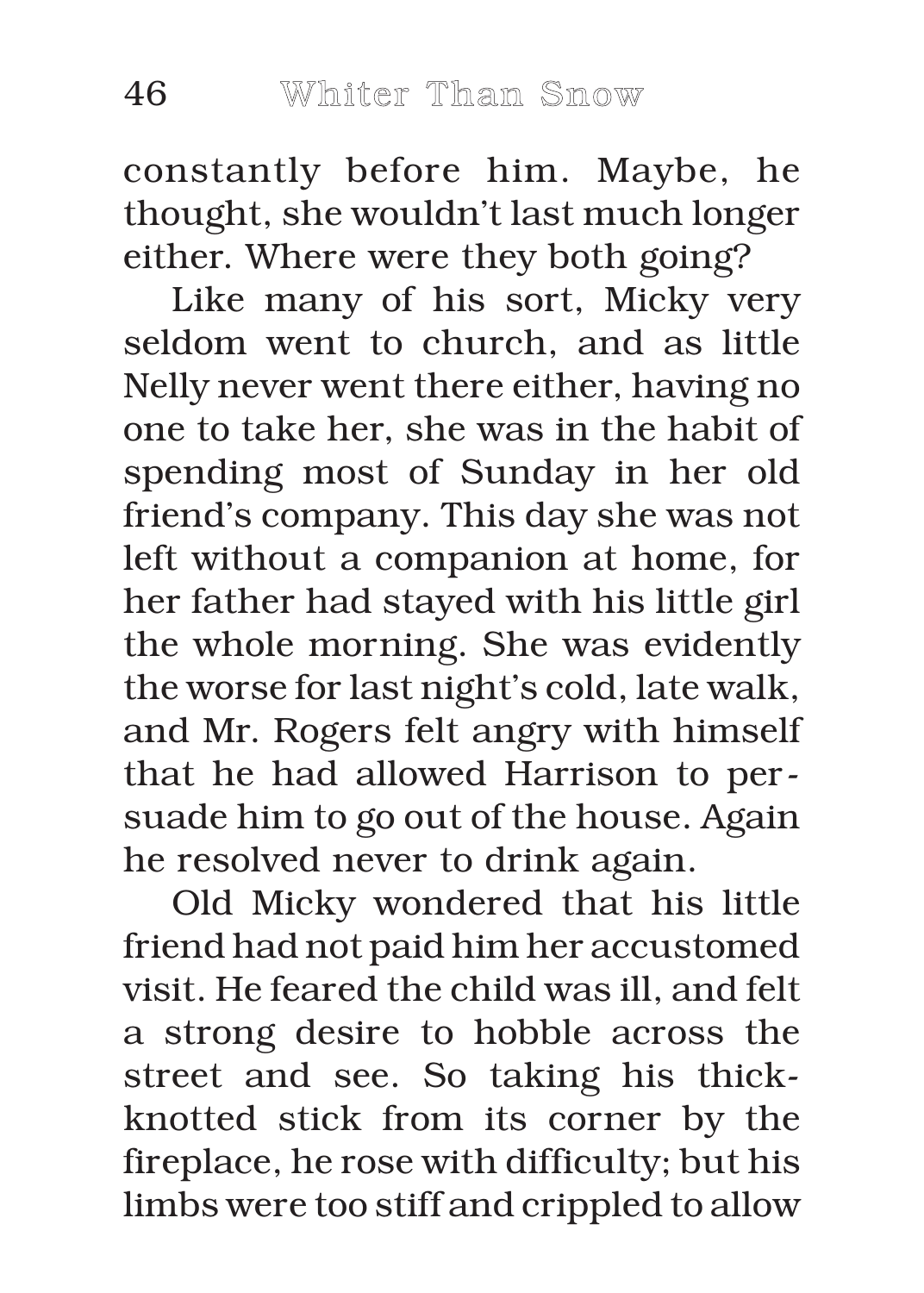him to walk; and, with a groan, the old man dropped down into his chair again.

It was nearly dark when the door opened, and a little figure glided in, and kneeling by the old man's side, Nelly seized both his hands in hers, and looking earnestly up into his face exclaimed, "Oh Micky, I have found it, I've found it  $all"$ 

Then she began and told him all that had happened since she had last seen him, the kind friends she had found, and the wondrous story Ruth had read to her. In broken childish language, Nelly repeated all she could remember. The old man listened eagerly, only interrupting her with an occasional "Ay.'' Nelly told him that the blood of Jesus washes the sinner's heart, and makes it whiter than snow and fit for heaven.

"And now," she said joyfully, "you and I can go to heaven, can't we, Micky?''

"May God Almighty bring us there,'' said the old man devoutly. "I'll not be much longer here, that's clear.''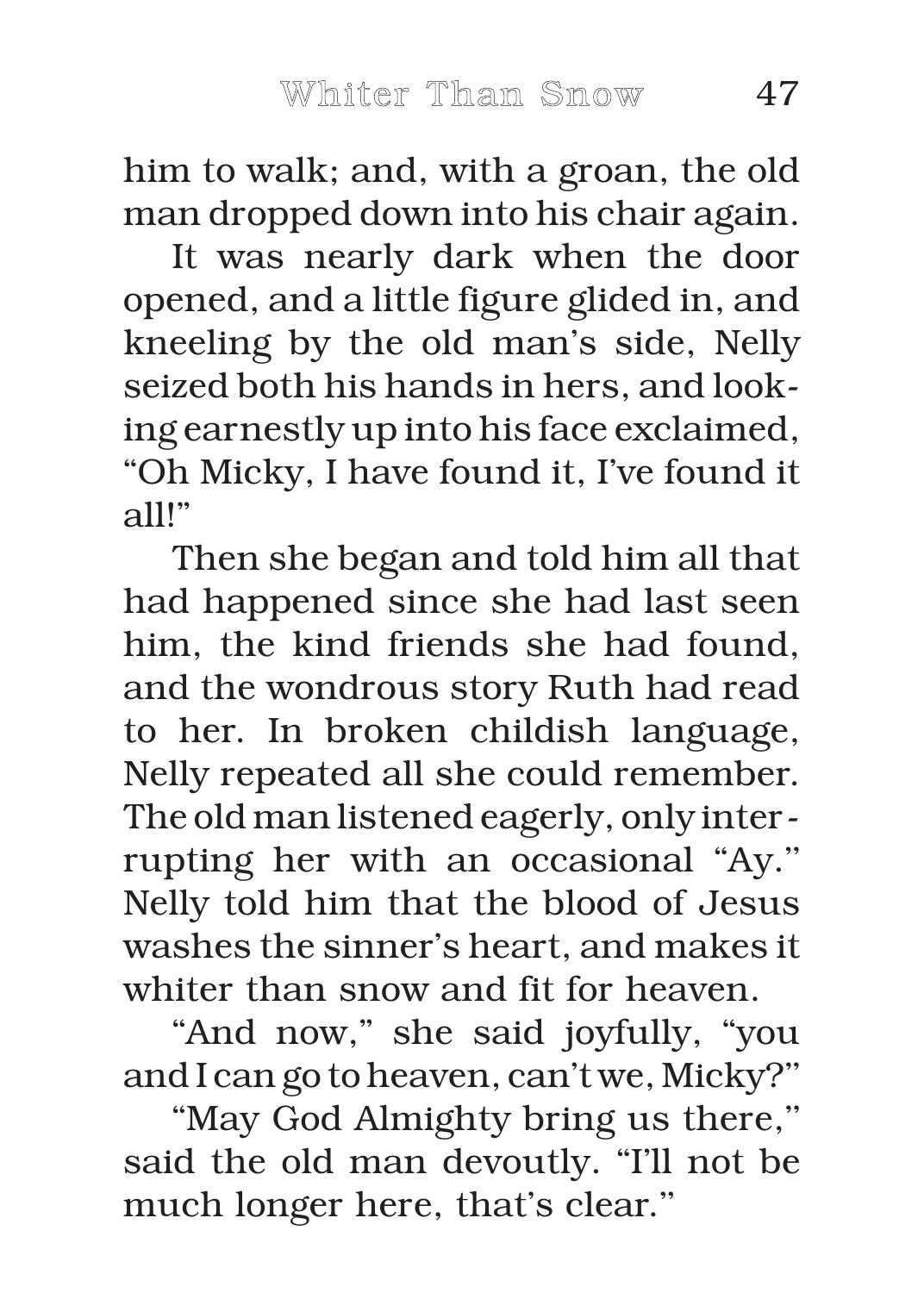## Whiter Than Snow

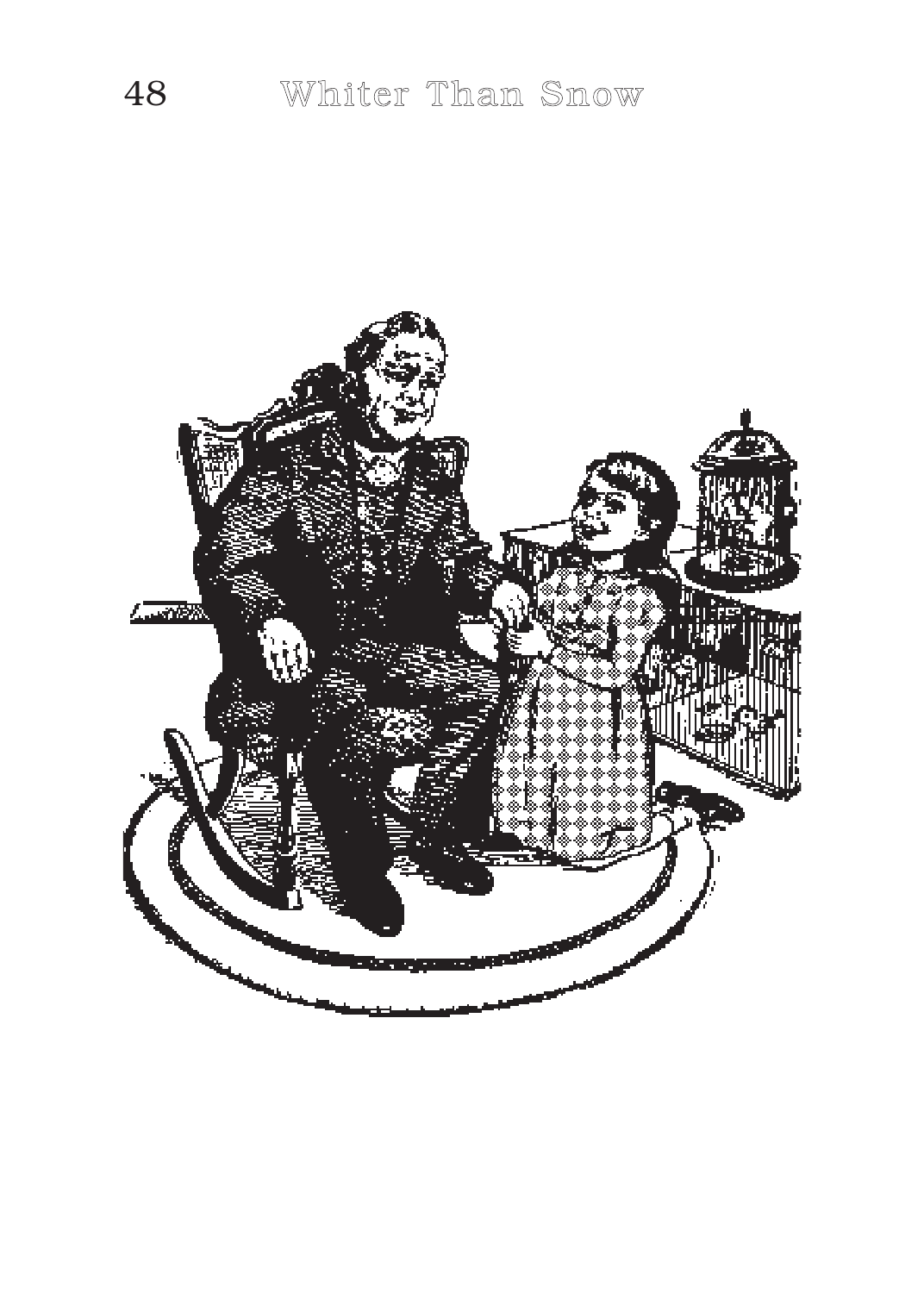"Oh Micky, but you mustn't go before I do!'' The child pressed closer the hand she still held in hers. Here their conversation was interrupted, for Mr. Rogers put his head in at the door and told Nelly to come home, as it was growing late and cold. The child wonderingly obeyed; her father's care was something new and pleasant to her.

The winter wore on, and Nelly's health became gradually worse. At her father's desire Mrs. Harrison had taken her to a doctor. Dr. Hooper was a kind man. He looked pityingly at the child and gave her something to relieve her cough and the pain in her side, and gently raising the little drooping face, he said, "Medicine will do you no good, my little girl. You may just do what you like, and try and be as happy as you can.''

Mrs. Harrison understood the doctor's meaning, but she had not heart to communicate it to the father or Ruth. Both, she thought, would find out the truth quite soon enough. Still, though she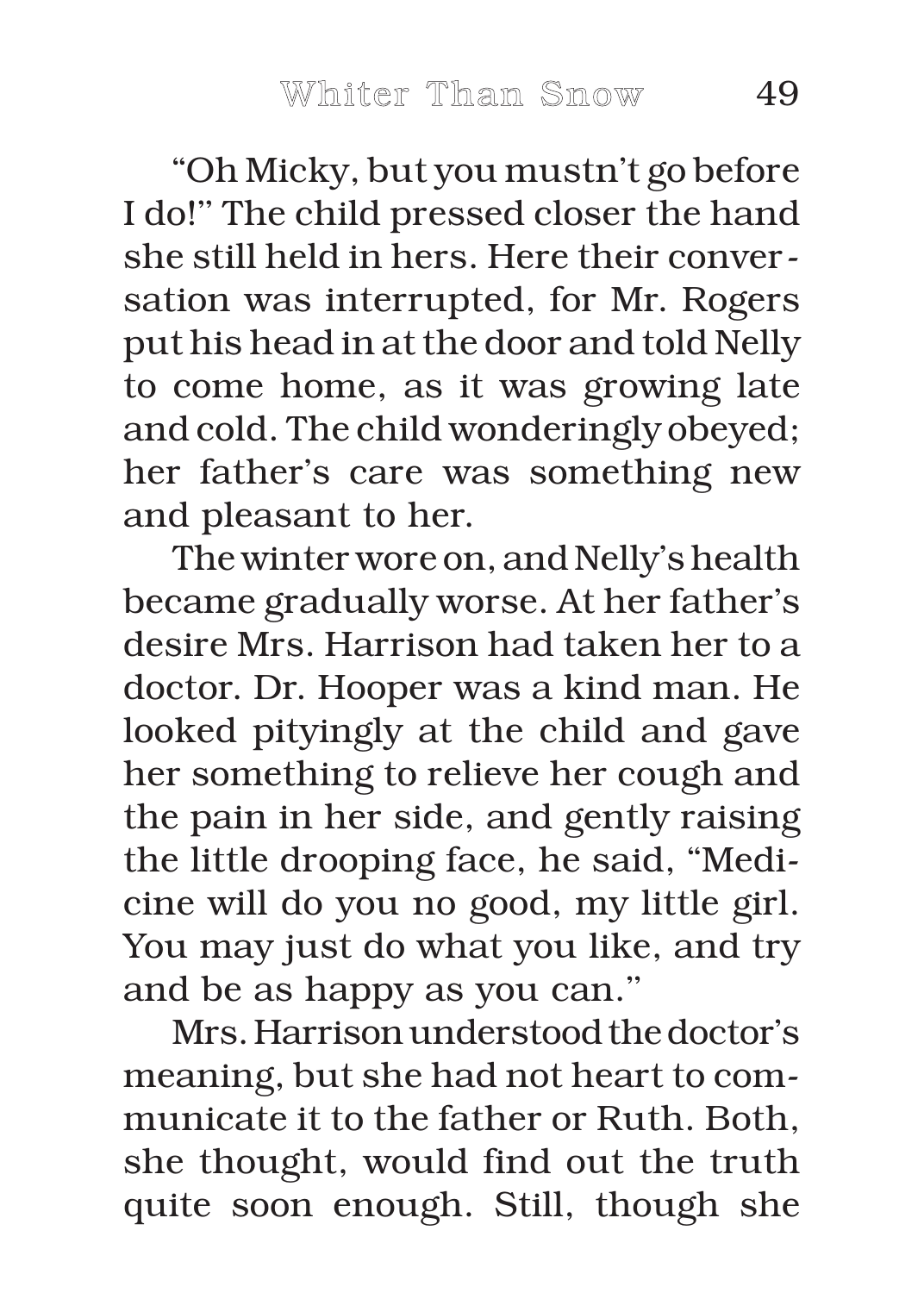was growing weaker nearly every day, Nelly's life was much happier now than it used to be. Her father was very kind to her. He had succeeded in keeping his resolution, and never spent his evenings drinking now, but always stayed at home with Nelly. After supper he would sit with the little girl on his knee, until she fell asleep with her head nestled on his shoulder.

Ruth came to see her every day. Nelly loved to talk of heaven and to listen to the sweet hymns Ruth sang to her, or to hear the lessons Ruth had learned at Sunday school. And Ruth was teaching her to read. Nelly did not find it hard to learn, for she was a capable child, and besides, she remembered nearly all the letters which she had once learned from her grandmother. One of the little girl's amusements had been to spell out the large letters on the signs over the doors of the shops, and so she had kept up her knowledge of the alphabet.

It was the child's chief delight when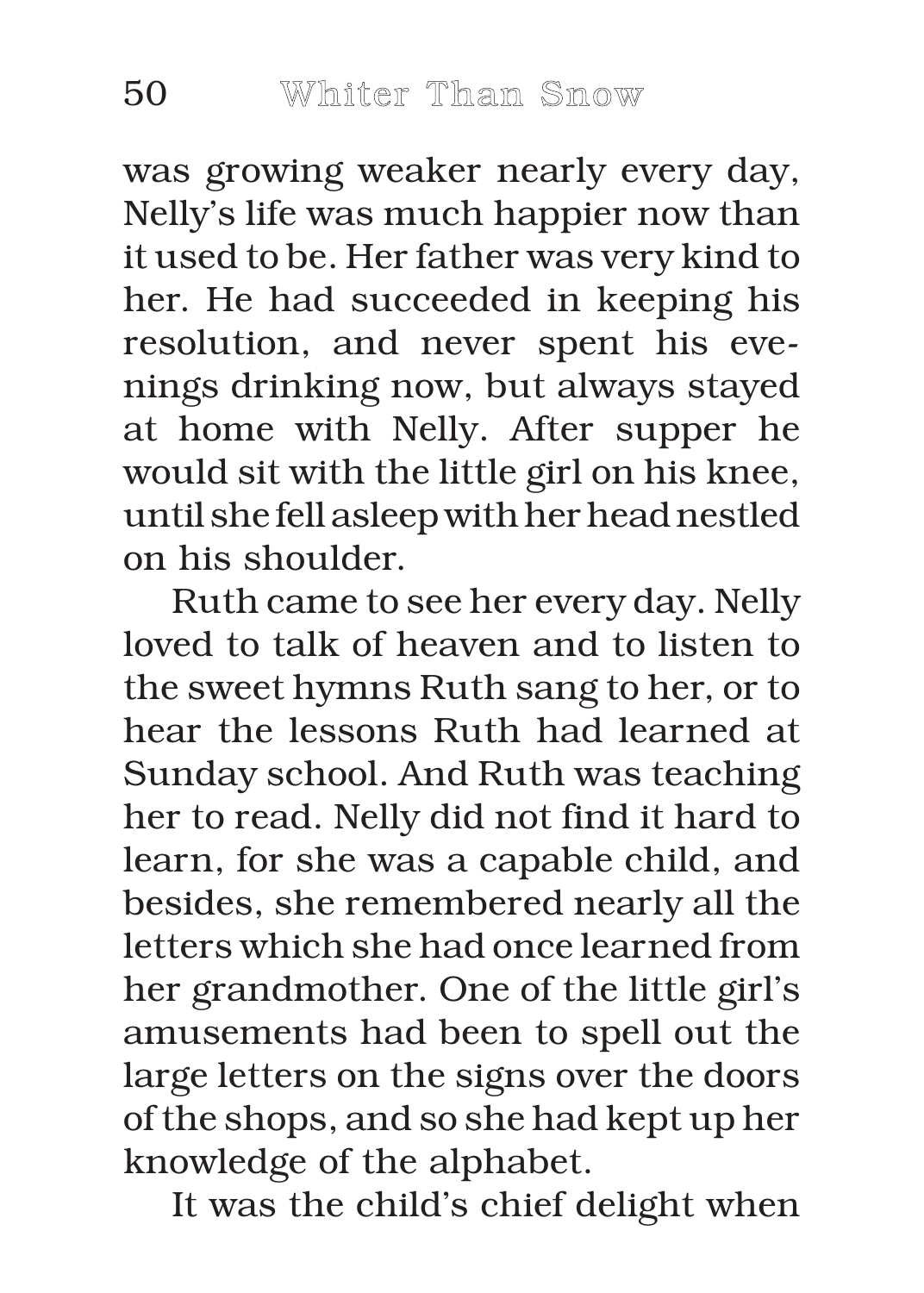she was all alone, to sit with her grandmother's large Bible on her knee, spelling out the words. If she came upon a long or difficult one, it was reserved until Ruth came to help her. In her simple way she explained what seemed hard to understand. Then, when she had mastered all the long words in a chapter, she would hasten across the street to read it to her old friend. Micky M'Guinness loved the Book as much as she did now, and he also loved to hear the child, unconscious of being his teacher, talking in her simple way of the great truths of man's salvation. The childish explanation was just what was needed for his darkened but anxious mind.

To Nelly's great delight, she had gone to church a few Sundays, first with Ruth, and then with her father. It was a long time since James Rogers had entered a church door, and at first he was very unwilling to go, but Nelly pleaded so earnestly, that he went to please her.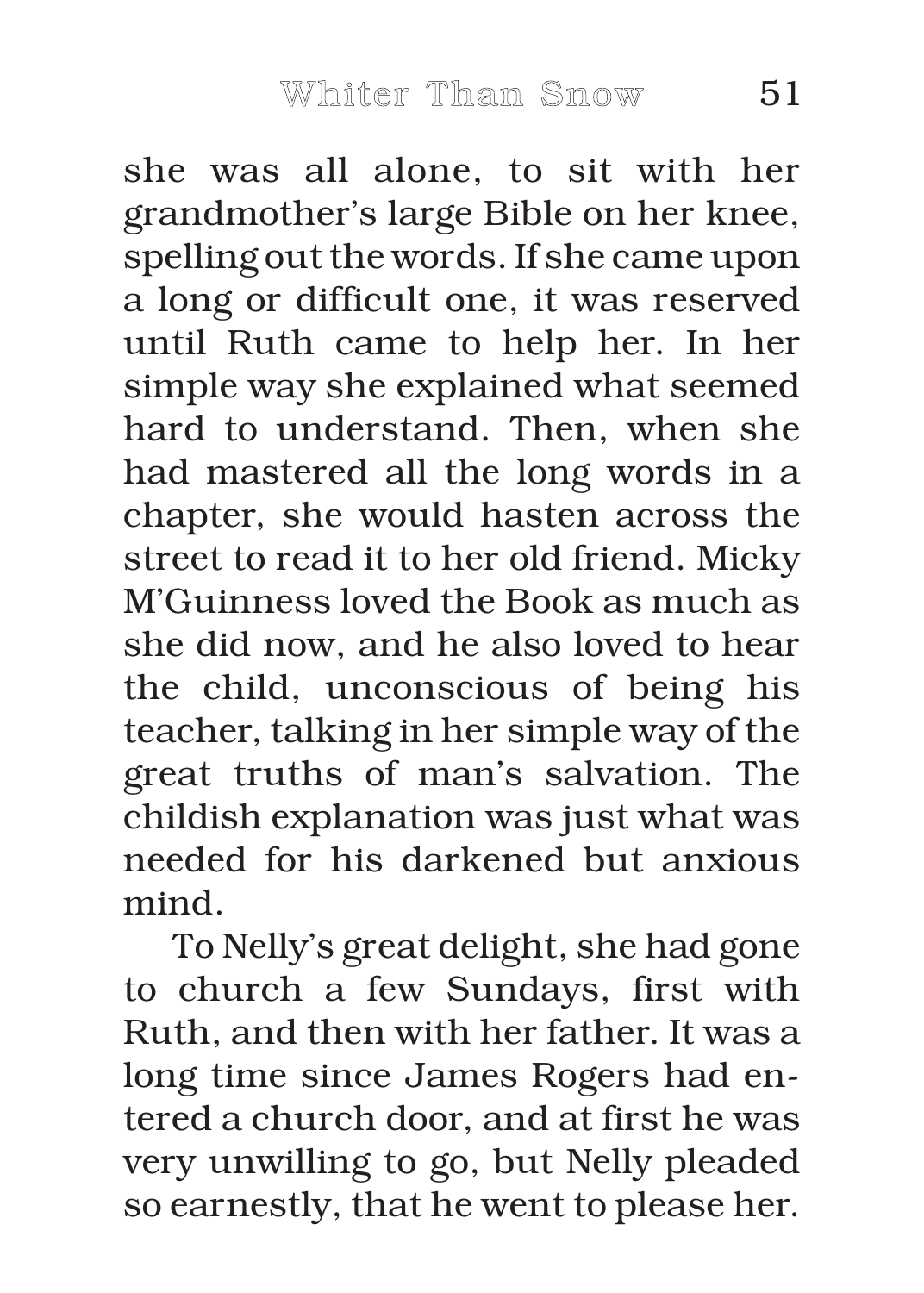And now that she was too ill to accompany him, it made her so unhappy if her father missed attending one Sunday, that, rather than give her pain, Rogers became a regular churchgoer.

One Sunday morning, Nelly was sitting with the large Bible on her knee, but her eyes had wandered off the page, and she was singing in a sweet low tone a favorite hymn she had learned from Ruth, beginning—

> "Oh, where shall rest be found, Rest for the weary soul—"

Mrs. Millar had come in and was straightening up the room a bit. She was getting ready to go out and spend the Sunday in her usual way, visiting the neighbors, listening to their various tales of hardship, and pouring out her own. Her ear caught the words Nelly was singing.

"Well," she thought, "if ever a weary soul wanted rest, it's mine.''

When Nelly had finished her song she sat silently for some time and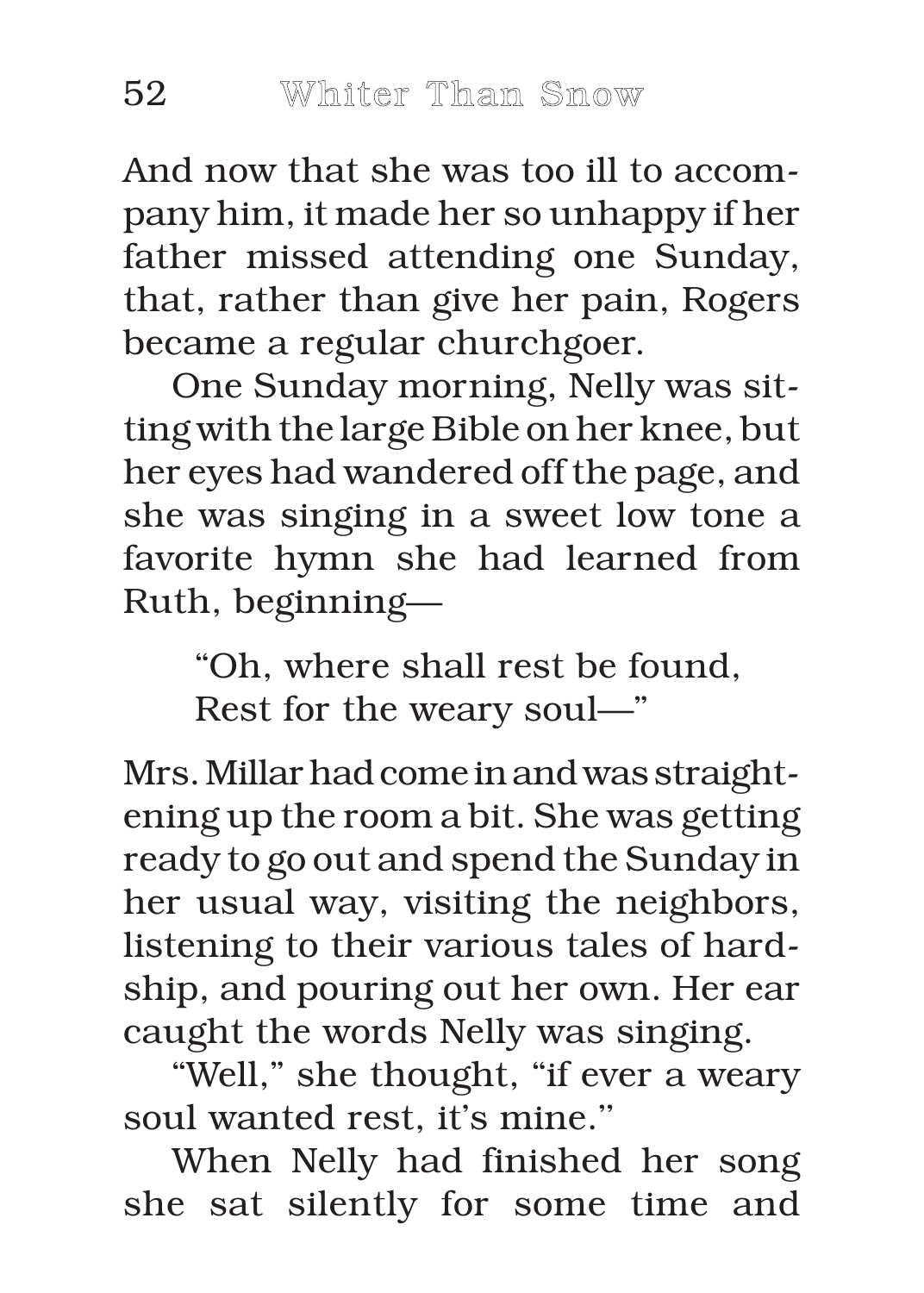watched the woman's busy movements.

"Jane,'' she said at length, rather timidly, "why don't you go to church?"

"Just because I'm too miserable,'' answered Jane shortly; then she added to herself—"Oh, there was a time when I was never absent from the house of God.''

"But," persisted Nelly, "in church they pray for miserable people; do go."

The child's anxious tone surprised Jane. She looked up and saw the wistful eyes fixed upon her with an earnest expression.

"Well, perhaps I will,'' she said. "Maybe I'll hear something of that rest you were singing about just now.''

"Oh yes, you will, and I'll ask God that you may find it,'' said the child eagerly.

"Well, well, who'd have thought I'd ever be seen there in such clothes as these. But what does it matter? I've nothing to be proud of now,'' and with a weary sigh Mrs. Millar left the house,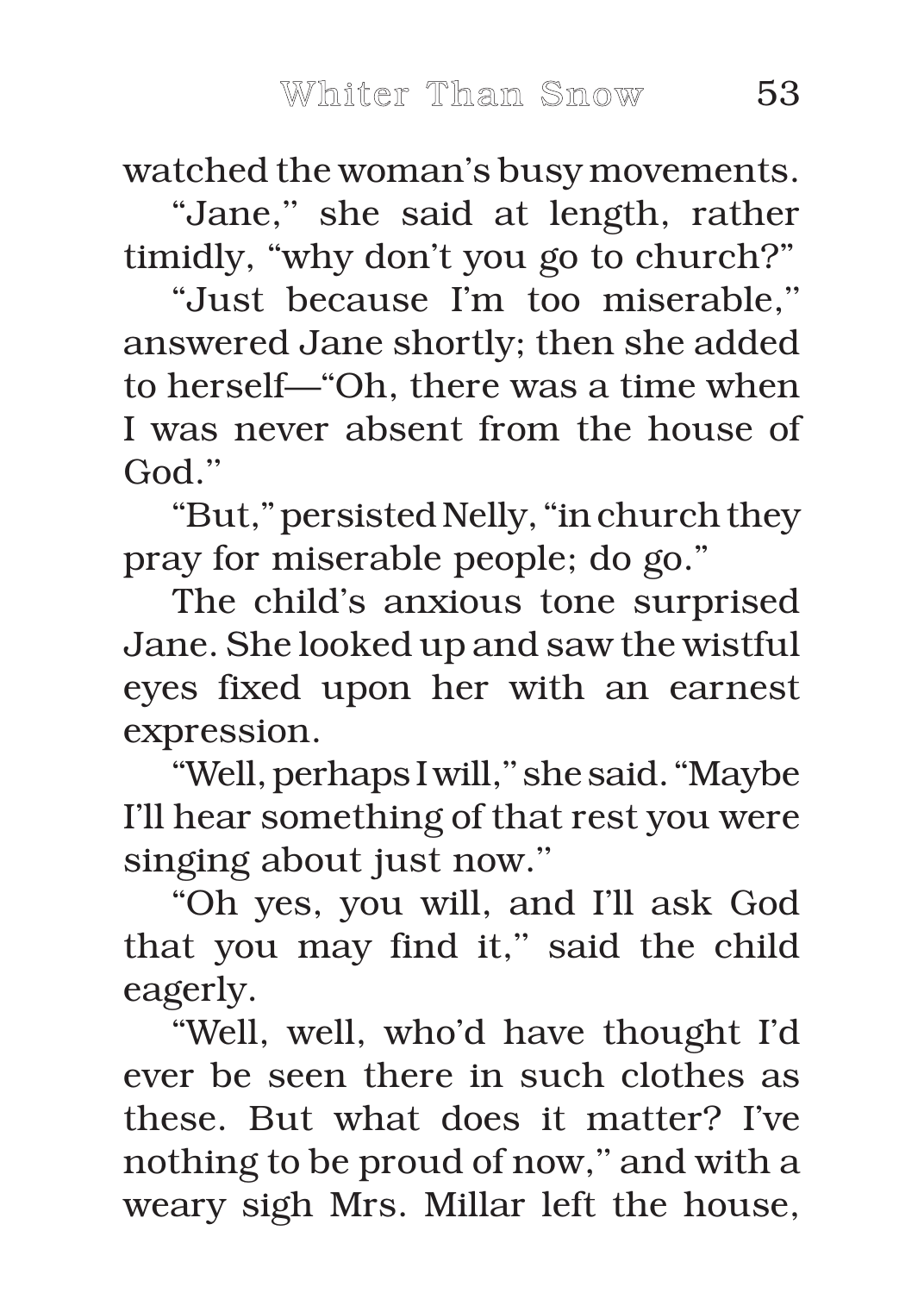while Nelly knelt down to pray that God would give her rest.

Unwilling to meet with any of her neighbors lest they should ask her where she was going, Jane Millar passed the nearest church and entered a larger one some distance from home. Here she hoped that she would be hidden in the crowd.

It was still early, and the great building was nearly empty. Jane took her seat close to the door. The place was very silent. A strange feeling came over her. She was in the house of God; she was tempted to get up and go away, but something held her. Old associations crowded upon her memory as she found herself again within the sacred walls recollections of the little village church, the good old parson whose instructions she had so heedlessly neglected, the kind parents she had so disobediently left. The congregation was fast assembling, but, with her head bowed down, Jane looked at no one. The service be-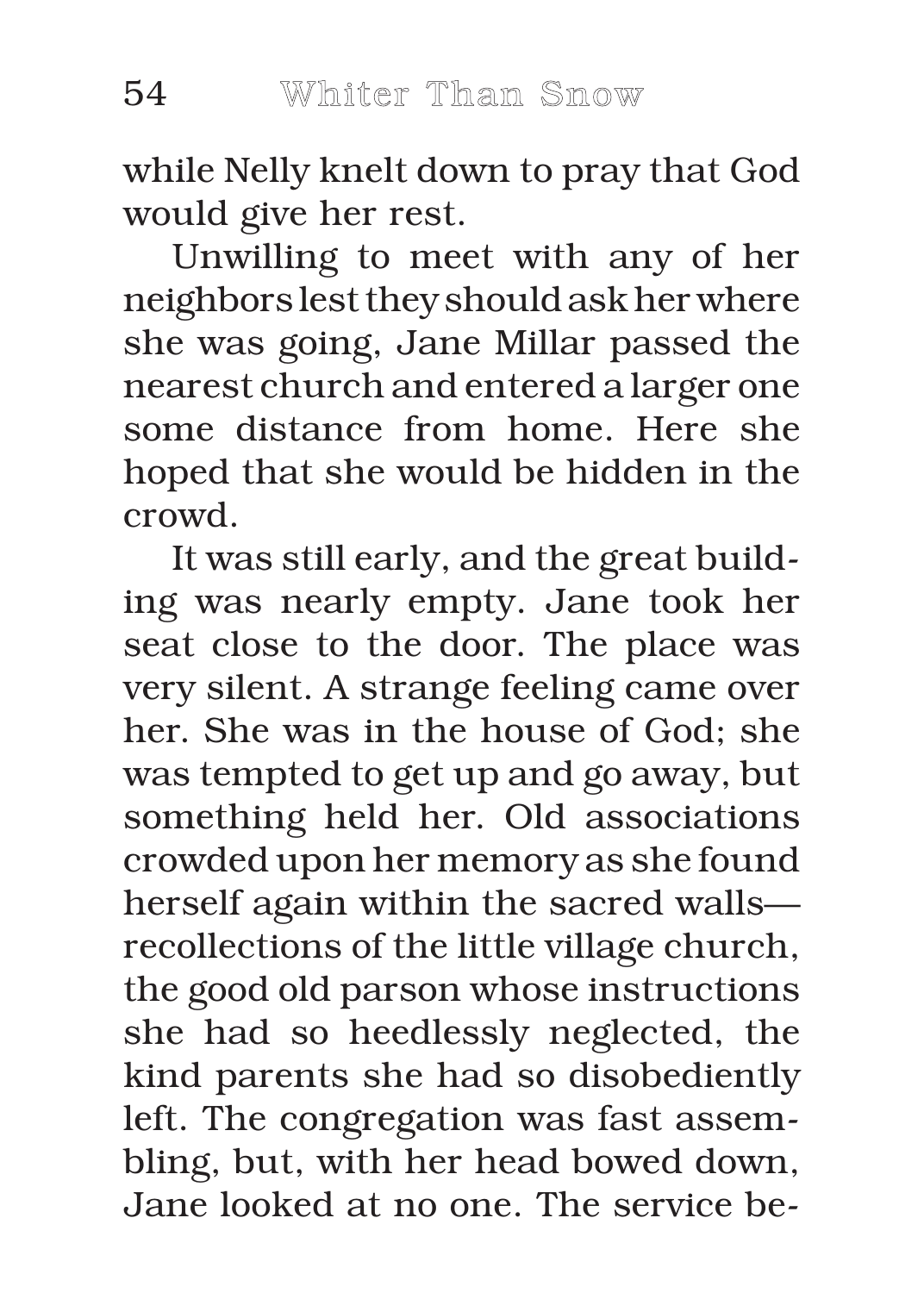gan—the well-known words of the first hymn struck a tender chord in that poor worn heart. As it proceeded, her attention became more and more riveted and it was almost with sobs that she joined in the response which followed the opening song, "Have mercy upon us, miserable sinners."

The preacher gave out his text slowly and solemnly, "There remaineth, therefore, a rest for the people of God.'' The attention of the weary, worn-out woman was instantly fixed. The sermon was earnest and impressive, such as gladdened the hearts of many in that crowded congregation. Their thoughts were raised above the bustle, toil, and excitement of the busy, restless city to the calm and holy rest that remaineth.

Then Jane returned home. She said nothing, but went straight up to her room, and when Nelly saw her next, her eyes were red from weeping. From that Sunday on her manner gradually changed. She was no longer cross and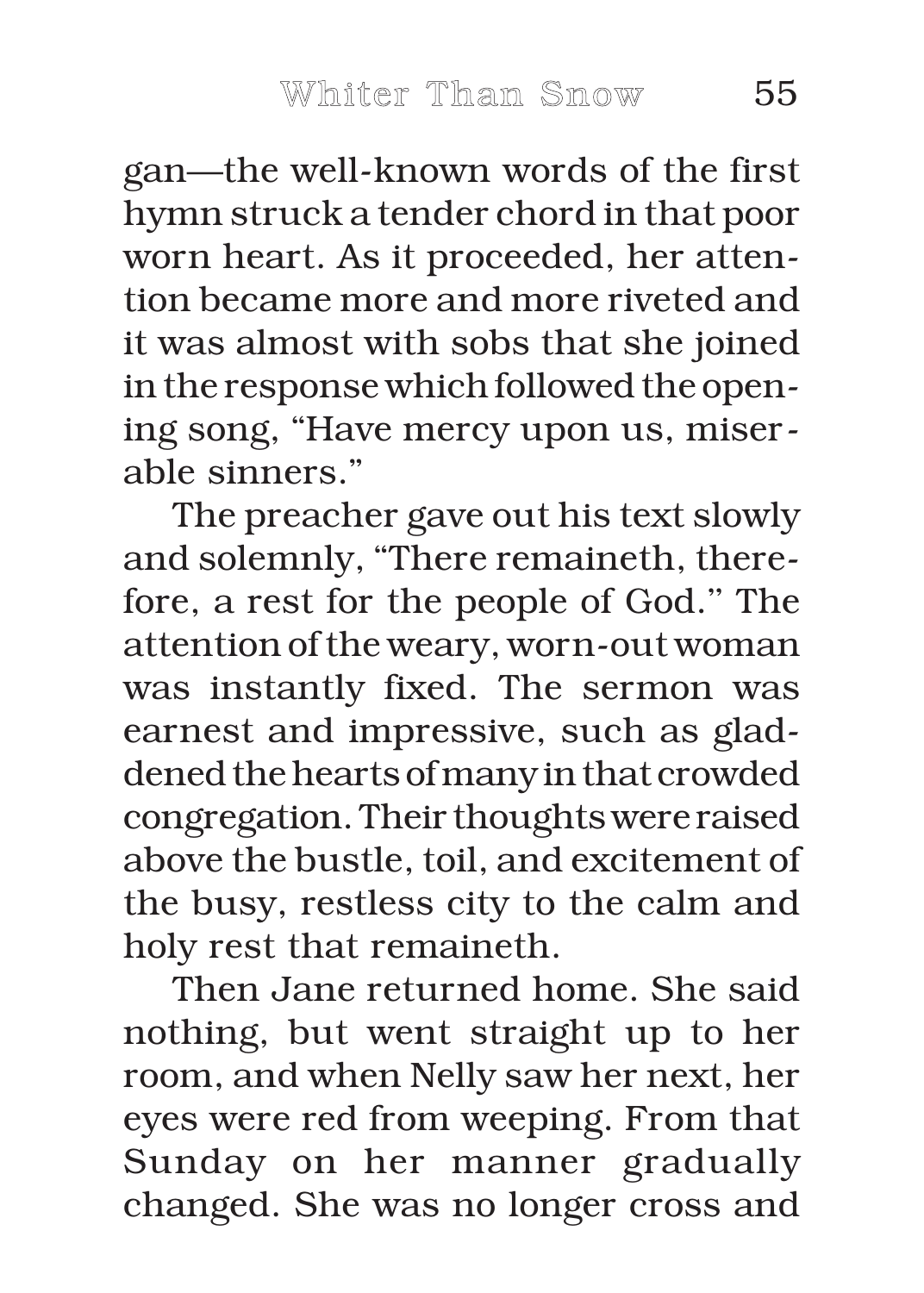fretful, but became quiet and subdued, bearing her cross with meekness. Her treatment of Nelly also changed and she liked to listen to her singing hymns, and often when Nelly was tired of reading to herself, Jane would take the Bible out of her hands and read to her. When the next Sunday came around, Jane again went to church.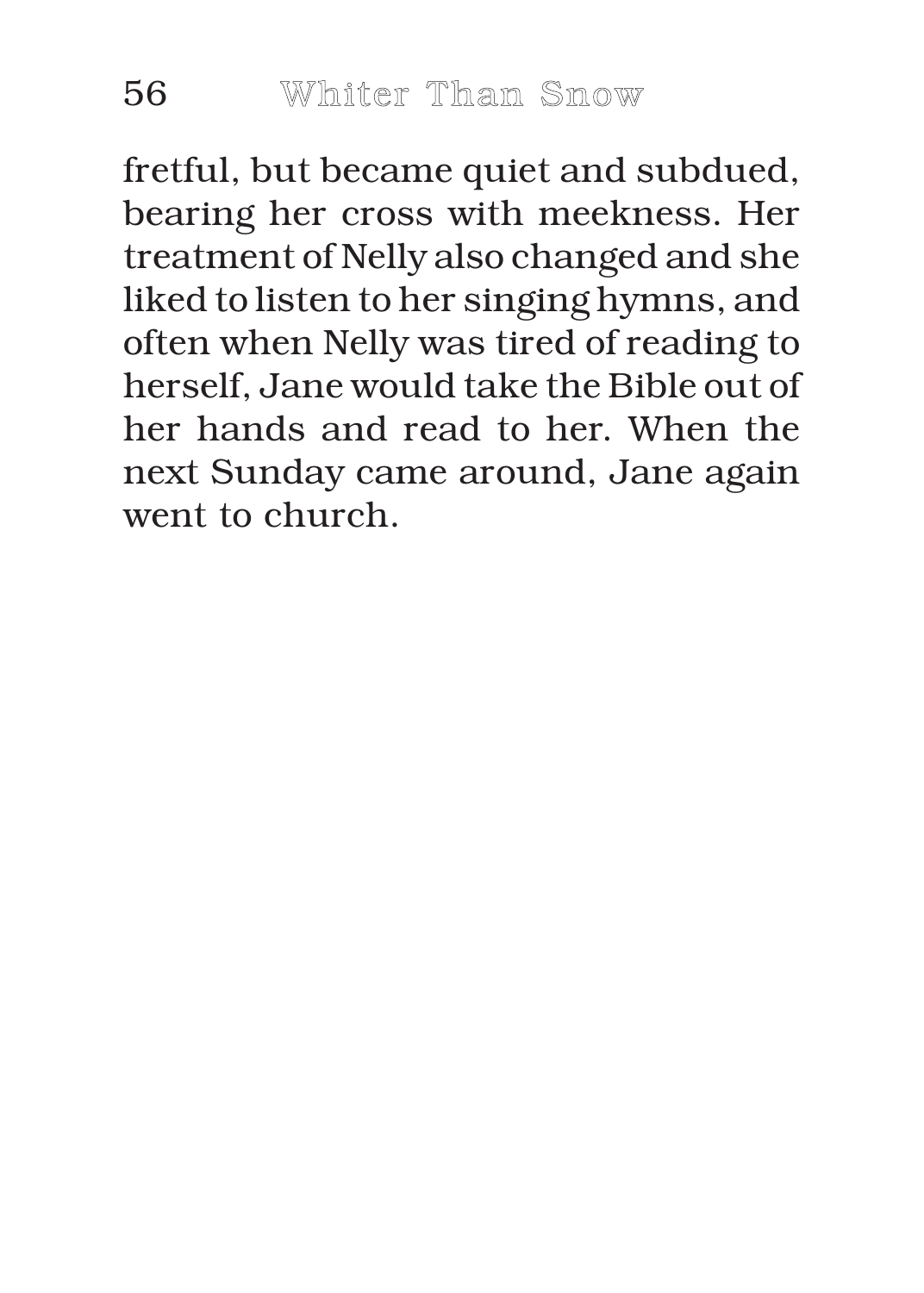Months passed, and when the long, cold winter was gone and spring had come with its glad sunshine and warmth, Nelly was not much more than a shadow. But though her body and strength were wasting away, her little face looked peaceful, and even happy.

Hardly a day passed that Ruth did not call on her. The affectionate, warmhearted girl was always thinking of what she could do to cheer her sick friend. She had given her a plant with beautiful pink and white blossoms, because Nelly loved flowers—this and a little golden canary in an old rusty cage, a present from old Micky, pleased her most. She could read quite well now. Ruth lent her all the books she possessed, but the Bible was Nelly's favorite. Every day she carried it over to read to the old birdseller who prized it as much as she did, for it was no longer an unfamiliar Book to him.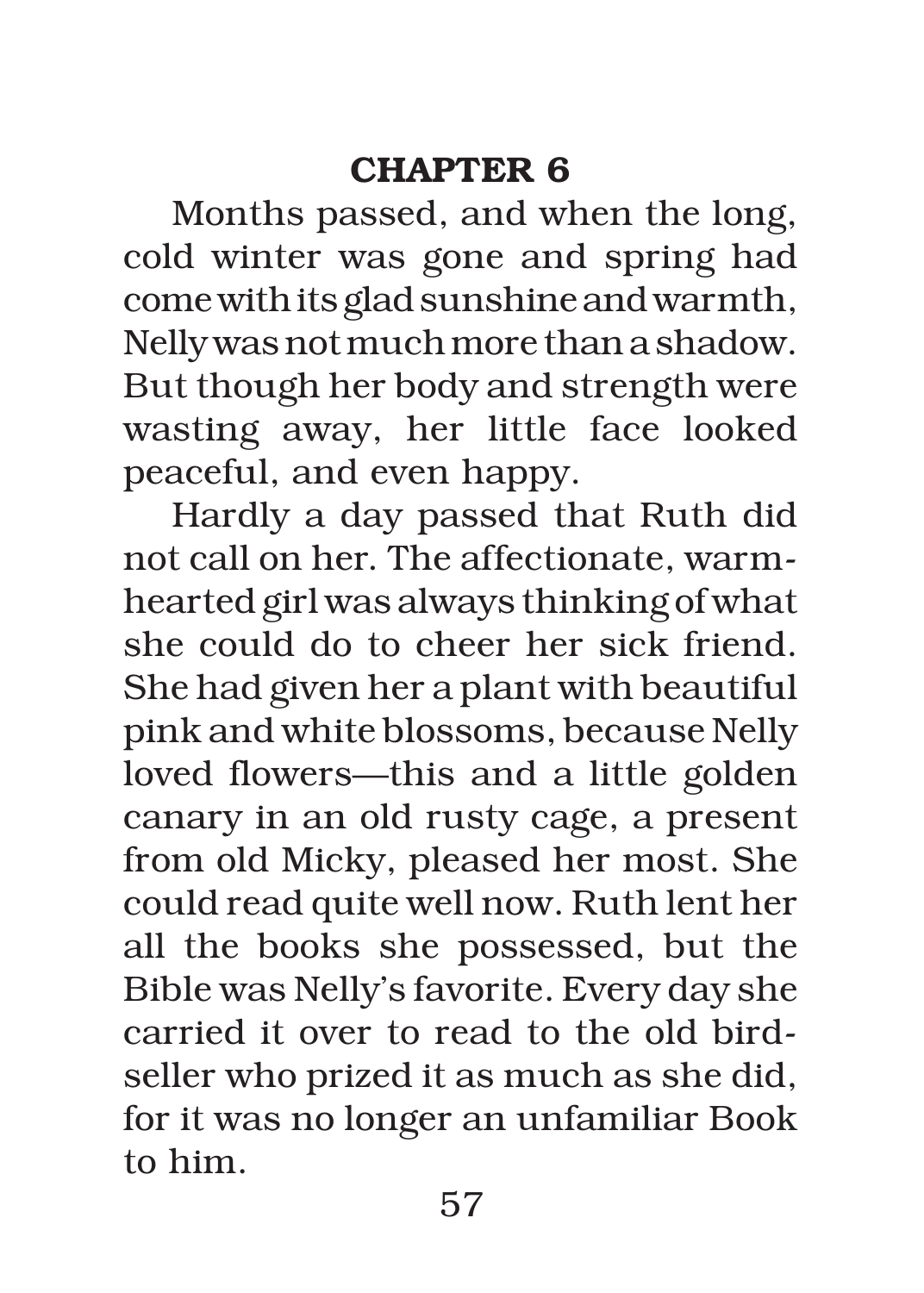One day while visiting a district of his overcrowded parish, the pastor of a neighboring church discovered the existence of old Micky. Here was one who needed instruction, whose days on earth were numbered. From that time the old man was frequently visited by the pastor or one of his assistants, and the way of salvation was made plain to him.

Micky had grown very feeble; he was no longer able to go out on the streets selling his birds, so he had disposed of them all to another bird-seller with the exception of a few, which the old man could not make up his mind to part with. The sum which they brought was enough to support him for the short remaining time of his life.

Ruth and her mother often visited old Micky, and ministered to his comfort, both body and soul; but there was no one he was so glad to see as Nelly. She was like an angel visitant, bringing light and joy to the old man's heart and home. The old man and the little child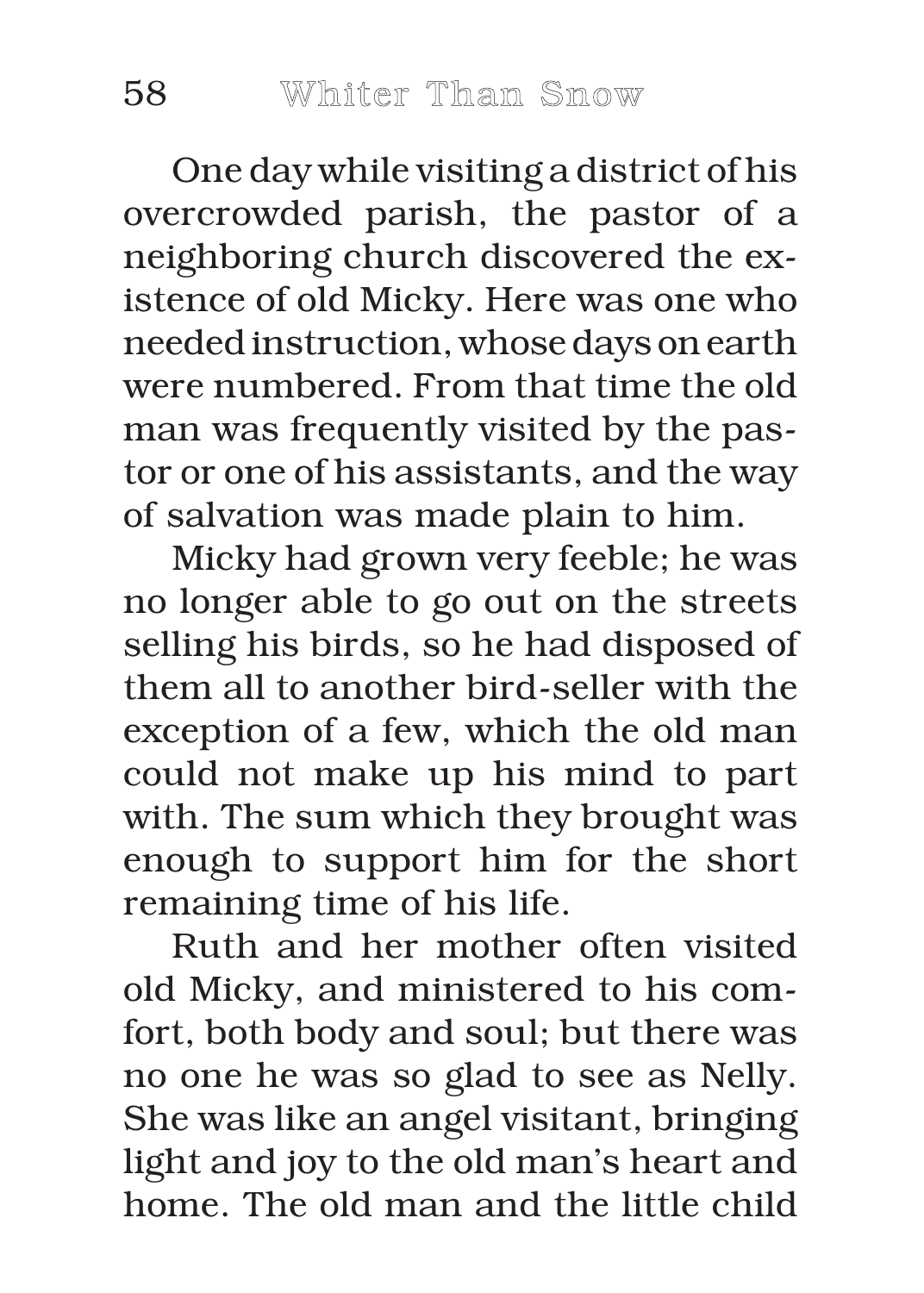were fast nearing their eternal home, and so they loved to read and talk of that city "which hath no need of the sun."

In the fading light of an April evening Mr. Rogers sat by the window reading. His little girl was on his knee, her hand resting wearily on his shoulder. She lay very quiet, but her eyes were anxiously fixed on her father as he turned the pages of his newspaper. At last he finished it and threw it on the table.

"Father,'' said Nelly, "is it too dark to read any more?''

"No, not close to the window, Nell."

"Then will you read something for me now?"

"Read you what, child?"

"Something out of the Bible. Please Father; I'll get it.'' Nelly got down from his knee and brought him her Bible.

"What shall I read, Nell?'' he asked, taking it out of her hands.

"Read the fourteenth chapter of John first, and then, maybe, you'll read something else. It's not there, father,'' said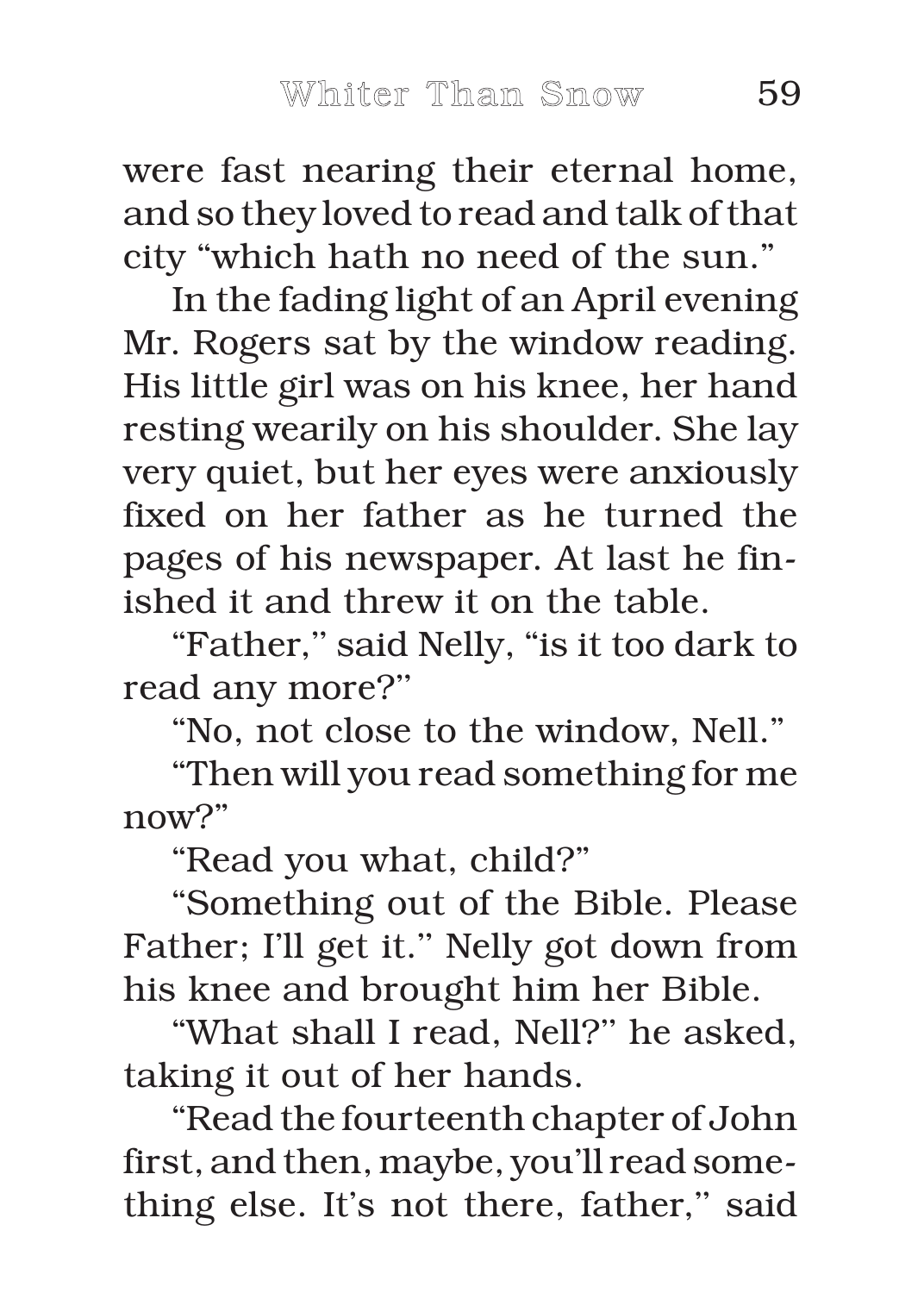Nelly, as he turned over the pages looking for it.

"Well, you'll have to find it, Nelly."

Nelly turned to the place quickly and then resumed her former position on her father's knee, only this time her eyes were closed and a sweet peaceful expression rested on the little worn features.

" 'Let not your heart be troubled: ye believe in God, believe also in me. In my Father's house are many mansions: if it were not so, I would have told you. I go to prepare a place for you. And if I go and prepare a place for you, I will come again, and receive you unto myself; that where I am, there ye may be also. And whither I go ye know, and the way ye know.

" 'Thomas saith unto him, Lord, we know not whither thou goest; and how can we know the way? Jesus saith unto him, I am the way, the truth, and the life: no man cometh unto the Father, but by me. . . .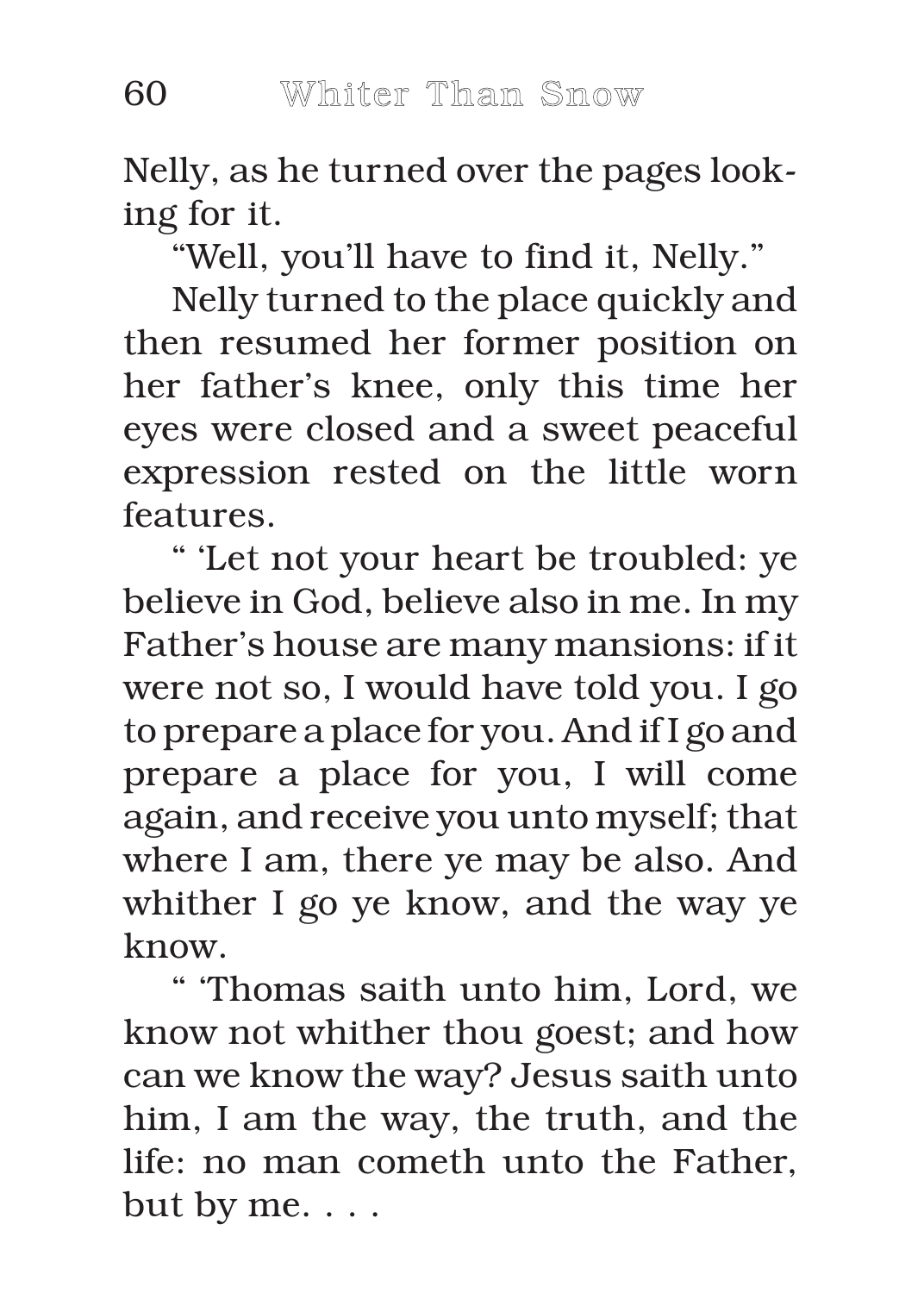" 'If ye love me, keep my commandments. And I will pray the Father, and he shall give you another Comforter, that he may abide with you for ever; Even the Spirit of truth. . . . I will not leave you comfortless; I will come to you. . . . Peace I leave with you, my peace I give unto you: not as the world giveth, give I unto you. Let not your heart be troubled, neither let it be afraid. . . .' "

When the chapter was finished, Nelly's thin little fingers turned over to the seventh chapter of Revelation.

"Read that now, please, Father, from the ninth verse,'' and Nelly turned her head around until her face was buried in his shoulder, and clasped her little arms tightly round his neck.

Mr. Rogers read, but his voice trembled toward the end, ' "After this I beheld, and, lo, a great multitude, which no man could number, of all nations, and kindreds, and people, and tongues, stood before the throne, and before the Lamb, clothed with white robes, and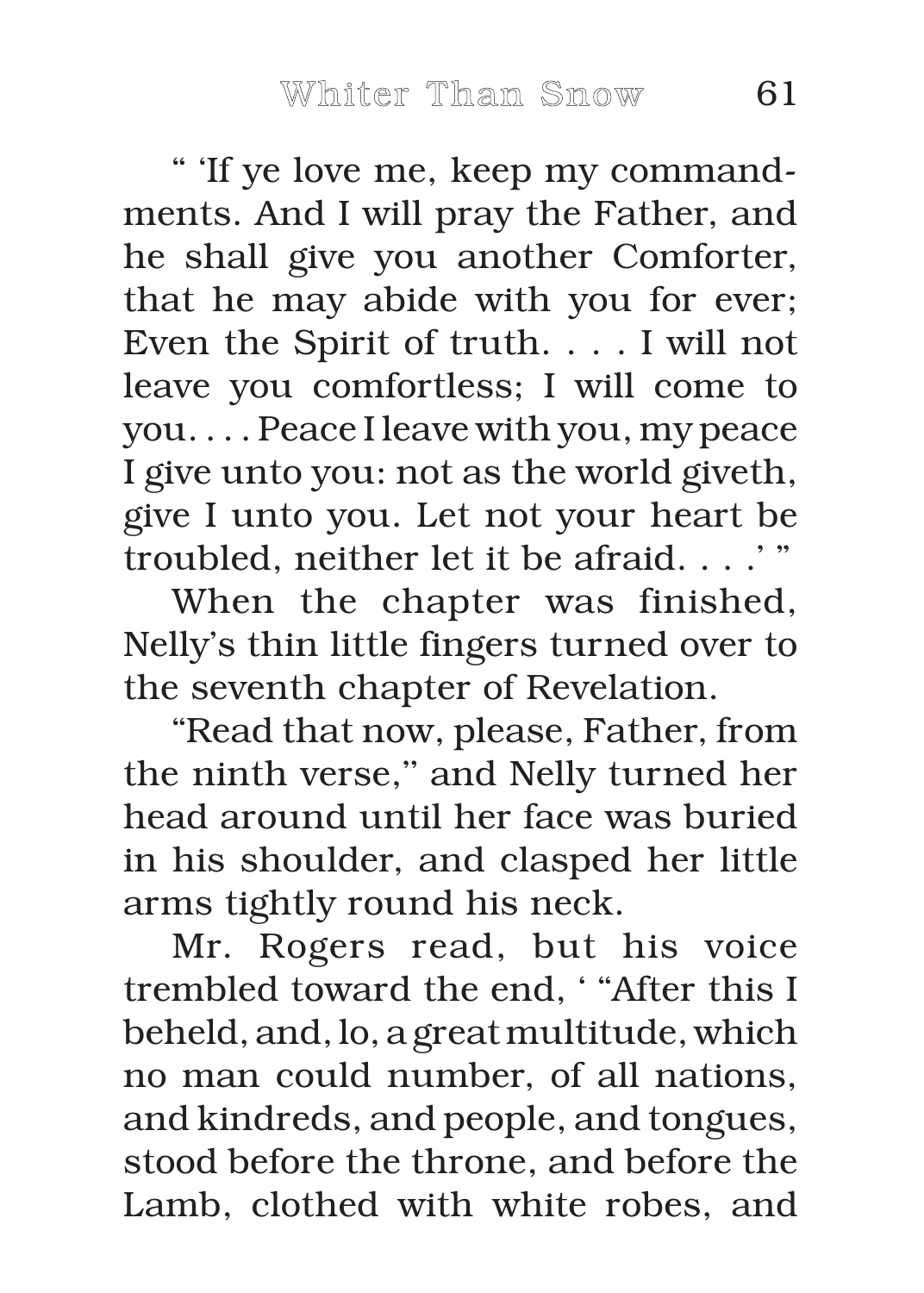palms in their hands; And cried with a loud voice, saying, Salvation to our God which sitteth upon the throne, and unto the Lamb.

" 'And all the angels stood round about the throne, and about the elders and the four beasts, and fell before the throne on their faces, and worshipped God, Saying, Amen: Blessing, and glory, and wisdom, and thanksgiving, and honor, and power, and might, be unto our God for ever and ever. Amen.

" 'And one of the elders answered, saying unto me, What are these which are arrayed in white robes? and whence came they? And I said unto him, Sir, thou knowest. And he said to me, These are they which came out of great tribulation, and have washed their robes, and made them white in the blood of the Lamb. Therefore are they before the throne of God, and serve him day and night in his temple: and he that sitteth on the throne shall dwell among them. They shall hunger no more, neither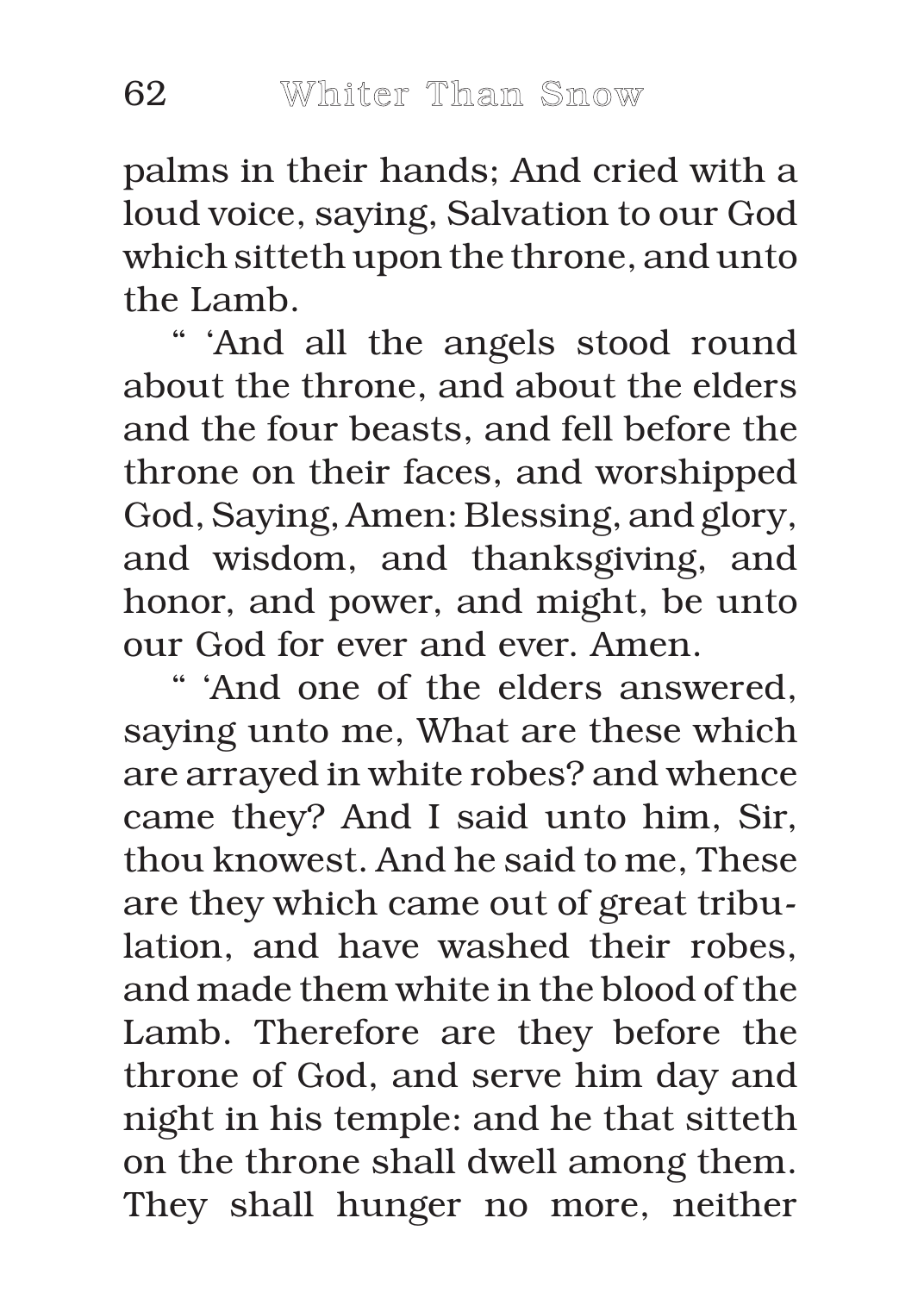thirst any more; neither shall the sun light on them, nor any heat. For the Lamb which is in the midst of the throne shall feed them, and shall lead them unto living fountains of waters: and God shall wipe away all tears from their eyes. ' "

"Will that do now, Nelly?'' he asked.

"Yes, thank you, Father.''

For some time neither spoke, but when it was too dark for them to see each other's faces, Nelly turned hers around and said in a very low voice, "Father, I think I shall be going there very soon."

"Where?" said her father, understanding, but unwilling to believe her words.

Nelly answered dreamily, her eyes fixed upon the little bit of pale sky just visible above the tops of the tall dark houses across the street: "Where they shall hunger no more, neither thirst any more, neither shall the sun light on them, nor any heat. For the Lamb which is in the midst of the throne shall feed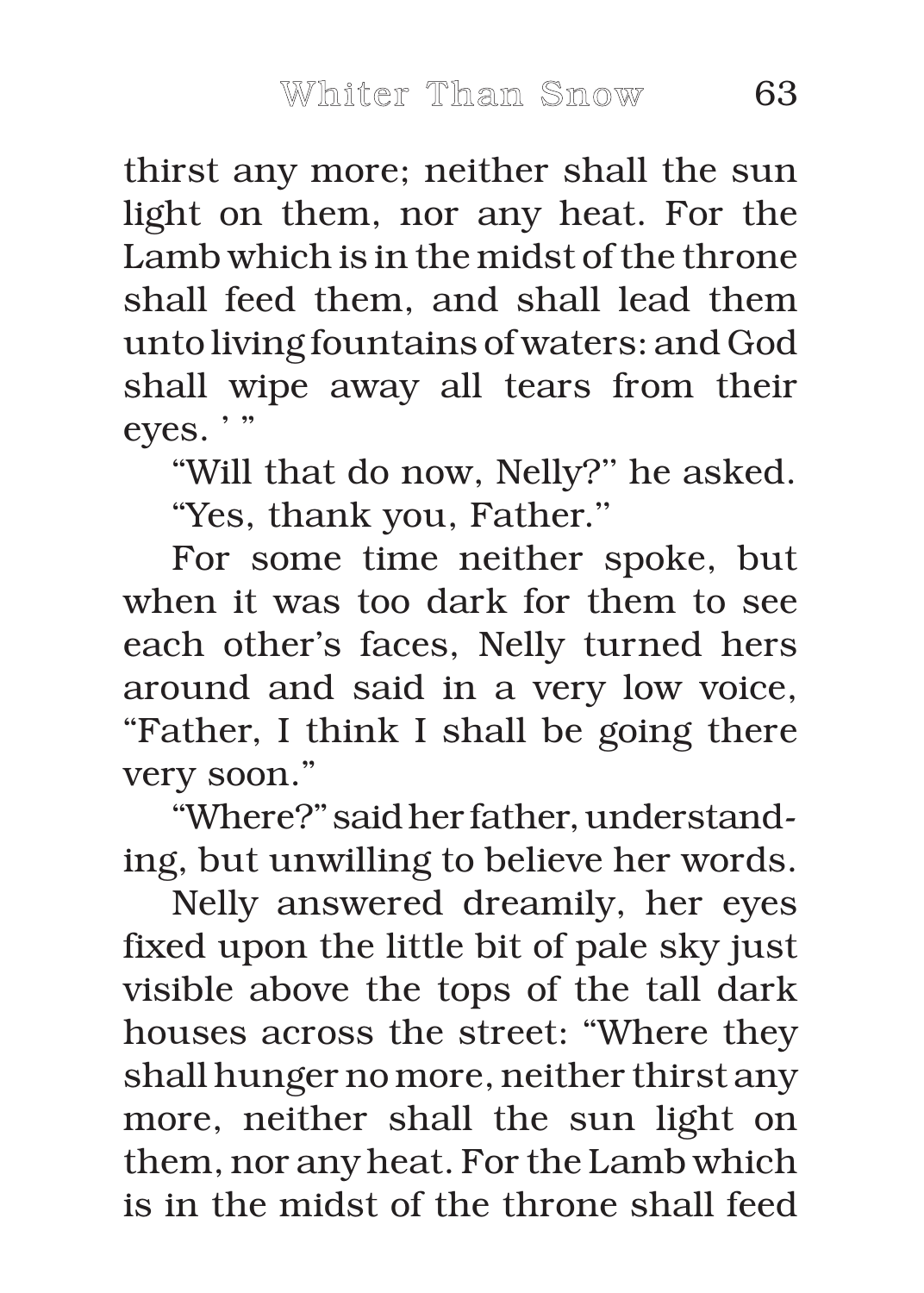them, and shall lead them unto living fountains of waters: and God shall wipe away all tears from their eyes."

There was another long silence, and Nelly lay so still in his arms that her father thought she was asleep. Great tears were slowly coursing down his cheeks. Presently the child spoke again. "Father, you'll be very lonely."

"Very lonely,'' repeated Mr. Rogers, and pressed his child still closer to him.

"Father, you'll be *sure* and come there too?'' and her gentle tone startled him in its deep earnestness.

"I don't know, Nell; I'm afraid I'm too bad."

"Oh Father, but God can make you good; won't you ask Him? I did, and He heard me and forgave all my sins; and He'll hear you, too. Father, say what I did, 'Wash me, and I shall be whiter than snow.' Yes," she went on, "I know you'll come to heaven, I've asked God so often.''

The father's heart was too full to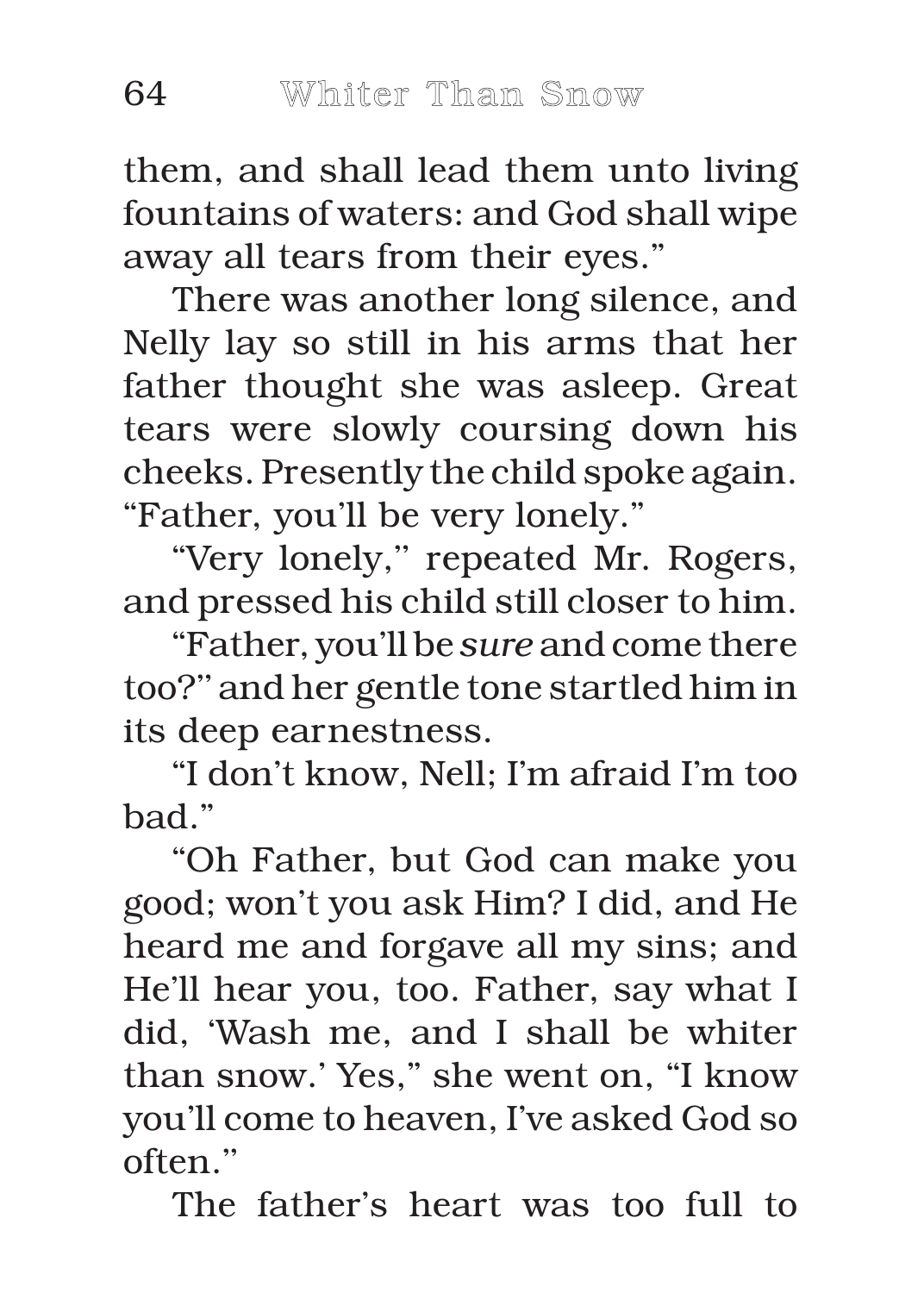speak, but a silent petition went up that moment to the throne of grace, "The Lord have mercy on my soul.''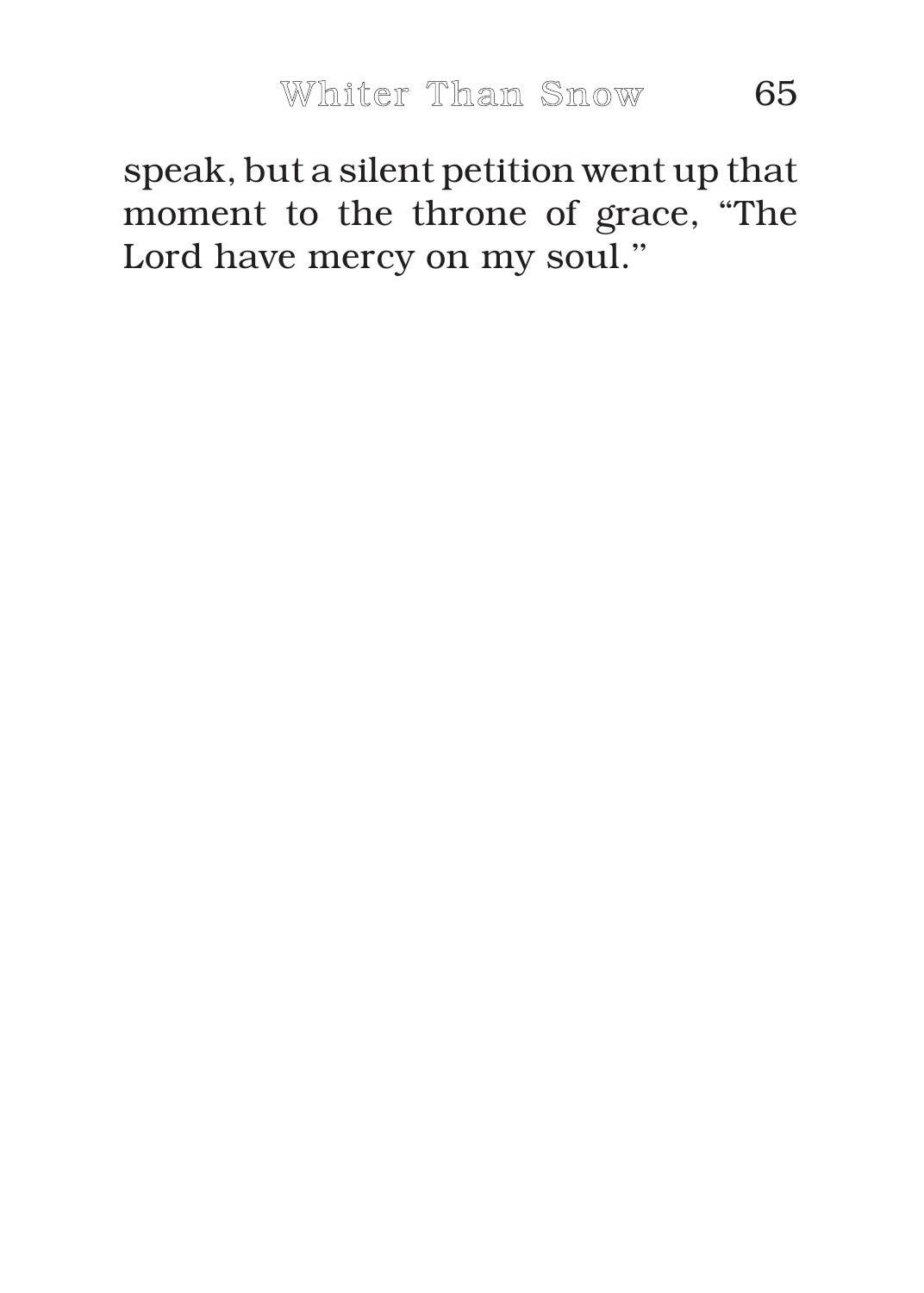## **CHAPTER 7**

For some days Nelly was too weak to leave her bed. She did not suffer a great deal of pain, but felt very tired. Jane Millar seldom left the child's bedside, and a kind and gentle nurse she was. She could repeat many hymns learned in her childhood, which Nelly loved to hear her sing. She knew which were Nelly's favorite passages in the Bible and would read them to her over and over again, for the child never tired of hearing them.

Often the little girl would talk so touchingly of the goodness and love of God, and of the beautiful home to which she was going, that the woman had to listen in silence. Jane Millar was learning many lessons of faith and hope at the child's bedside. Often she had to turn her head away so that Nelly might not see the tears that would come.

One Sunday morning the child seemed better. She asked to be taken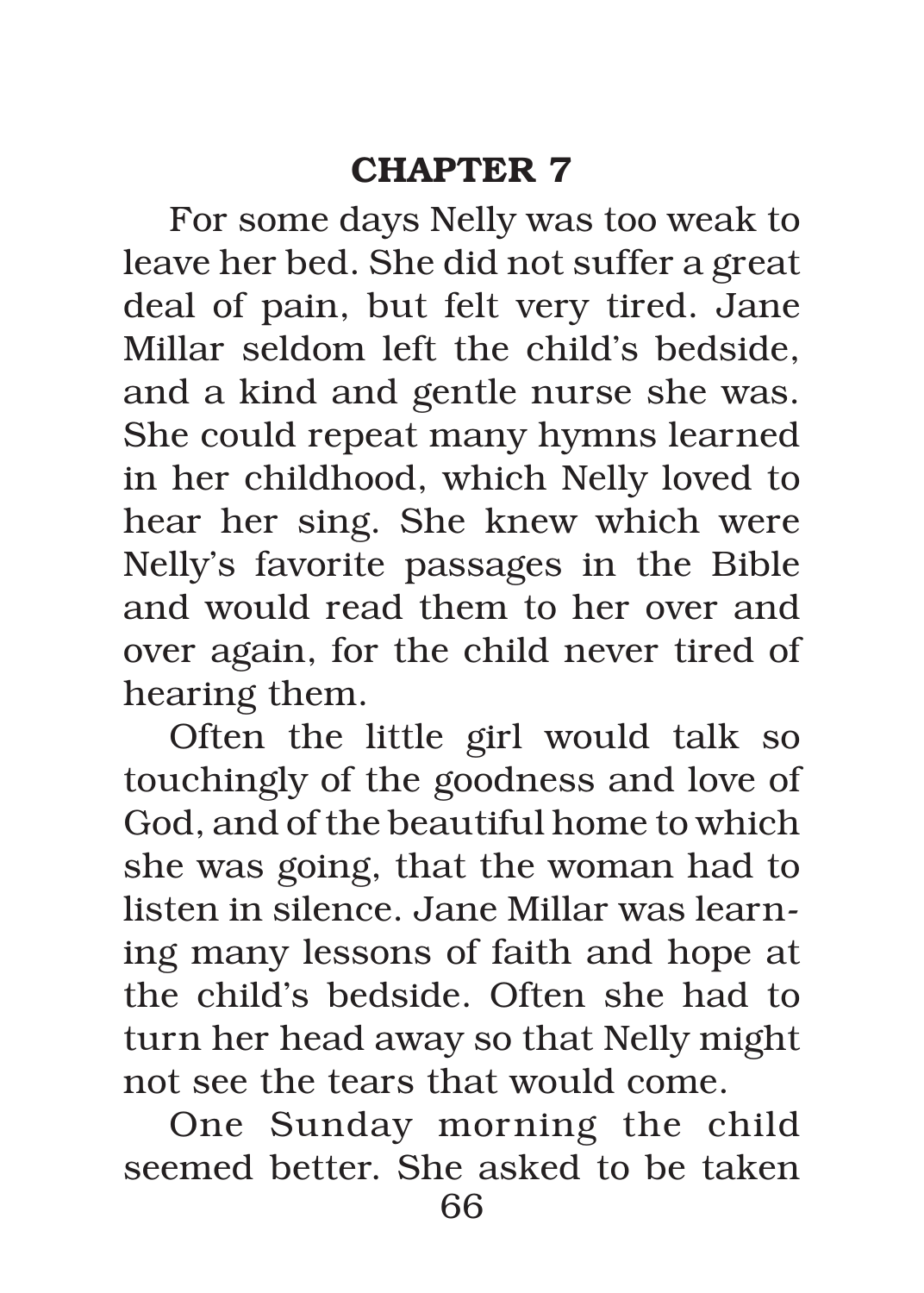downstairs, so her father carried her down to the room below, and fixed a comfortable place for her.

Mr. Rogers sat beside her the whole day, and he told her he would stay with her for several days to come, for he had obtained leave of absence from his work for a week. Nelly smiled, then looked grave.

"Father," she said, as the church bells began ringing for morning service, "you'll go there, won't you?"

"Not today, Nell."

"No, not today—I mean when I'm gone.''

Her father promised he would.

"Father," she added, "you'll read the Bible often, won't you? Will you bring it to me now?''

Mr. Rogers brought it, and Nelly turned to the places she wished him particularly to read, and feebly drew a line with her pencil along the margin to mark them. This required some time, and then she talked to him of God and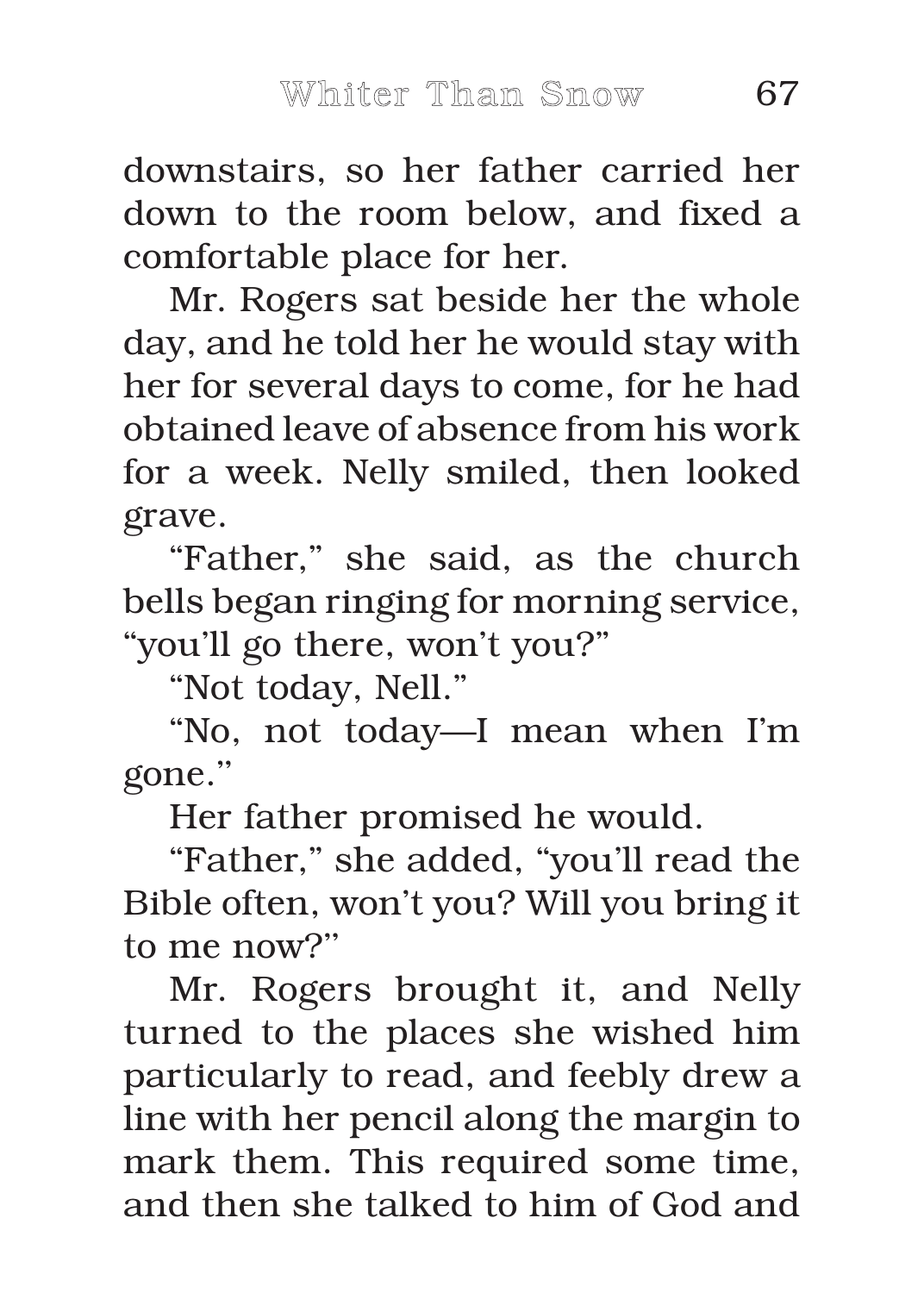heaven, until she was too weak to talk any more.

Ruth came to see her in the afternoon and Nelly asked her to sing. Ruth sang all her favorite hymns, while Nelly lay quietly with her eyes closed. Hearing the bells ringing for evening service, she said, "Ruth, before you go, please sing the Evening Hymn."

The girl sang it very softly, and her voice trembled when she came to the last words.

"Ruth," said Nelly, when she had finished, "sing that verse over again.''

Ruth paused. She knew why Nelly liked that verse, and she feared to trust herself to sing it again, but seeing Nelly's eyes fixed upon her, she made a great effort to steady her voice, and again she sang—

"Teach me to live, that I may dread

The grave as little as my bed; Teach me to die that so I may

Rise glorious on the Judgment day."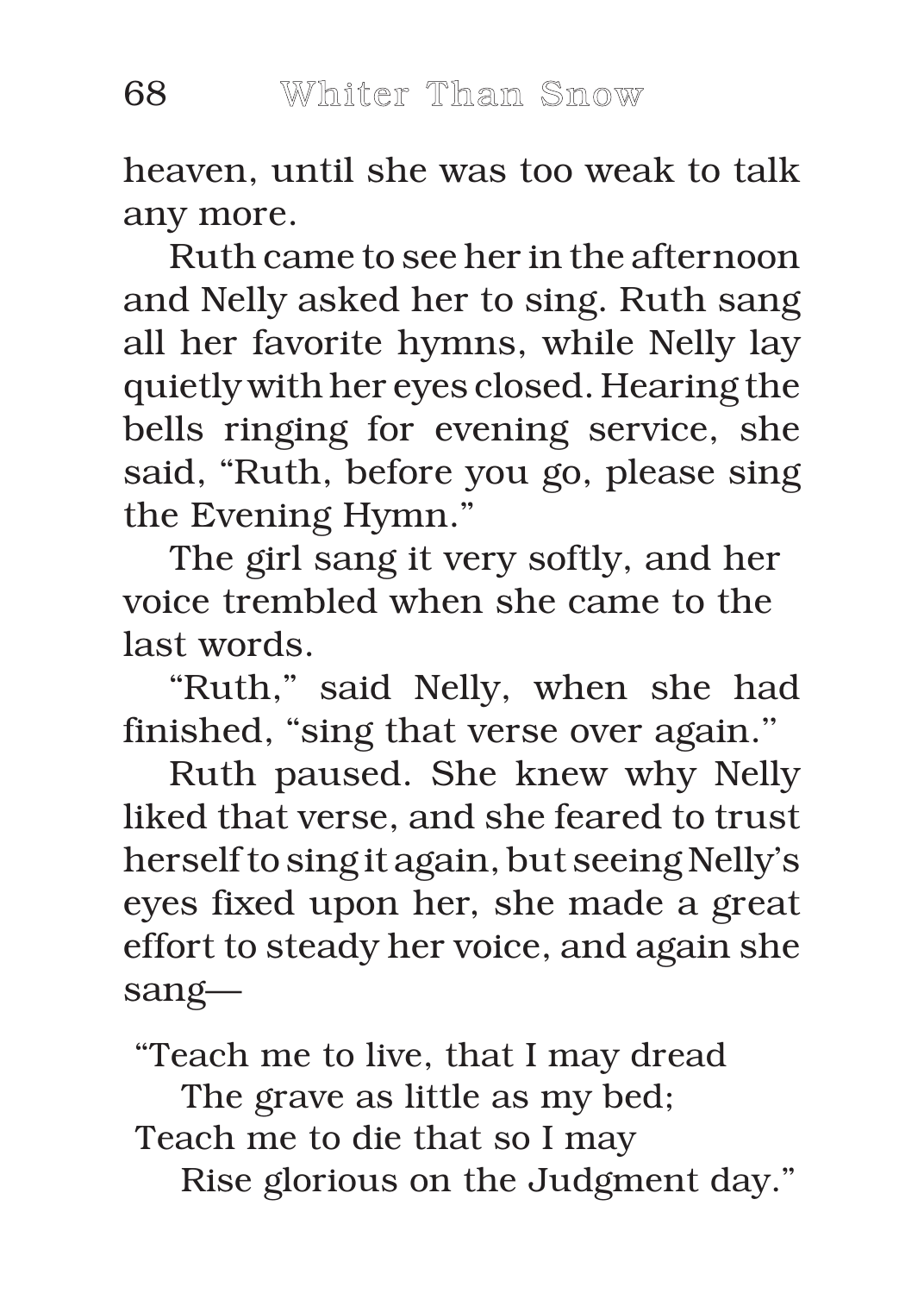Ruth felt a strong desire to be alone and cry, but bravely restrained her feelings and then knelt for a minute at the bedside as she uttered a simple childish prayer. She rose to go away, kissed Nelly affectionately, and promised to bring her some wild flowers the next day.

Nelly looked at her with eyes full of love and gratitude, and softly murmured, "Dear, dear Ruthie.''

Just as the long night that followed was changing into day, the child awoke. She looked up into her father's face, and smiled faintly; then the weary eyelids drooped again. Her lips moved. Mr. Rogers bent down his head over her. He could just hear something about Jesus and the angels. His eyes were blinded with tears. When he looked again, the same sweet smile rested on the peaceful face, but the happy spirit was released from the frail little body. It had left the dark room and the crowded city, and was soaring up beyond the sky, to that city, "which hath no need of the sun.''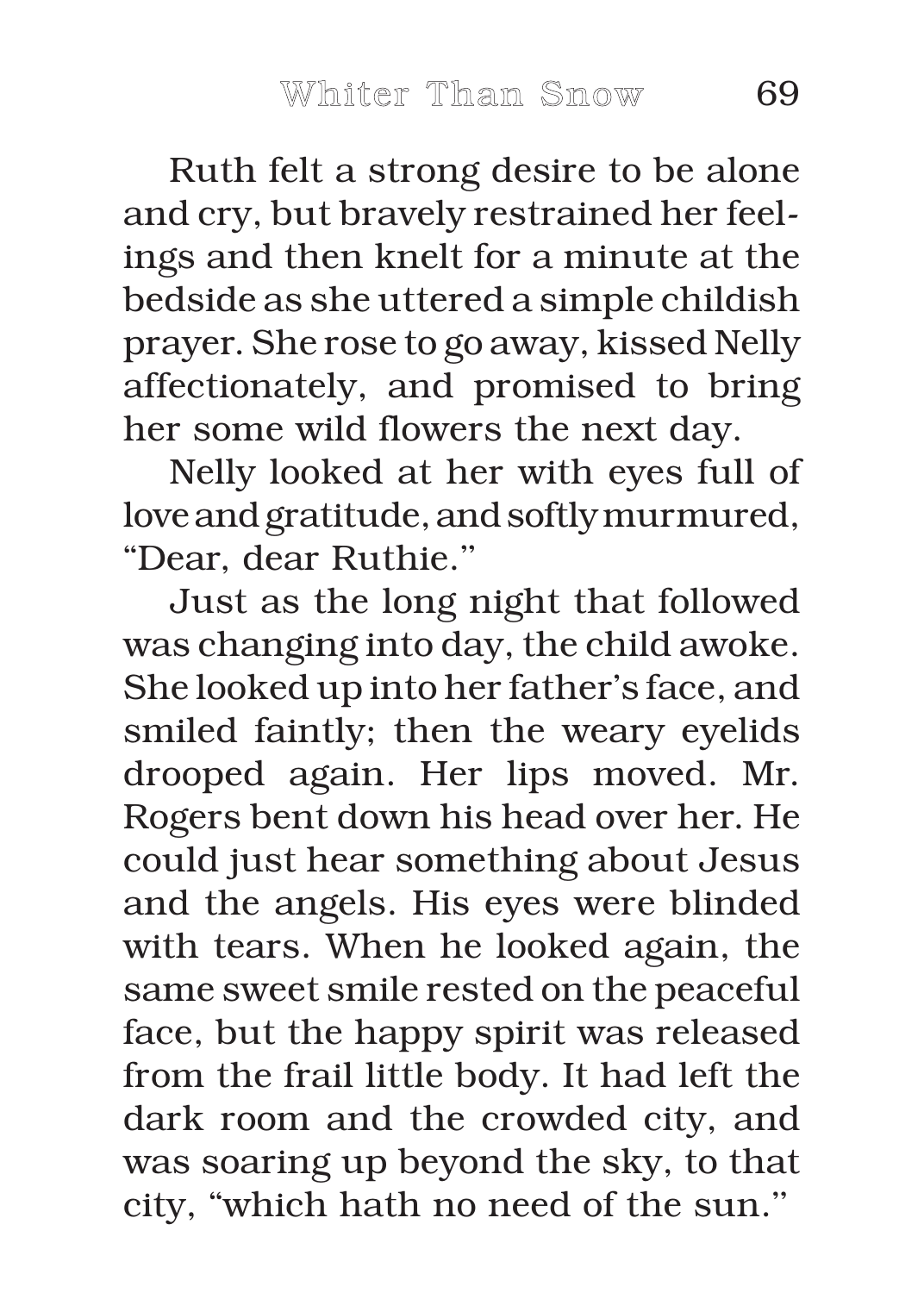Ruth Harrison was up at the first streak of dawn. She dressed herself quickly, then quietly left the house and hastened along through the deserted streets. They looked dismal in the cold grey light, but Ruth was thinking of the pleasure she would give Nelly in bringing her a nice bunch of fresh wild flowers.

She had been walking fast and now had reached the outskirts of the city where the streets were wider and more open. She passed pretty yards with flowers in front, and window boxes filled with beautiful plants. Ruth gave them many a wistful glance and sighed to think of the delight one of those beautiful flowers would give Nelly. She hastened on to where the flowers grew wild along the roadside. At last she reached a little green lane where primroses and violets grew in wild profusion along the fences.

Eagerly Ruth filled her hands, and then sat down to enjoy the sweetness of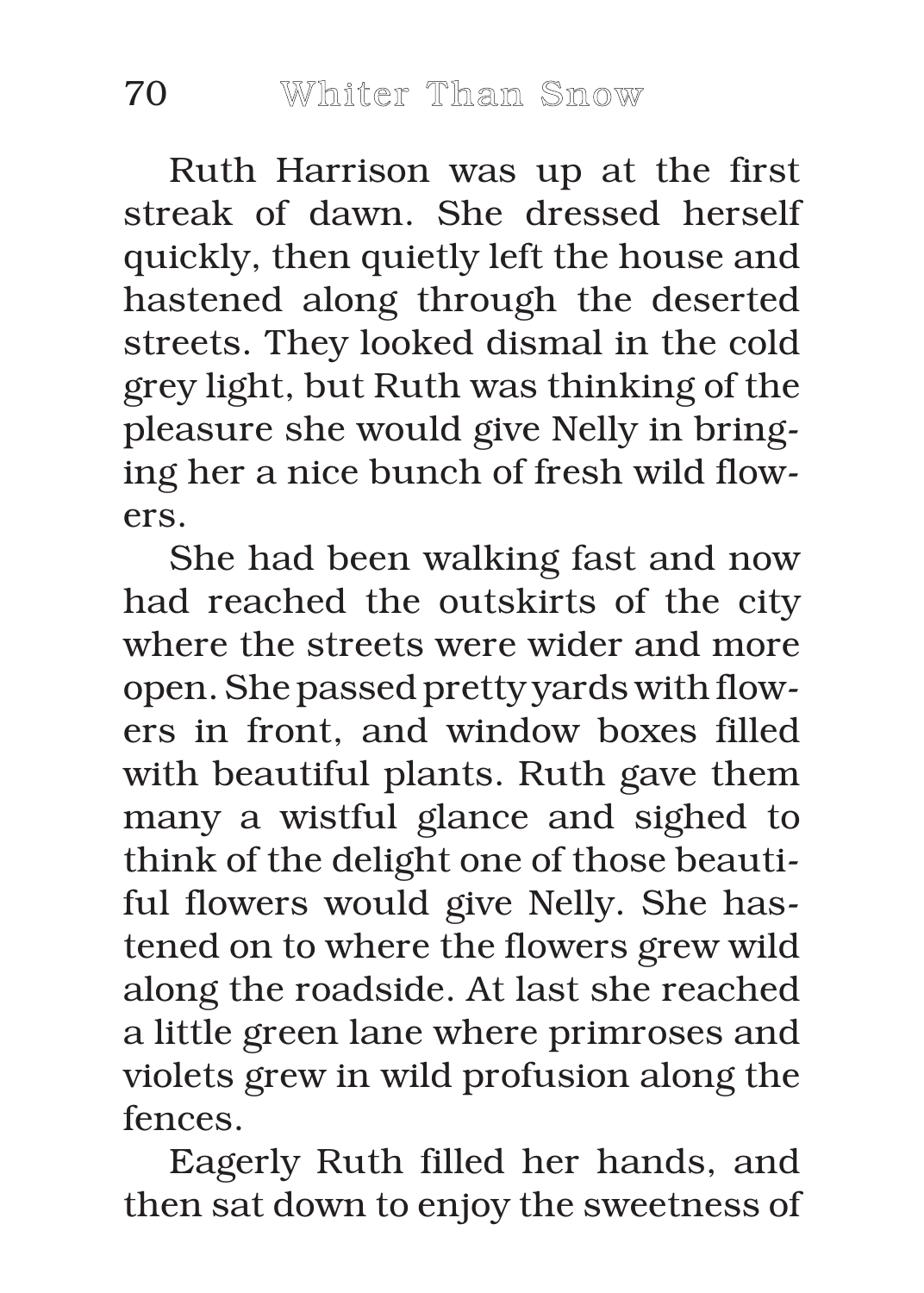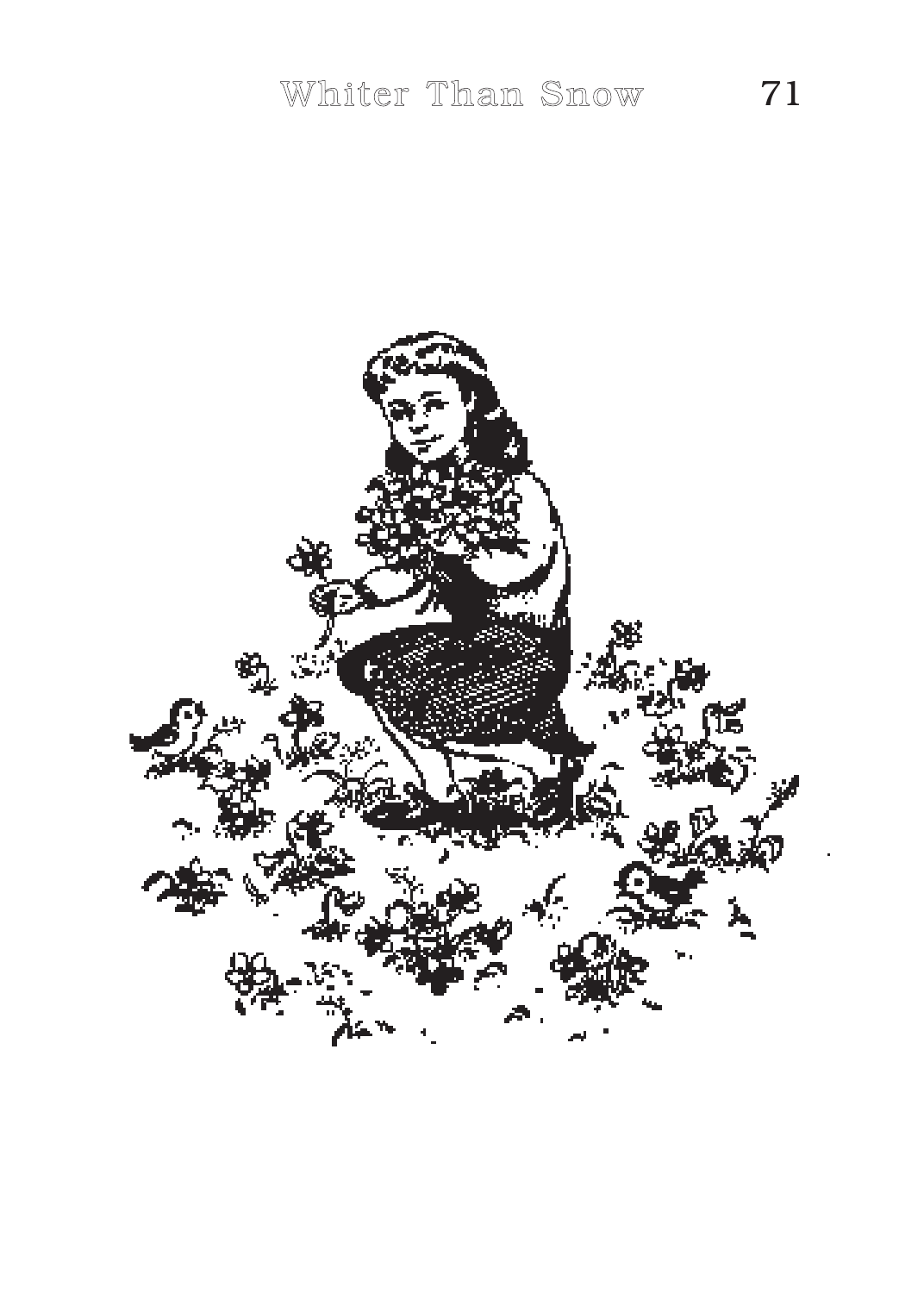an early spring morning. The birds were singing in the trees; the grass looked so green, the flowers so fresh, all wet with dew, that Ruth sighed to think that her home was in the city instead of the country. A distant clock was striking six, and reminded Ruth she had no time to linger, so she started off at a quick pace, until she reached the city. The streets were very different now from what they were before—the bustle and excitement of the day had begun.

Fresh and rosy with her early exercise, her hands filled with flowers, Ruth hastened on, penetrating deeper and deeper into the city, through narrow lanes and winding alleys. At last she reached the house where Nelly had made her home.

Ruth paused a moment at the door, wondering whether Nelly would be awake. Then she remembered the little girl had told her she always awoke at an early hour. The door was open, and Ruth went in. Mr. Rogers was sitting in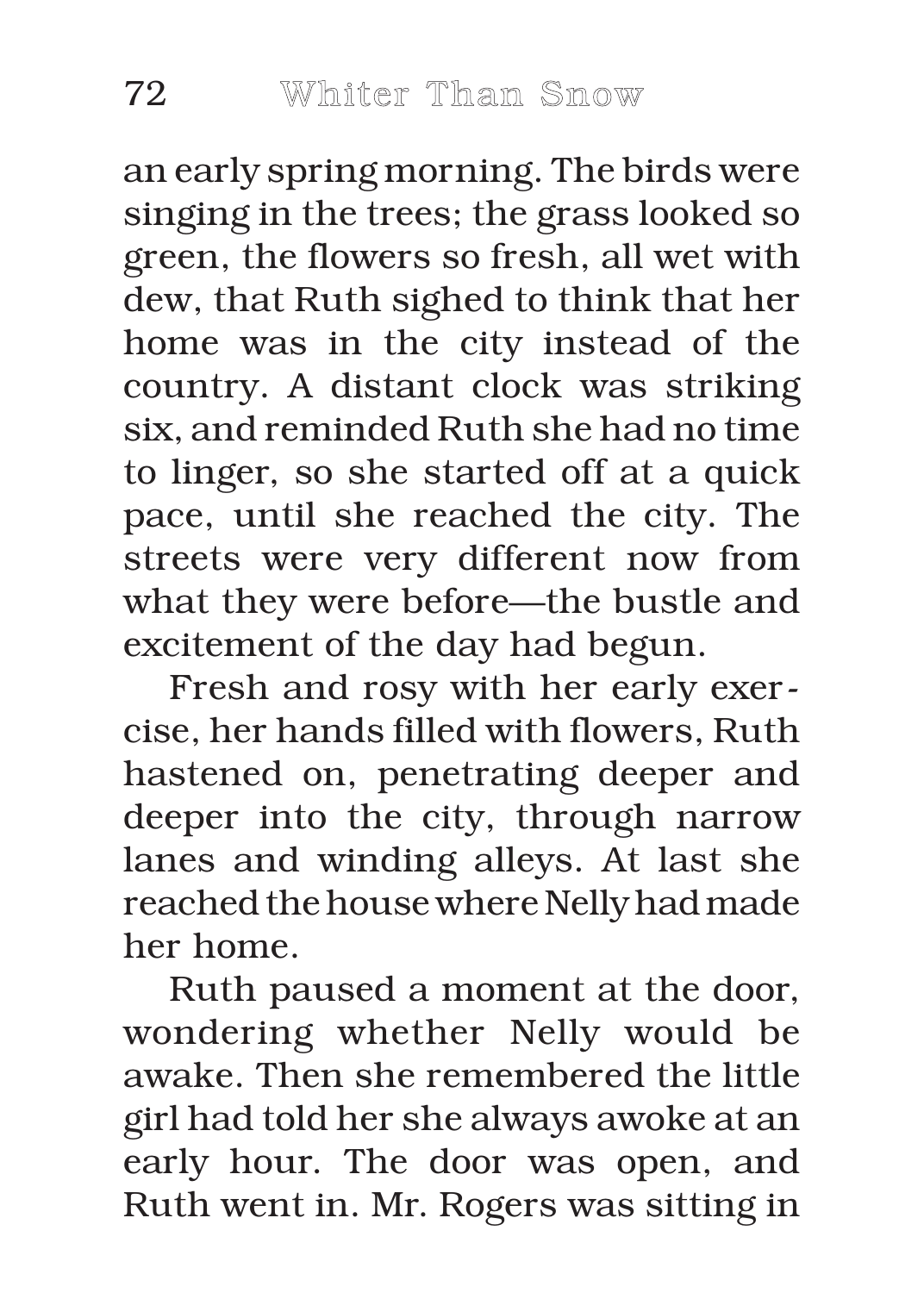the room downstairs, his arms folded on the table, and his head buried in them. Ruth, not wanting to disturb him, passed on without asking any questions. Noiselessly she approached Nelly's door. The sun was shining brightly into the room, and Nelly's canary, rejoicing in the cheery sunbeams, was pouring forth its joyous song. Ruth stopped a moment at the open door to see if Nelly was sleeping yes, she was, a sleep from which Ruth could not awaken her.

On the bed lay the small well known form, still and motionless. Ruth came quite close, and bent over it in silent awe; there was no breathing, all was still—quite still.

Mrs. Harrison, having found that Ruth had gone out early, guessed where she must be, and also guessing what she might find, she came to seek her. She soothed the poor girl, and then told her she must come away. Ruth scattered the flowers she had brought over the bed, and with a last, long, lingering look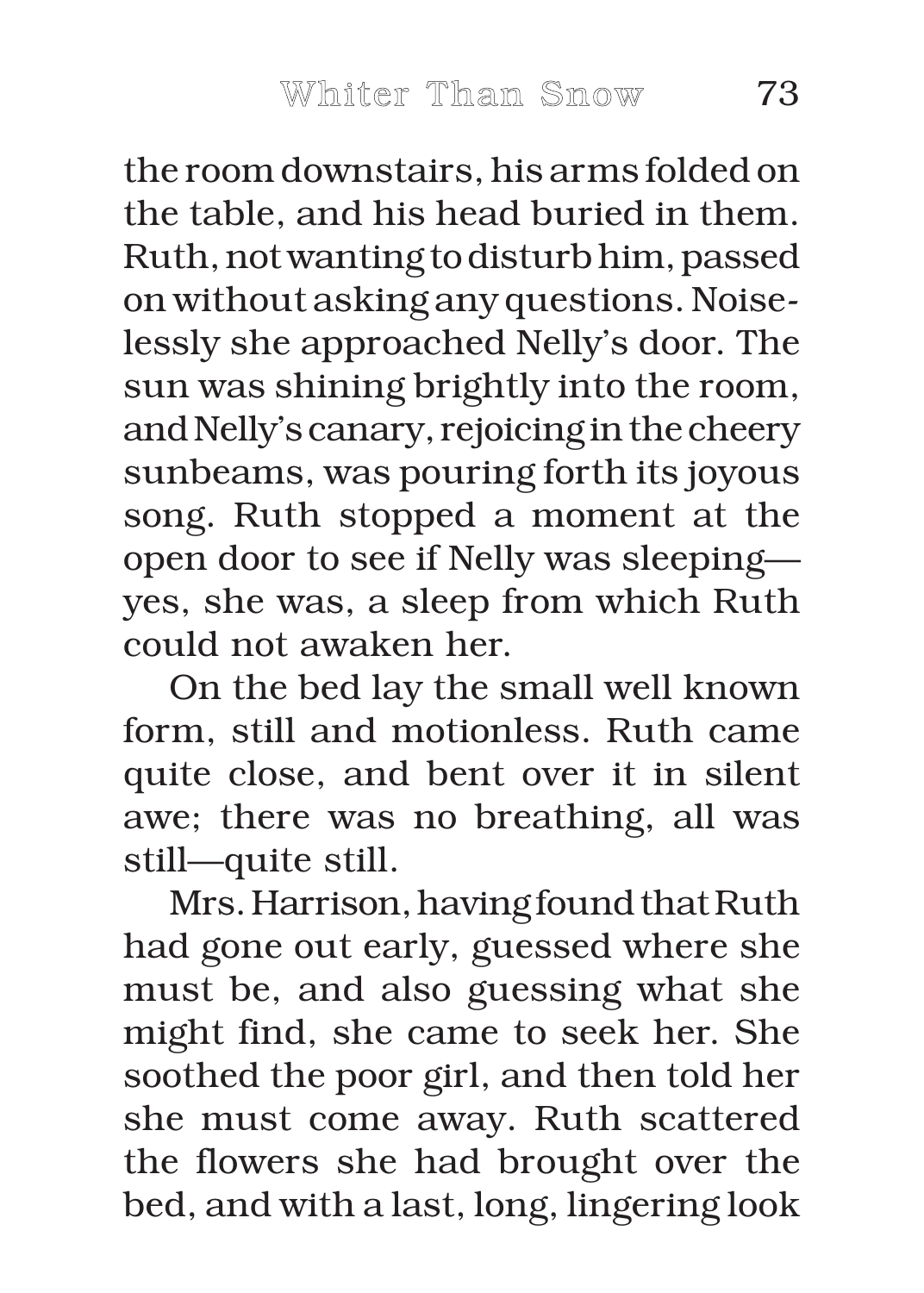at the little face, now angelic in its calm repose, she allowed herself to be drawn away.

Together the mother and daughter went over to old Micky to tell him his little friend had gone. The old man listened quietly, only saying, ''Well—well, I thought this old man would have been taken first; but then she'd have grieved; but after all, I shall not be long following her to glory."

And so it was. Just two days later old Micky M'Guinness departed in peace, resigning his soul into the hands of its faith Creator and most merciful Saviour. The aged form was laid in its last resting place in the same churchyard with the little child, who had first awakened him to prepare for eternity, and his spirit joined hers in paradise.

May this story teach us a lesson. Do you not wish to go to heaven after you die? How was it that the old man and the little child had a good hope of being admitted into that holy place where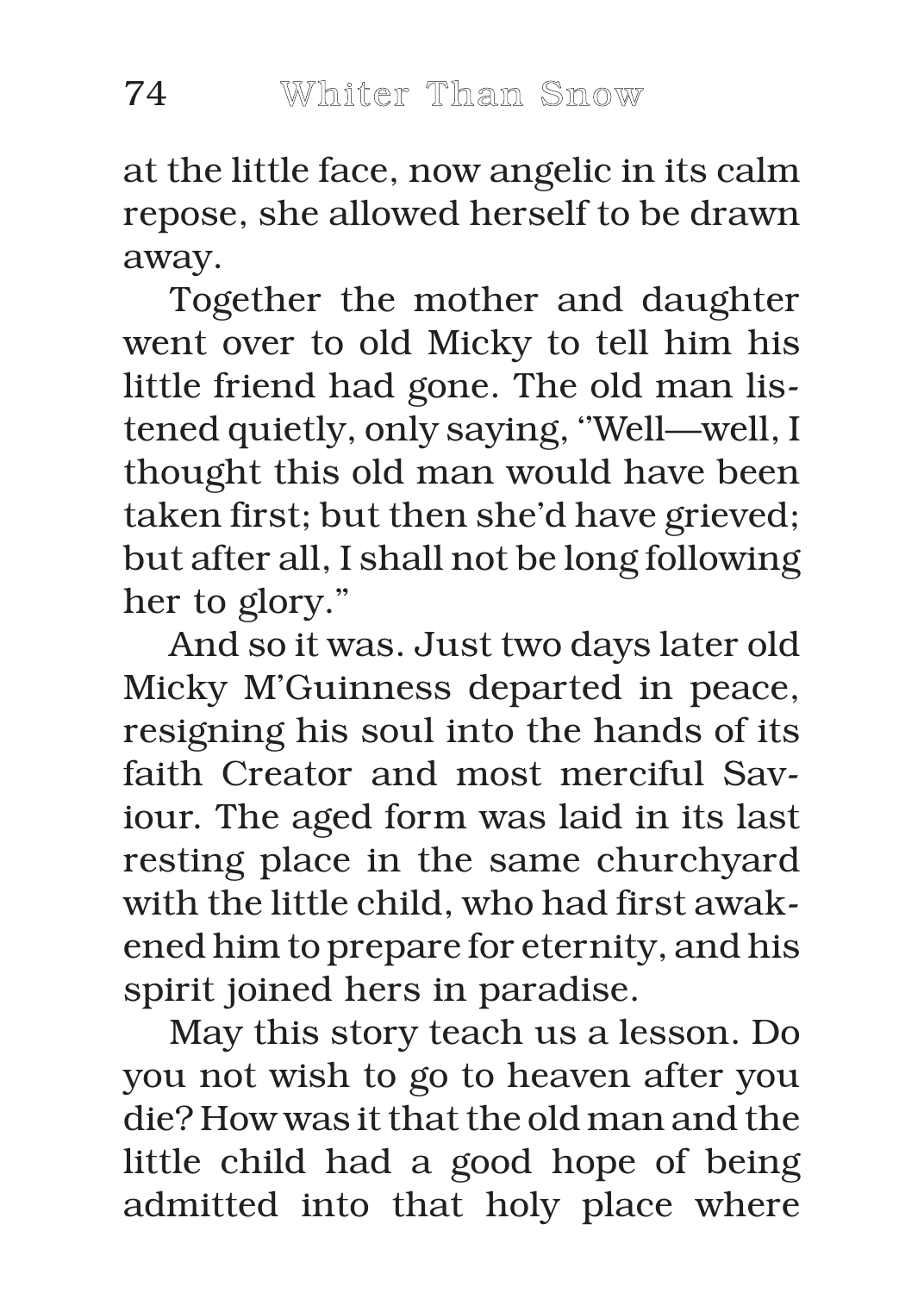"there shall in no wise enter in any thing that defileth''? Because, as they trusted, their sins were washed away in the blood of Jesus. May Nelly's prayer be yours, "Wash me, and I shall be whiter than snow.''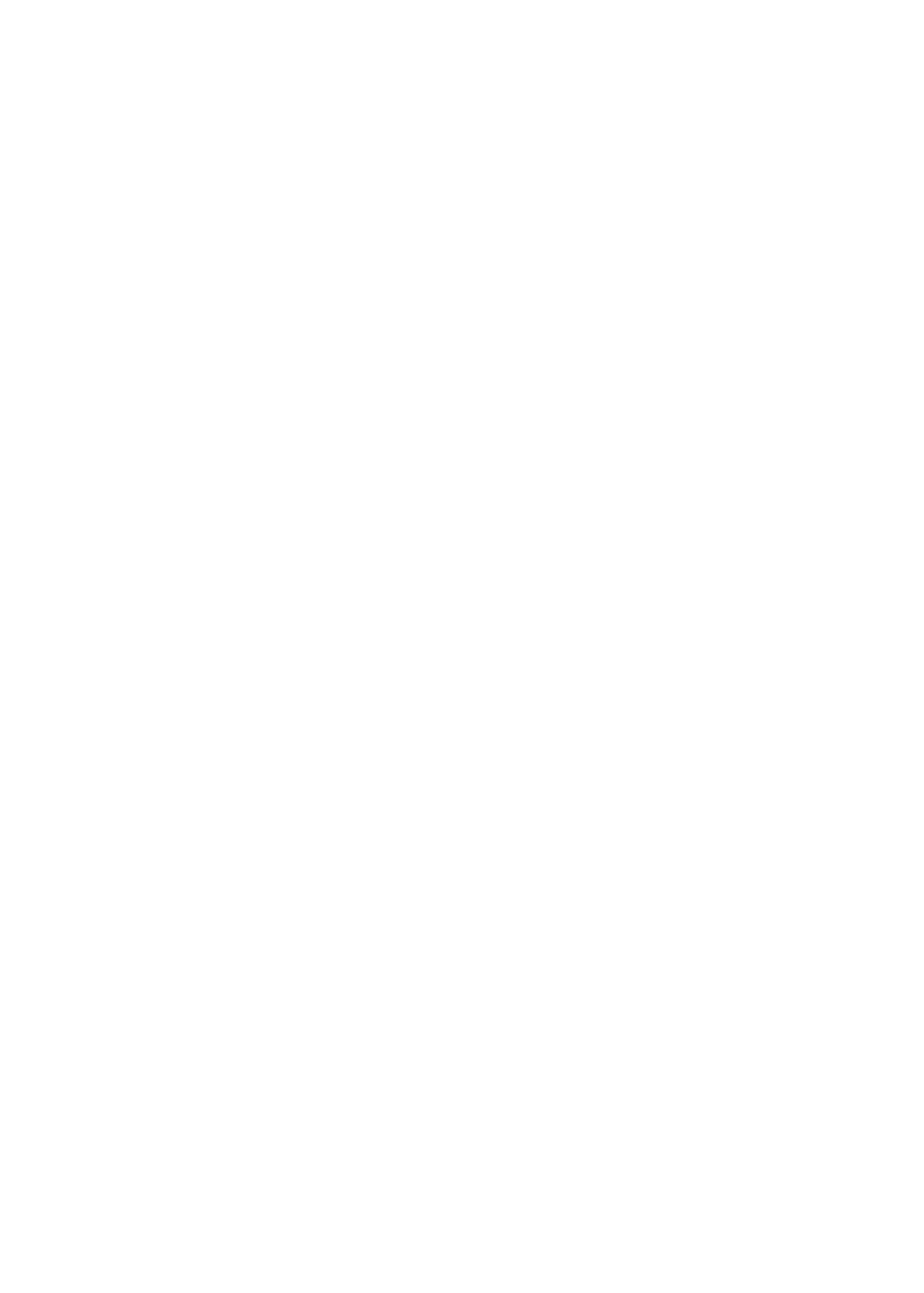# *LITTLE DOT* **CHAPTER 1**

It was a bright morning in spring, and the cemetery on the outskirts of the town looked more peaceful, if possible, than it usually did. The dew was still on the grass, for it was not yet nine o'clock. The violets and snowdrops on little children's graves were peeping above the soil, and speaking of the resurrection. The robins were singing their sweetest songs on the top of mossy gravestones—happy in the stillness of the place. And the sunbeams were busy everywhere sunning the flowers, lighting up the dewdrops, and making everything glad and pleasant. Some of them even found their way into the deep grave in which Solomon Whitaker, the old gravedigger, was working, and they made it a little less dismal, and not quite so dark.

Not that old Whitaker thought it either dismal or dark. He had been a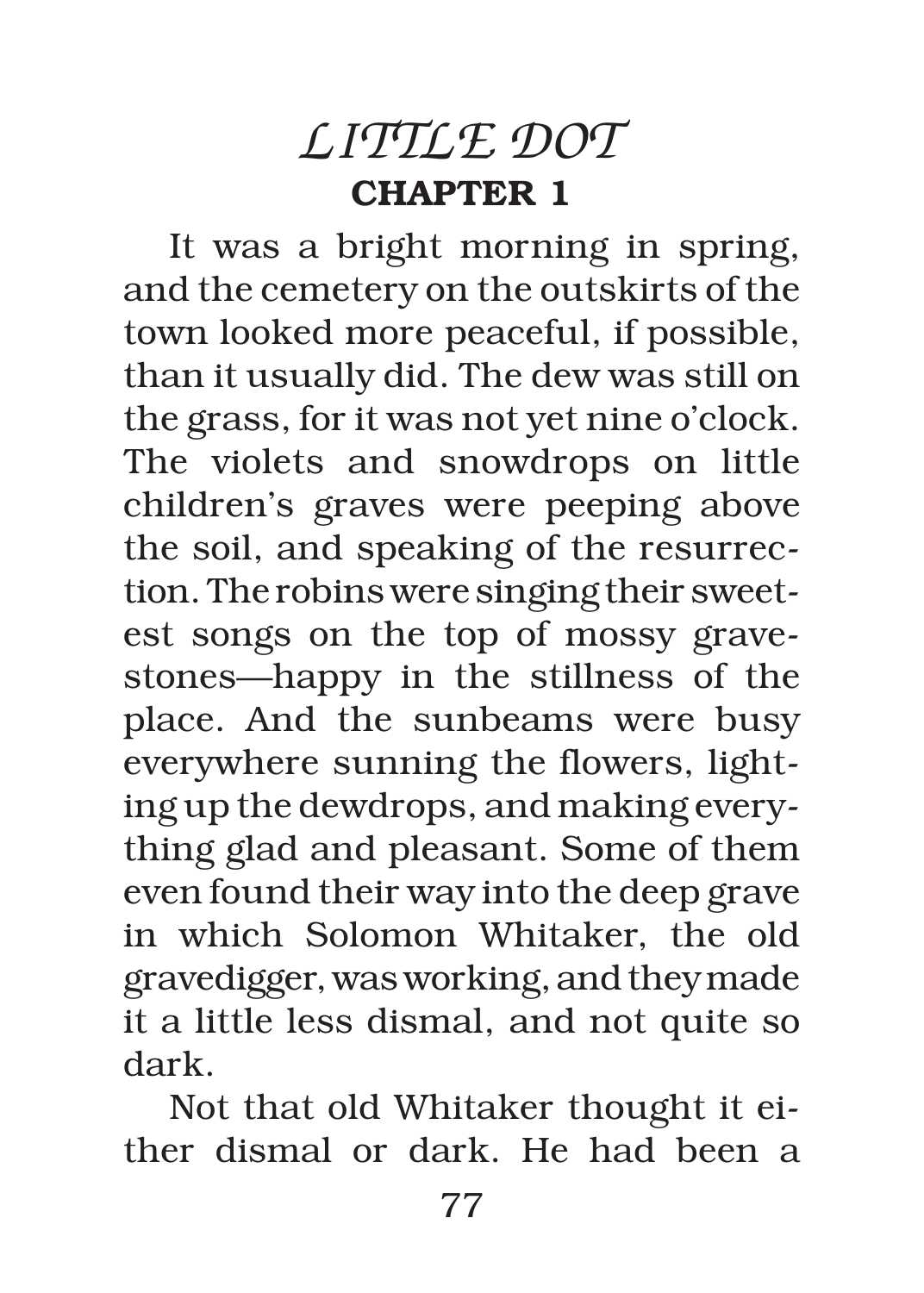gravedigger nearly all his life, so he looked upon gravedigging as his vocation, and thought it, on the whole, more pleasant employment than that of most of his neighbors.

It was very quiet in the cemetery at all times, but especially in the early morning; and the old man was not a little startled by hearing a very small voice speaking to him from the top of the grave.

"What are you doing down there?'' said the little voice.

The gravedigger looked up quickly, and there, above him, peeping cautiously into the grave, was a child in a clean white pinafore, her dark brown hair hanging over her shoulders.

"Whoever in the world are you?'' was his first question.

His voice sounded very awful, coming as it did out of the deep grave, and the child ran away, and disappeared as suddenly as she had come.

Solomon looked up several times af-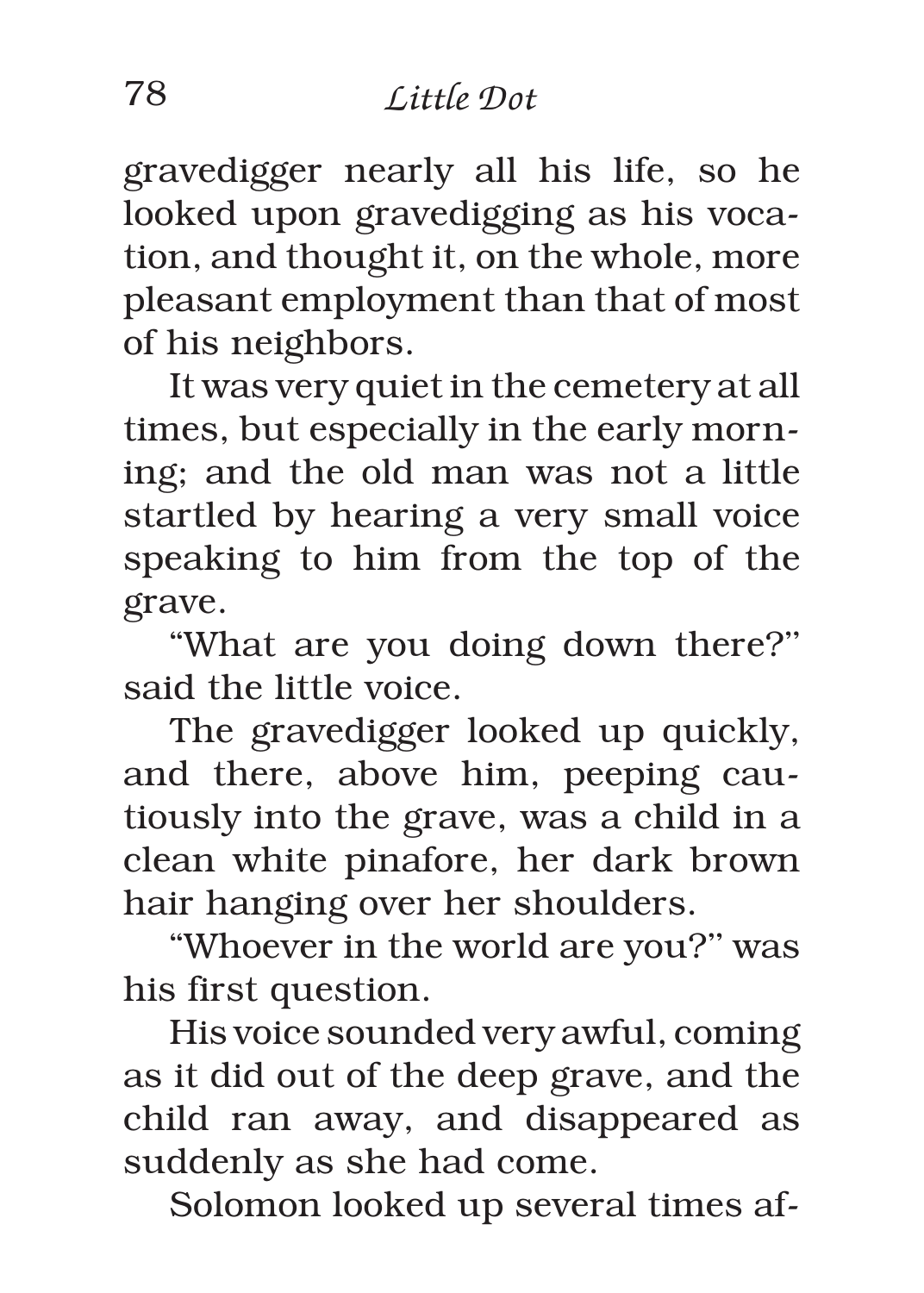terward as he threw up fresh spadefuls of earth, but for some time he saw no more of his little visitor. But she was not far away; she was hiding behind a high tombstone, and in a few minutes she took courage and went again to the top of the grave. This time she did not speak, but stood with her finger in her mouth, looking shyly down upon him, as her long brown hair blew wildly about in the breeze.

Solomon thought he had never seen such a pretty little thing. He had had a little girl once, and though she had been dead more than thirty years, he had not quite forgotten her.

"What do they call you, my little dear?" said he, as gently as his husky old voice would let him say it.

"Dot," said the child, nodding her head at him from the top of the grave.

"That's a very funny name," said Solomon. "I don't think that I've ever heard it before."

"Dot isn't my real name; they call me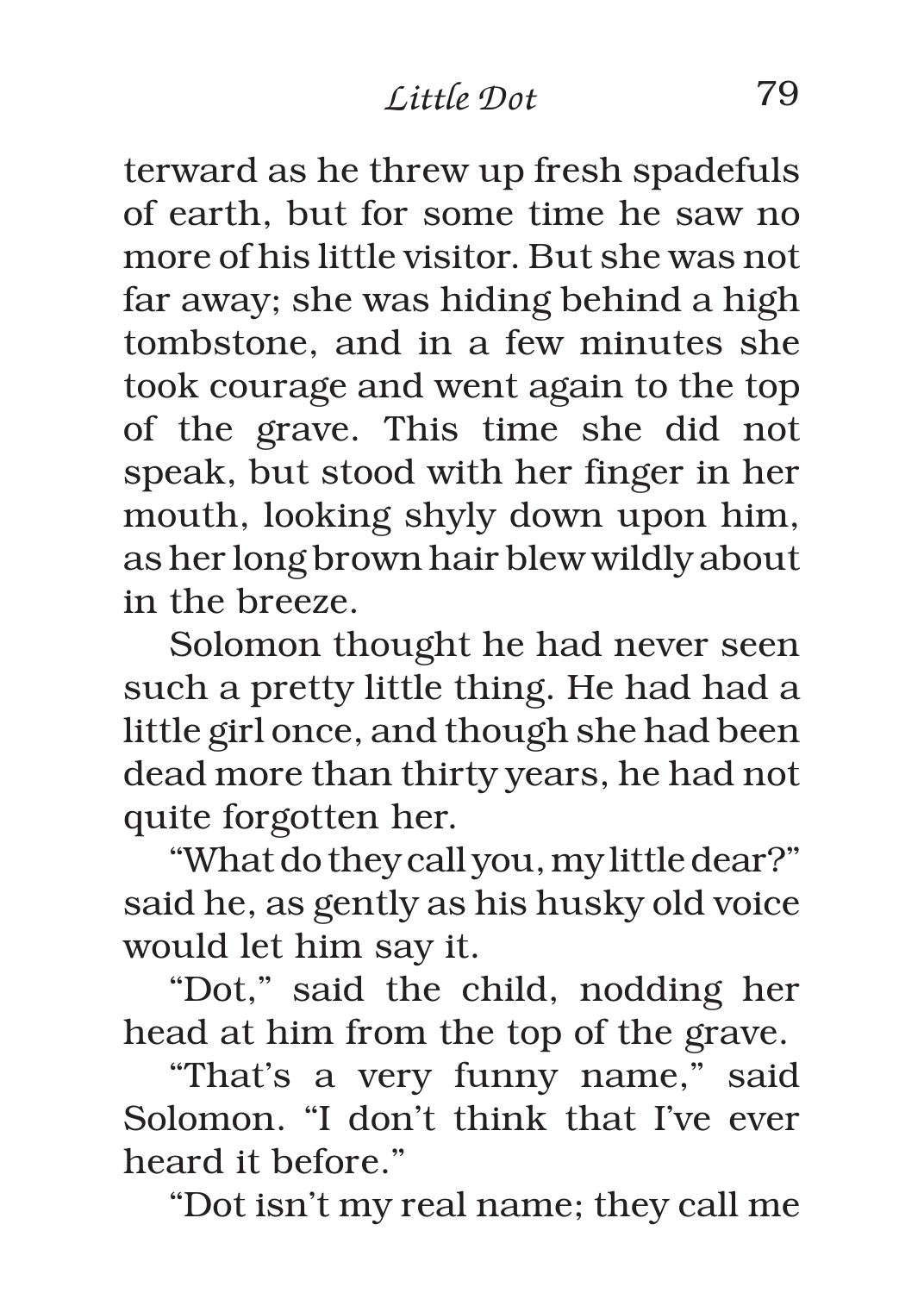Ruth in my father's big Bible on our parlor table.''

"That's got nothing to do with Dot as I can see,'' said the gravedigger.

"No,'' she said, shaking her long brown hair out of her eyes; "it's 'cause I'm such a little dot of a thing that they call me Dot.''

"Oh, that's it, is it?'' said Solomon, and then he went into a deep meditation on names, and called to mind some strange ones which he had read on the old churchyard gravestones.

When Solomon was in one of his "reveries,'' as his wife used to call them when she was alive, he seldom took much notice of what was going on around him, and he had almost forgotten the little girl, when she said suddenly, in a half-frightened voice,"I wonder what they call you?''

"Solomon," said the gravedigger. "Mr. Solomon Whitaker—that's my name.''

"Then please, Mr. Solemn, what are you doing down there?"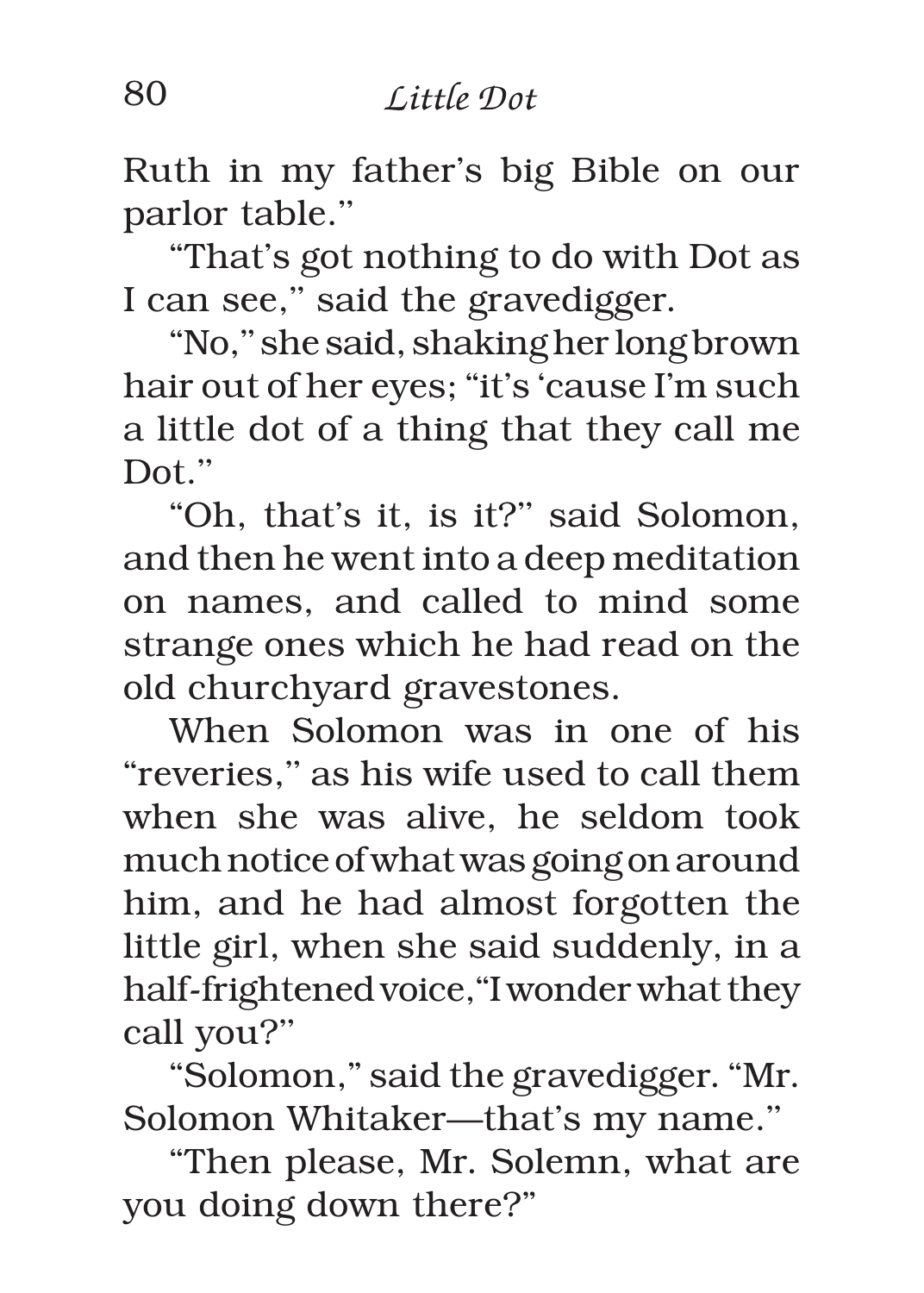*Little Dot* 81

"I'm digging a grave,'' said Solomon.

"What's it for, please, Mr. Solemn?" asked the child.

"Why, to bury folks in, of course,'' said the old man.

Little Dot retreated several steps when she heard this, as if she were afraid Mr. Solomon might want to bury her. When he looked up again there was only a corner of her white pinafore in sight. But as he went on quietly with his work, and took no notice of her, Dot thought she might venture near again, for she wanted to ask Mr. Solomon another question.

"Please," she began, "who are you going to put in that hole?''

"It's a man who fell down dead last week. He was a hard-working fellow, that he was,'' said the gravedigger. Mr. Solomon always liked to give people a good word when digging their graves.

Dot now seemed satisfied and, dropping down on her knees, told the old man that she had come to live in one of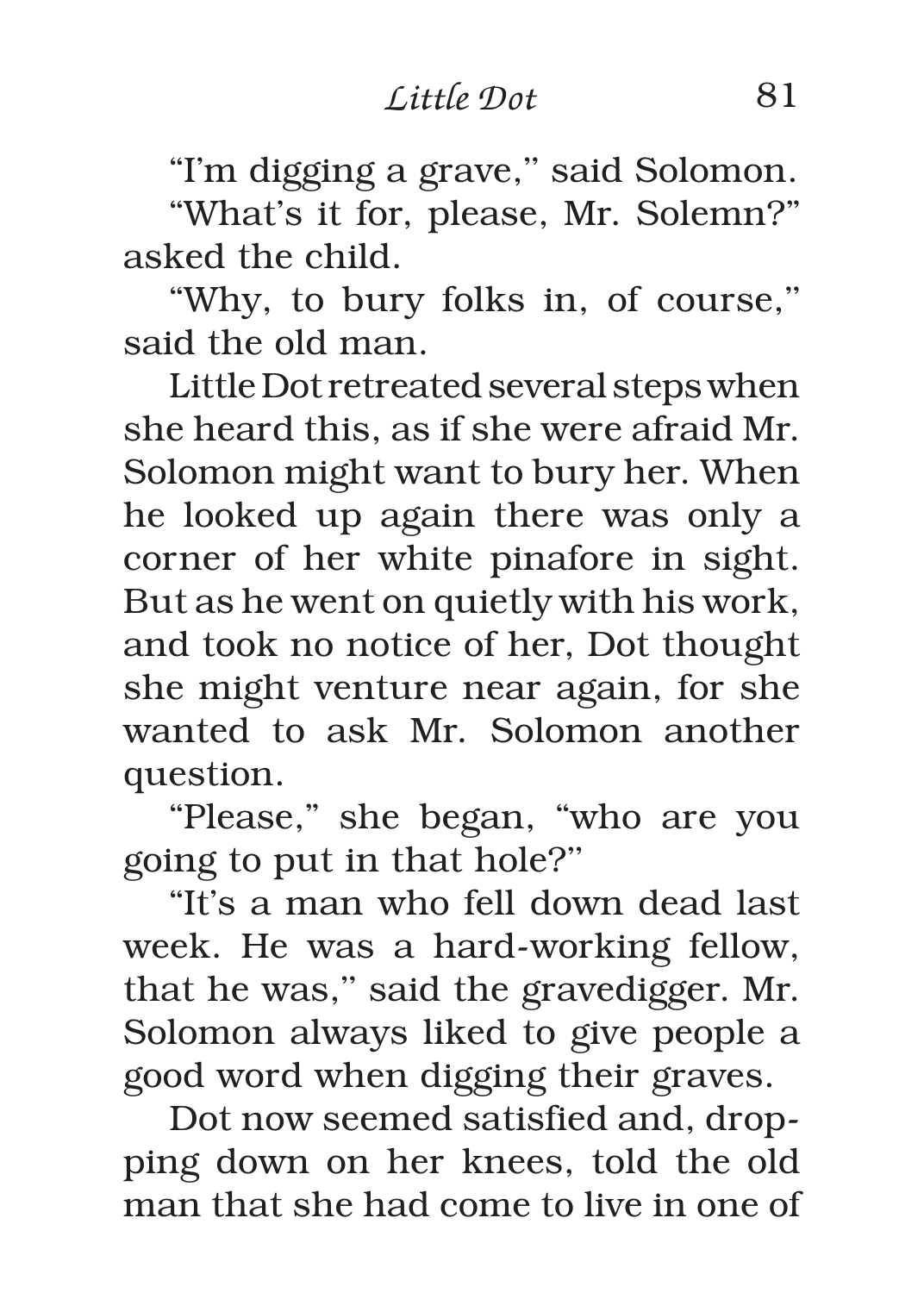the small cottages near the cemetery gates, and that they used to be ever so far off in the country.

Then she ran away to another part of the cemetery, and old Solomon shaded his eyes with his hand to watch her as she went out of sight.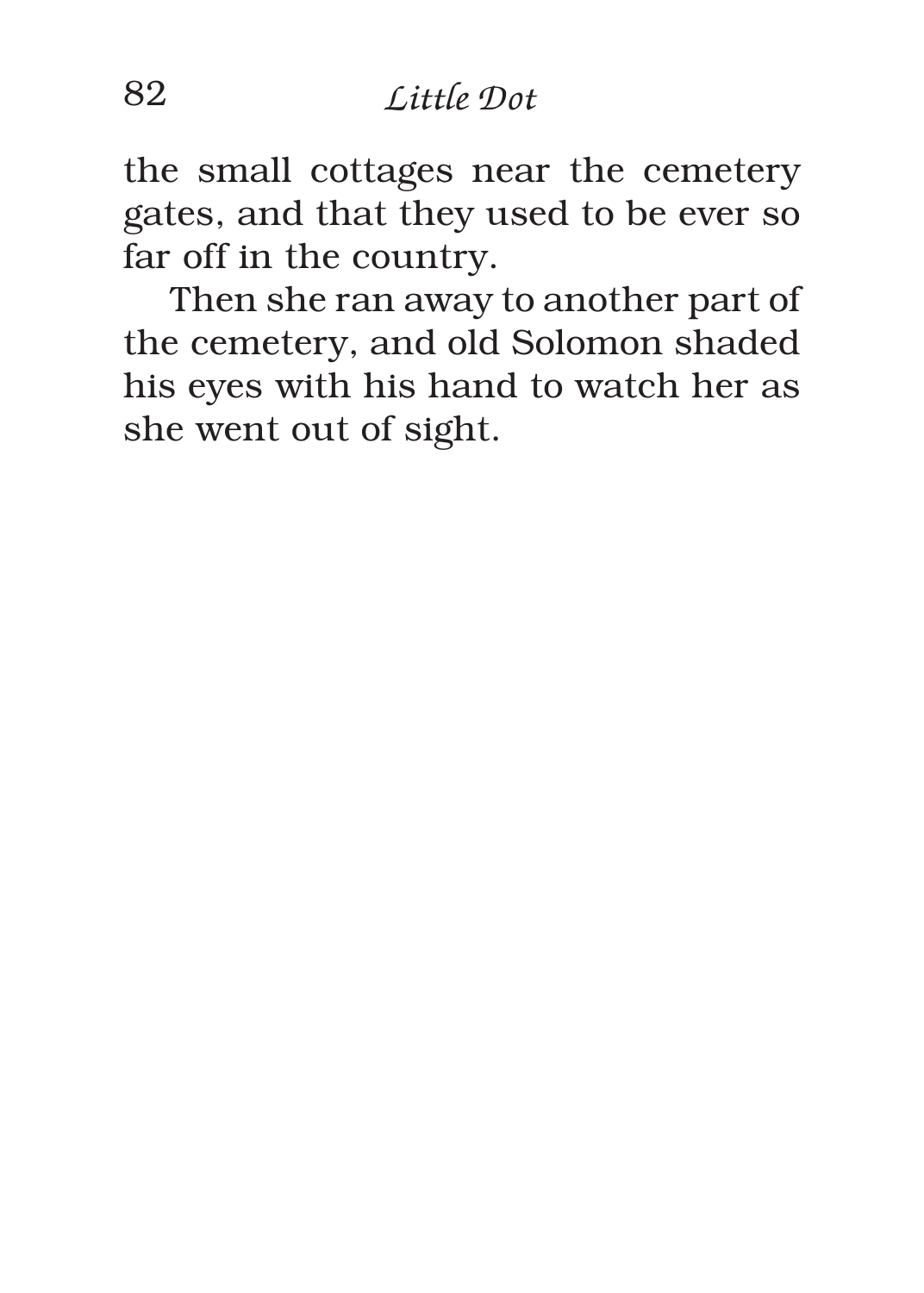### **CHAPTER 2**

Dot's mother had lived all her life in a remote part, far away from church or chapel or any kind of school. But her husband had been born and brought up in a town, and country life did not suit him. And so, when Dot was about five years old, he returned to his native place, and took one of the cottages close to the cemetery, in order that his little girl might still have some green grass on which to run about, and might still see a few spring flowers.

The cemetery was some way out of the town; and Dot's mother, having had but little education herself, did not think it at all necessary that Dot, at her tender age, should go to school. Therefore the little girl was allowed to spend most of her time in the cemetery, which pleased her very well. She liked to run around the gravestones, and climb over the grassy mounds, and watch the robins hopping from tree to tree.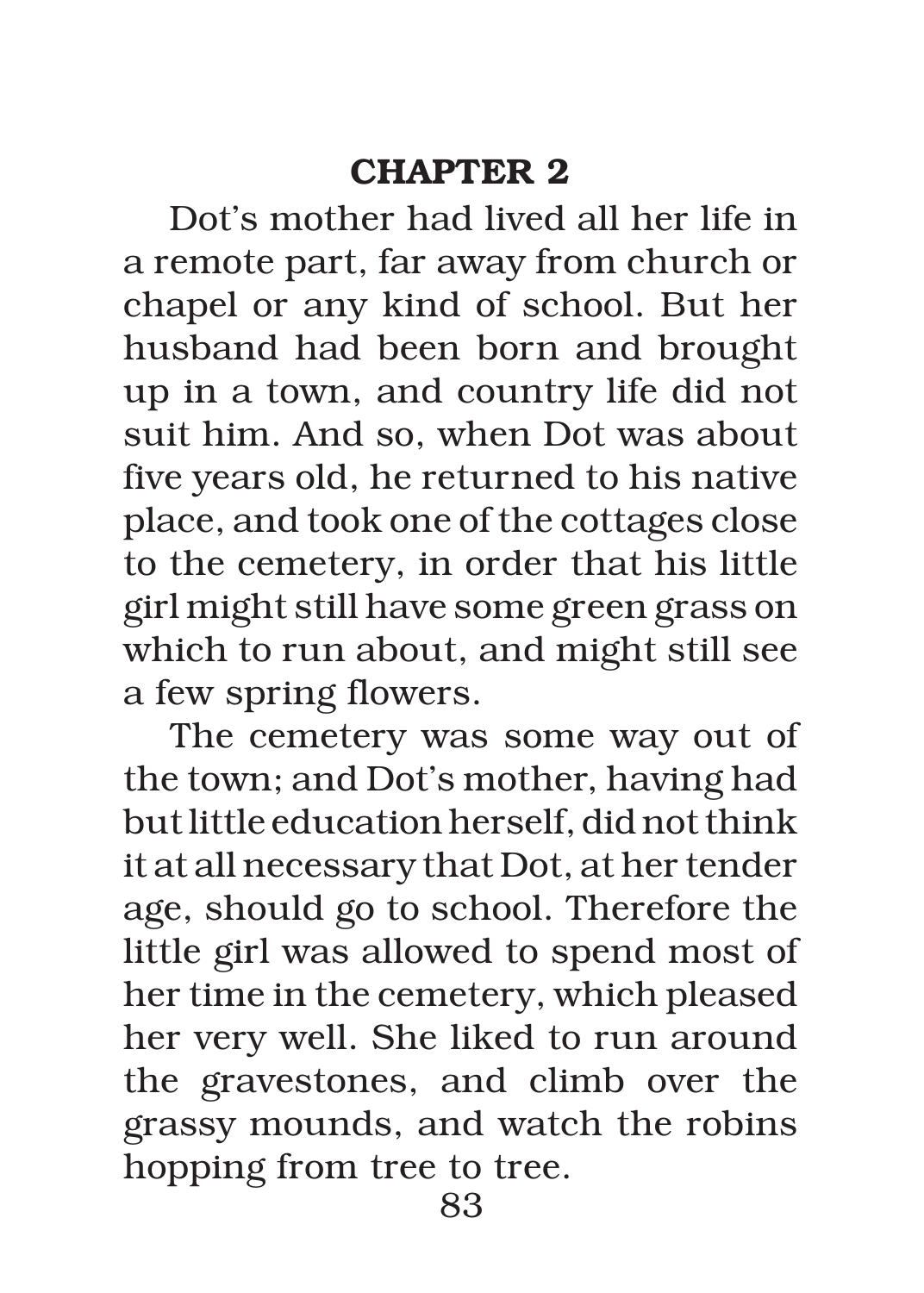### 84 *Little Dot*

But Dot's favorite place was by old Solomon's side. She went about with him from one part of the cemetery to another, and he liked to feel her tiny hand in his. She took a great interest, too, in the graves he was digging. She watched him shaping them neatly and making them tidy, as he called it, until she began, as she fancied, to understand gravedigging nearly as well as he did. But she sometimes puzzled the old man by her questions, for Dot always wanted to know everything about what she saw.

"Mr. Solemn,'' she said, one day, "Shall you make me a little grave when I die?"

"Yes," he said, "I suppose I shall, little woman."

Dot thought this over for a long time."I don't want to go into a grave,'' she said; "it doesn't look nice."

"No," said the gravedigger, "you needn't be frightened; you won't have to go just yet. Why, you're ever such a little mite of a thing!"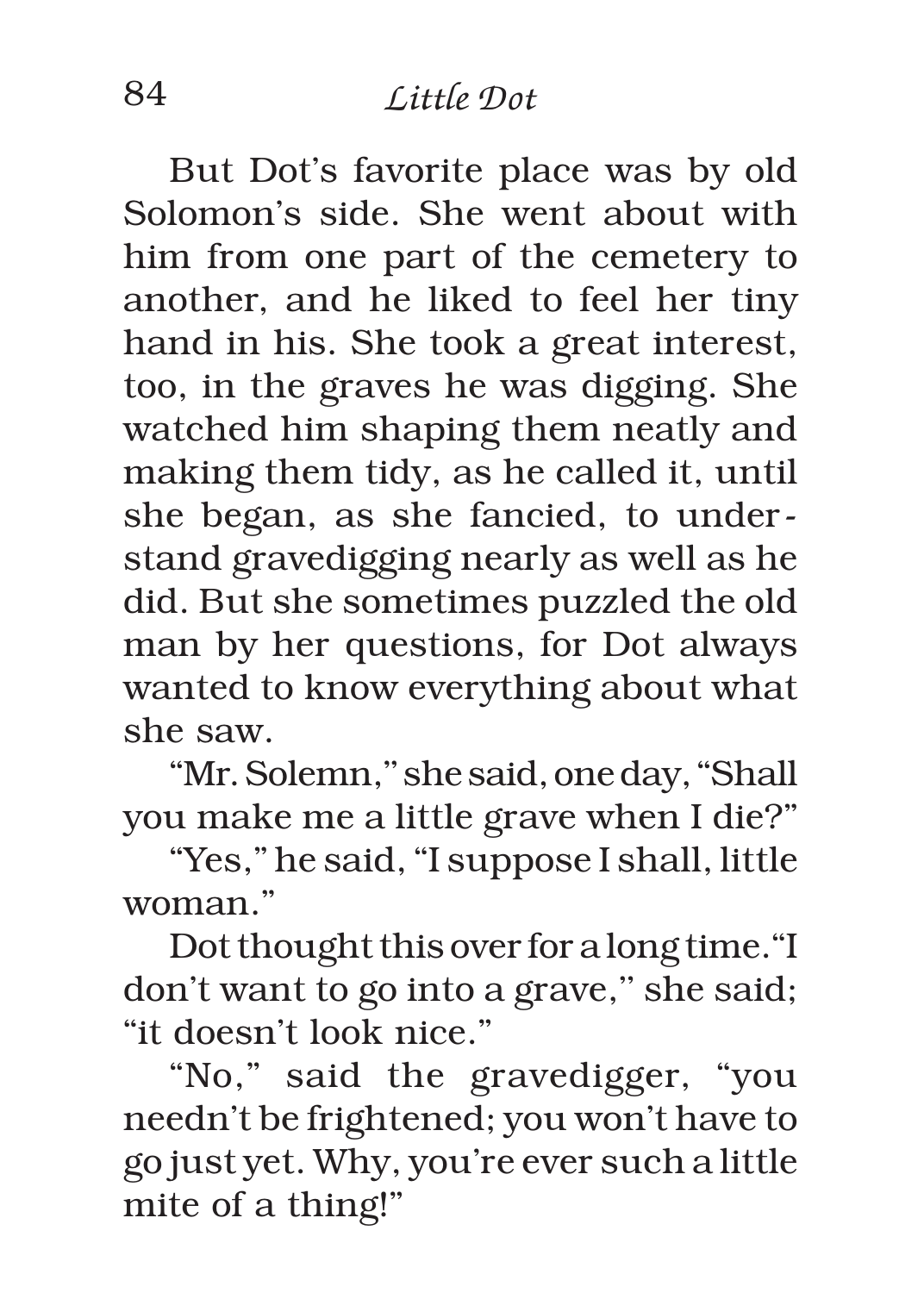*Little Dot* 85

"Please, Mr. Solemn, when you die, who'll have to dig your grave, please?"

"I don't know," said Solomon, uneasily; "they'll have to get a new digger, I suppose."

"Maybe you'd better dig one when you've a bit of time, Mr. Solemn."

But though Solomon was very fond of digging other people's graves—for he was so used to it that it had become quite a pleasure to him—he had no wish to dig his own. Nor did he like thinking about it, but Dot would not let him forget it.

Another day, when he was working in a distant part of the cemetery, she asked him, "Whereabouts will they bury you, Mr. Solemn?"

And when they were standing over a newly-made grave, and Solomon was admiring his work, she said, "I hope they will make your grave neat, Mr. Solemn.''

But though these questions and remarks made old Whitaker very uneasy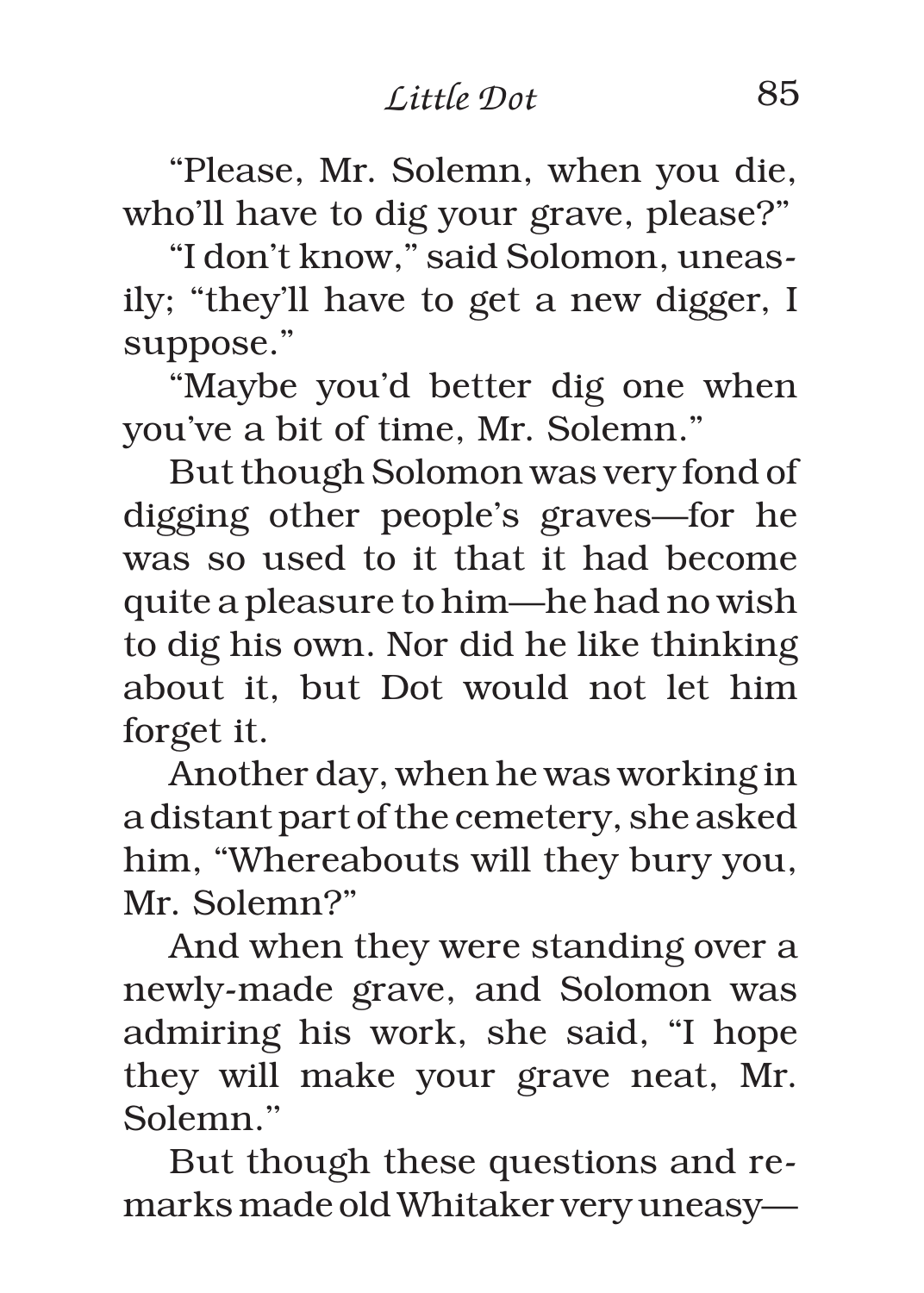for he had a sort of uncomfortable feeling in his heart when he thought of the day when his gravedigging would come to an end—still, for all that, he liked little Dot, and he would have missed the child much if anything had kept her from his side. She took such an interest in his graves, too, and watched them growing deeper and deeper with as much pleasure as he did himself. And, interest in our work generally wins our hearts. And by and by Dot found herself a way, as she thought, of helping old Solomon to make his graves look nice.

He was working one day at the bottom of a grave, and Dot was sitting on the grass at a little distance. He thought she was busy with her doll, for she had not been talking to him for a long time. He gave a jump, as he suddenly felt something patting on his head, and heard Dot's merry little laugh at the top of the grave. She had filled her pinafore with daisies, and thrown them upon him in the deep grave.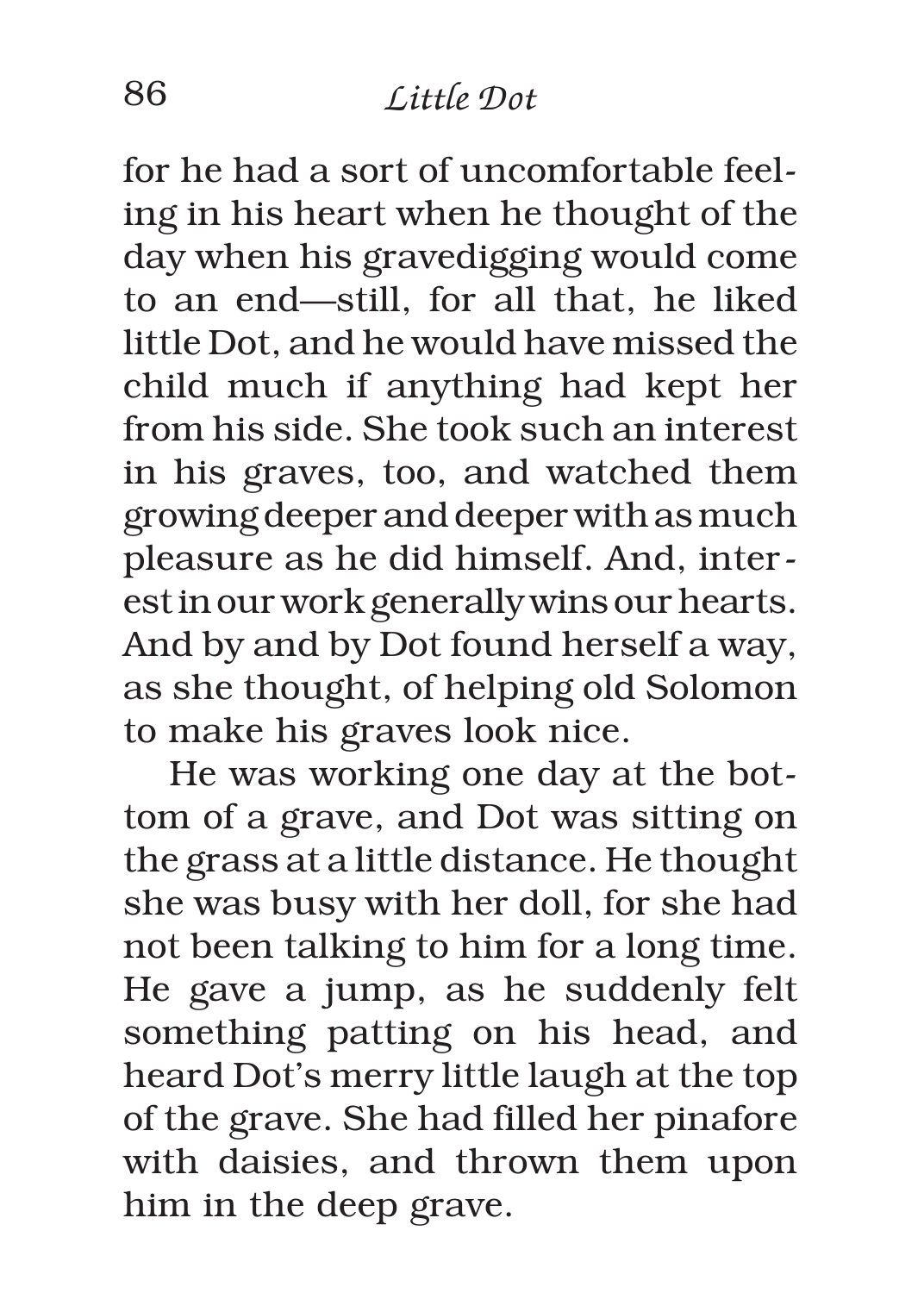## *Little Dot* 87

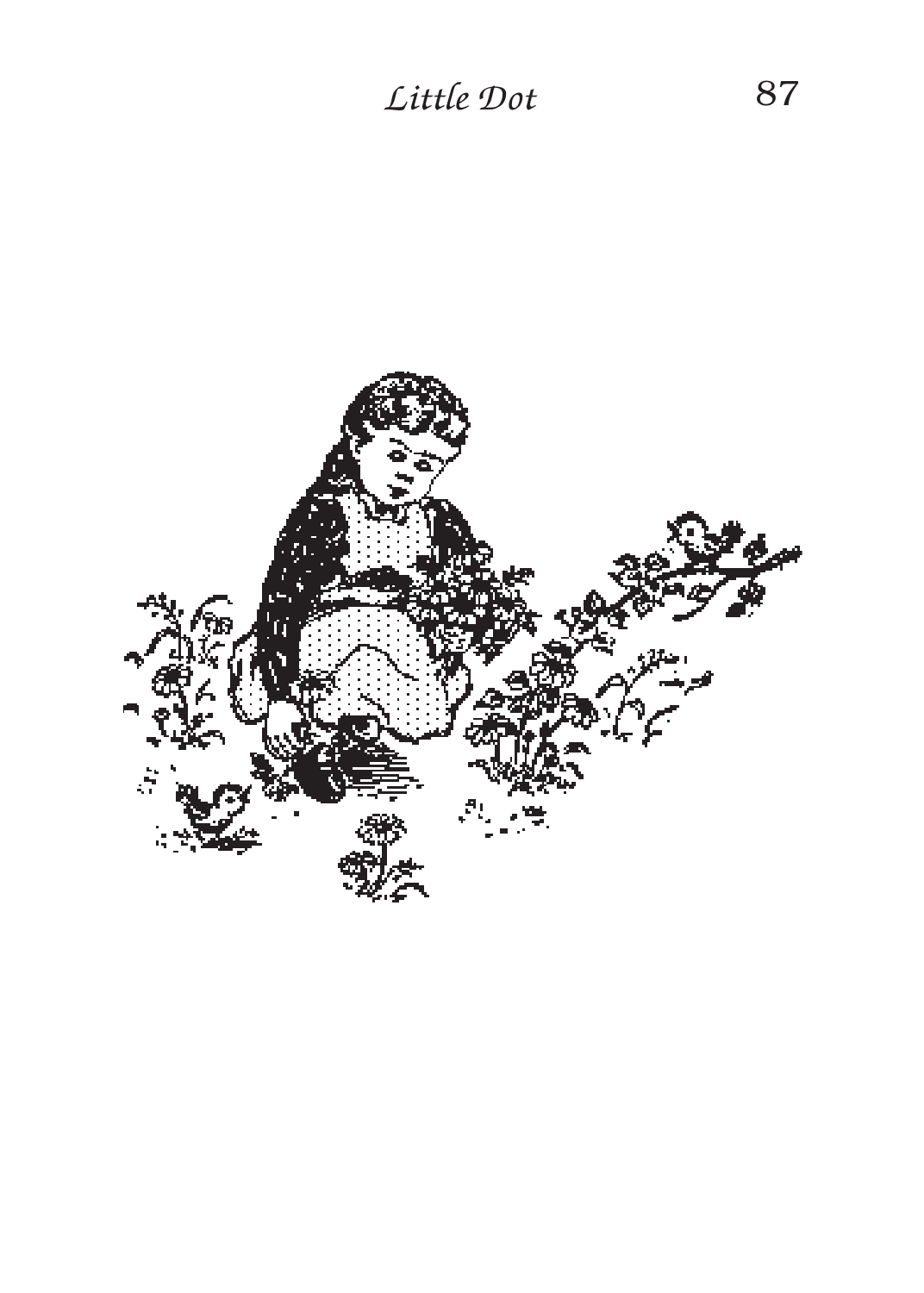"Whatever in the world is that for?'' said the old man, good-naturedly, as he shook the flowers off his head.

"It's to make it pretty,'' said Dot. "It'll make it white and soft, you know, Mr. Solemn."

Solomon submitted very patiently; and from that time the child always gathered daisies to scatter at the bottom of Solomon's graves, till he began to look upon it as a necessary finish to his work. He often thought Dot was like a daisy herself, so fresh and bright she was; he wondered at himself when he reckoned how much he loved her. For his own little girl had been dead so many years; and it was so long now since he had dug his wife's grave, that Solomon had almost forgotten how to love. He had had no one since to care for him, and he had cared for no one.

But little Dot had crept into his old heart unawares.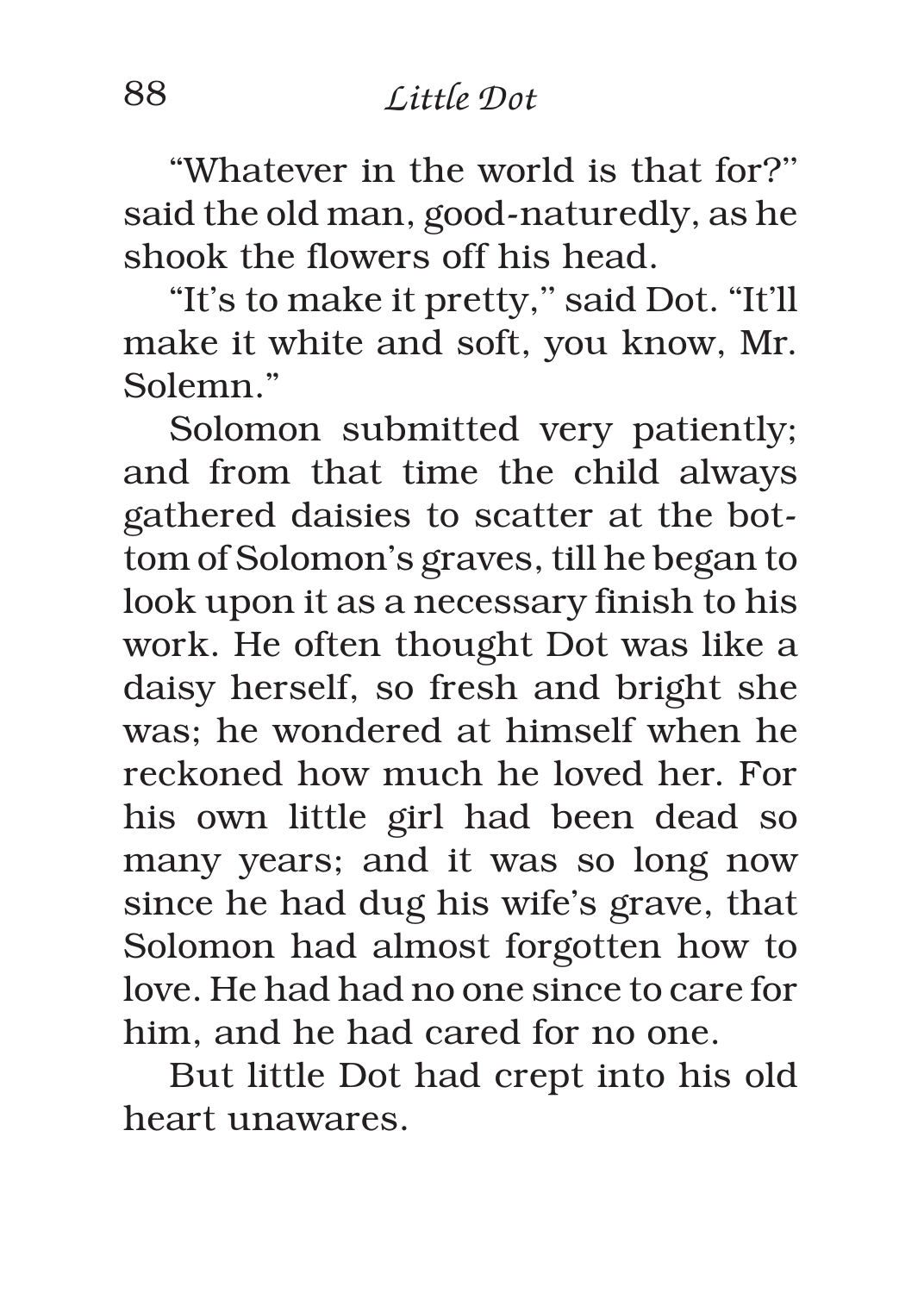### **CHAPTER 3**

Old Solomon was digging a grave one day in a very quiet corner of the cemetery. Dot was with him, as usual.

"It's a tidy grave, this is,'' remarked the old man as he smoothed the sides with his spade, "nice and dry, too; it'll do me credit."

"It's a very little one," said Dot.

"Yes; it has to be little when it's for a little girl. You wouldn't want a very big grave, Dot.''

"No,'' said Dot; "but you would want a good big one, wouldn't you, Mr. Solemn?'' The mention of his own grave always made Solomon go into one of his "reveries.'' But he was recalled by Dot's asking quickly—"Mr. Solemn, is she a very little girl?''

"Yes,'' said the old man, "maybe about your size, Dot. Her pa came about the grave. I was in the office when he called. He said, 'I want a nice quiet little corner, for it is for my little girl.' "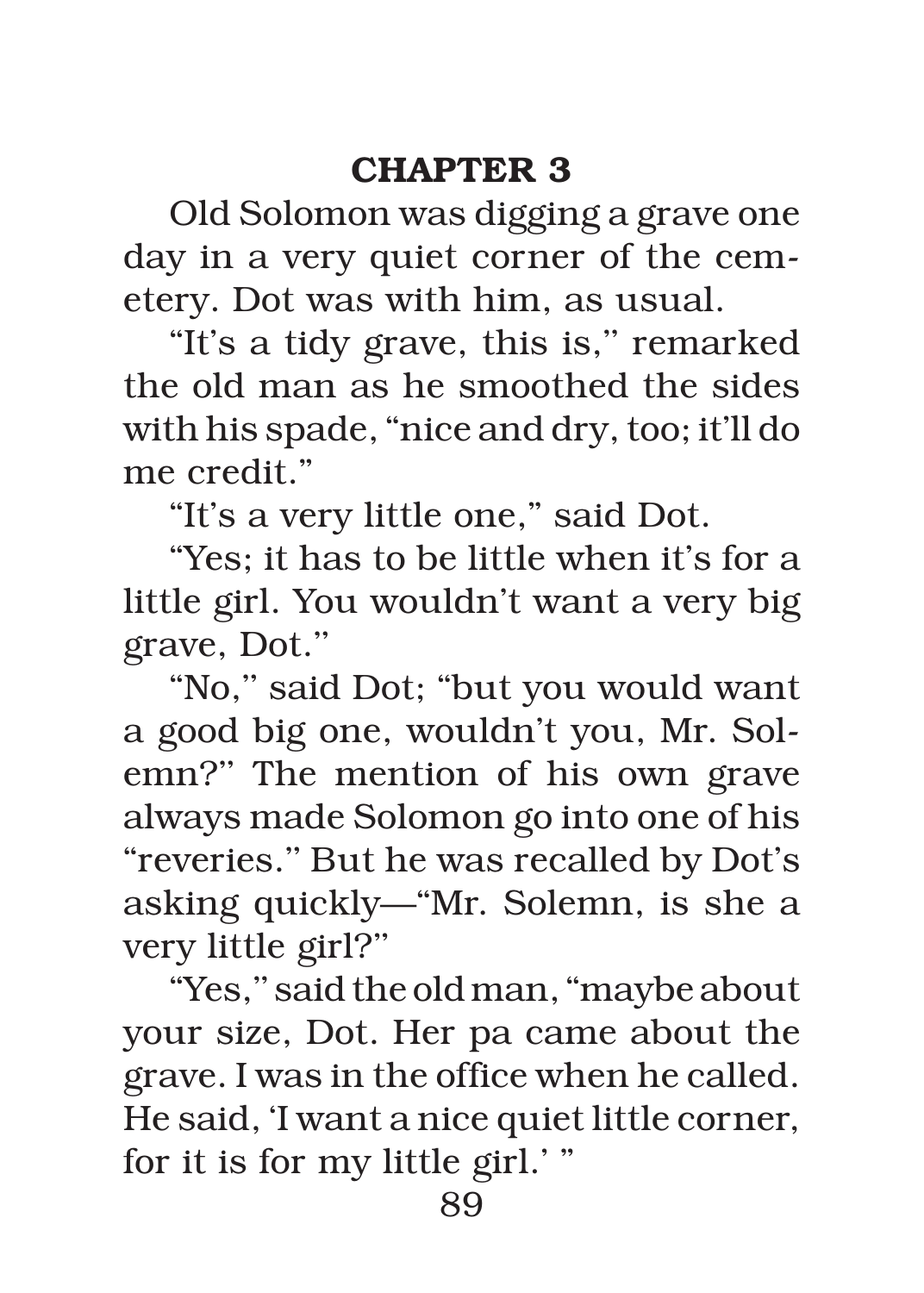"Did he look sorry?'' said Dot.

"Yes,'' he said. "Folks mostly do look sorry when they come about graves.''

Dot had never watched the digging of a grave with so much interest as she did that of this little girl. She never left Solomon's side, not even to play with her doll. She was very quiet, too, as she stood with her large eyes wide open, watching all his movements. He wondered what had come over her, and he looked up several times rather anxiously as he threw up the spadefuls of earth.

"Mr. Solemn,'' she said, when he had finished, "when will they put the little girl in?"

"Tomorrow morning,'' said the old man, "sometime about eleven.''

Dot nodded her head, and made up her mind she would be in this corner of the cemetery at eleven o'clock.

When Solomon came back from his dinner and went to take a last look at the little grave, he found the bottom of it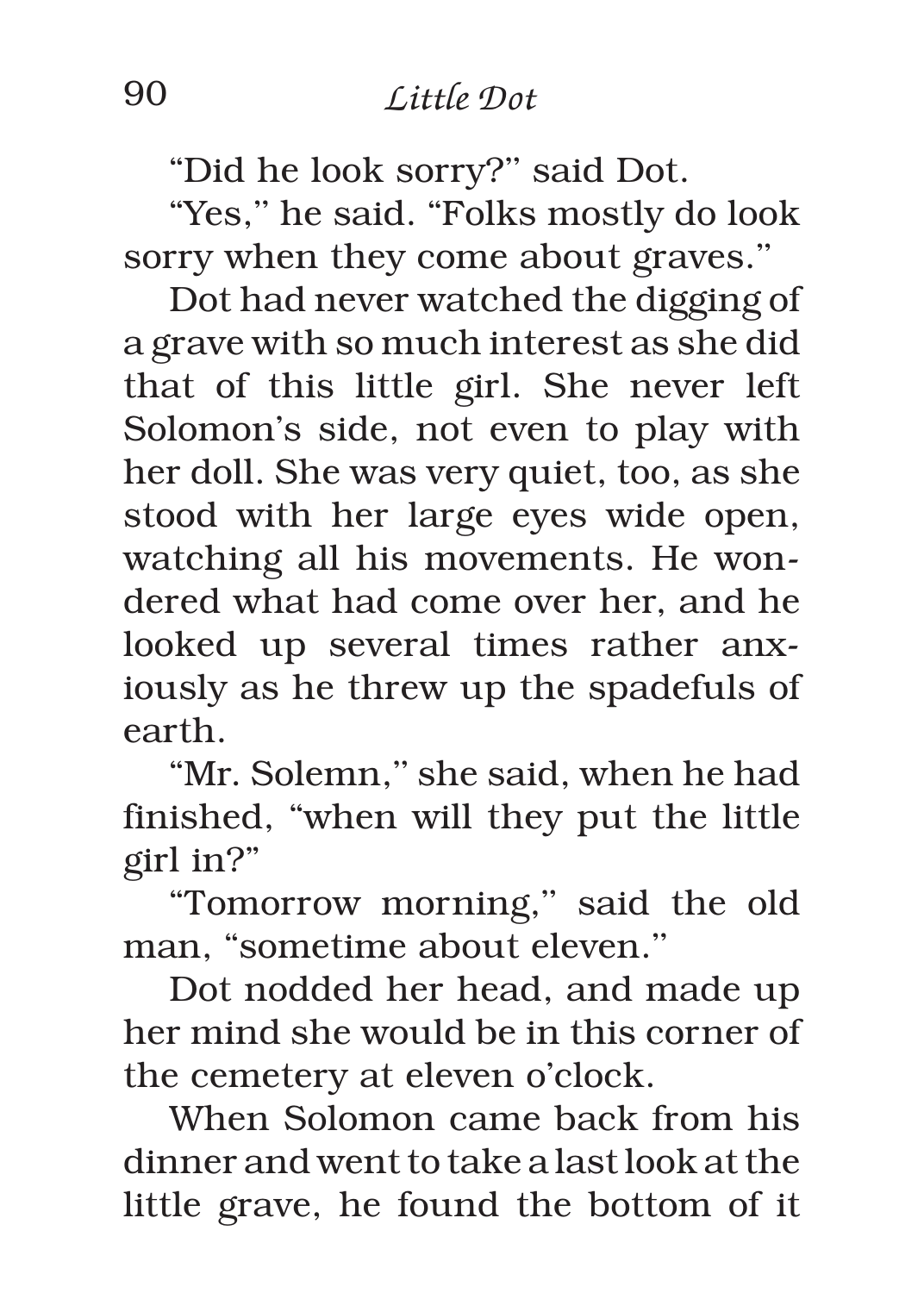covered with the white daisies which Dot had thrown in.

"She has made it pretty, bless her!'' he murmured.

Dot crept behind the bushes near the chapel the next day to watch the little girl's funeral. She saw the small coffin taken from the hearse. Then she watched the people. A lady and gentleman, whom she felt sure were the little girl's father and mother, arrived first. The lady had her handkerchief to her eyes, and Dot could see that she was crying. After her walked two little girls, and they were crying also.

There were a few other people at the funeral, but Dot did not care to look at them; she wanted to see what became of the little girl's coffin, which had just been carried into the chapel. She waited patiently till they brought it out, and then she followed the mournful procession at a little distance, till they reached the corner of the cemetery where Solomon had dug the grave.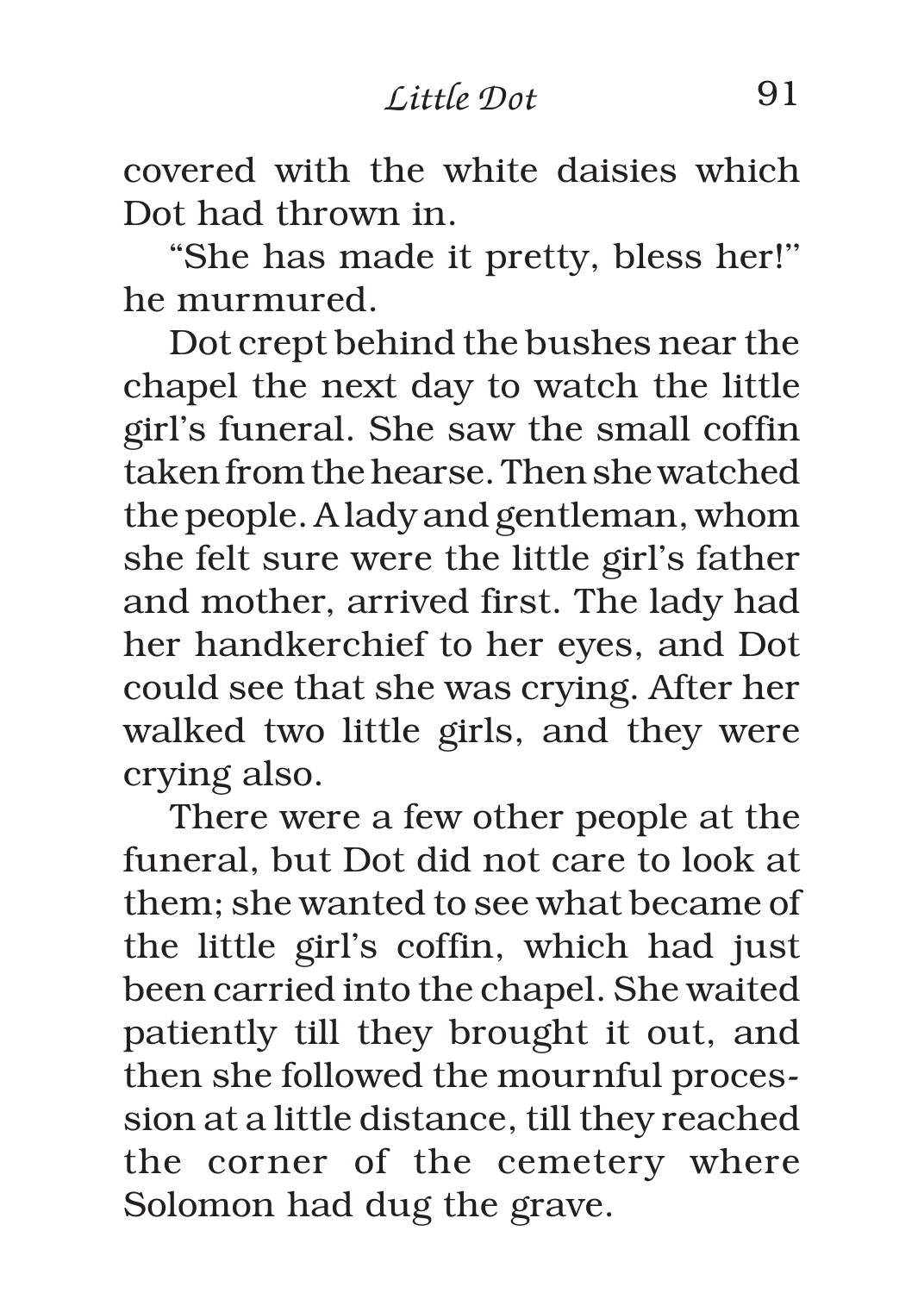#### 92 *Little Dot*

Solomon was there, standing by the grave. Dot could see him quite well, and she could see the minister standing at the end of the grave, and all the people in a circle around it. She did not like to go very near, but she could hear the minister reading something in a very solemn voice, and then the coffin was let down into the grave. The little girl's mother cried very much, and Dot cried, too; she felt so sorry for her.

When the service was over, they all looked into the grave, and then they walked away. Dot ran up as soon as they were gone, and, taking hold of Solomon's hand, she peeped into the grave.

"Is the little girl inside there?'' said Dot, in an awe-struck voice.

"Yes,'' said Solomon, ''she's in there, poor thing; I'll have to fill it up now."

"Isn't it very dark?'' said Dot.

"Isn't what dark?''

"In there,'' said Dot. "Isn't it very dark and cold for the poor little girl?"

"Oh, I don't know that,'' said Solomon.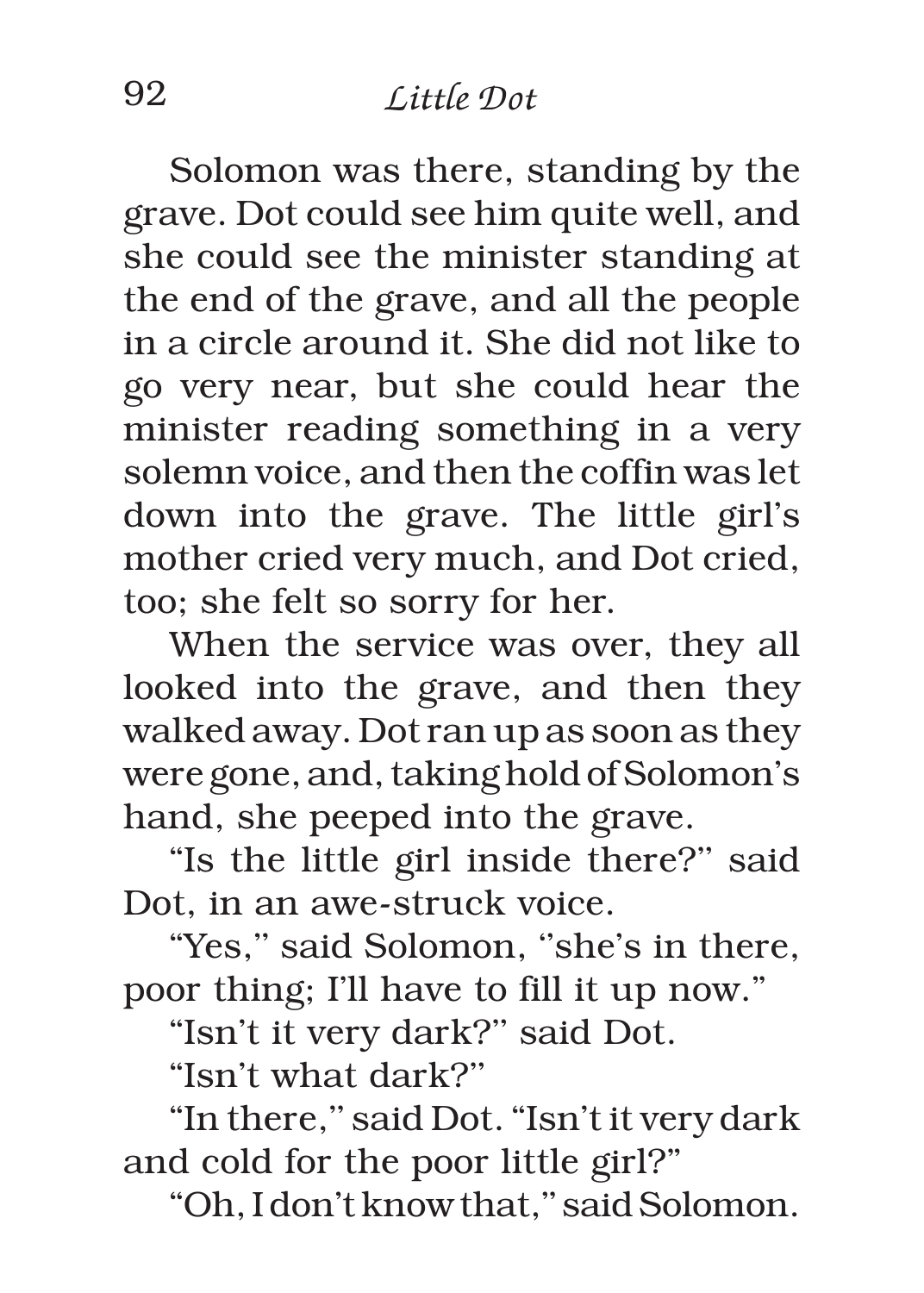"I don't suppose folks feels cold when they are dead; anyhow, we must cover her up.'' But poor Dot's heart was very full, and, sitting on the grass beside the little girl's grave, she began to cry and sob as if her heart would break.

"Don't cry, Dot,'' said the old man. "Maybe the little girl knows nothing about it—maybe she's asleep like.''

But Dot's tears only flowed the faster, for she felt sure that if the little girl were asleep, and knew nothing about it, as old Solomon said, she would be waking up some day, and then, how dreadful it would be for her.

"Come, Dot," said Solomon, at last, "I must fill it up.''

Then Dot jumped up hastily. "Please, Mr. Solemn, wait one minute," she cried, as she disappeared among the bushes.

"Whatever is she up to now?" said the old gravedigger.

She soon came back with her pinafore full of daisies. She had been gathering them all the morning and had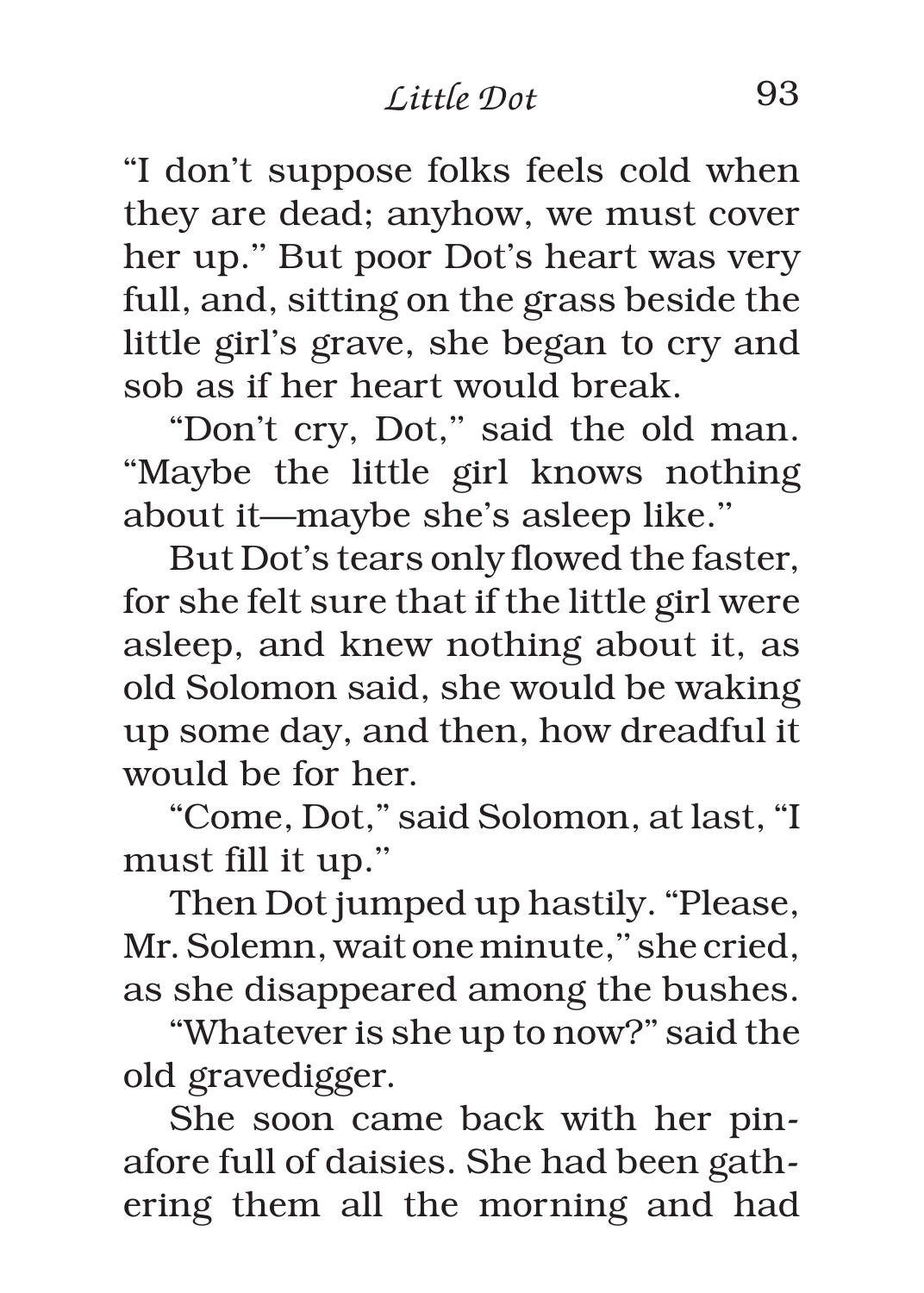hidden them in a shady place under the trees. Then, with a little sob, she threw them into the deep grave and watched them fall on the little coffin. After this she watched Solomon finish his work and did not go home until the little girl's grave was made, as old Solomon said, "all right and comfortable.''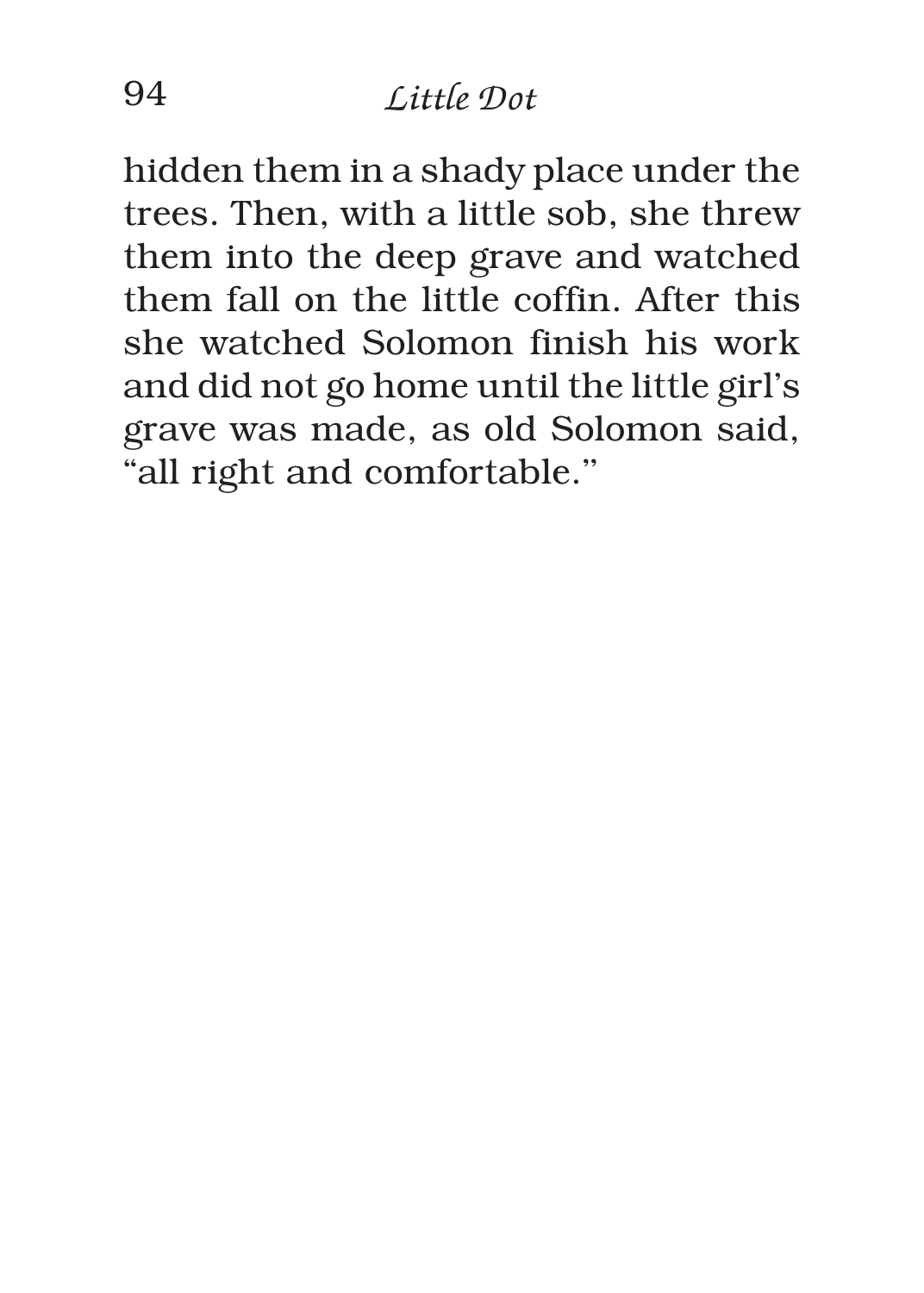Dot took a very great interest in "her little girl's grave,'' as she called it. She was up early the next morning, and as soon as her mother had given her her breakfast, she ran to the quiet corner in the cemetery to look at the newly-made grave. It looked very bare Dot thought, and she ran away to gather a number of daisies to spread on the top of it. She covered it as well as she could with them, and she patted the sides of the grave with her little hands to make it more smooth and tidy. Dot wondered if the little girl knew what she was doing, and if it made her any happier to know there were daisies above her.

She thought she would ask Solomon; so when she had finished she went in search of him. He was not far away, and she begged him to come and look at what she had done to her little girl's grave. He took hold of Dot's hand, and she led him to the place.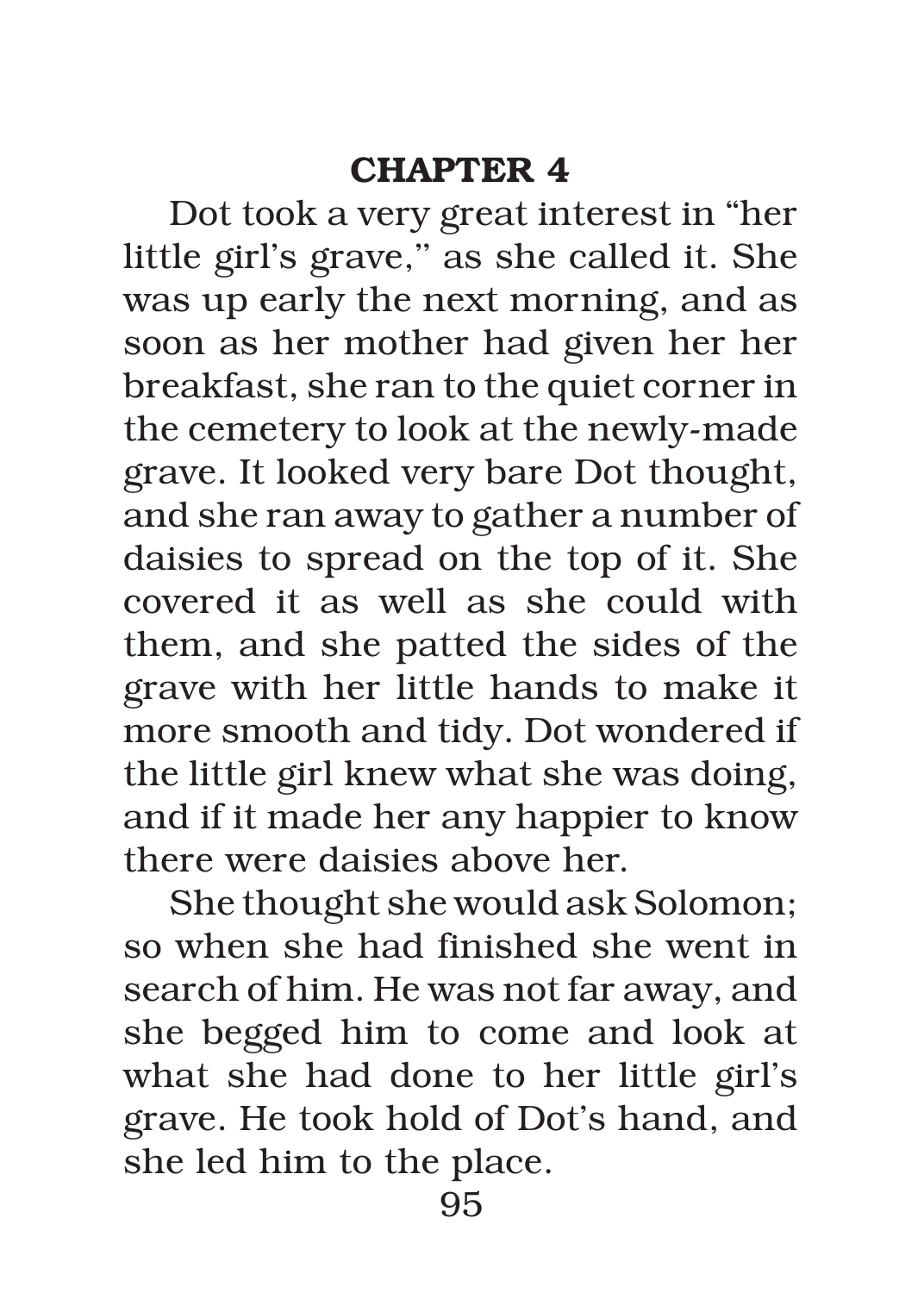"See, Mr. Solemn," she said, "haven't I made my little girl's grave pretty?''

"Aye,'' he answered, "you have found many daisies, Dot.''

"But, Mr. Solemn,'' asked Dot, anxiously, "do you think she knows?''

"Why, Dot, I don't know—maybe she does," he said, for he did not like to disappoint her.

"Mr. Solemn, shall I put you some daisies at the top of your grave?'' said Dot, as they walked away.

Solomon made no answer. Dot had reminded him so often of his own grave, that he had sometimes begun to think about it and to wonder how long it would be before it would have to be made. He had a vague idea that when he was buried he would not come to an end. He had heard of heaven and of hell; and though he had never thought much about either of them, he had a kind of feeling that some day he must go to one or the other. Hell, he had heard, was for bad people, and heaven for good ones;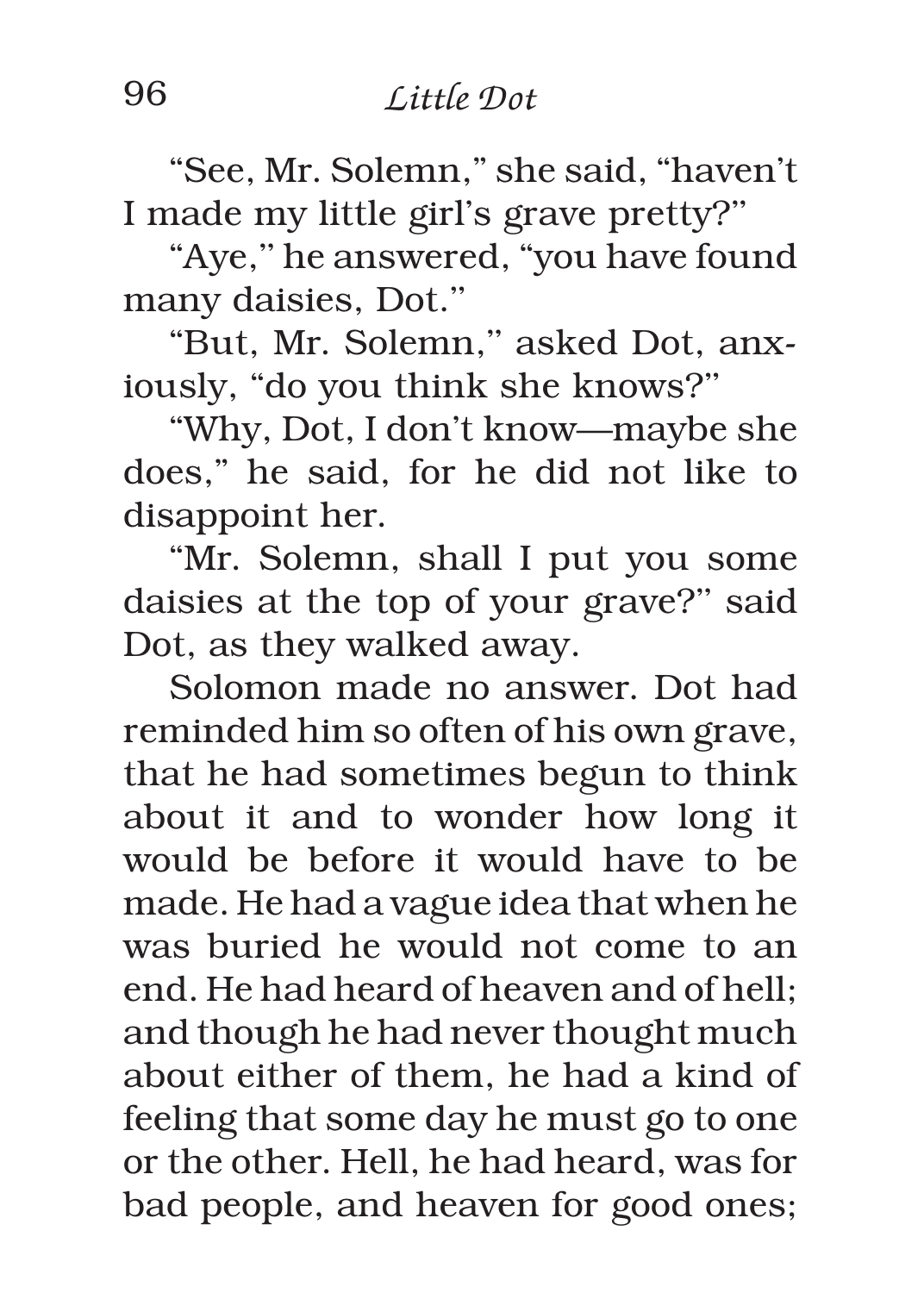and though Solomon tried to persuade himself that he belonged to the latter class, he could not quite come to that opinion. There was something in his heart which told him all was not right with him, and made the subject an unpleasant one. He wished Dot would let it drop and not talk to him about it any more; and then he went into a reverie about Dot, and Dot's daisies, and all her pretty ways.

It was the afternoon of the same day and Dot was sitting beside her little girl's grave, trying to make the daisies look more pretty by putting some leaves among them, when she heard footsteps crossing the broad gravel path. She jumped up and peeped behind the trees to see who was coming. It was the lady and gentleman whom she had seen at the funeral, and they were coming to look at their little girl's grave. Dot felt very shy, but she could not run away without meeting them, so she hid behind a hawthorn bush at the other side.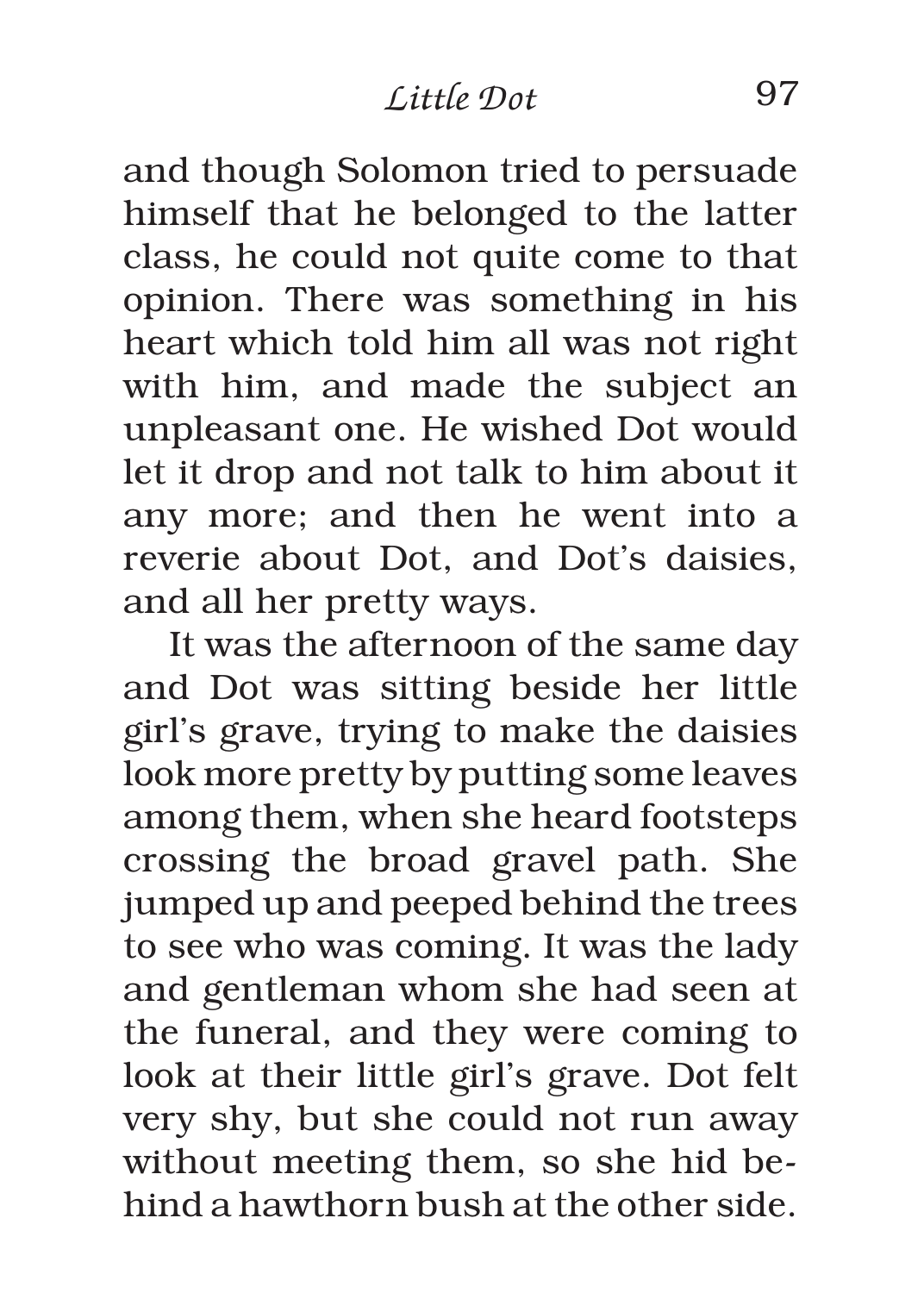The little girl's father and mother came close to the grave, and Dot was so near that, as they knelt down beside it, she could hear a great deal of what they were saying. The lady was crying very much and for some time she did not speak. But the gentleman said, "I wonder who has put these flowers here, my dear? How very pretty they are!"

"Yes," said the lady through her tears, "and the grave was full of them yesterday.''

"How pleased our little girl would have been!'' said he. "She was so fond of daisies! Who could have done it?"

Little Dot heard all this from her hiding place, and she felt very pleased that she had made her little girl's grave so pretty.

The lady cried a great deal as she sat by the grave. But just before they left, Dot heard the gentleman say, ''Don't cry, dearest; remember what our little Lilian said the night before she died."

"Yes,'' said the lady, "I will never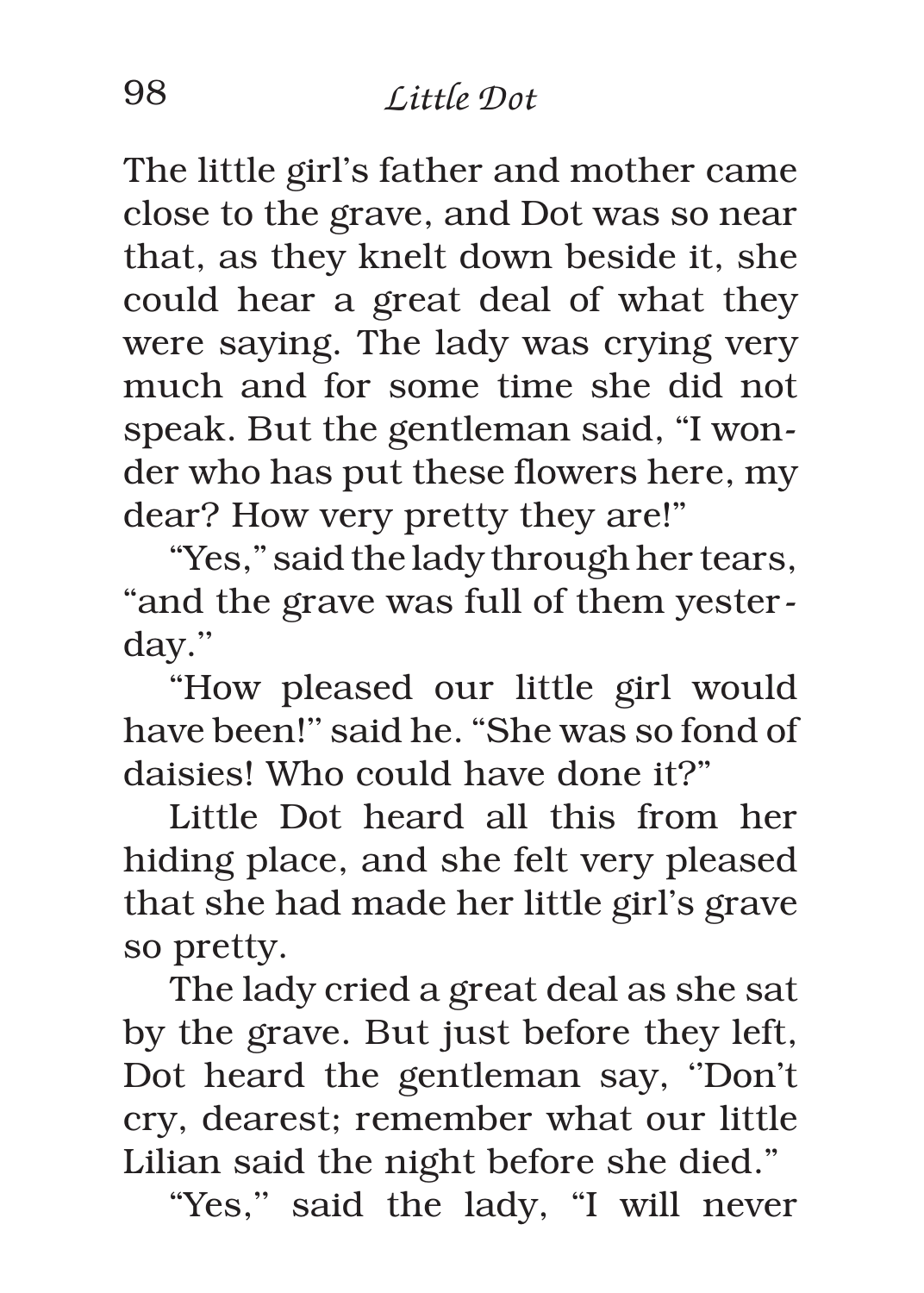forget.'' And she dried her eyes, and Dot thought she tried to smile as she looked up at the blue sky. Then she took a bunch of white violets which she had brought with her and put them in the middle of the grave, but she did not move any of Dot's daisies, at which she looked very lovingly and tenderly.

As soon as they were gone, Dot came out from behind the hawthorn bush. She went up to her little girl's grave, and kneeling on the grass beside it she smelled the white violets and stroked them with her tiny hand. They made it look so much nicer, she thought; but she felt very glad that the lady had liked her daisies. She would gather some fresh ones tomorrow.

Dot walked home very slowly. She had so much to think over. She knew her little girl's name now, and that she was fond of daisies. She would not forget that. Dot felt very sorry for the poor lady; she wished she could tell her so. And then she began to wonder what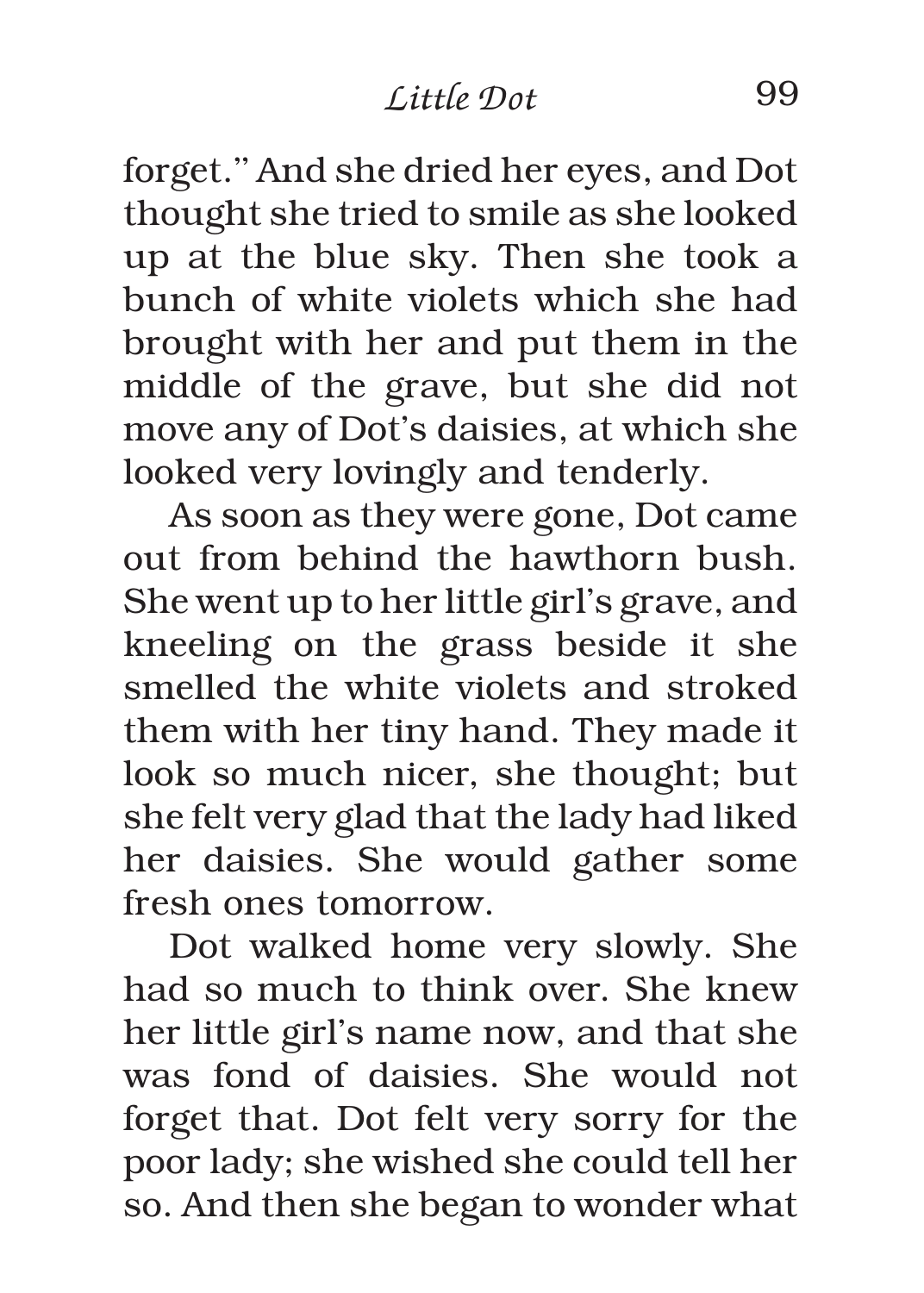it was that her little girl had said the night before she died. It must be something nice, Dot thought, to make the lady wipe her eyes and try to smile. Perhaps the little girl had said she did not mind being put into the dark hole.

Dot thought it could hardly be that, for she felt sure she would mind it very much indeed. Dot was sure she would be very frightened if she had to die and old Solomon had to dig a grave for her. No, it could not be that which Lilian had said. Perhaps Solomon was right and the little girl was asleep. If so, Dot hoped it would be a long, long time before she woke up again.

Solomon had left his work, or Dot would have told him about what she had seen. But it was getting late and she must go home. Her mother was standing at the door looking out for her, and she called to the child to be quick and come in to supper.

Dot found her father at home, and they began their meal. But little Dot was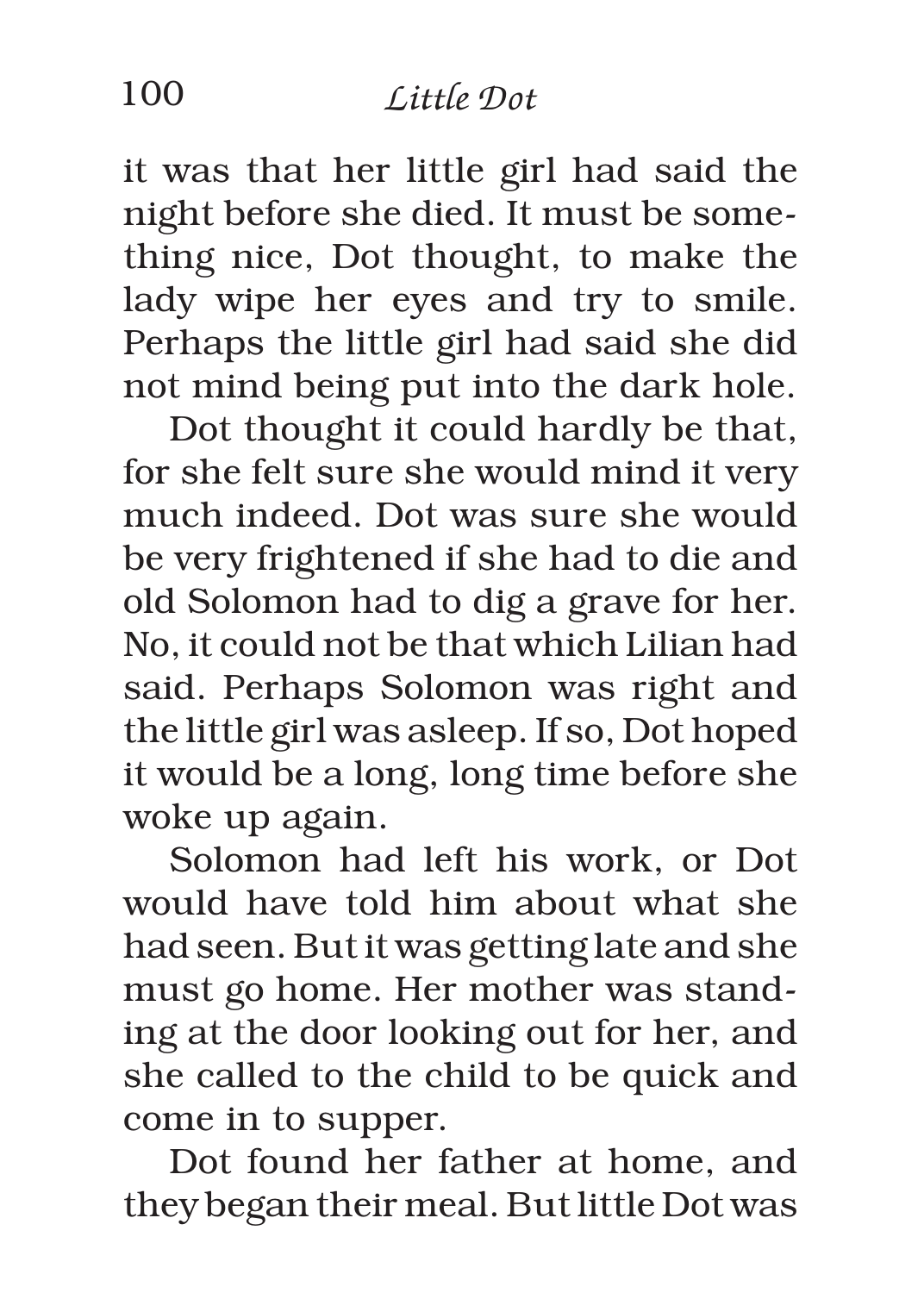*Little Dot* 101

so quiet, and sat so still, that her father asked her what was the matter. Then she thought she would ask him what she wanted to know, for he was very kind to her and generally tried to answer her questions.

So Dot told him about her little girl's grave, and what the lady and gentleman had talked about, and she asked what he thought the little girl had said that had made her mother stop crying.

But Dot's father could not tell her. And when Dot said she was sure she would not like to be put in a hole like that, her father only laughed and told her not to trouble her little head about it; she was too young to think of such things.

"But my little girl was only just about as big as me," said Dot, " 'cause Mr. Solemn told me so.''

This was an argument which her father could not answer, so he told Dot to eat her supper and get to bed. And when she was asleep he said to his wife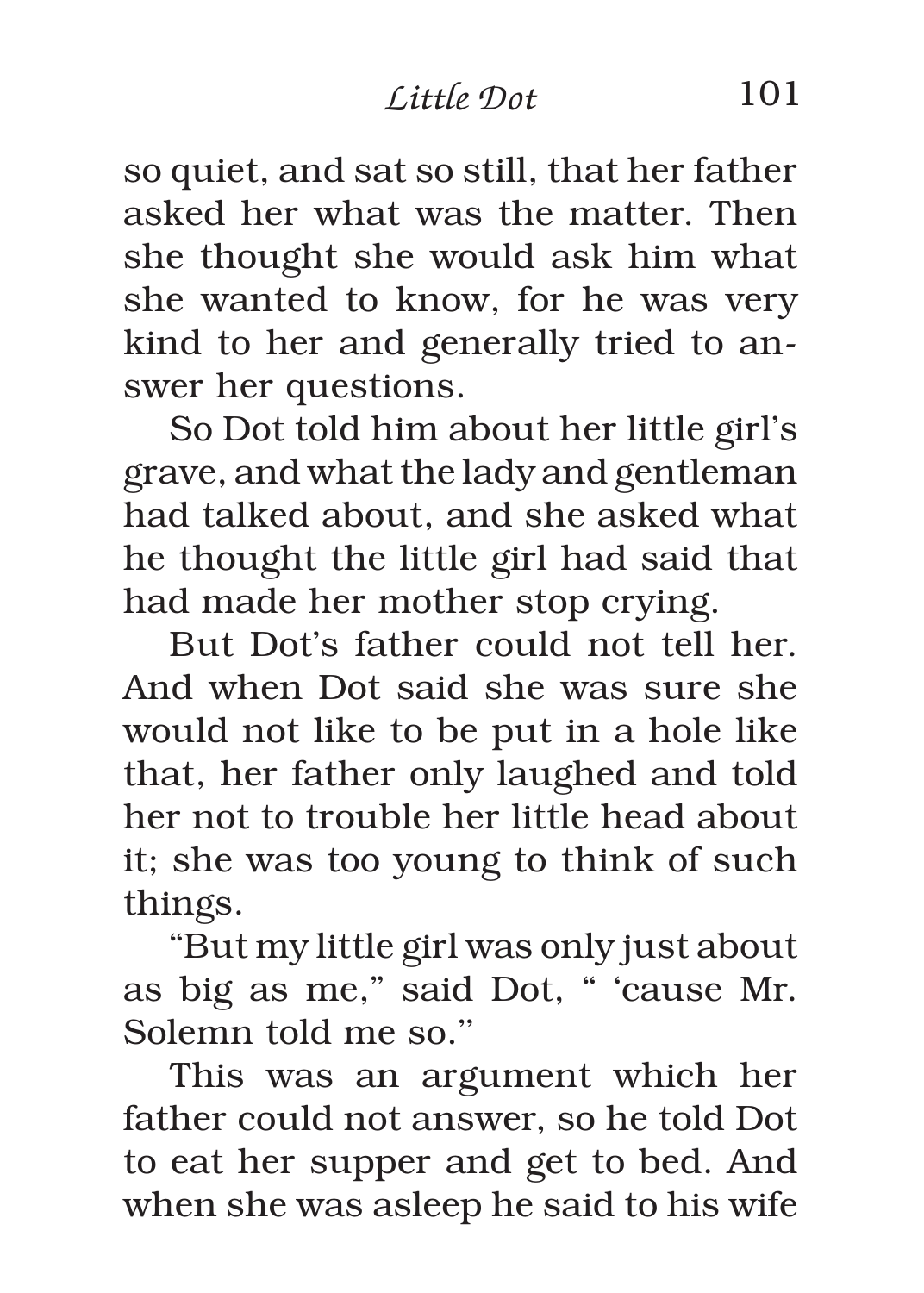that he did not think the cemetery was a good place for his little girl to play in it made her gloomy. But Dot's mother said it was better than the street, and Dot was too light-hearted to be dull long.

And while they were talking, little Dot was dreaming of Lilian and of what she had said the night before she died.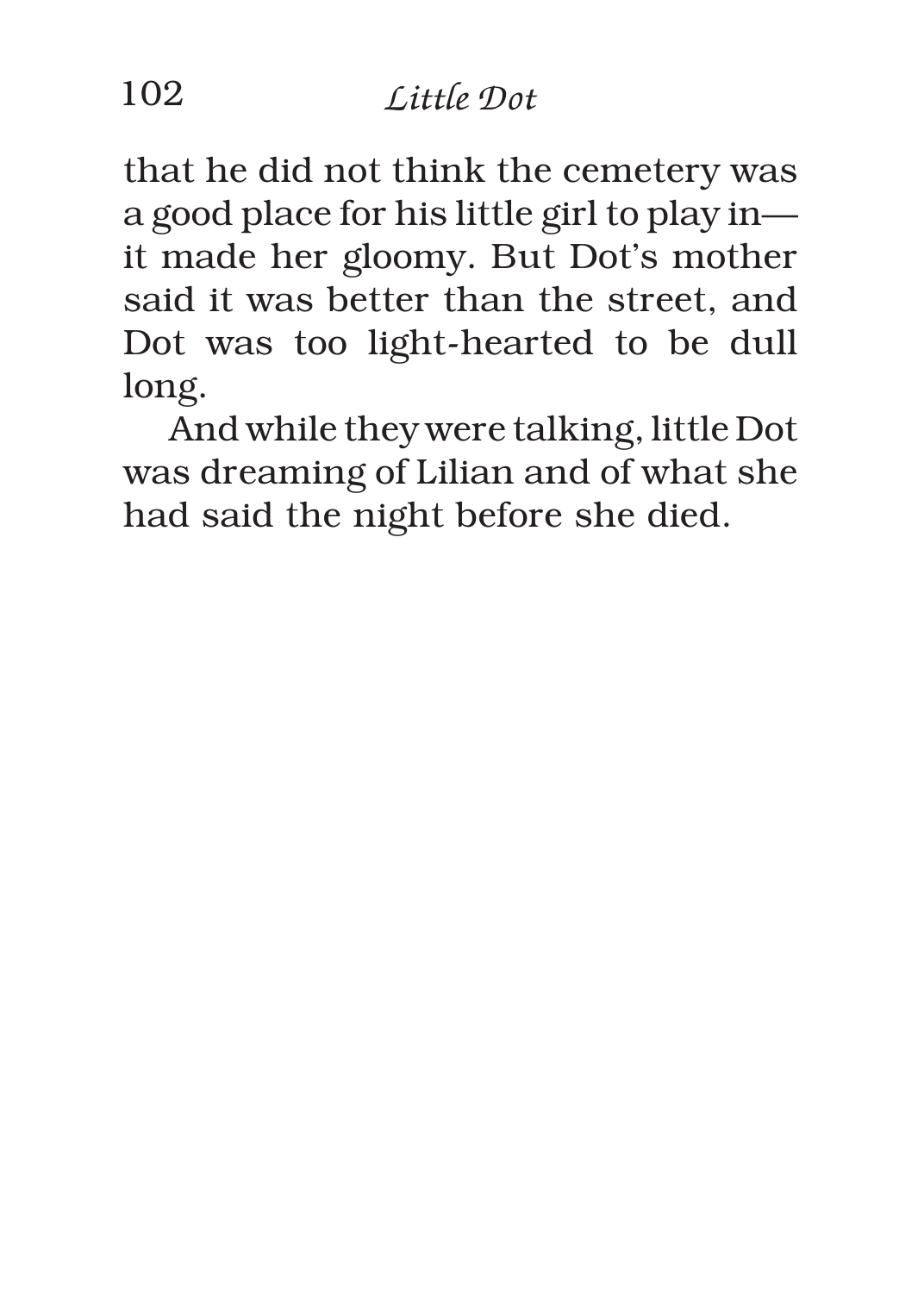### **CHAPTER 5**

A day or two after, as Dot was putting fresh daisies on the little grave, she felt a hand on her shoulder, and looking up she saw her little girl's mother. She had come up very quietly, and Dot was so intent on what she was doing that she had not heard her. It was too late to run away; but the lady's face was so kind and loving that the child could not be afraid. She took hold of Dot's little hand and sat down beside her, and then she said very gently, "Is this the little girl who gathered the daisies?"

"Yes,'' said Dot shyly, "it was me.''

The lady seemed very pleased, and she asked Dot what her name was and where she lived. Then she said, "Dot, what was it that made you bring these pretty flowers here?''

"Please,'' said the child, "it was 'cause Mr. Solemn said she was ever such a little girl—maybe about as big as me.''

"Who is Mr. Solemn?" asked the lady.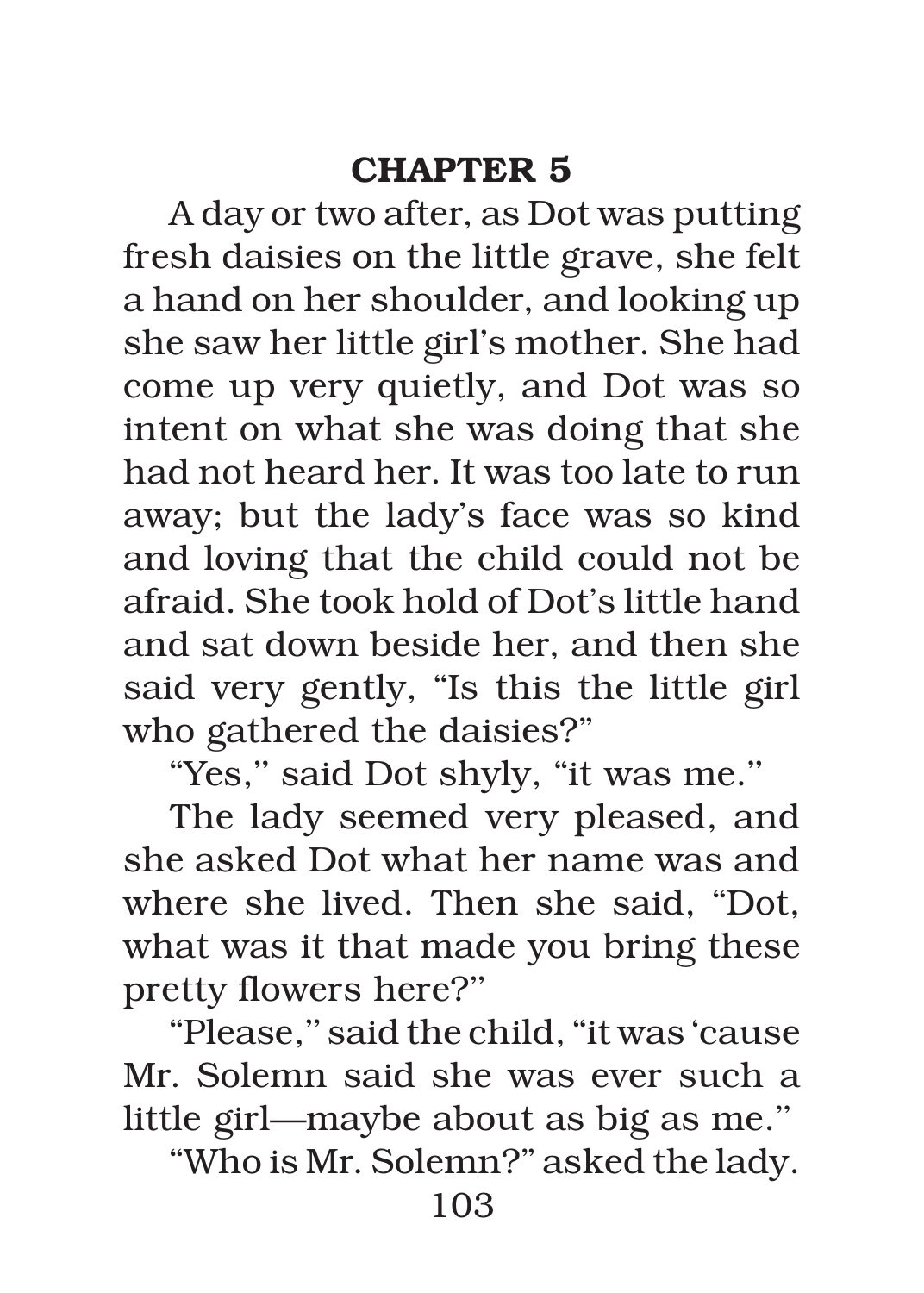"It's an old man—he digs the graves; he made my little girl's grave,'' said Dot.

The tears came into the lady's eyes, and she stooped down and kissed the child.

Dot was beginning to feel quite at home with her little girl's mother, and she stroked the lady's soft glove with her tiny hand.

They sat quietly still for some time. Dot never moved, and the lady had almost forgotten her—she was thinking of her own little girl. The tears began to run down her cheeks, though she tried to keep them back, and some of them fell upon Dot as she sat at her feet.

"I was thinking of my little girl,'' said the lady, as Dot looked sorrowfully up into her face.

"Please,'' said Dot, ''I wonder what your little girl said to you the night before she died?'' She thought perhaps it might comfort the lady to think of it, as it had done so the other day.

The lady looked very surprised when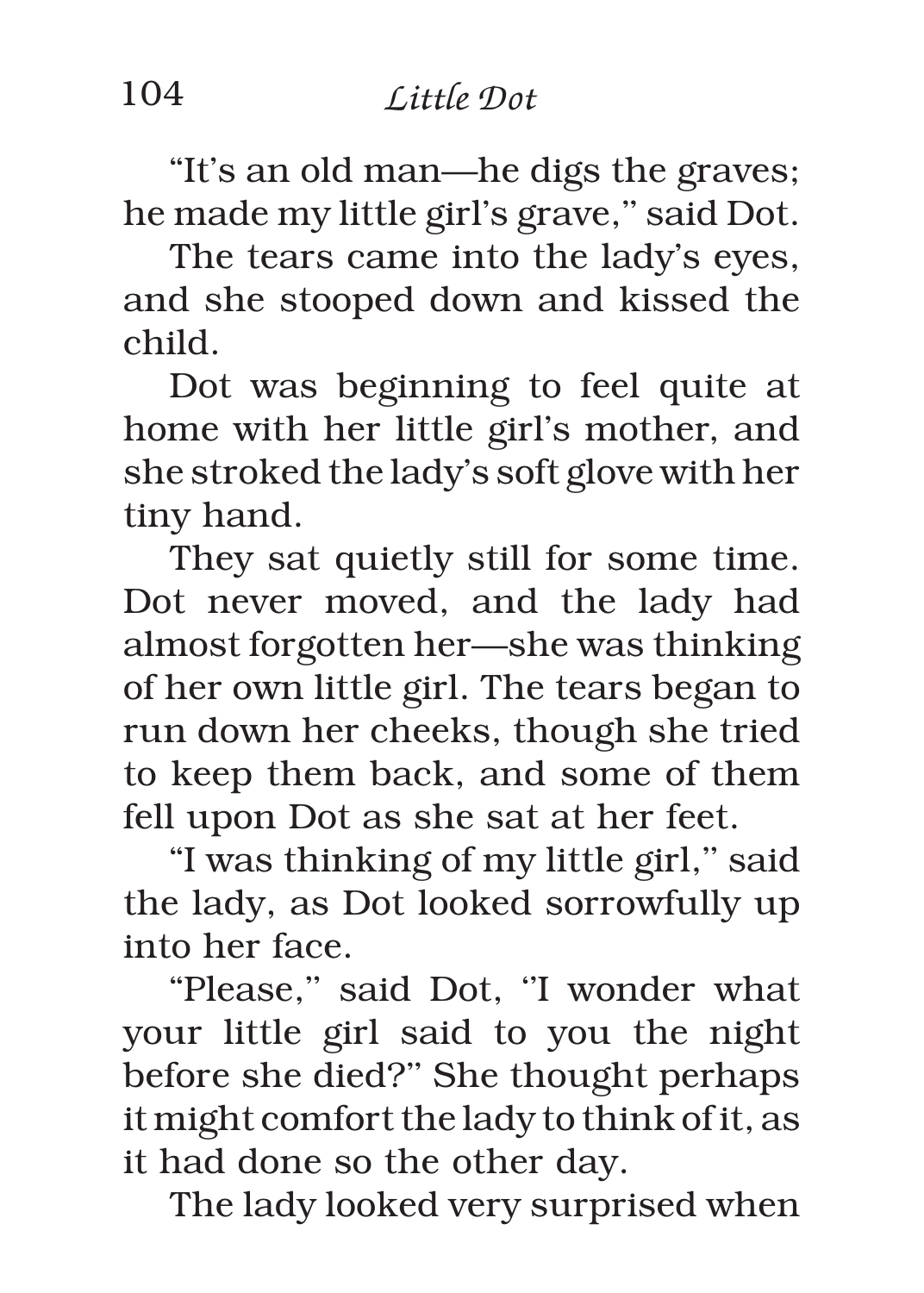Dot said this, as she had had no idea that the little girl was near when she was talking to her husband.

"How did you know, Dot?" she asked.

"Please, I couldn't help it,'' said little Dot. "I was putting the daisies—"

"Yes?'' said the lady, and she waited for the child to go on.

"And I ran in there," said Dot, nodding at the hawthorn bush. "I heard you—and please, don't be angry."

"I'm not angry,'' said the lady.

Dot looked into her face, and saw she was gazing at her with a very sweet smile.

"Then please,'' said little Dot, "I would like very much to know what the little girl said.''

"I will tell you, Dot," said the lady, "Come and sit on my knee."

There was a flat tombstone close by, on which they sat while the little girl's mother talked to Dot. She found it very hard to speak about her child, it was so short a time since she had died. But she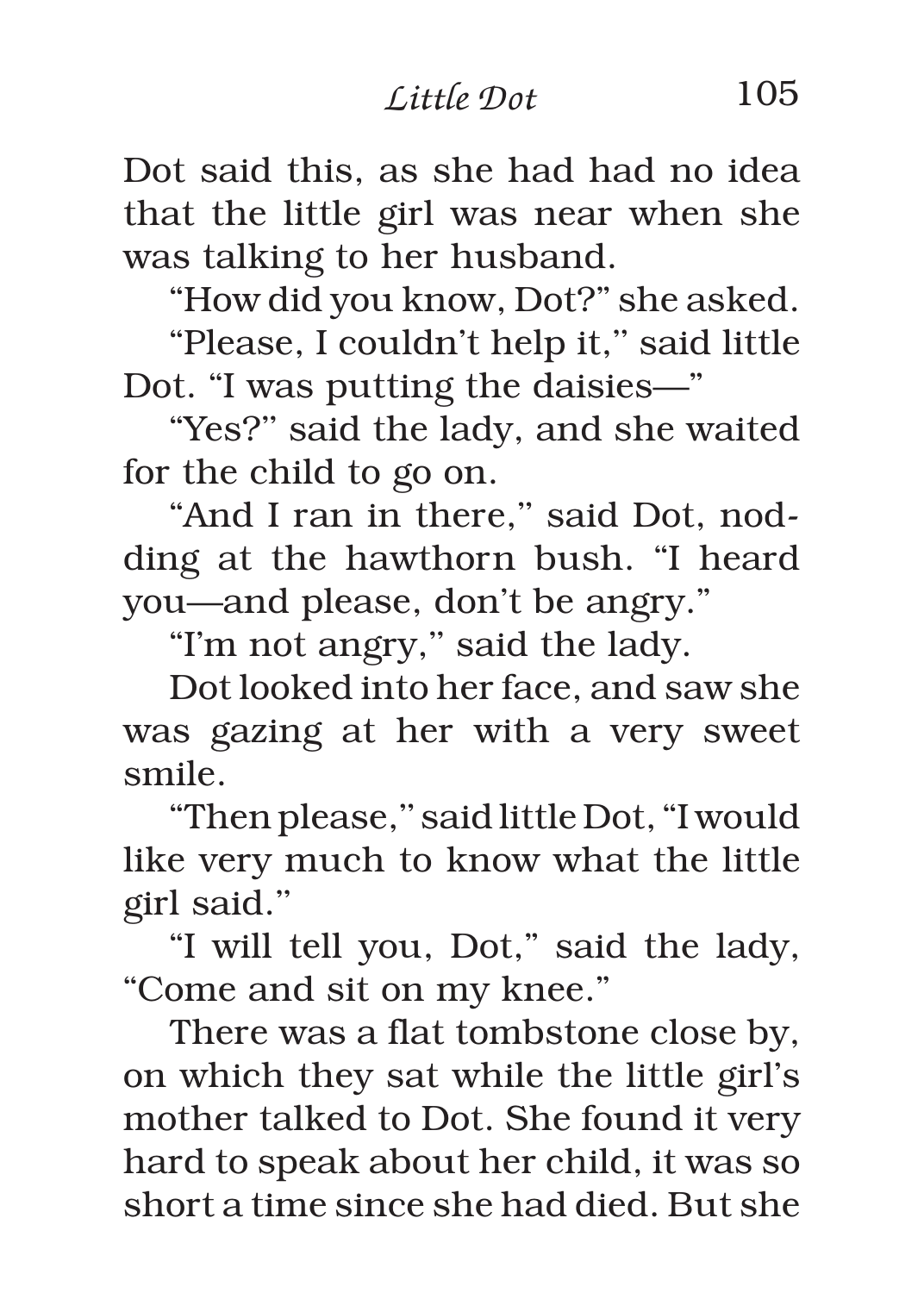tried her very best, for the sake of the little girl who had covered the grave with daisies.

"Lilian was ill only a very short time,'' said the lady. "A week before she died she was running about and playing just as you have been doing today, Dot. But she took a bad cold, and soon she died."

"Oh!'' said Dot, with a little sob, "I am so sorry for the poor little girl!"

"Lilian wasn't afraid to die, Dot," said the lady.

"Wasn't she?" said Dot. "I should be frightened ever so much—but maybe she'd never seen Mr. Solemn bury anybody; maybe she didn't know she had to go into that dark hole.''

"Listen, Dot,'' said the lady, "and I will tell you what my little girl said the night before she died. 'Mama,' she said, 'don't let Violet and Ethel think that I'm down deep in the cemetery, but take them out and show them the blue sky and all the white clouds, and tell them that little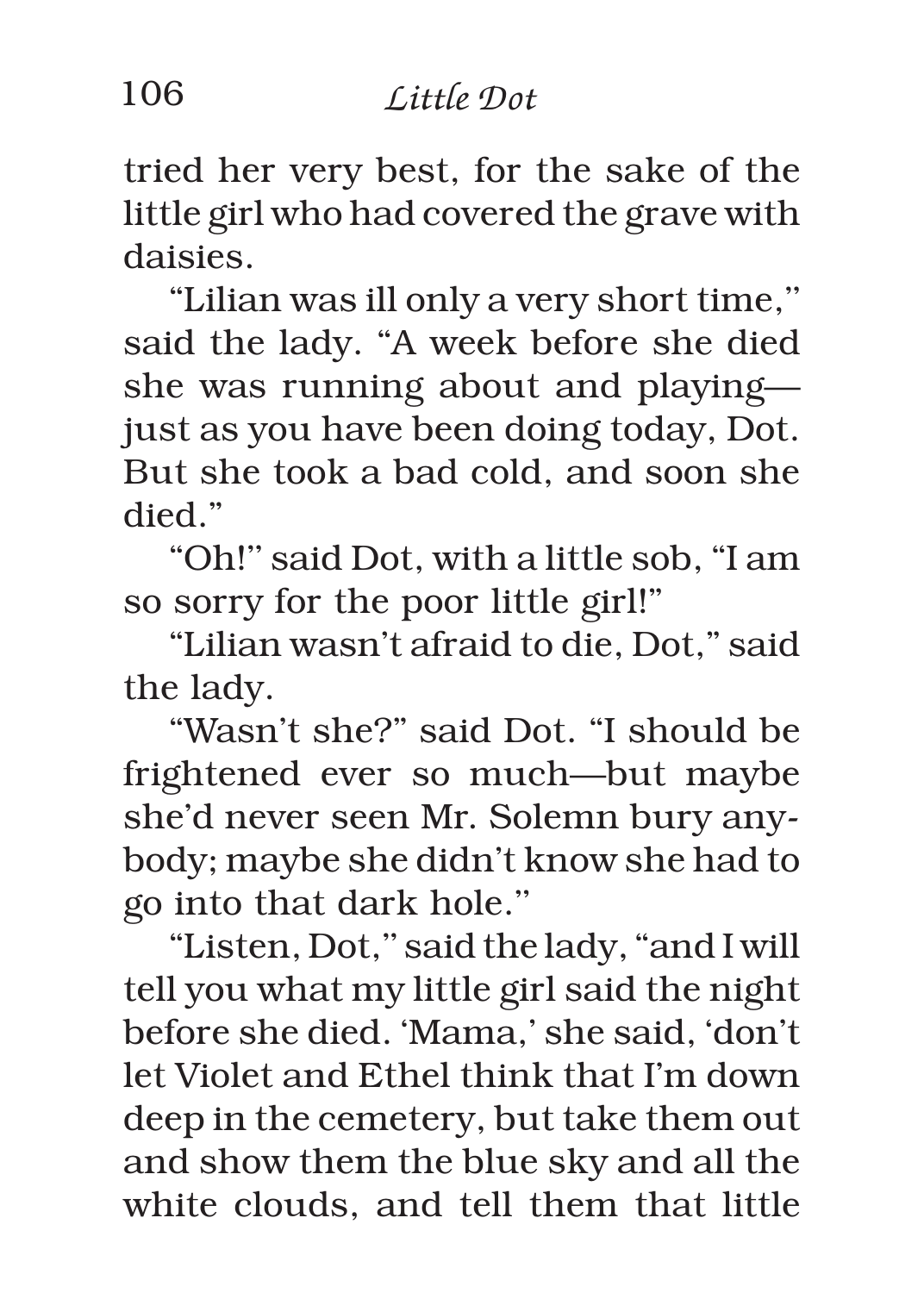sister Lilian's up there with Jesus.' Violet and Ethel are my other little girls, Dot."

"Yes,'' said Dot, in a whisper; "I saw them at the funeral.''

"That is what my little girl said, and that made me stop crying the other day.''

Dot looked very puzzled. There was a great deal that she wanted to think over and to ask Solomon about.

The lady was obliged to go home, for it was getting late. She kissed the child before she went and said she hoped Dot would see her little girl one day, above the blue sky.

Dot could not make out what the lady meant, nor what her little girl had meant the night before she died. She wanted very much to hear more about her, and she hoped the lady would soon come again.

"Mr. Solemn,'' said Dot the next day, as she was in her usual place on the top of one of Solomon's graves, "didn't you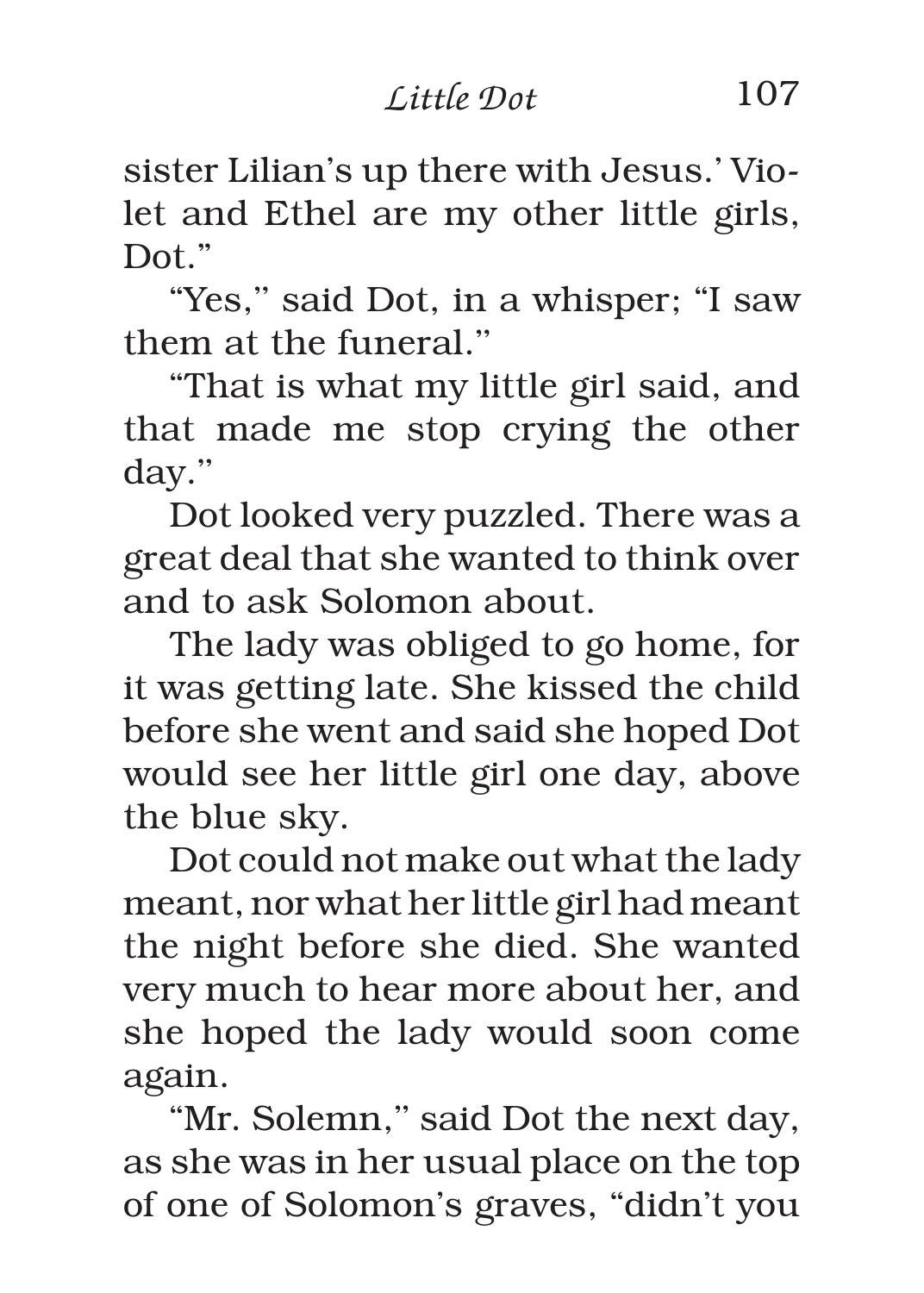say that my little girl was in that long box?''

"Yes,'' said Solomon. "Yes, Dot, I said so, I believe.''

"But my little girl's mama says she isn't in there, Mr. Solemn, and my little girl said so the night before she died.''

"Where is she then?'' asked Solomon.

"She's somewhere up there,'' said Dot, pointing with her finger to the blue sky.

"Oh, in heaven,'' said Solomon. "Yes, Dot, I suppose she is in heaven.''

"How did she get there?'' asked Dot, "I want to know all about it, Mr. Solemn.''

"Oh, I don't know,'' said the old man; "good folks always go to heaven."

"Will you go to heaven, Mr. Solemn, when you die?''

"I hope I shall, Dot,'' said the old man. "But there, run away a little; I want to tidy round a bit.''

Now Solomon had very often "tidied round,'' as he called it, without sending little Dot away; but he did not want her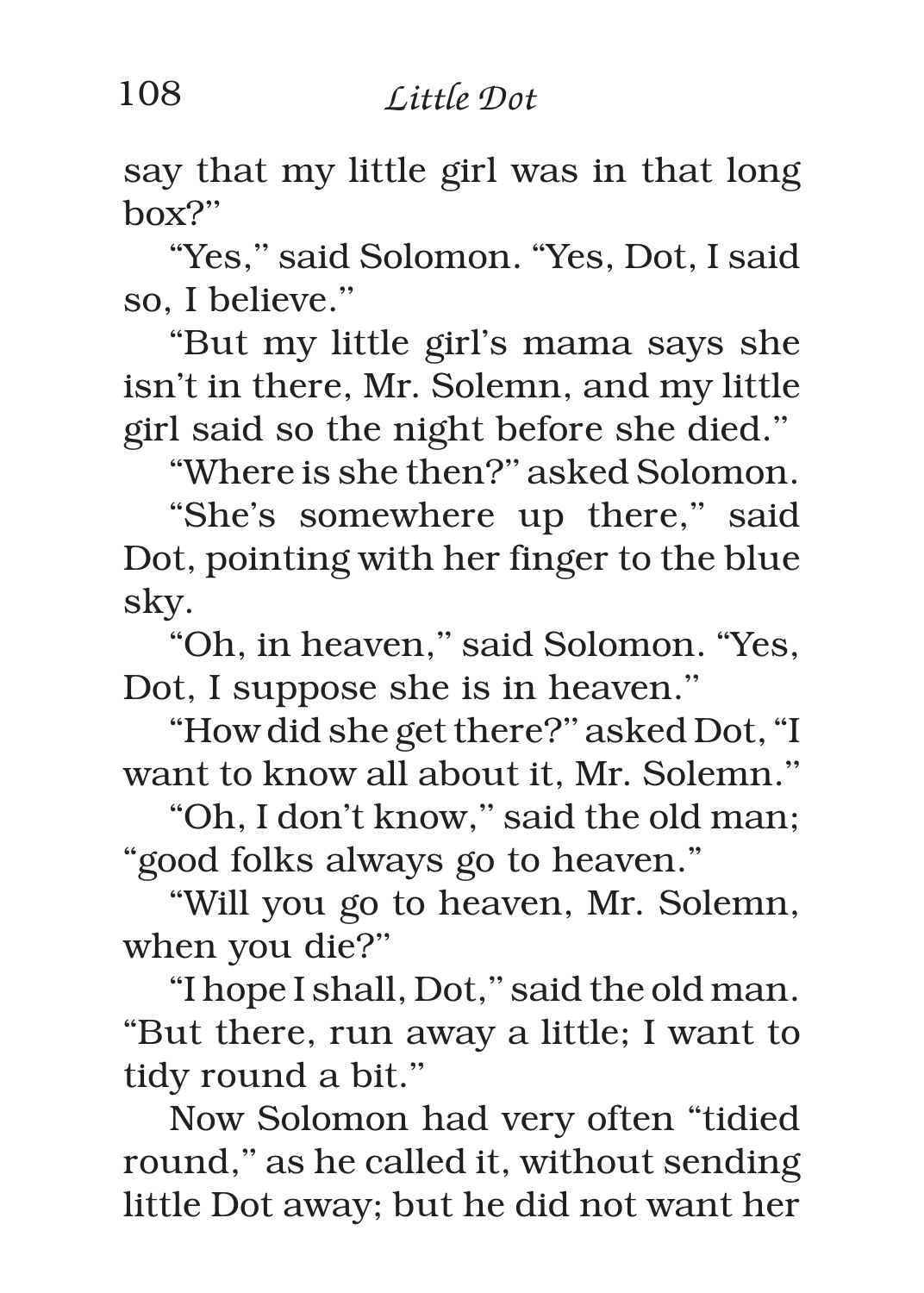*Little Dot* 109

to ask him any more questions, and he hoped she would forget it before she came back.

But Dot had not forgotten. She had not even been playing; she had been sitting on an old tombstone, thinking about what Solomon had said. And as soon as he had finished, she ran up to him.

"Mr. Solemn,'' she said, "did she get out in the night?''

"Who get out?'' said the old man in a very puzzled voice.

"My little girl, Mr. Solemn. Did she get out that night after you covered her up?''

"No,'' said Solomon, "she couldn't get out; how could she?''

"Then she's in there yet," said little Dot, very sorrowfully.

"Yes, the last home of man is the grave, Dot.''

"But, Mr. Solemn, you said she was in heaven," Dot went on in a very mournful little voice.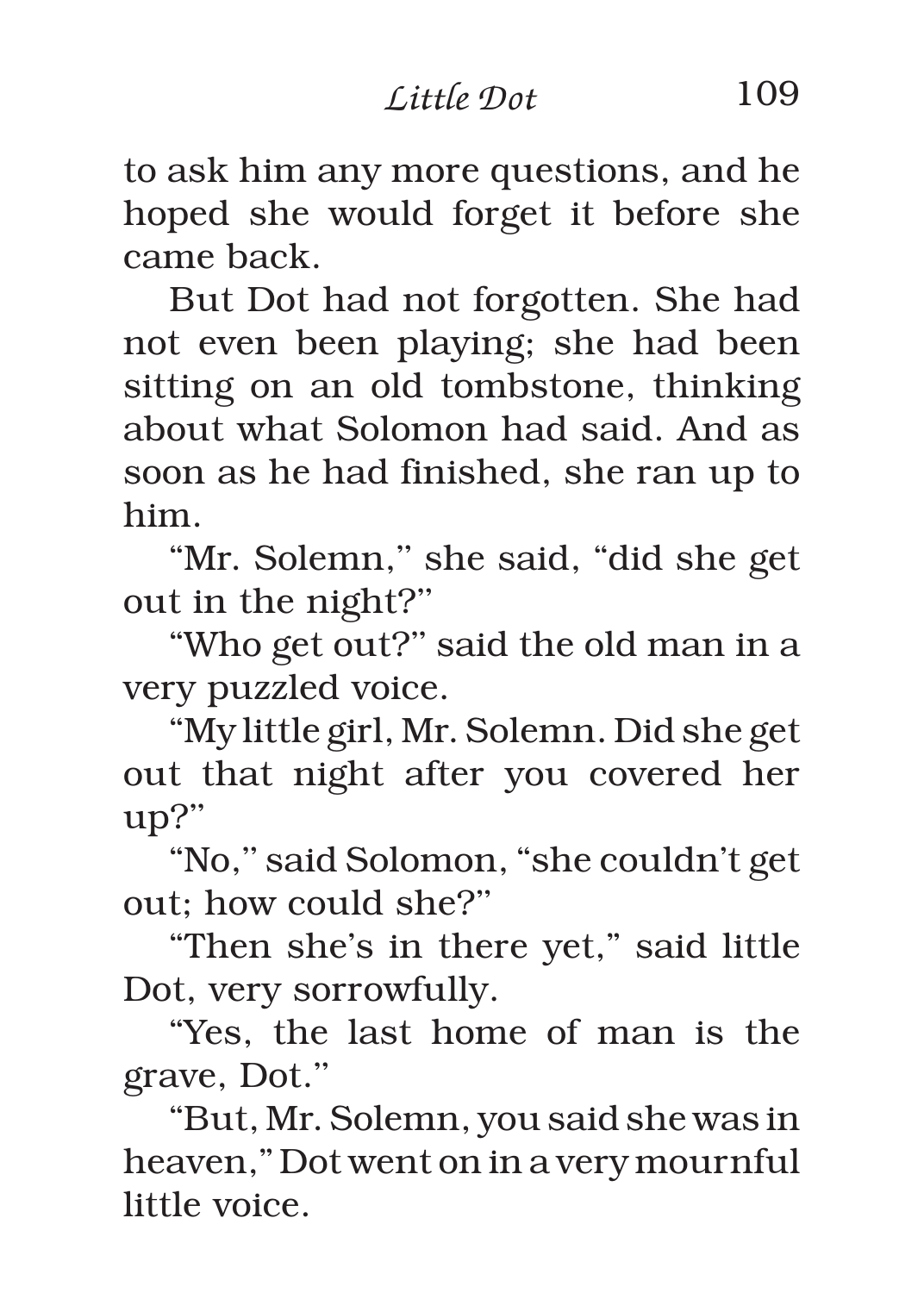Solomon did not know how to answer her; indeed it was very puzzling to himself. He wished he could think of what to say to Dot, but nothing would come to him, so he gave up the attempt.

But Dot's busy little mind was not satisfied. The little girl's mother must be right; and she had said she hoped Dot would see Lilian above the blue sky. Dot wondered how she would get up above the sky.

"Mr. Solemn,'' she said one day, "don't you wish you were just like a bird?''

"No,'' said the old man, "I'd rather be digging graves.''

"But, Mr. Solemn, they've got two wings," she went on.

"And what would you do with two wings, my little dear?" asked the gravedigger.

"I'd go right up into the sky and look for my little girl," said Dot.

"Oh!" said Solomon, "your thoughts are always running on that, Dot. How's dolly today?"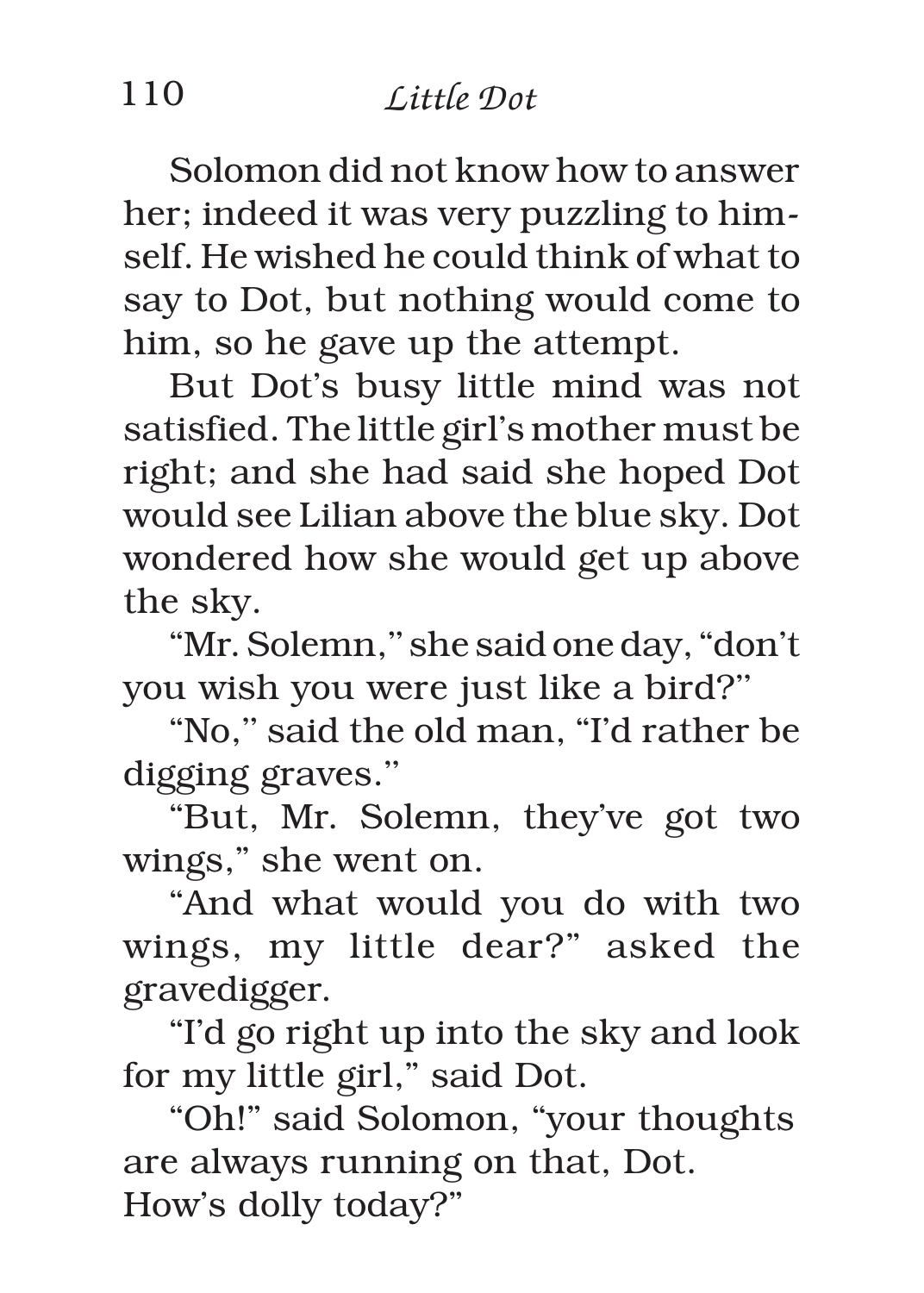But Dot had left her dolly at home she had almost forgotten it the last day or two.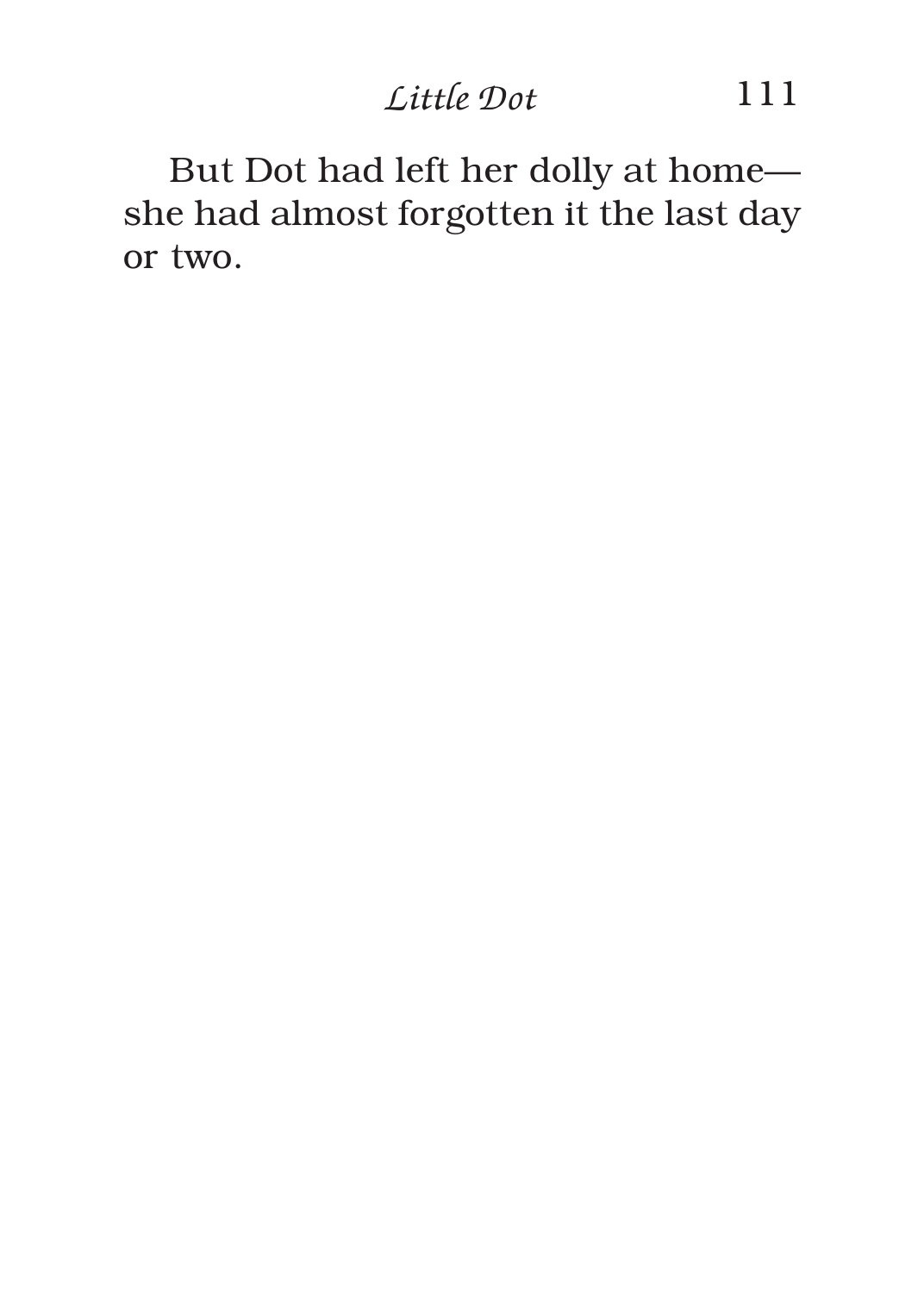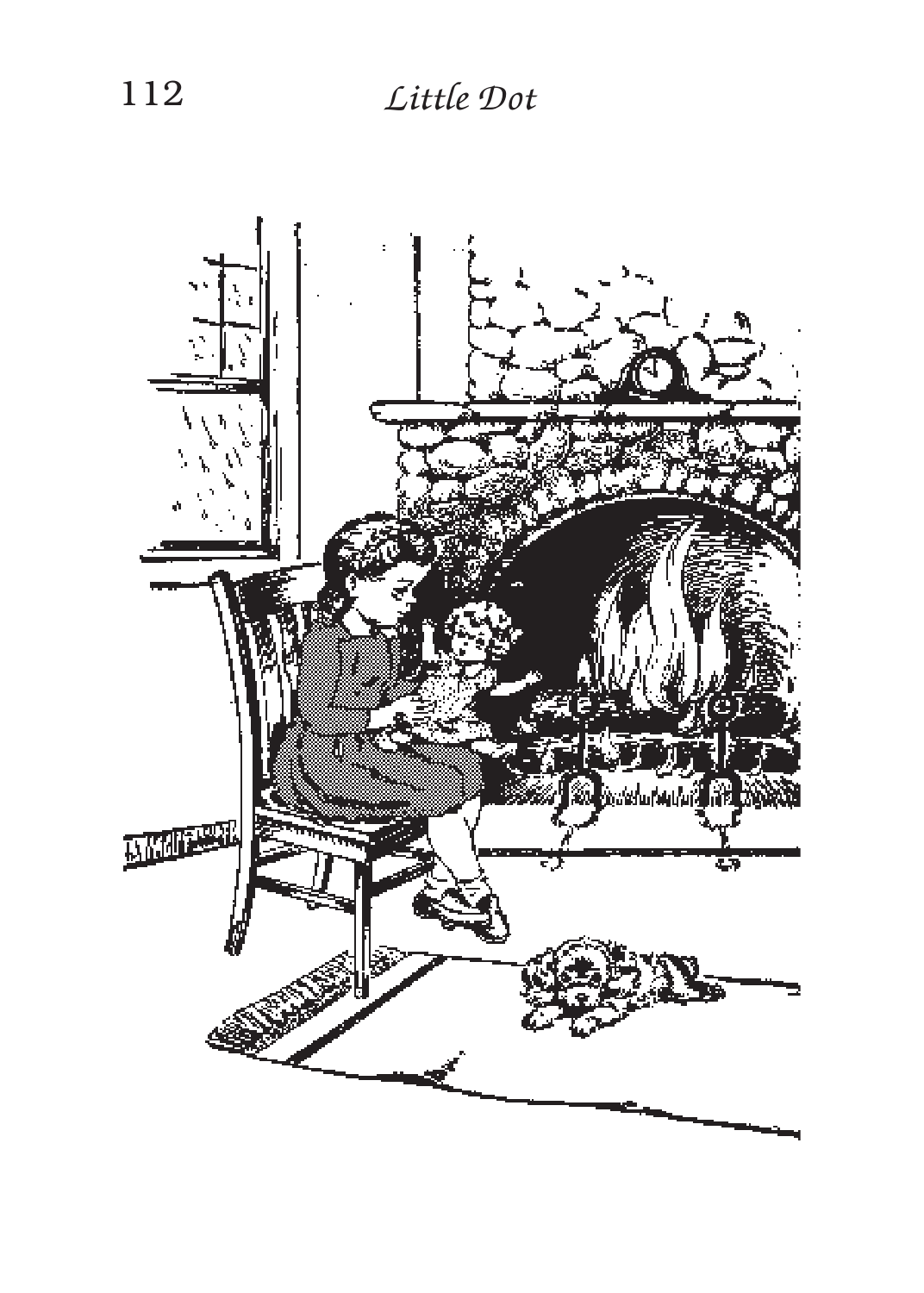The next week was very wet, and Dot's mother would not let her go into the cemetery. So she sat at home by the fire with her doll upon her knee, wondering what her little girl was doing and whether she was really in the sky. Then she listened to the rain pattering against the windowpanes and thought how the little grave would be and how bare it must look, now that there were no daisies upon it. Dot hoped very, very much that her little girl was not inside.

Every time that Solomon passed to and from his work, Dot was at the window to nod to him. He missed her very much this rainy weather; but he had to go on with his work in the cold and damp, just as usual. It was a great cheer to the old man to see the little face at the window, morning and evening and sometimes Dot's mother was there too. Dot would pull her by the apron when she saw her old friend coming.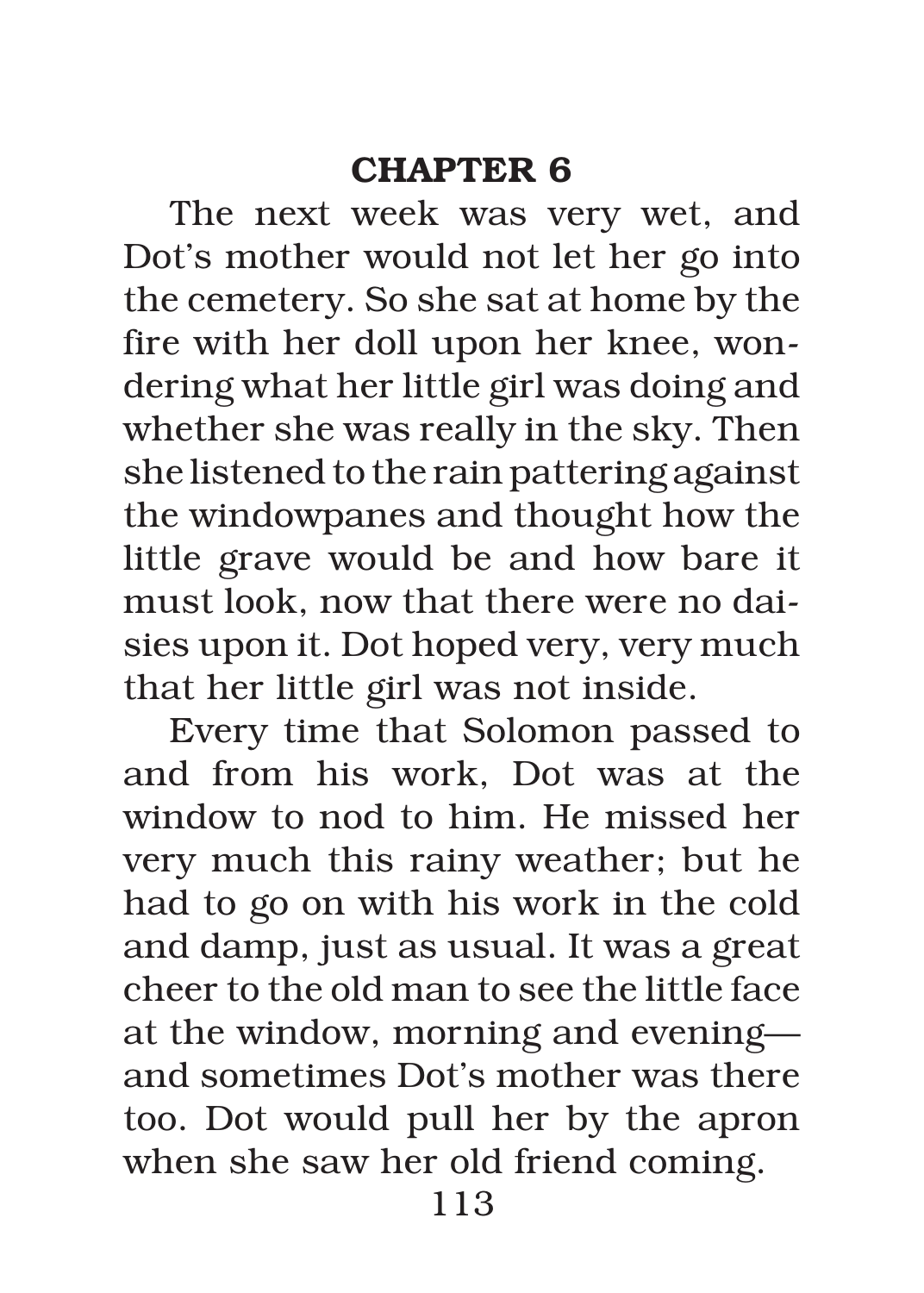"Mother,'' she would say, "here's my Mr. Solemn!'' and then her mother would run with her to the window to see the old gravedigger pass.

But as soon as the sunshine came and the grass began to dry, Dot was by Solomon's side again. She walked with him to the cemetery, though as soon as they reached the gates she ran quickly forward to look at her little girl's grave. But when she got to the place, she stood still in amazement. It looked quite different from what it did when she was there last. The sides of the grave were covered with nice soft grass which looked green and fresh after the rain. Then the top of the grave was quite flat and smooth like a flower bed, and in the middle of it was a small rosebush.

Dot ran around the grave several times to look at all these changes. Then she sat beside it and patted the grass and admired the rosebush.

After a time she went to look for Solomon to tell him what she had found.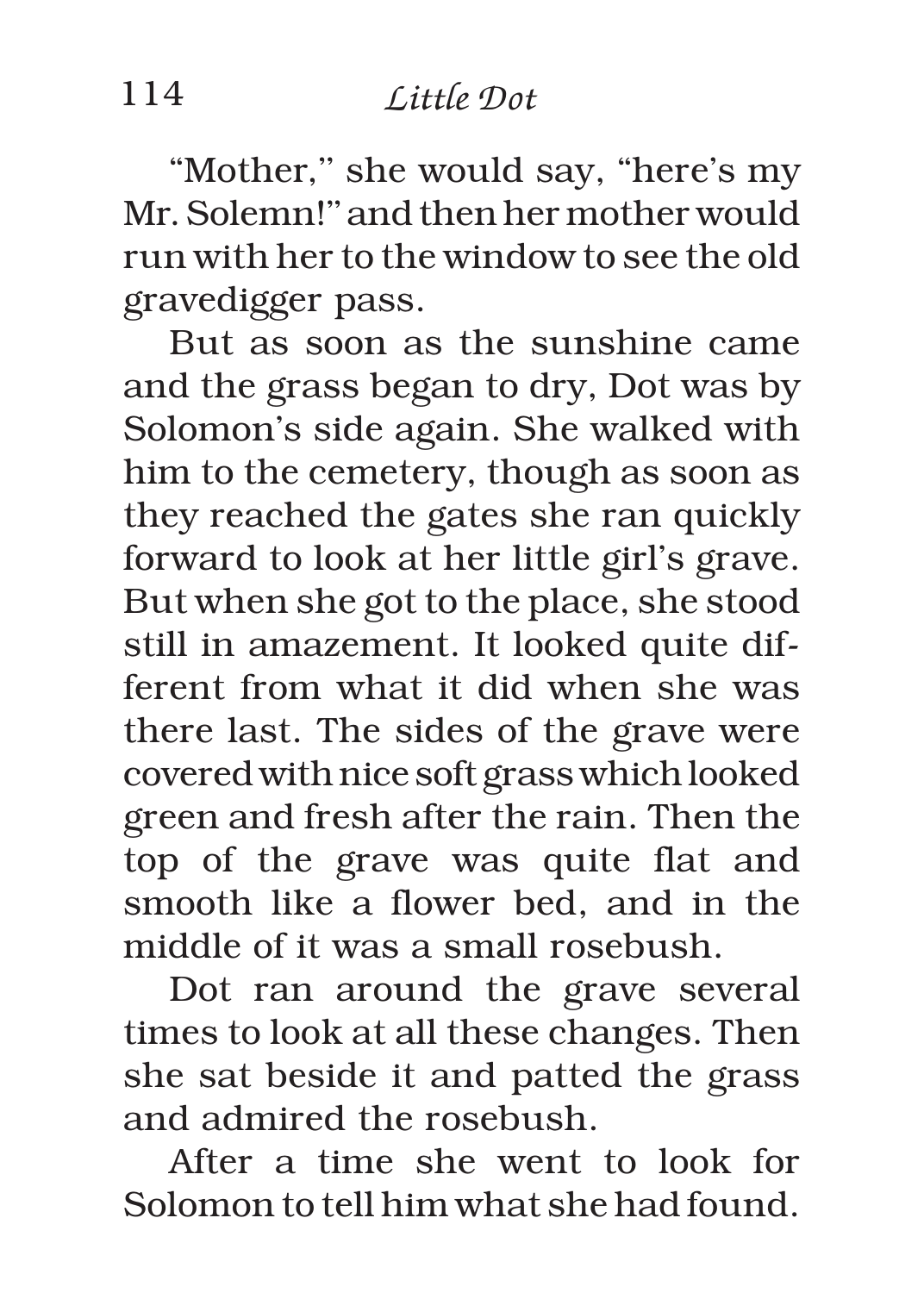*Little Dot* 115

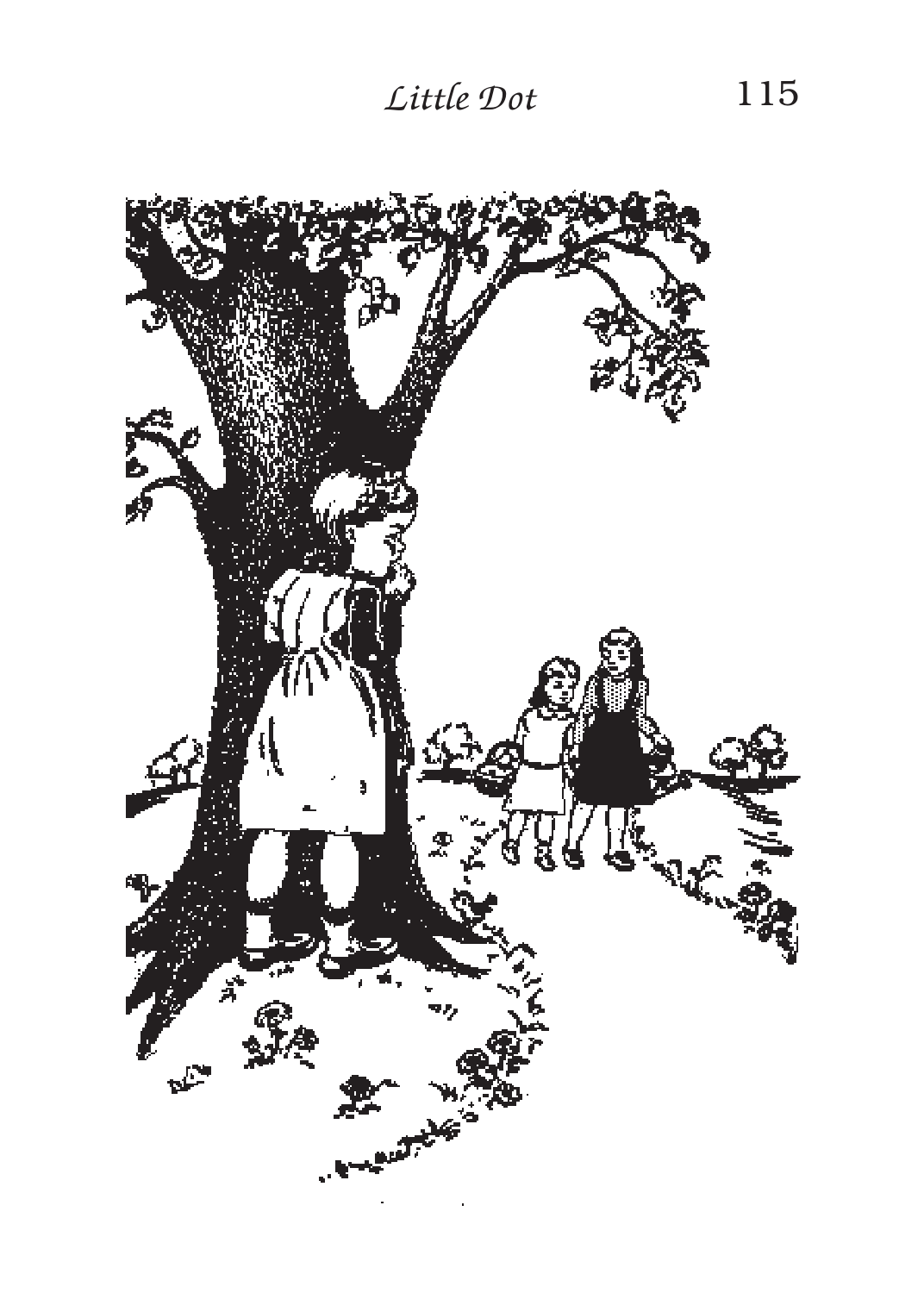"Oh, Mr. Solemn!'' she cried, "my little girl's grave is ever so pretty!''

"Yes,'' he said, "I know it is, Dot; a man came and did it a week ago—I think it was the lady's gardener. I thought I wouldn't tell you, my little dear—you'd be more surprised like.''

"Oh, Mr. Solemn, did you see the rosebush!"

"Yes, I saw it, Dot.''

"Mr. Solemn, I know what I'll do, I'll put you a rosebush on your grave when you die—a real nice one.''

The old man took her up in his arms and kissed her, and then he went on with his usual work.

It was a bright summer's morning not long after, when Dot saw the two little girls who had walked behind the lady and gentleman at the funeral, coming in at the cemetery gates. The older of them had a green watering can in her hand, and her sister had a small covered basket. Dot followed them at a little distance and watched them going to the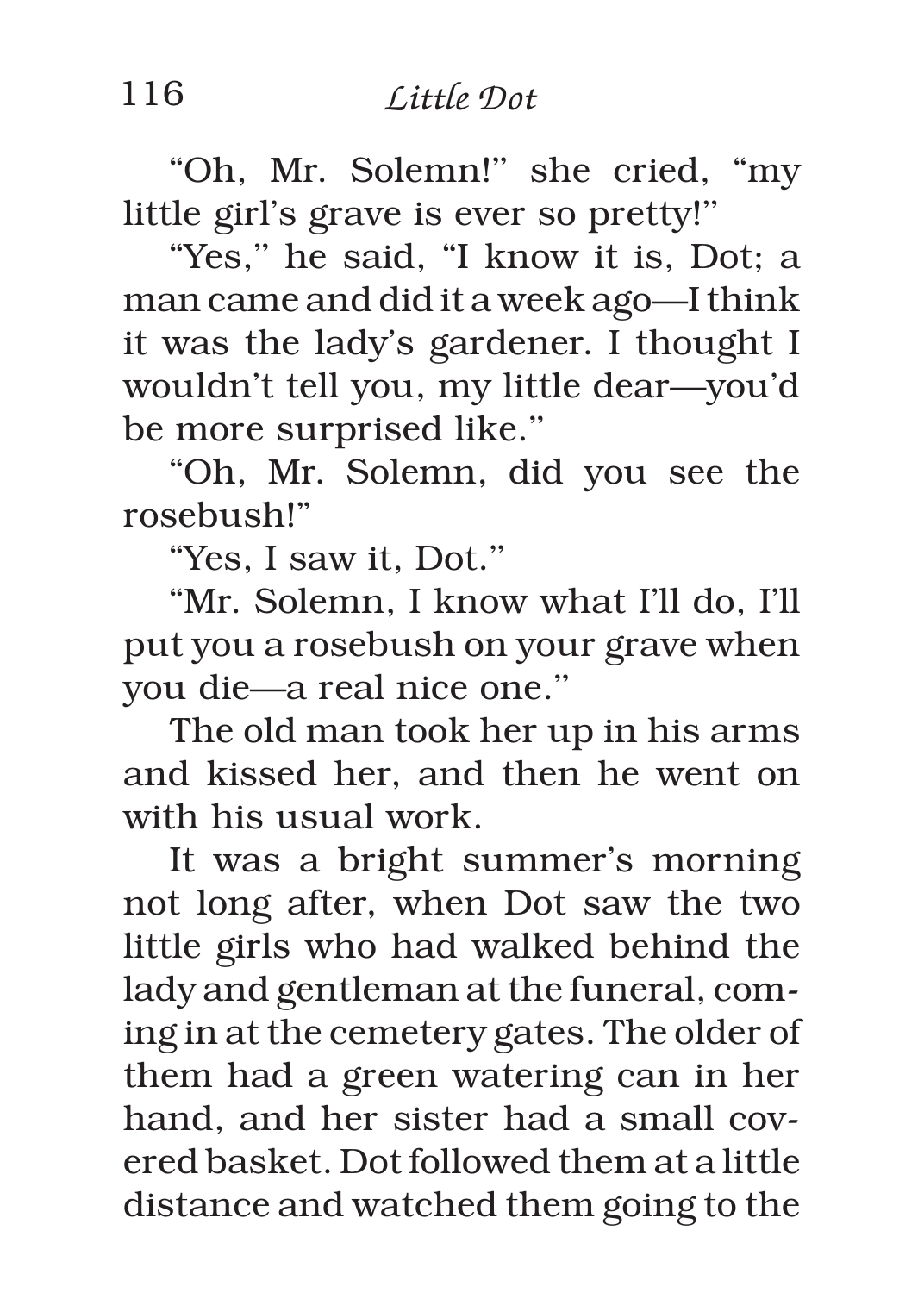quiet corner of the cemetery.

But before they went in among the trees they turned around and caught sight of Dot. Their mother had told them to look out for her, so they came back to meet her.

"Are you Dot?'' asked the elder sister.

"Yes," said Dot shyly.

"Mama told us about you," said Violet.

"And she thought you would help us,'' Ethel went on. "We're going to sow some seeds on Lilian's grave aren't we, Violet?"

"Yes," said Violet, "our gardener wanted to do it, but Papa says we could do it if we wanted to. Come, Dot, you may walk with us."

So the three children went hand in hand to the little grave.

It was a long business sowing the seeds, but when they were put safely in the ground, and Dot had given the earth a last pat with her hand, Violet said they must be watered.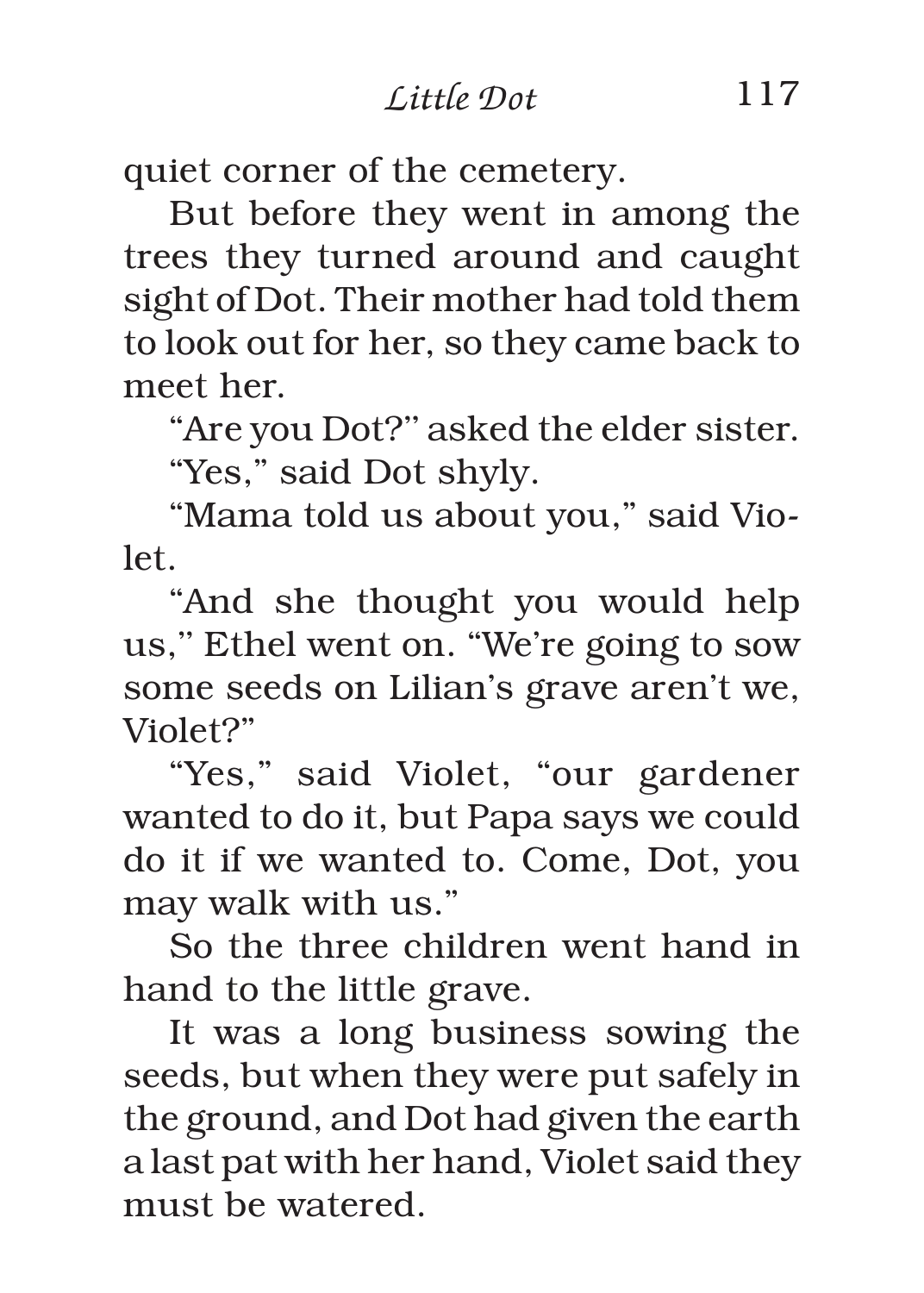"Dot," she said, "where can we get some water?"

Dot ran with the green watering can to the pump near the cemetery gates and soon returned with the water, with which Violet carefully watered the earth where the seeds had been planted.

"They ought to be watered every day,'' she said. "Our gardener always waters his seeds every day; they won't spring up if they haven't enough water, will they, Ethel? What shall we do about it?"

"Please, I'll water them,'' said little Dot.

"Oh! will you?'' asked Violet. "That will be a very good plan, won't it, Ethel?''

"Yes,'' said her sister, "and we can leave Dot the small can."

"But you must hold it up as high as you can, Dot," said Violet, ''and do it very gently, or you will wash the seeds out of the ground. Do you think you can manage?''

"Yes," said Dot, gravely, as though impressed with the greatness of her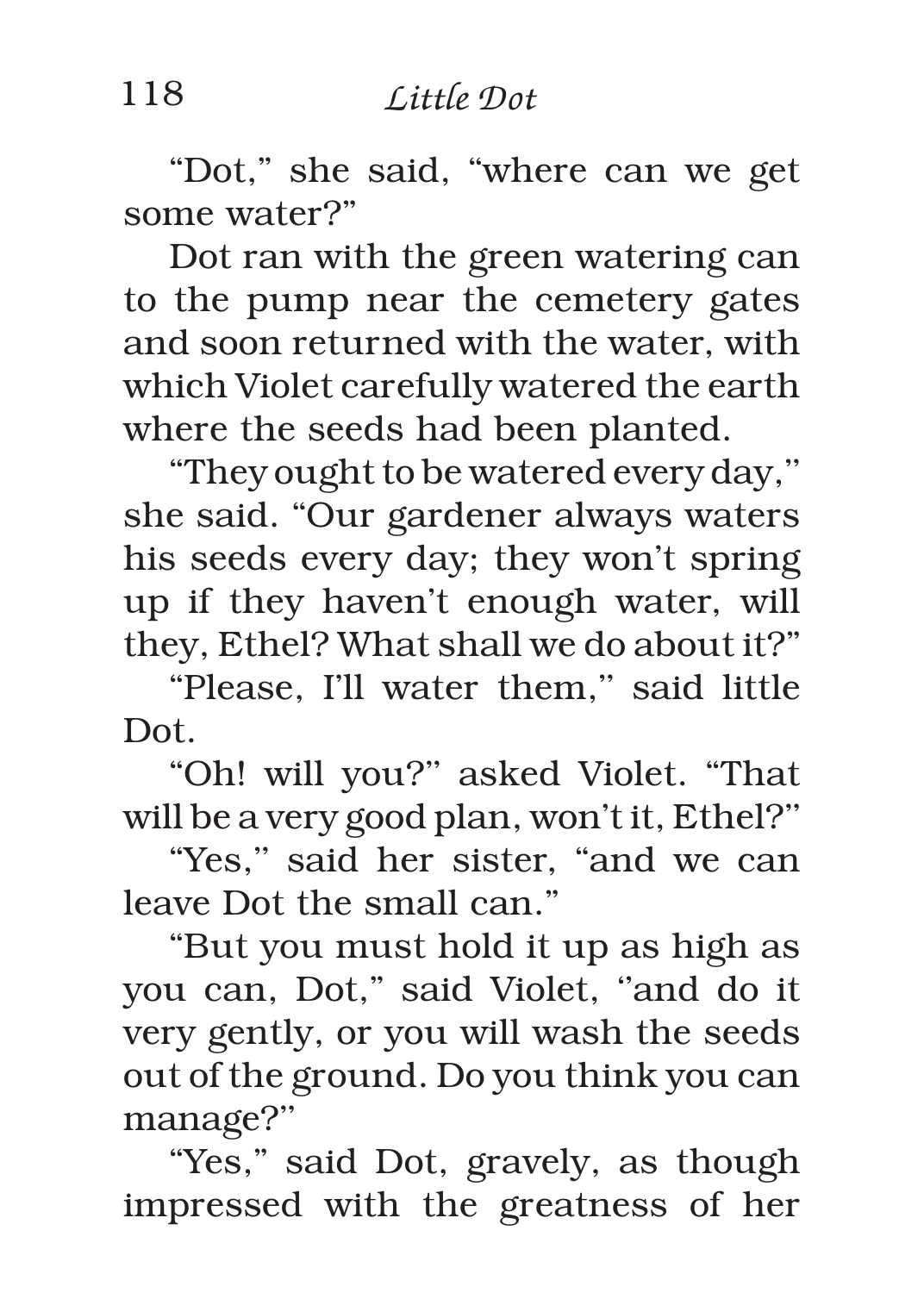trust. "Will the little girl like them?" she asked as they walked away.

"What little girl?'' asked Ethel.

"Your little girl," said Dot, nodding in the direction of the grave.

"Who, Lilian?" asked Ethel. "Yes, I'm sure she will like them if she knows. But then, you see, I'm not quite sure if she does."

"Perhaps Jesus will let her fly down and look at them," said Violet.

"Oh! I don't think she would want to come, Violet," said her sister. "She would have so many pretty flowers to look at up there."

"Then she is in the sky?'' asked Dot, standing quite still and fixing her eyes earnestly on the two little girls.

"Yes," said Violet, in a shocked voice, "didn't you know that, Dot? But you're such a tiny little thing—isn't she, Ethel?''

"But please,'' said Dot, eagerly, "I saw Mr. Solemn put her in, right down among my daisies in a white box, and please, I would so like to know how she got out.''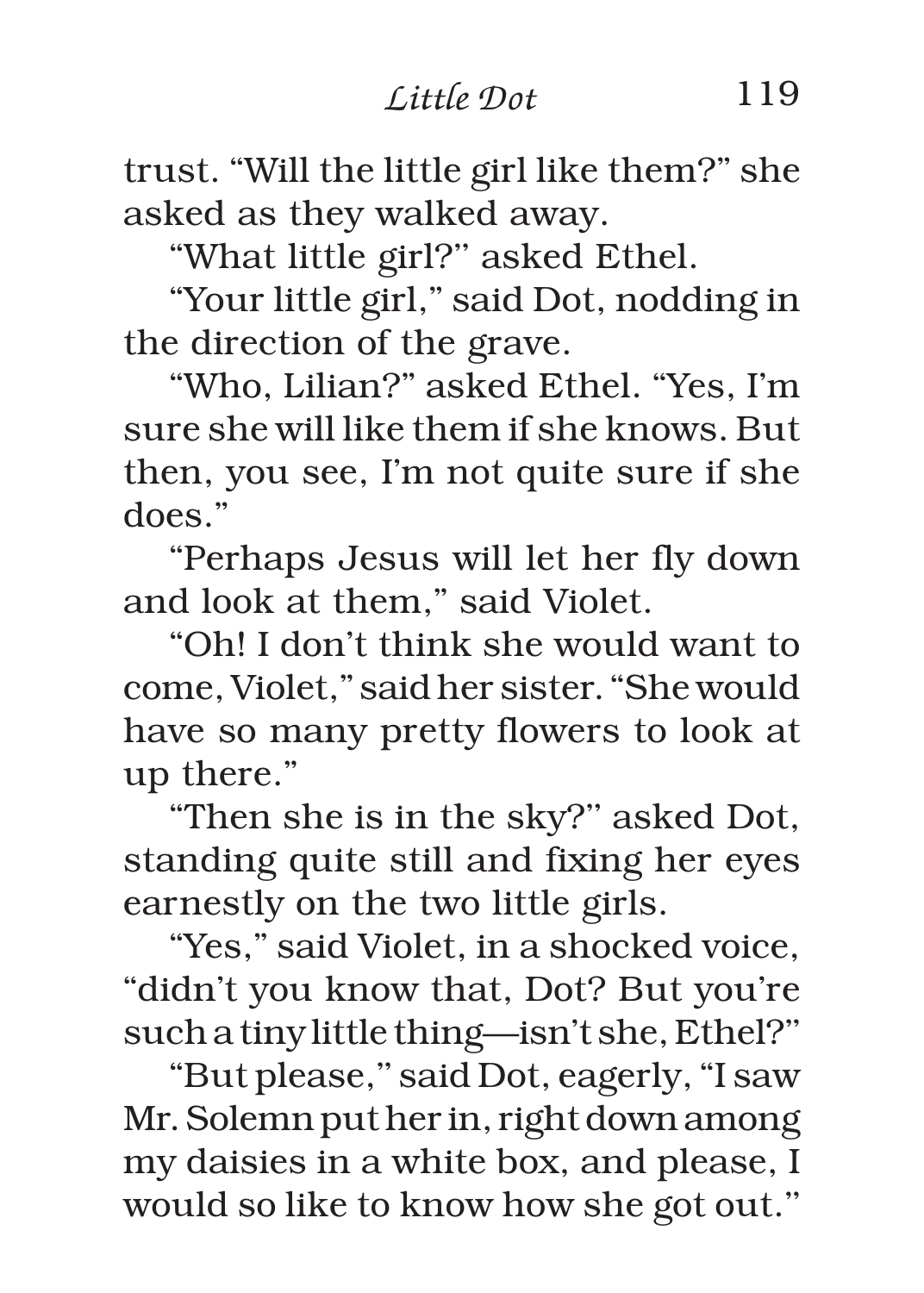"She didn't get out," said Ethel.

"Because she never went in," Violet went on. "She told Mama so, you know, before she died."

"Then please," said Dot, "wasn't she in the little box?''

"Yes, she was—at least—no, she wasn't. I wish Mama was here," said Ethel, "she could tell you how it was. That was her body, you know, in there her soul was in the sky."

"I don't quite see," said Dot, being puzzled.

"Why this is your body, Dot," said Violet, taking hold of Dot's arm and giving it a little pat.

"But, please, that's my arm,'' said little Dot in a very bewildered voice.

"Yes,'' explained Ethel, ''but all this is your body, Dot—all over you—your soul's inside somewhere, where you can't see it."

"I should like to see my soul," said little Dot.

"Oh, but you never could,'' said Vio-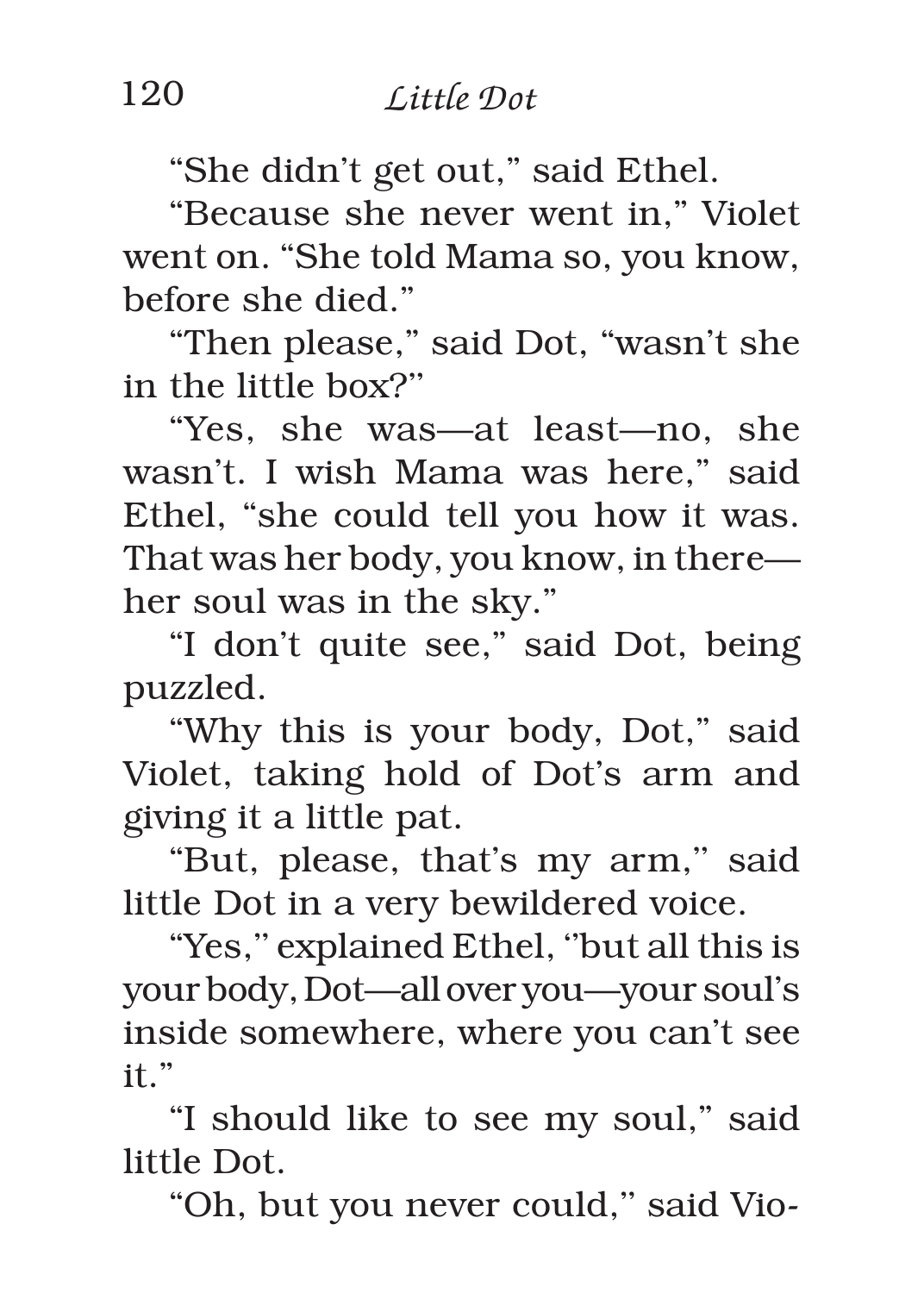let. "Could she, Ethel?" "No, I think not,'' said Ethel. "Perhaps when we get to heaven we shall."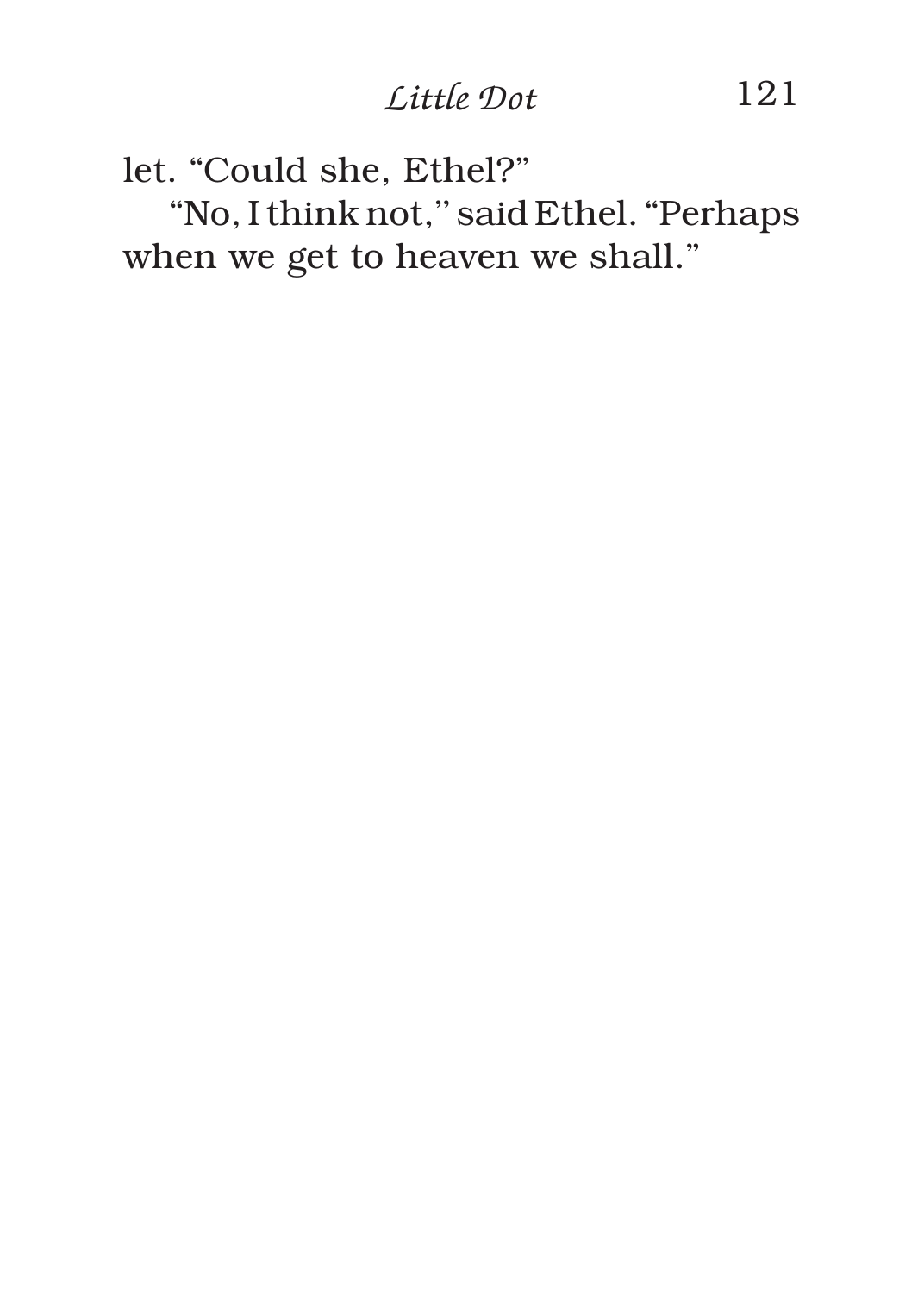As soon as the two girls were gone, Dot hastened in search of Mr. Solomon. She found him walking home to his dinner, his spade over his shoulder. Slipping her hand into his, she walked beside him and told him her morning's adventures.

"Please, Mr. Solemn,'' she said, "have you got a soul?''

"Why, yes,'' said Solomon, "everybody's got one—to be sure they have.''

"Then they'll only put your body in the ground, Mr. Solemn? I'm so glad that won't matter so very much will it?''

Solomon made no answer, so Dot went on, "Would you like your soul to go to heaven, Mr. Solemn?''

"Yes, child,'' said the old man; "heaven is a good place, so they say.''

"Will you dig graves in heaven, Mr. Solemn?''

"No," said the old man, with a laugh.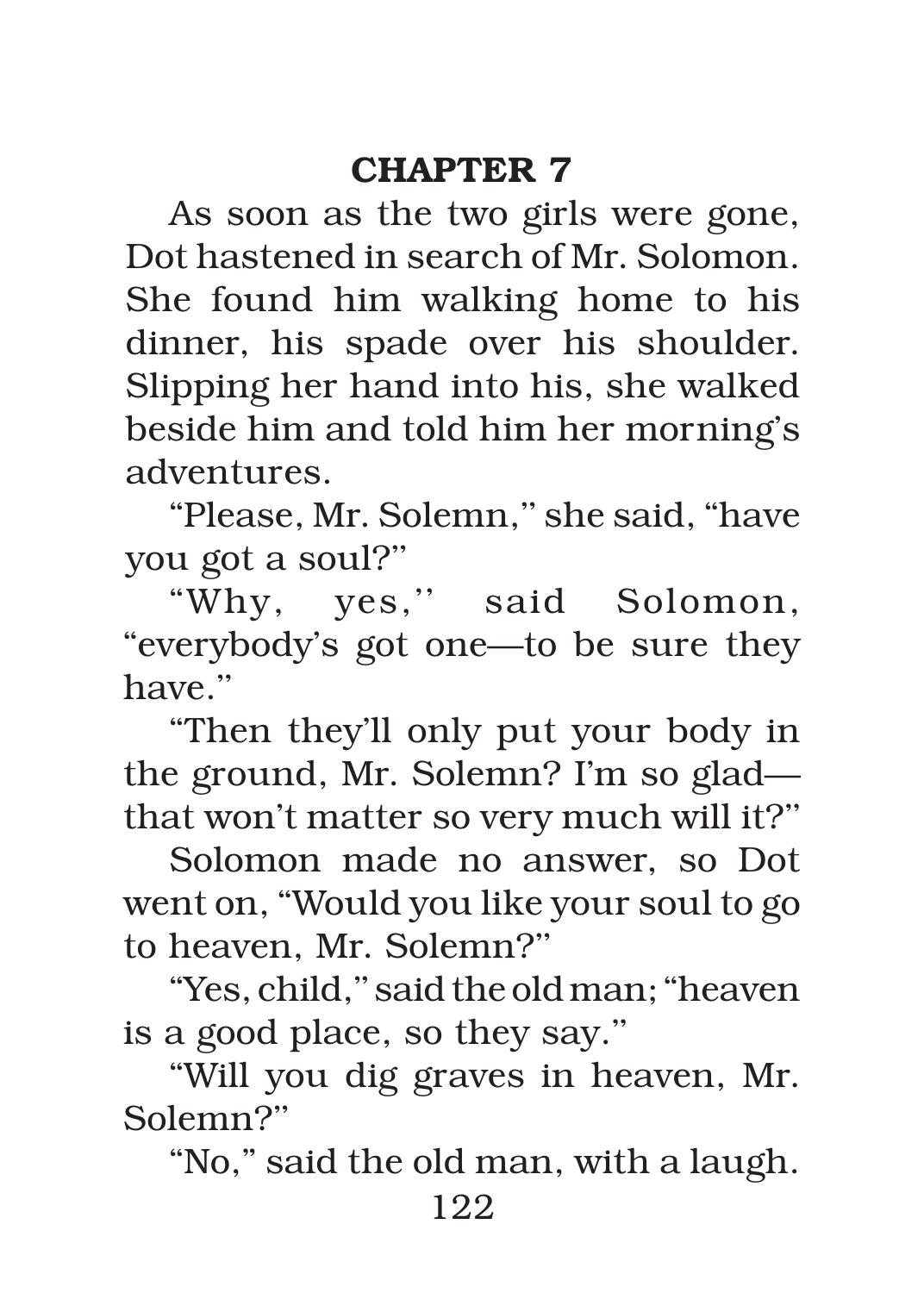"There are no graves in heaven. There is 'no more death, neither sorrow, nor crying.' "

Solomon had learned this verse at his mother's knee, years ago, and it came back to him with a strange freshness which almost startled him.

Dot looked up into his face, as she said, brightly, "What a very nice place heaven must be! But what will you do there, Mr. Solemn, if you don't dig graves?''

"Why sing, I suppose, Dot—sing hymns and such like.''

"I didn't know you could sing, Mr. Solemn," said Dot, with a laugh. "You've got such an old voice; it all shakes about; but you and me must help each other; that'll do—won't it?"

Never were plants more diligently watered than those on Lilian's grave; and great was Dot's delight as she saw the little green shoots coming, one by one, out of the ground.

But what was her surprise one morn-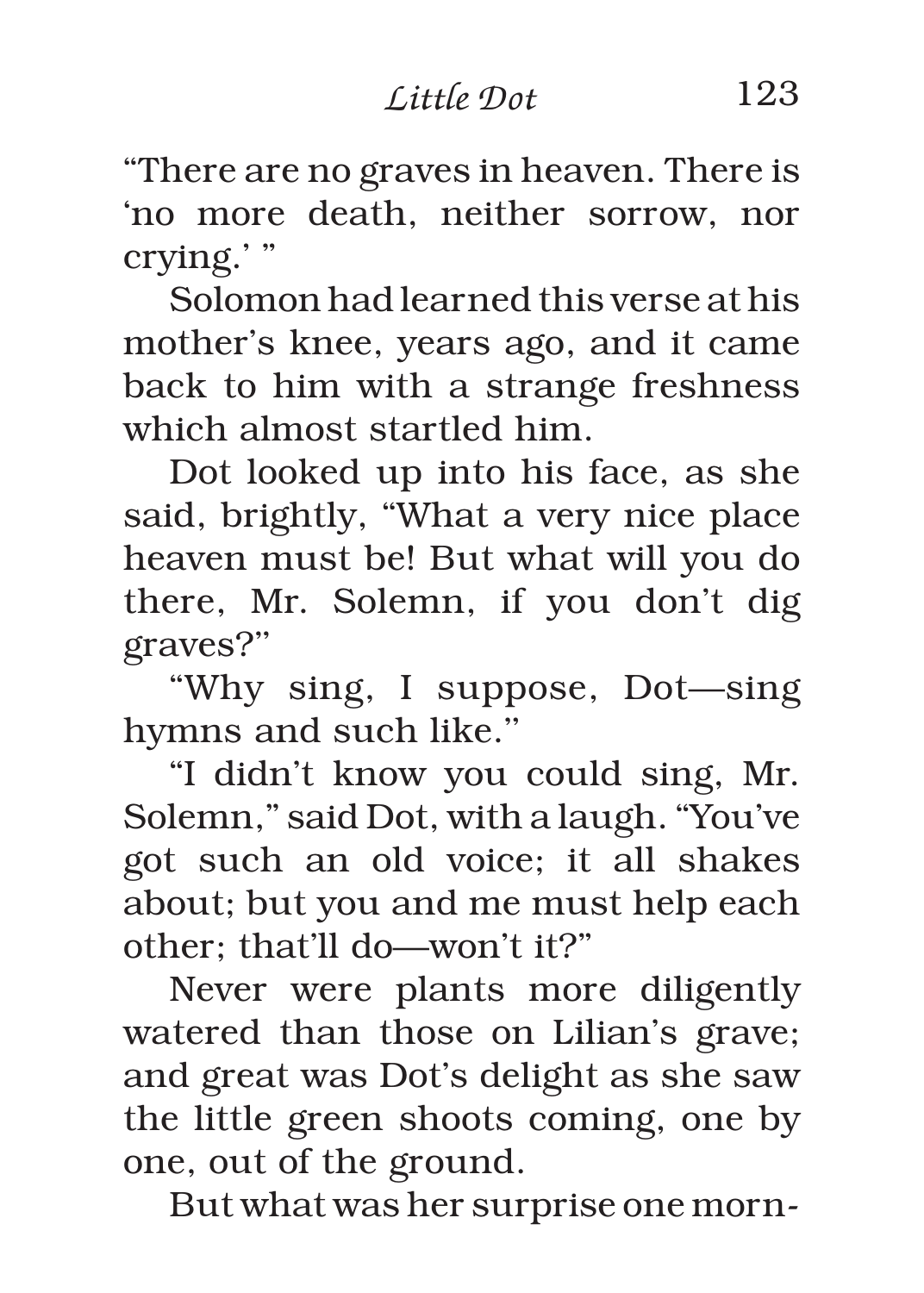ing, on going to the grave, to find two men in her quiet corner. They were very busy, for they had brought with them a small white marble stone for the little girl's grave. Dot watched their every movement with the deepest interest, and when they were gone she examined the stone very carefully, though she could not read a word of what was on it. But old Solomon put on his spectacles and made it out for her.

" 'Lilian Stanley,' " he began—

"That's my little girl's name," said Dot.

" 'Age 6 years.' "

"Is that all?" asked little Dot. "No, wait a minute,'' said the old man; "and I'll tell you it all—here's some reading at the bottom: 'White in the blood of the Lamb.' That's all, Dot.''

"What Lamb, Mr. Solemn?''

"Oh, I don't know Dot; that's a text; it's in the Bible somewhere.''

"I want to know all about it,'' said Dot. "Can't you tell me, Mr. Solemn?"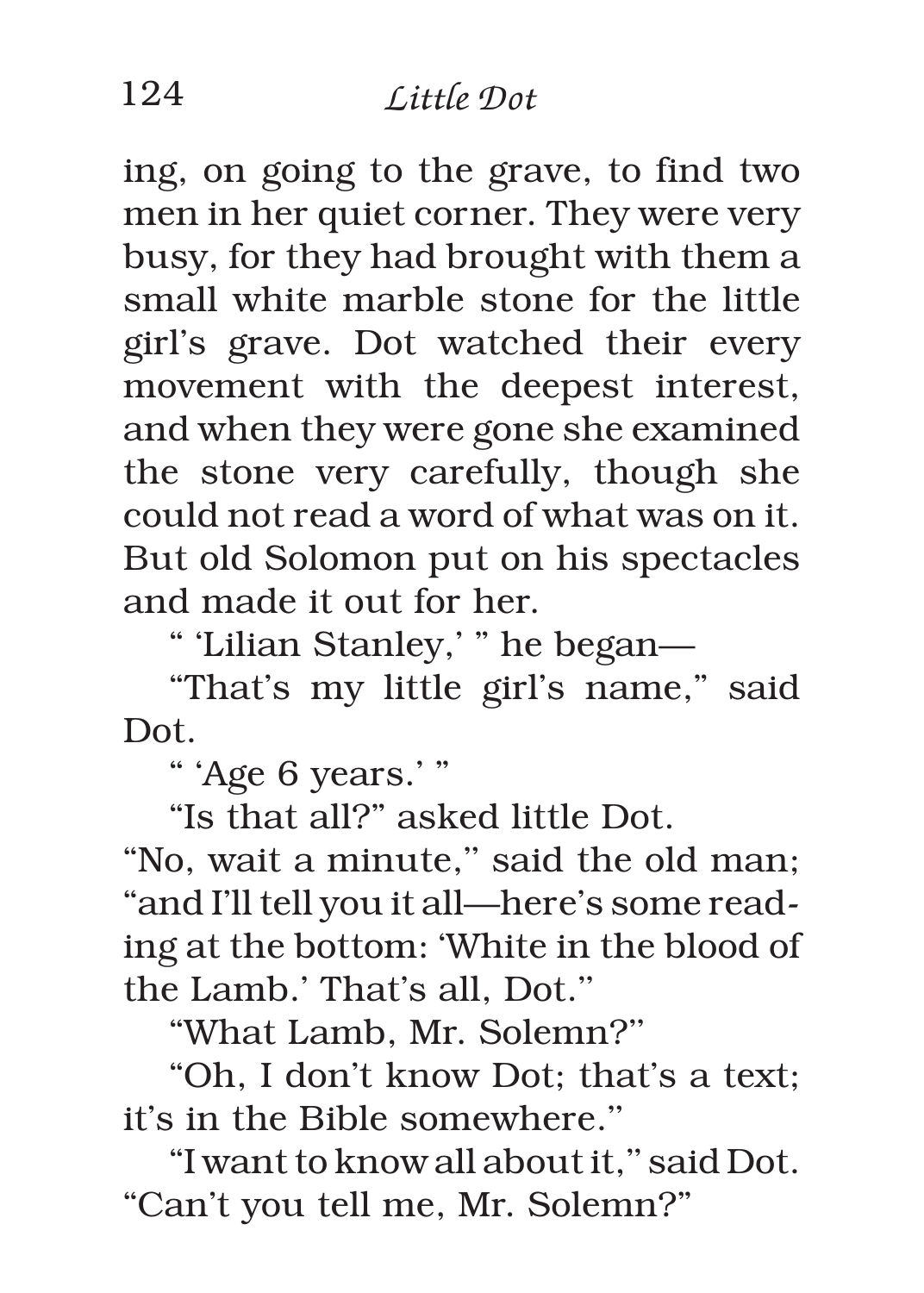But just then they heard a voice behind them, saying ''Oh! that looks very well. I am so glad it is done!" Looking up, they saw the little girl's father, with Violet holding his hand.

Solomon touched his hat respectfully and moved away; but Dot stayed behind, for she wanted to hear about the text on the little girl's grave.

" 'White in the blood of the Lamb,' " read Mr. Stanley aloud.

"What Lamb?'' asked little Dot, simply.

"The dear Lord Jesus,'' said the gentleman. "My little girl would never have gotten to heaven if He had not washed her in His blood. And now Lilian wears a white robe, made white in the blood of the Lamb. Yes, my children,'' he went on, "there is no other way to the bright land above the sky; there is no other way to get rid of your sins—and no sin can enter into heaven. But Jesus has loved you and shed His blood for you, and He can wash you whiter than snow.''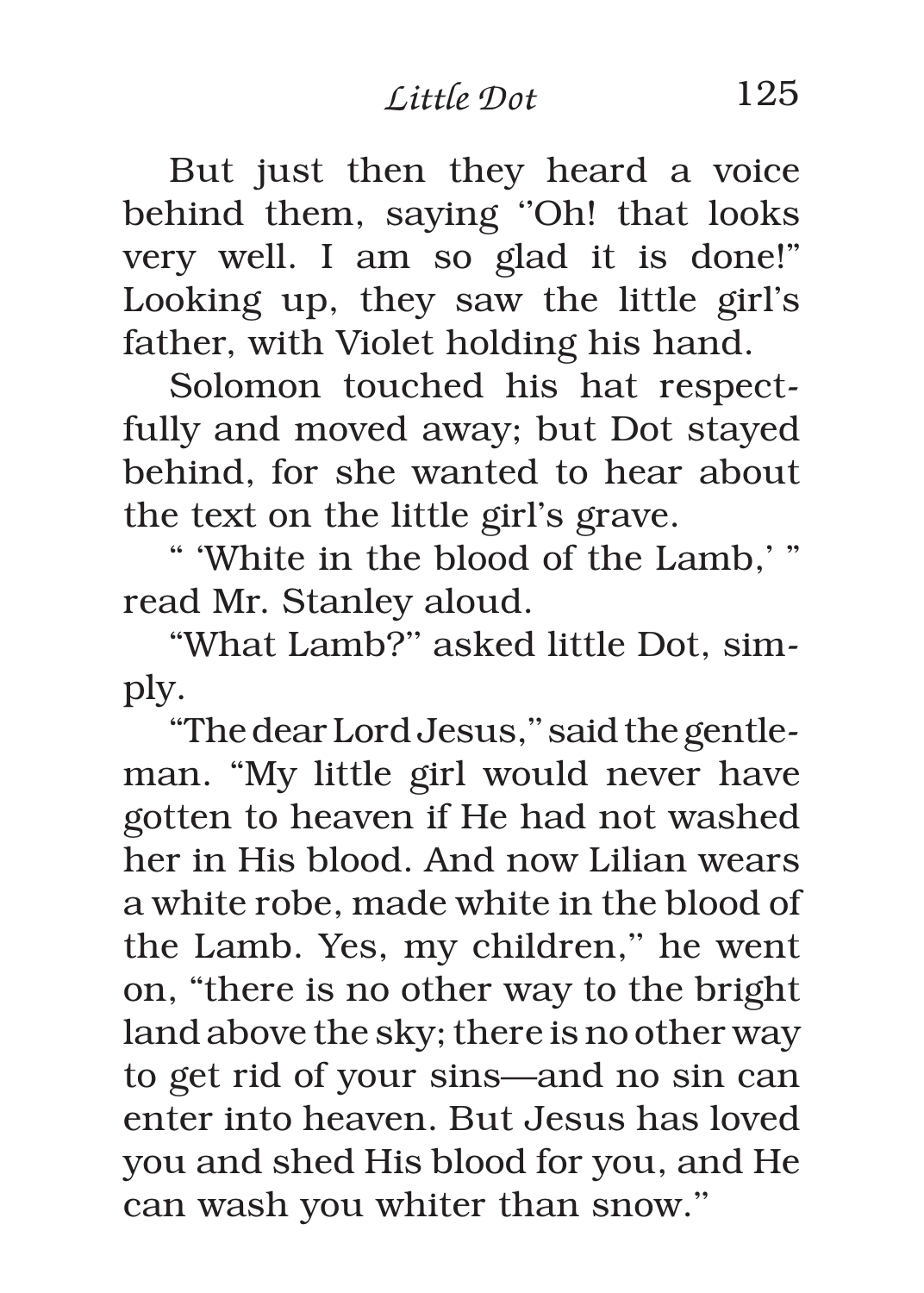"Will He wash me?'' asked little Dot.

"I am sure He will, my child, if you ask Him,'' said the gentleman.

Then he took the two little girls to a seat by the gravel path not far away, and he taught them this short prayer: "Wash me, and I shall be whiter than snow." And that prayer was treasured up in little Dot's heart.

Over and over she repeated it as she walked home, and she said it many times during the day. When Dot's mother came to look at her child in bed, little Dot turned over in her sleep, and her mother heard the words again, "Wash me, and I shall be whiter than snow."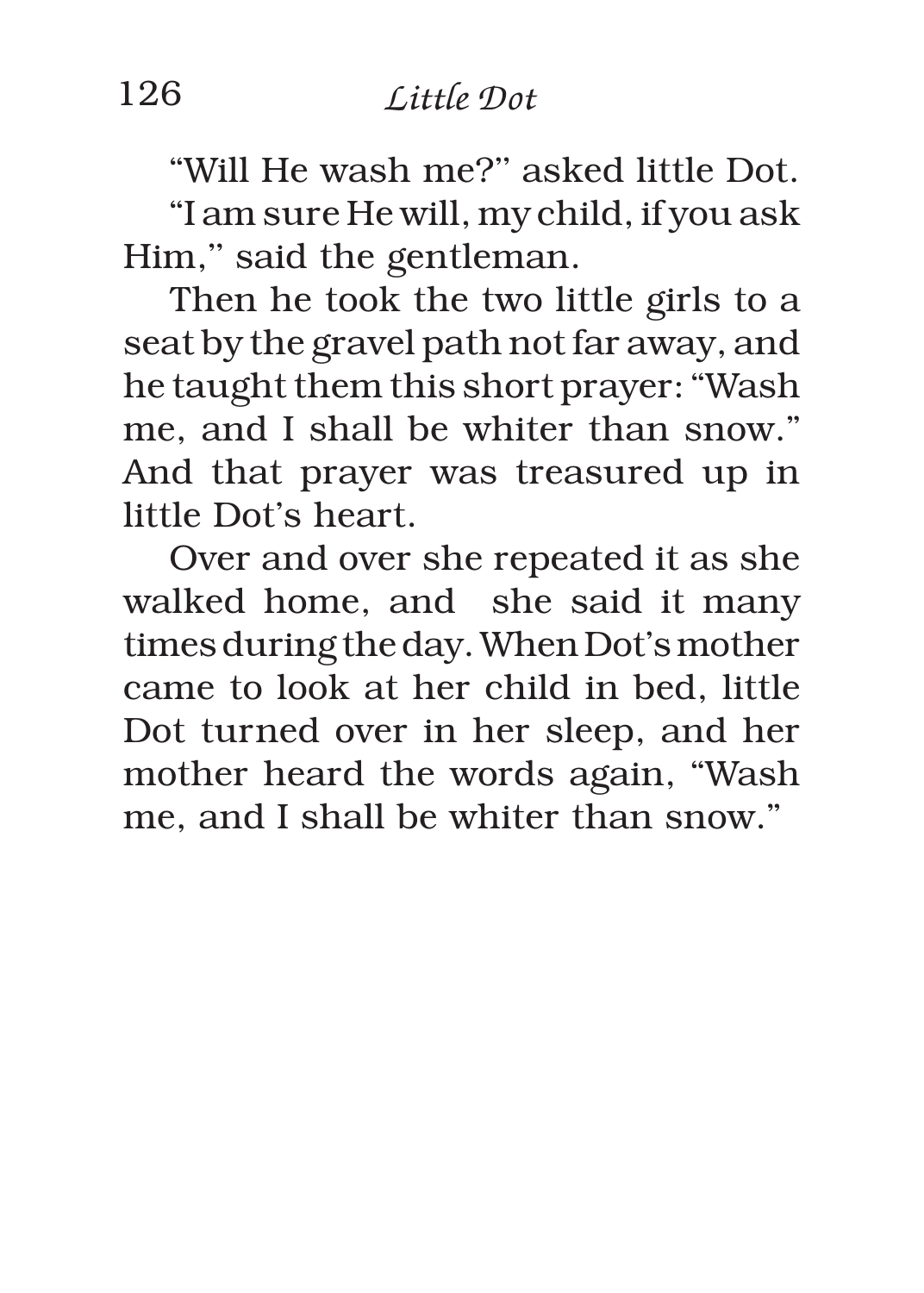## **CHAPTER 8**

The autumn came on very early that year. There were cold east winds which swept among the trees of the cemetery and scattered their leaves on the ground. Then there were thick mists and drizzling rains, and each morning and evening the dew fell heavily on the grass. And now and then there was a slight frost which nipped the geraniums and the fuchsias and all the flowers which had been so bright through the summer.

It grew very damp and chilly in the cemetery, but Dot was still in her place at Solomon's side. She was very pale and thin, he thought; and he fancied she shivered sometimes as she stood on the damp grass. He would wrap her up in his old overcoat very tenderly as she sat on the cold stone near him, and he would tell her to run about to warm herself many times in the day.

But Dot was not so fond of running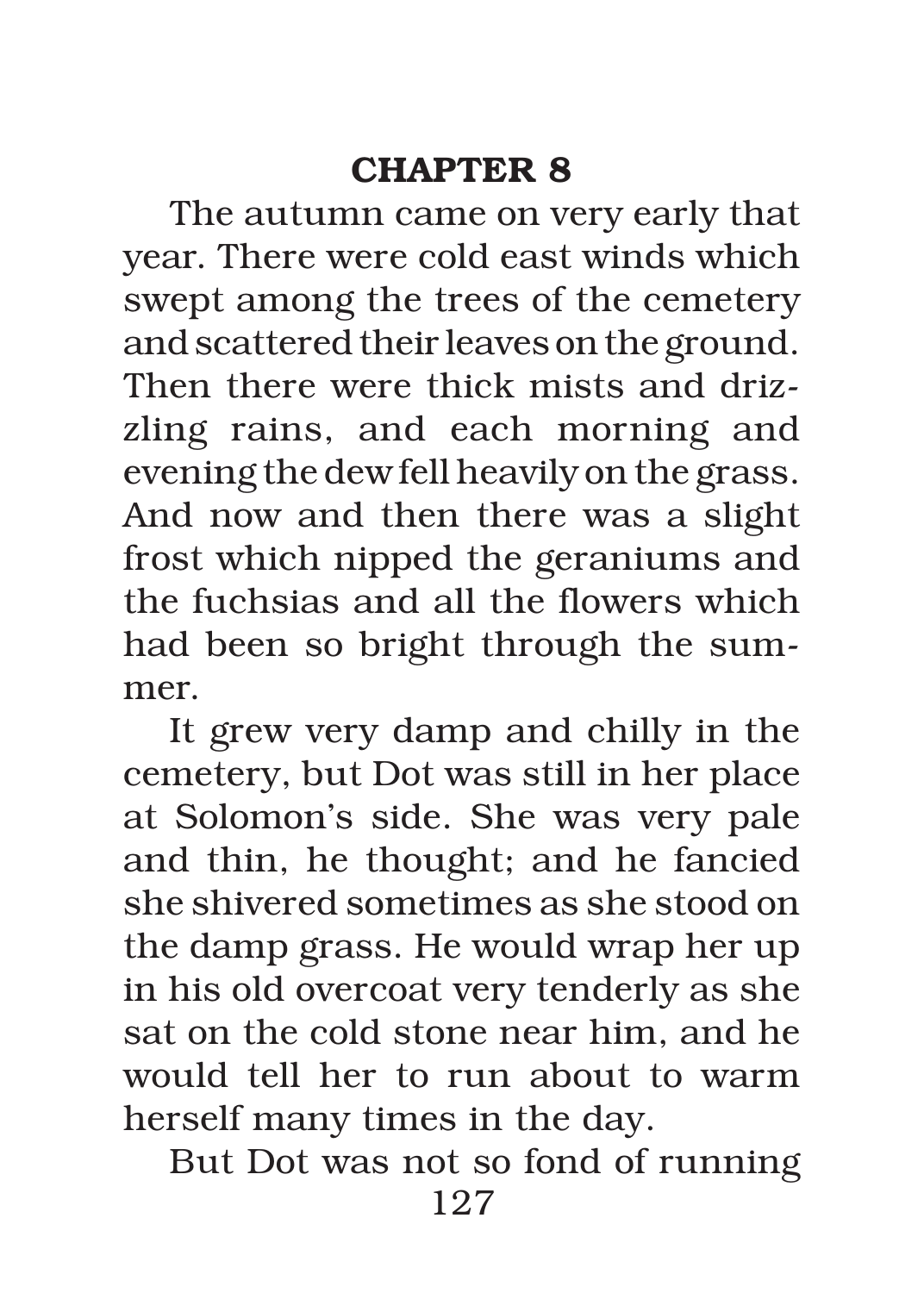about as she used to be. She had been very tired lately, and she would soon come back to him, and stand beside him at his work, talking to him in her pretty childish way. He liked to hear her talk, and it was never dull when she was with him. She had taught him her little prayer, and old Solomon could say it as well as she could. As for Dot, it was seldom out of her thoughts, and Solomon often found her kneeling among the trees of the cemetery, "asking the Lord Jesus," as she called praying.

But Dot's mother often sent for her to come in, for she noticed that her child was not well. She had a tiresome little cough which often kept her awake by night, and distressed old Solomon by day. He walked into the town, poor old man, to buy her some cough drops, which he heard had helped a neighbor of his. He thought they might make his little dear's cold well. But Dot's cough still continued, and grew worse instead of better. So Dot's mother kept her at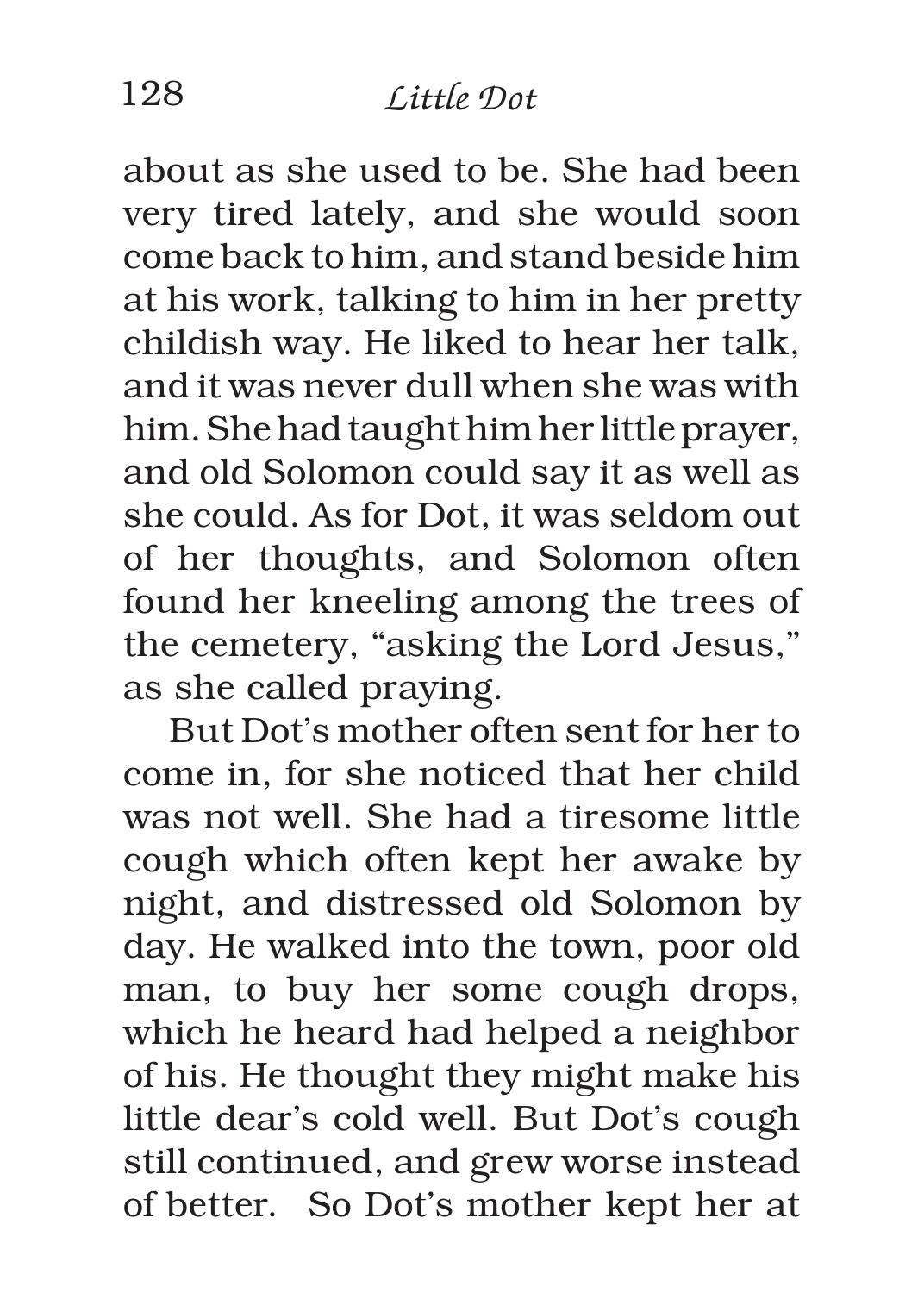home, and she could only wave and throw kisses to Solomon as he passed the window to his work. He came to see her in the evenings, for she fretted so much for him that her mother invited him to come as often as he could.

"Mr. Solemn," she said one day, "I know all about it now."

"About what, my dear?" asked the old man.

"About my little girl, and heaven, and Jesus, Mr. Solemn. Has He washed you, Mr. Solemn?''

"I don't know, my dear,'' he replied.

" 'Cause you can't go to heaven if He doesn't, Mr. Solemn.''

"No, I suppose not,'' said the old man. "There's many things in me that ought to be different—I know that, Dot.''

"You will say my little prayer, won't you, Mr. Solemn?" asked Dot.

"Yes, Dot, I will,'' said the old man, "God help me, I will.''

This little child was teaching him many lessons; and now that he saw her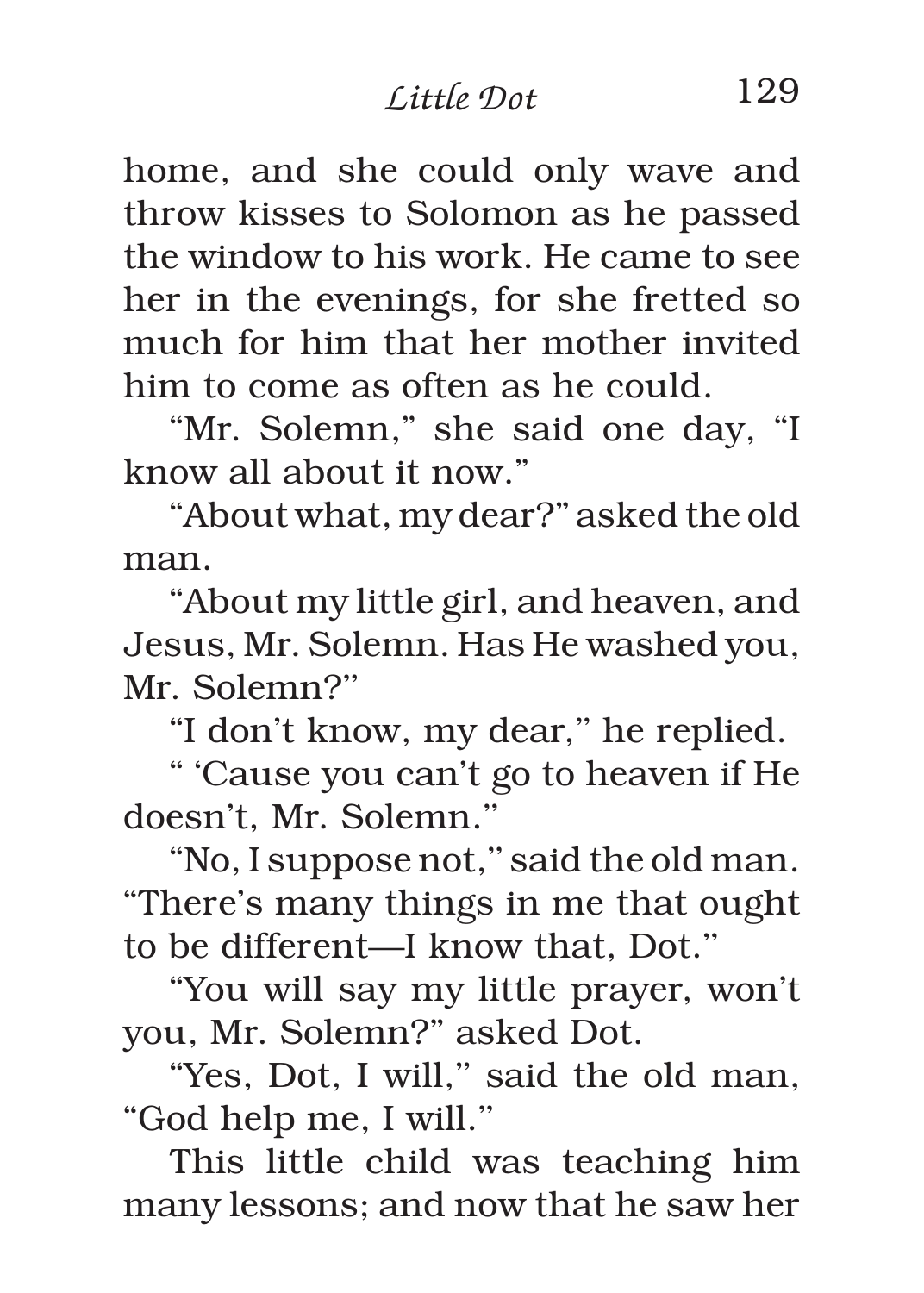slipping away from his sight, each day growing more thin and pale, he felt as if his heart would break.

Violet and Ethel, and their father and mother often came to see Dot and brought her tempting things to eat and drink.

Dot was always very pleased to see them and for hours would look out of the window for their coming.

But the flower was fading very quickly. Dot was taken suddenly worse, and even her mother knew that her little girl would not be long with her. She was very tender to Dot now. She would hold her little girl in her arms for hours at a time, for Dot was very weary and liked to lie quite still with her head on her mother's shoulder. And, at length, there came a long sorrowful day, when Dot's father stayed away from work, and Dot's mother sat all day beside the little bed which they had brought down for the child to lie upon.

It was evening and little Dot was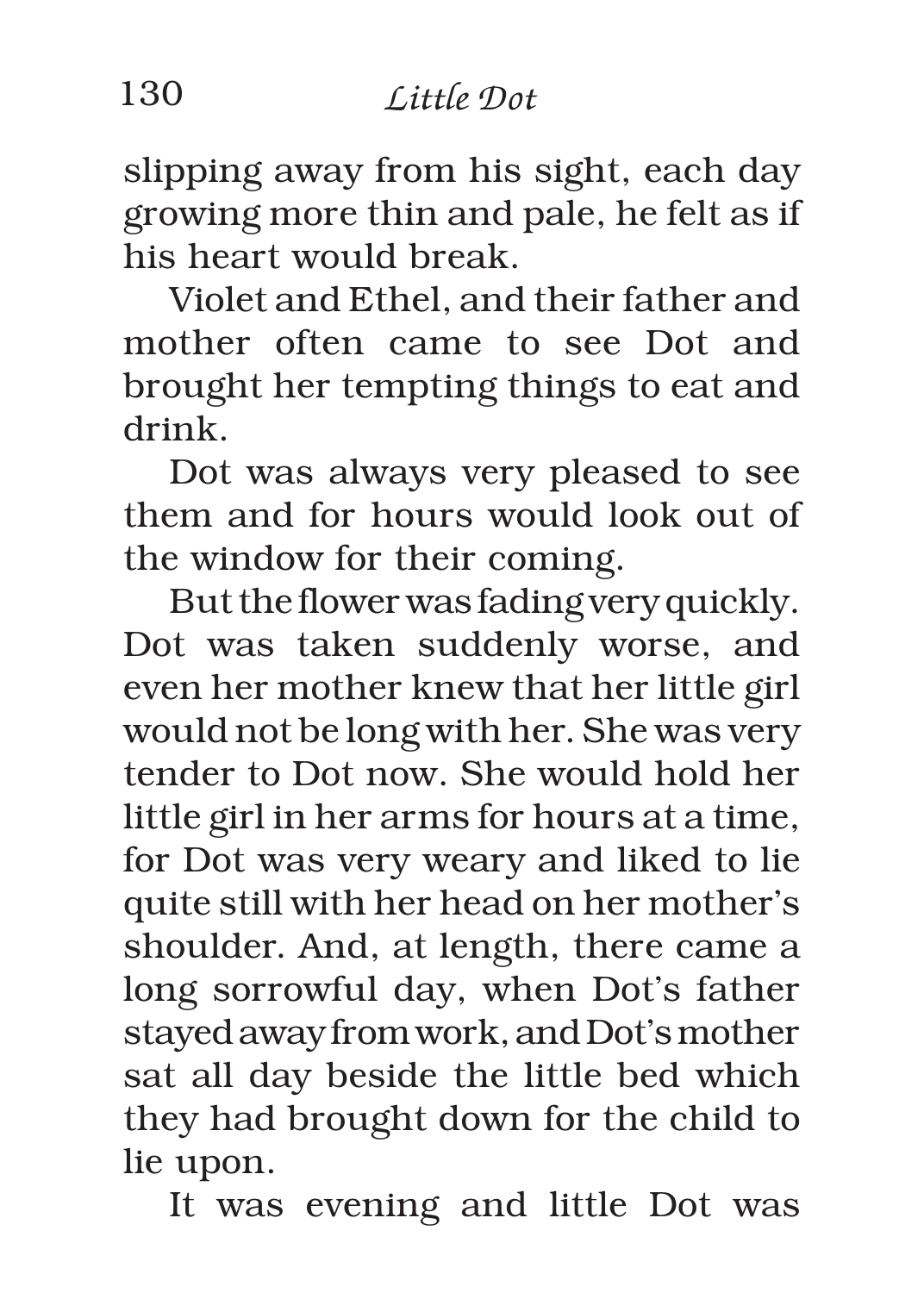sinking fast. She had scarcely spoken all day, except to murmur her little prayer; but now old Solomon had come in, after his day's work, and was sitting beside her, holding her tiny hand in his.

She opened her eyes and smiled at him.

"Mr. Solemn,'' she asked, "have you said it?''

"Said what, my dear?" asked the old man.

"My little prayer, Mr. Solemn.''

"Yes, my dear. Yes, Dot, I've said it many a time, and I do believe the Lord's heard me and done it for me; I do believe He has."

"I'm so glad," said little Dot, smiling as she said it.

He stayed with her until it was quite late, and when he was coming away she said wearily, "I'm so tired, Mr. Solemn.''

"Are you, my dear?" said the old man.

"Please, Mr. Solemn, say my little prayer for me tonight."

Solomon knelt down by the side of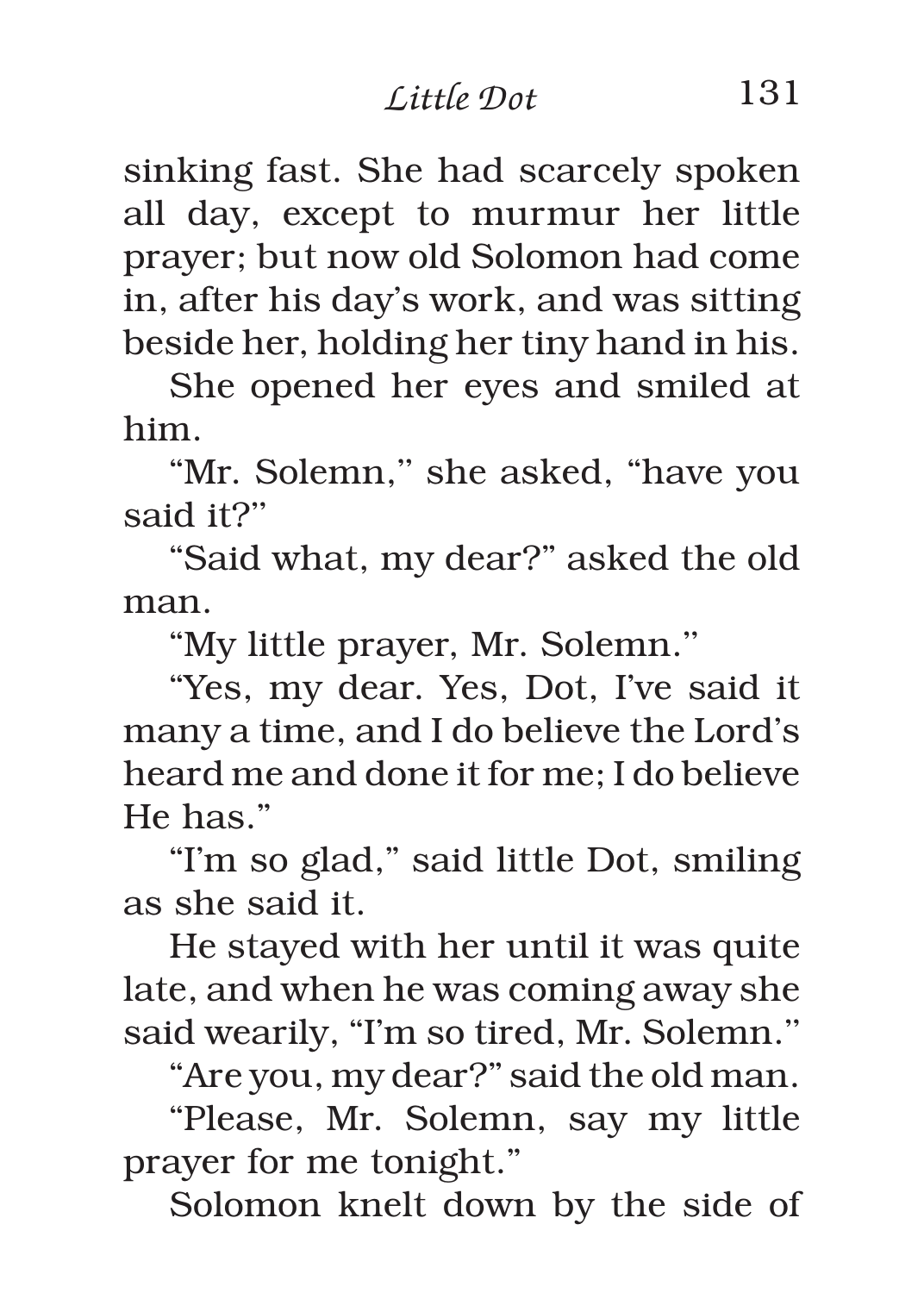the bed. Dot's father and mother knelt beside him, and little Dot clasped her hands and shut her eyes, while the old man prayed in a trembling voice.

Then he kissed Dot and came away with a troubled heart.

The next morning, as he went to his work, he heard that his little girl was gone. "What! my little darling," said the old man, "my little darling gone!"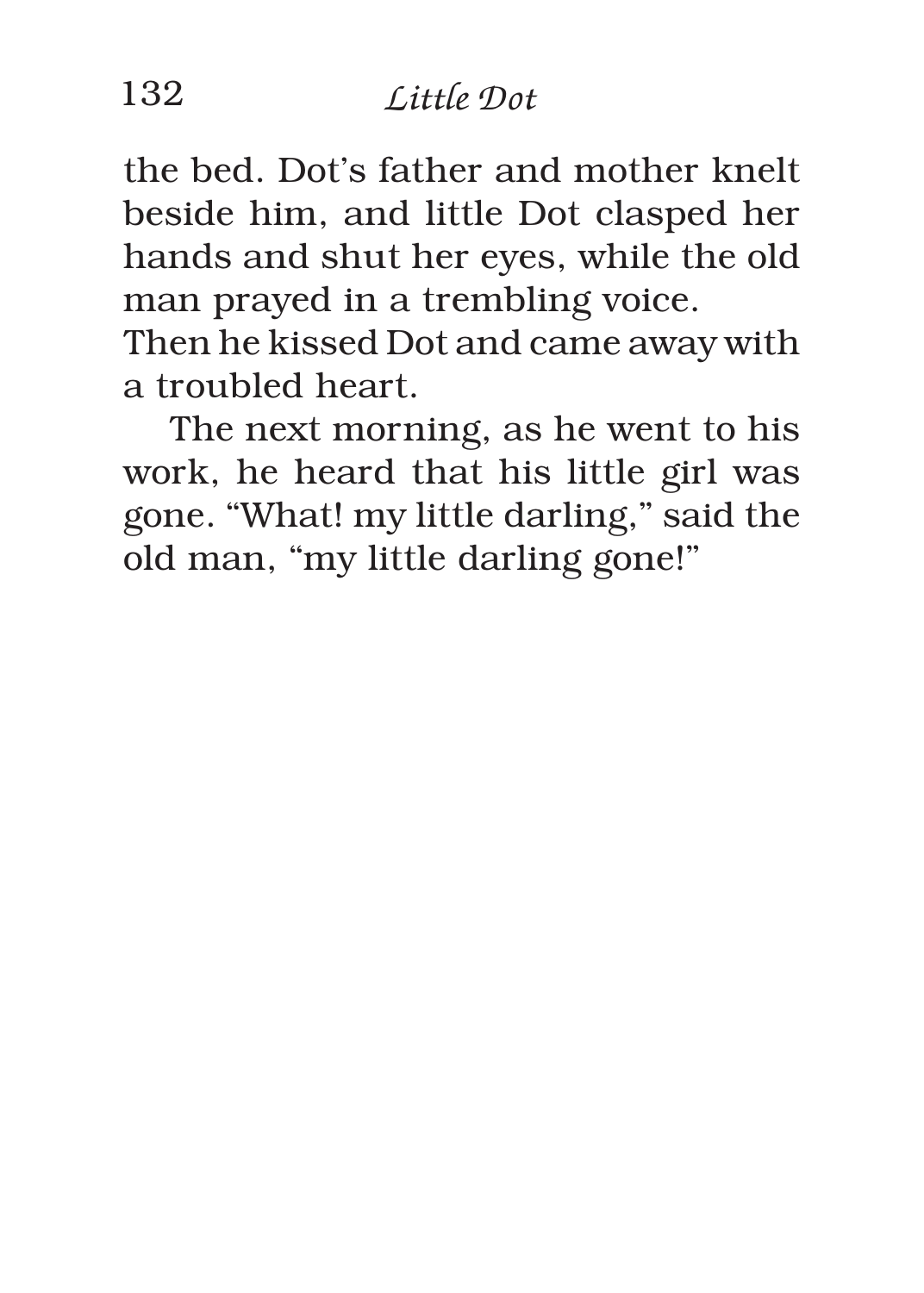## **CHAPTER 9**

There was a little grave to be dug that day, and it was the hardest task old Solomon ever had. The earth seemed to him as heavy as lead that morning, and many a time he stopped and moaned as if he could work no more. He sometimes looked up, as if he half expected to see his little Dot standing at the top of the grave. He almost thought he heard her merry laugh, and her dear little voice saying, "Won't you say my little prayer, Mr. Solemn?''

But this was his little Dot's grave, and she was gone. It could not be true; oh, it could not be true!

But as the old man toiled on, a happier thought stole into his old heart, and he thought he saw his little Dot, dressed in white and walking with the angels near the Lord, in the home above the blue sky. And it did old Solomon good to think of this.

The grave was close to Lilian's; side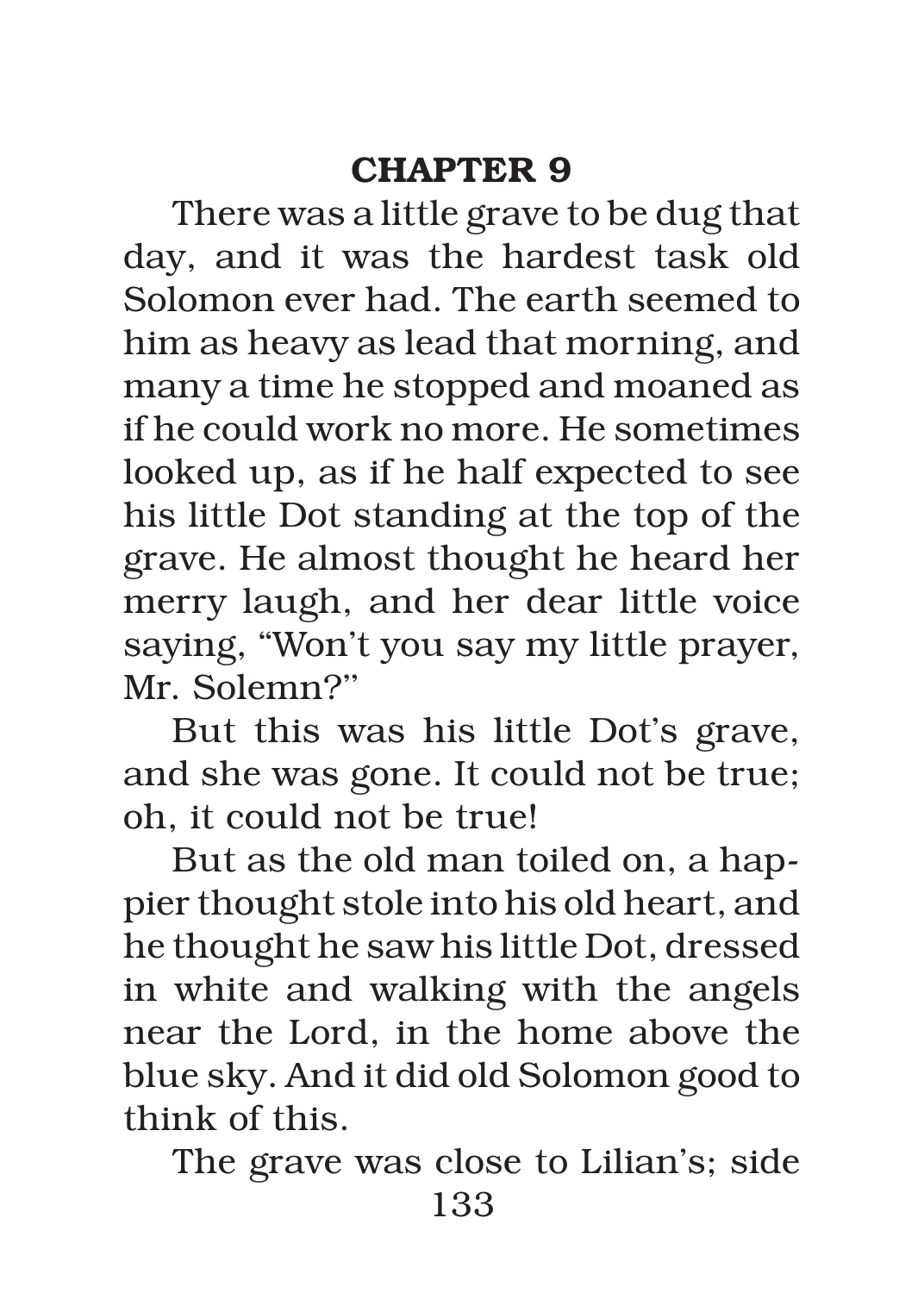by side they were to lie, for so Lilian's father had ordered it. He loved little Dot for the care she had taken of his child's grave.

It was the day of the funeral—little Dot's funeral. Old Solomon was wandering among the trees of the cemetery, every now and then stooping wearily to gather something from the ground. He was getting daisies to put in his little dear's grave. They were very scarce now, and it gave him much trouble to collect them, and they looked very poor and frostbitten when he put them together, but they were the best he could find, and, with trembling hands, he threw them into the little grave.

It was a very quiet funeral. The gentleman and lady and their two little girls came to it, and Dot's father and mother, and old Solomon did his sorrowful part. And they looked down into the grave at the little coffin lying among the daisies. Then all was over, and the robin sang his song on little Dot's grave.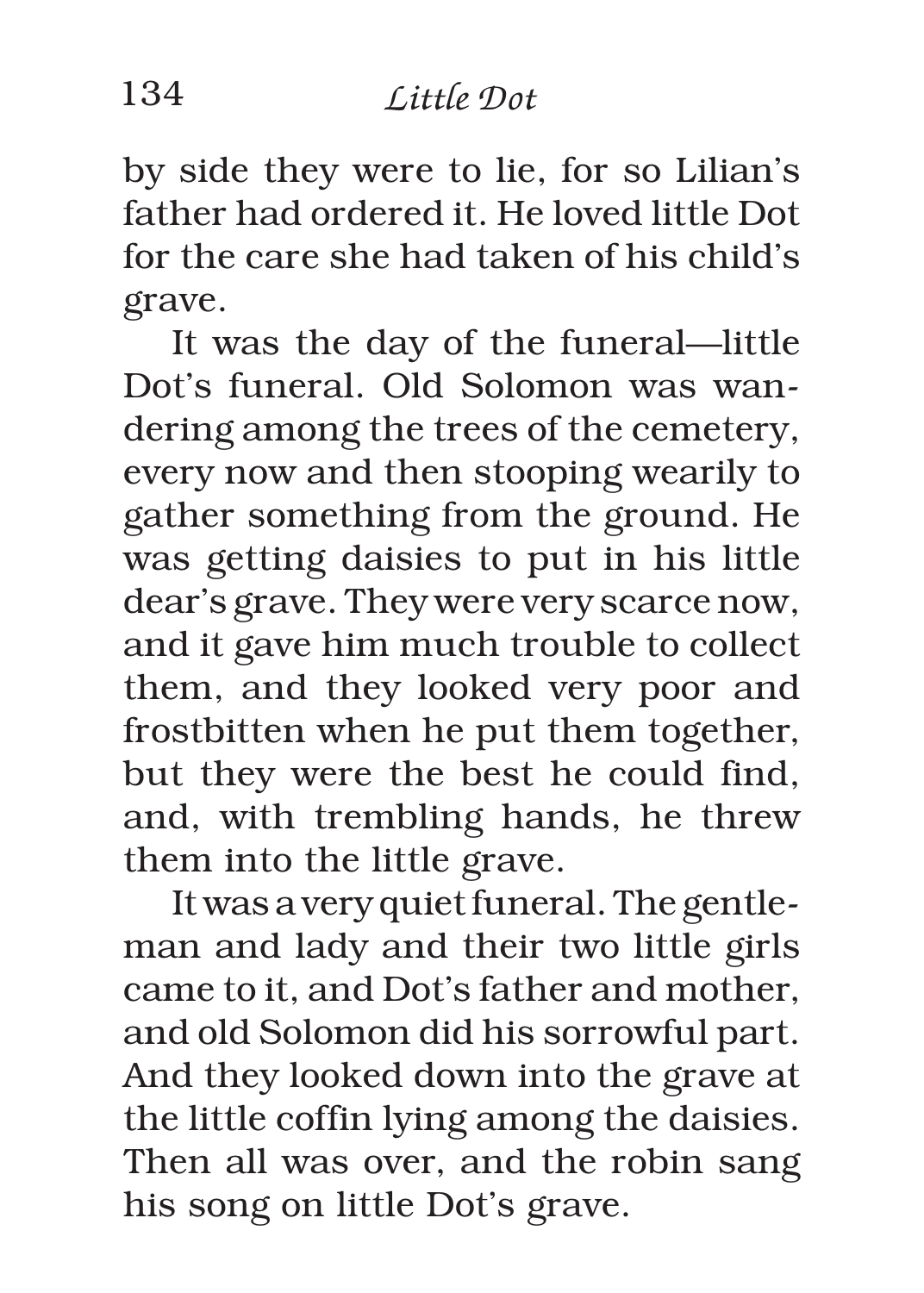*Little Dot* 135

Lilian's father ordered a stone exactly like that which had been put on his own child's grave—a small white marble stone; and on the stone were these words:

## **LITTLE DOT**

and underneath was Dot's text:

## **"WASH ME, AND I SHALL BE WHITER THAN SNOW."**

Old Solomon toiled on, often lonely and sad. The neighbors said he was getting childish, for he often fancied that his little Dot was still alive, and he would look up from the graves and smile at her as he used to do when she stood at the top. And he often thought he heard her little voice whispering among the trees of the cemetery. And the words she whispered were always those of her little prayer.

So Solomon grew to think of her as alive and not dead, and it comforted his old heart. "For,'' said he, "it will not be very long before I shall see her again."